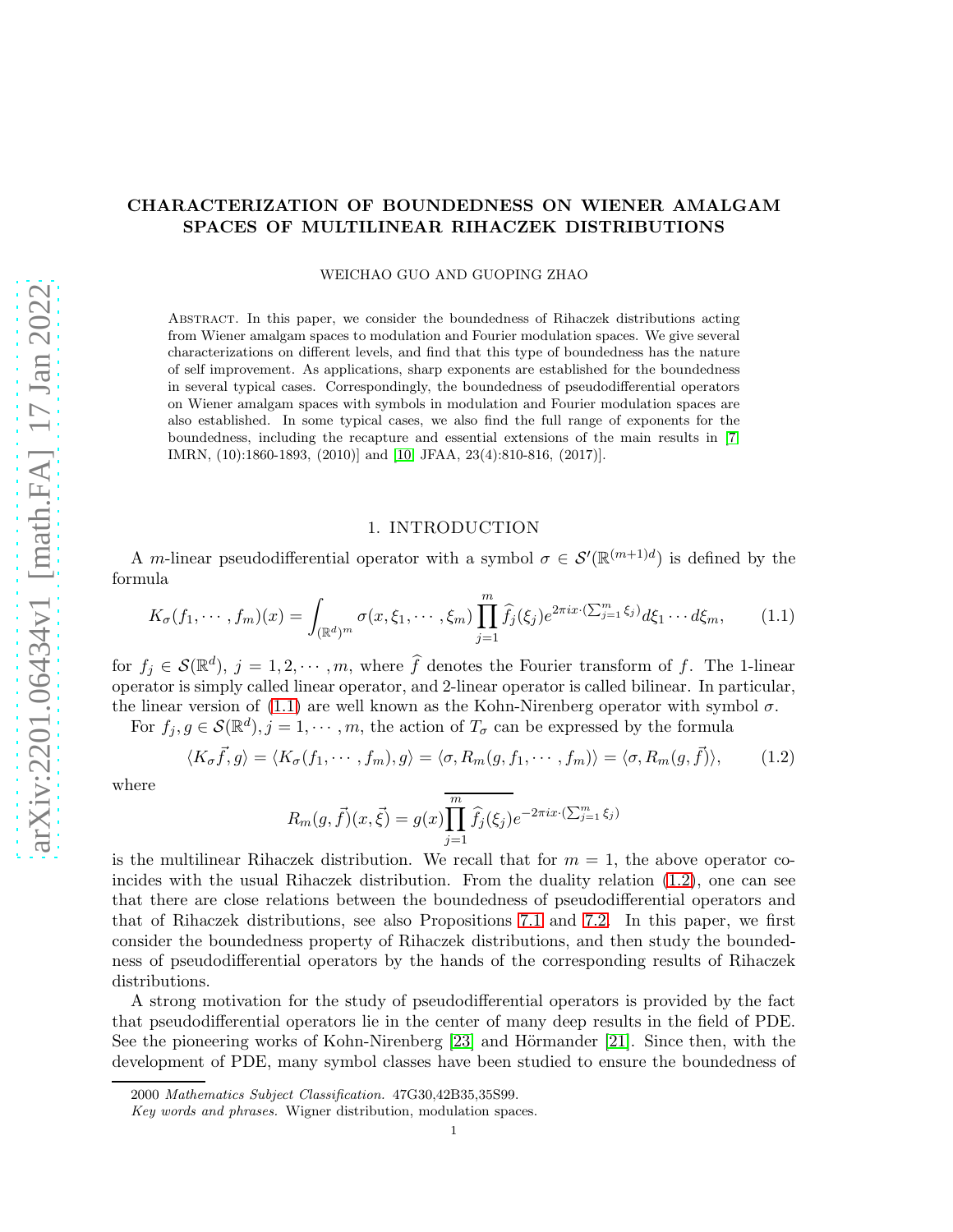the corresponding pseudodifferential operators on certain function spaces. Among them, an important symbol case is the famous Hörmander's classes  $S^m_{\rho,\delta}$ , in which the symbol functions satisfying certain smoothness and decay conditions associated with  $m$ ,  $\rho$  and  $\delta$ . In particular, the  $S_{0,0}^0$  class consists of those  $\sigma$  satisfy the following estimates:

$$
|\partial_x^{\alpha} \partial_{\xi}^{\beta} \sigma(x,\xi)| \le C_{\alpha,\beta}
$$

for all multi-indices  $\alpha, \beta$ . The classical Calderon-Vaillancourt theorem [\[5\]](#page-62-1) asserts the  $L^2$ boundedness of Kohn-Nirenberg operator  $K_{\sigma}$  with symbol  $\sigma \in S_{0,0}^0$ .

Let us mention that in the bilinear (or multi-linear) case the analogue class of symbols satisfying

$$
|\partial_x^{\alpha} \partial_{\xi}^{\beta} \partial_{\eta}^{\gamma} \sigma(x, \xi, \eta)| \leq C_{\alpha, \beta, \gamma}
$$

can not yield the expected boundedness from  $L^2 \times L^2$  into  $L^1$ , unless additional size conditions are imposed on the symbols, see [\[4\]](#page-62-2).

Limited by the techniques of socalled "hard analysis", it is very difficult to remove the smoothness and decay conditions in the proof of boundedness of Kohn-Nirenberg operator. However, the investigation of reducing the smoothness and decay conditions attracts a lot of attention of many researchers. One can see [\[9,](#page-63-3) [22,](#page-63-4) [24\]](#page-63-5).

In 1994, a significant progress was made by Sjöstrand [\[25\]](#page-63-6), showing that the  $L^2$  boundedness of  $K_{\sigma}$  is also valid if the symbol  $\sigma$  belongs to a new symbol case (Sjöstrand's class), larger than  $S_{0,0}^0$ , which includes non-smooth symbols. Then, the Sjöstrand's class was recognized to be the modulation space  $M^{\infty,1}(\mathbb{R}^d)$ . By the inclusion relation  $S_{0,0}^0 \subsetneq M^{\infty,1}$ , Sjöstrand's result essentially extended the Calderon-Vaillancourt theorem.

Using the methods from time-frequency analysis, Gröchenig–Heil [\[15\]](#page-63-7) and Gröchenig [\[13\]](#page-63-8) extended Sjöstrand's result to the boundedness on all modulation spaces  $M^{p,q}$  with  $1 \leq p, q \leq$  $\infty$ . Due to the natural definition of  $M^{\infty,1}$  by means of STFT, the methods in time-frequency are expected to behave more naturally when dealing with the boundedness problems of pseudodifferential operators with symbols in  $M^{\infty,1}$ , or in more general modulation spaces  $M^{p,q}$ . We refer the reader to Toft [\[26\]](#page-63-9), Cordero-Nicola [\[8\]](#page-62-3) and Cordero [\[6\]](#page-62-4) for the study of the boundedness on modulation spaces of pseudodifferential operators with symbols in modulation spaces. For the boundedness on modulation spaces, some useful characterizations can be found in a recent comprehensive work [\[17\]](#page-63-10), where the corresponding boundedness of  $\tau$ -Wigner distributions are also considered. For the boundedness on modulation spaces in multi-linear setting, one can see  $[1, 2, 3]$  $[1, 2, 3]$  $[1, 2, 3]$ , in which the time-frequency tools also play an important role in the proof.

Modulation space was first introduced by H. Feichtinger [\[11\]](#page-63-11) in 1983 and has been studied extensively. Now, the modulation space has turned out to be an important function spaces in the field of time-frequency analysis. More precisely, modulation spaces are defined by measuring the decay and integrability of the STFT as follows:

$$
M_m^{p,q}(\mathbb{R}^d) = \{ f \in \mathcal{S}'(\mathbb{R}^d) : V_g f \in L_m^{p,q}(\mathbb{R}^{2d}) \},
$$

endowed with the obvious (quasi-)norm, where  $L_m^{p,q}(\mathbb{R}^{2d})$  are weighted mixed-norm Lebesgue spaces with the weight m, more details can be found in Section 2. By  $\mathcal{M}_m^{p,q}(\mathbb{R}^d)$  we denote the  $\mathcal{S}(\mathbb{R}^d)$  closure in  $M_m^{p,q}(\mathbb{R}^d)$ .

Compared with the natural advantage of time-frequency tools in the boundedness problem on modulation spaces, the boundedness on Lebesgue spaces  $L^p(\mathbb{R}^d)$  or more general Wiener amalgam spaces  $W(L^p, L^q)(\mathbb{R}^d)$  can not rely entirely on the time-frequency analysis. An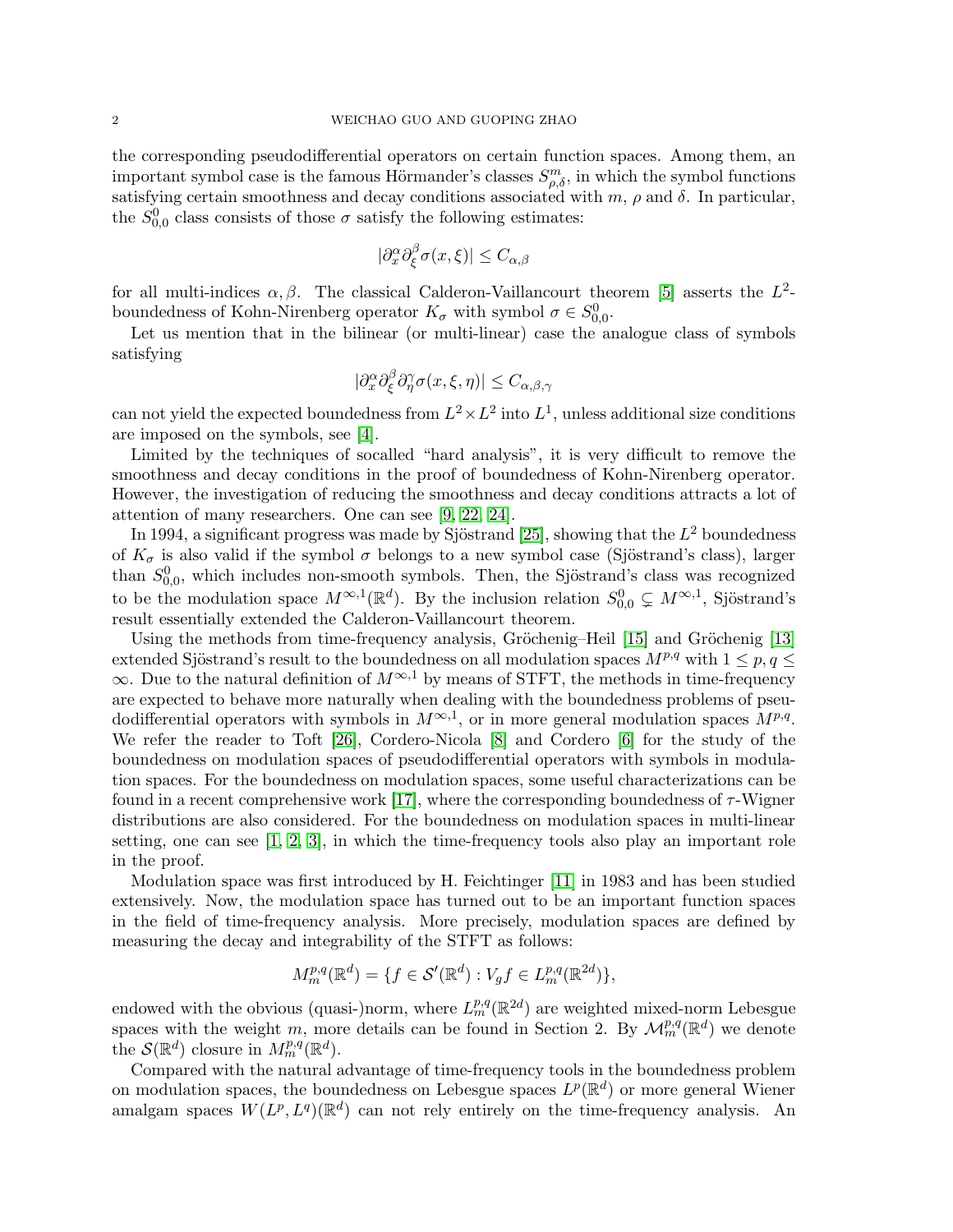enlightening viewpoint is that  $L^p(\mathbb{R}^d)$  cannot be characterized by the decay of Gabor coefficient, unless the case  $p = 2$ , in which  $L^2(\mathbb{R}^d)$  is equivalent to the modulation space  $M^{2,2}(\mathbb{R}^d)$ . Therefore, in some sense, it is more challenging to study the boundedness on  $L^p(\mathbb{R}^d)$  or  $W(L^p,L^q)(\mathbb{R}^d).$ 

For simplicity, we use BPWM to denote the problem for the boundedness of pseudodifferential operators on Wiener amalgam spaces with symbols belonging to modulation spaces. Correspondingly, by BRWM we denote the problem for the boundedness of Rihaczek distribution acting from Wiener amalgam spaces to modulation spaces.

Denote by  $Q_0 = \left[-1/2, 1/2\right]^d$  the unit cube centered at the origin. We recall that the Wiener amalgam space  $W(L^p, L^q)(\mathbb{R}^d)$  consists of all measurable functions for which the following norm are finite:

$$
||f||_{W(L^p, L^q)(\mathbb{R}^d)} := \bigg(\sum_{k \in \mathbb{Z}^d} ||T_k \chi_{Q_0} f||_{L^p(\mathbb{R}^d)}^q\bigg)^{1/q},
$$

with usual modification when  $q = \infty$ . Denote by  $W(L^p, L^q)(\mathbb{R}^d)$  the  $\mathcal{S}(\mathbb{R}^d)$  closure in  $W(L^p,L^q)(\mathbb{R}^d).$ 

In [\[7\]](#page-62-0), the full range of exponents has been completely characterized for the following problem:

<span id="page-2-0"></span>
$$
\forall \sigma \in M^{p,q}(\mathbb{R}^{2d}) \Longrightarrow K_{\sigma}: W(L^{p_0}, L^{q_0})(\mathbb{R}^d) \longrightarrow W(L^{p_0}, L^{q_0})(\mathbb{R}^d),\tag{1.3}
$$

where  $1 \leq p_0, q_0, p, q \leq \infty$ . More precisely, in [\[7\]](#page-62-0) the authors found that the sharp range of exponents to ensure that [\(1.3\)](#page-2-0) holds true is

$$
\frac{1}{p} \ge \left| \frac{1}{p_0} - \frac{1}{2} \right| + \frac{1}{q'}, \quad q \le p_0, p'_0, q_0, q'_0.
$$

In the present paper, we consider the BPWM problem on a more general framework. As in [\[7\]](#page-62-0), to avoid the fact that  $\mathcal{S}(\mathbb{R}^d)$  is not dense in some endpoint spaces, such as  $M^{p,q}$  with  $p = \infty$ or  $q = \infty$ , we only consider the action of Rihaczek distribution on Schwartz function spaces. For the sake of simplicity, we use the statement " $R_m : M_0 \times M_1 \times \cdots \times M_m \to X$ " to express the meaning that the *m*-linear Rihaczek distribution  $R_m$ , first defined on  $\mathcal{S}(\mathbb{R}^d) \times \cdots \times \mathcal{S}(\mathbb{R}^d)$ , can be extended to a bounded operator from  $M_0 \times M_1 \times \cdots \times M_m$  into X, where  $M_i$ ,  $i = 0, 1, \cdots, m$ are the function spaces considered in this paper, X serves as the target function space. A similar statement is also used for the boundedness of pseudodifferential operator.

For suitable weight function  $\Omega$  on  $\mathbb{R}^{2(m+1)d}$ , and weight functions  $\mu_j$  on  $\mathbb{R}^d$ ,  $j = 0, 1, 2, \cdots, m$ , we consider the BPWM of the following type:

 $\forall \sigma \in M_{\Omega}^{p,q}(\mathbb{R}^{(m+1)d}) \Longrightarrow K_{\sigma}: W(L^{p_1}, L_{\mu_1}^{q_1})(\mathbb{R}^d) \times \cdots \times W(L^{p_m}, L_{\mu_m}^{q_m})(\mathbb{R}^d) \longrightarrow W(L^{p_0}, L_{\mu_0}^{q_0})(\mathbb{R}^d),$ where  $1 \leq p, q, p_j, q_j \leq \infty$ ,  $j = 0, 1, \dots, m$ . We also consider the corresponding BRWM for the Rihaczek distribution:

$$
R_m: W(L^{p_0}, L^{q_0}_{\mu_0})(\mathbb{R}^d) \times \cdots \times W(L^{p_m}, L^{q_m}_{\mu_m})(\mathbb{R}^d) \longrightarrow M^{p,q}_{\Omega}(\mathbb{R}^{(m+1)d})
$$

with  $p, q, p_j, q_j \in (0, \infty], j = 0, 1, \dots, m$ .

Our first motivation is to give a "natural" characterization of BPWM and BRWM, by using the common structure among differences, between the modulation spaces and Wiener amalgam spaces. Following, our first main theorem establishes a general characterization of BRWM. Before giving this theorem, let us clarify some notations. Let  $\Omega \in \mathscr{P}(\mathbb{R}^{2(m+1)d})$ , the following notations will be used throughout this paper.

- (1)  $\Omega_{a,b}(z_0, \vec{\zeta}) = \Omega((z_0, \vec{0}), (0, \vec{\zeta})).$
- (2)  $\Omega_{a,0}(\xi) = \Omega_{a,b}(\xi, (-\xi, \dots, -\xi)).$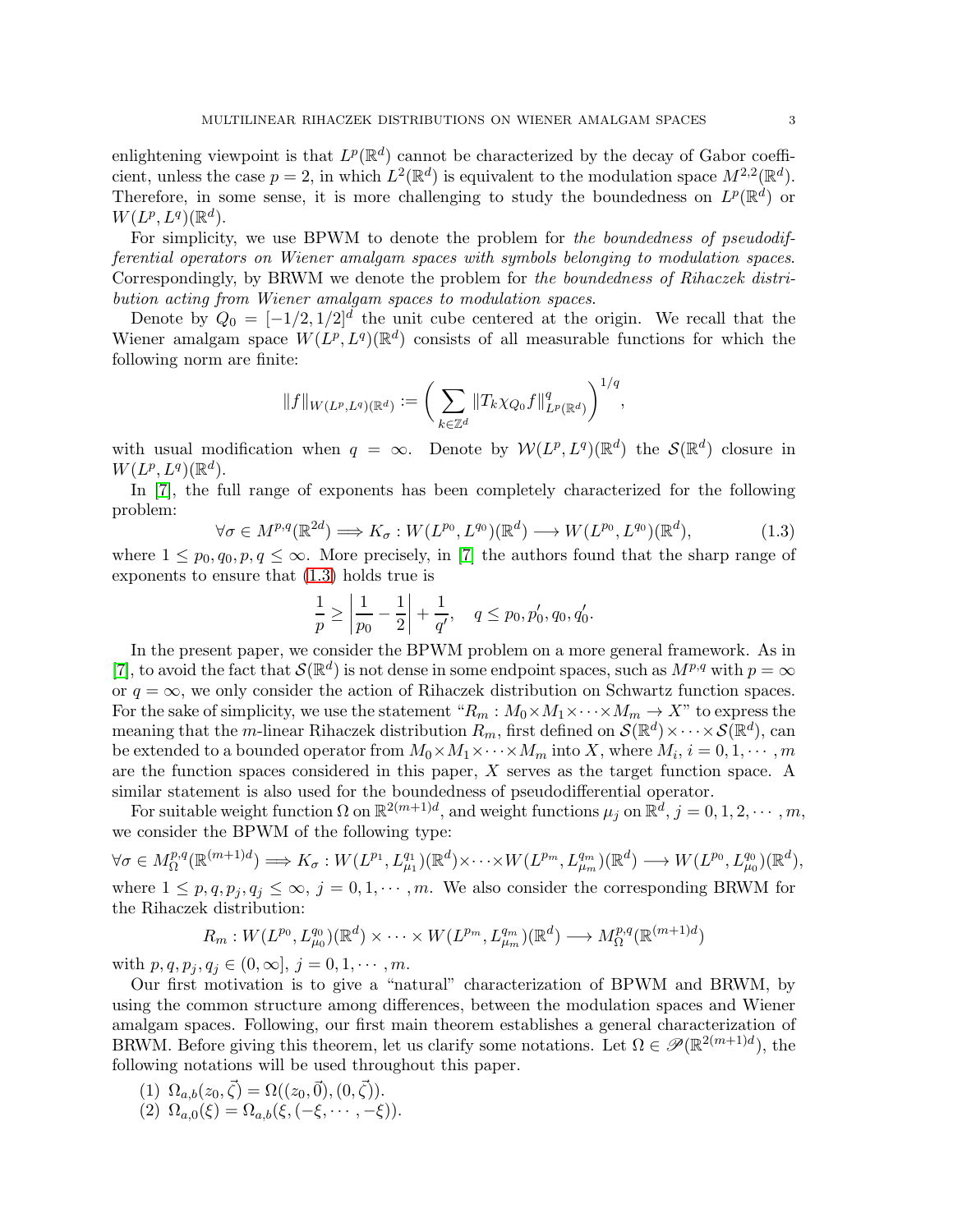(3) 
$$
\Omega_{a,i}(\xi) = \Omega_{a,b}(0, (0, \dots, \xi, 0, \dots, 0)).
$$
  $i = 1, 2, \dots, m,$   
\n(4)  $\Omega_{b,a}((z_0, \vec{z}), (\zeta_0, \vec{\zeta})) = \Omega((0, \vec{z}), (\zeta_0, \vec{0})).$   
\n(5)  $\Omega_{b,0}(\xi) = \Omega_{b,a}((0, \vec{0}), (\xi, \vec{0})).$   
\n(6)  $\Omega_{b,i}(\xi) = \Omega_{b,a}((0, (0, \dots, \xi, 0, \dots, 0)), (-\xi, \vec{0})), \quad i = 1, 2, \dots, m.$   
\n(7)  $\xi$  is the *ith vector*  
\nM0.  $\Omega((z_0, \vec{z}), (\zeta_0, \vec{\zeta})) \lesssim \Omega(z_0, \vec{0}, 0, \vec{\zeta})\Omega((0, \vec{z}), (\zeta_0, \vec{0})).$   
\nM1.  $\Omega((z_0, \vec{0}), (0, \vec{\zeta})) \lesssim \Omega((z_0, \vec{0}), (0, (-z_0, \dots, -z_0))) \prod_{j=1}^m \Omega((0, \vec{0}), (0, (0, \dots, \zeta_j + z_0, 0, \dots, 0))).$   
\nM2.  $\Omega((0, \vec{z}), (\zeta_0, \vec{0})) \lesssim \Omega((0, \vec{0}), (\zeta_0 + \sum_{j=1}^m z_j, \vec{0})) \prod_{j=1}^m \Omega((0, (0, \dots, z_j, 0, \dots, 0)), (-z_j, \vec{0})).$ 

<span id="page-3-5"></span>**Theorem 1.1** (First characterization of BRWM). Assume  $p_i, q_i, p, q \in (0, \infty]$ , and that  $\Omega \in$  $\mathscr{P}(\mathbb{R}^{2(m+1)d}), \mu_i \in \mathscr{P}(\mathbb{R}^d), i = 0, 1, \cdots, m.$  We have

<span id="page-3-2"></span>
$$
R_m: W(L^{p_0}, L^{q_0}_{\mu_0})(\mathbb{R}^d) \times \cdots \times W(L^{p_m}, L^{q_m}_{\mu_m})(\mathbb{R}^d) \longrightarrow M^{p,q}_{\Omega}(\mathbb{R}^{(m+1)d})
$$
(1.4)

implies

<span id="page-3-0"></span>
$$
R_m: L^{p_0}(B_\delta) \times \cdots \times L^{p_m}(B_\delta) \longrightarrow M^{p,q}_{\Omega_{b,a}}(\mathbb{R}^{(m+1)d}), \tag{1.5}
$$

for some  $\delta > 0$ , and

<span id="page-3-1"></span>
$$
\tau_m\big(\otimes_{j=0}^m l_{\mu_j}^{q_j}(\mathbb{Z}^d)\big) \subset l_{\Omega_{a,b}}^{p,q}(\mathbb{Z}^d \times \mathbb{Z}^{md}).\tag{1.6}
$$

 ${z_j}$  is the *jth vector* 

For  $p \leq q$ , if  $\Omega$  satisfies condition M0, the converse direction is valid. In this case, we have the equivalent relation  $(1.5), (1.6) \Longleftrightarrow (1.4)$  $(1.5), (1.6) \Longleftrightarrow (1.4)$  $(1.5), (1.6) \Longleftrightarrow (1.4)$  $(1.5), (1.6) \Longleftrightarrow (1.4)$  $(1.5), (1.6) \Longleftrightarrow (1.4)$ .

For  $p > q$ , if  $\Omega$  satisfies conditions M0 and M1, we also have the equivalent relation  $(1.5), (1.6) \Longleftrightarrow (1.4).$  $(1.5), (1.6) \Longleftrightarrow (1.4).$  $(1.5), (1.6) \Longleftrightarrow (1.4).$  $(1.5), (1.6) \Longleftrightarrow (1.4).$  $(1.5), (1.6) \Longleftrightarrow (1.4).$  $(1.5), (1.6) \Longleftrightarrow (1.4).$ 

Moreover, the local boundedness [\(1.5\)](#page-3-0) implies the following embedding relations:

<span id="page-3-3"></span>
$$
L^{p_i}(B_\delta) \subset \mathscr{F}^{-1}L^q_{\Omega_{b,i}}(\mathbb{R}^d), \quad i = 0, 1, \cdots, m,
$$
\n
$$
(1.7)
$$

which further implies

<span id="page-3-7"></span>
$$
p_i \ge 1, \quad \Omega_{b,i} \lesssim 1, \quad \text{for all} \ \ 0 \le i \le m. \tag{1.8}
$$

The embedding relation [\(1.6\)](#page-3-1) implies the following embedding relations:

<span id="page-3-4"></span>
$$
l_{\mu_i}^{q_i}(\mathbb{Z}^d) \subset l_{\Omega_{a,i}}^q(\mathbb{Z}^d), \ i = 0, 1, \cdots, m. \tag{1.9}
$$

For  $p \geq q$ , the equivalent relation [\(1.5\)](#page-3-0)  $\Longleftrightarrow$  [\(1.7\)](#page-3-3) is valid if  $\Omega$  satisfies condition M2, and the equivalent relation  $(1.6) \Longleftrightarrow (1.9)$  $(1.6) \Longleftrightarrow (1.9)$  $(1.6) \Longleftrightarrow (1.9)$  is valid if  $\Omega$  satisfies condition M1.

<span id="page-3-9"></span>**Remark 1.2.** Let  $m \in \mathcal{P}(\mathbb{R}^{(m+1)d})$  be a variables separated weight. We point out that the weight function  $\Omega = \mathbf{m} \otimes 1 \in \mathscr{P}(\mathbb{R}^{2(m+1)d})$  satisfies all the conditions  $Mi$ ,  $i = 0, 1, 2$ , mentioned in Theorem [1.1.](#page-3-5)

By an observation of the different structure between modulation and Wiener amalgam spaces, and using some ideas from probability and classical harmonic analysis, we find the self improvement property of BRWM.

<span id="page-3-6"></span>**Theorem 1.3** (Self improvement of BRWM). Assume  $p_i, q_i \in (0, \infty)$ ,  $p, q \in (0, \infty]$ , and that  $\Omega \in \mathscr{P}(\mathbb{R}^{2(m+1)d}), \mu_i \in \mathscr{P}(\mathbb{R}^d), i = 0, 1, \cdots, m$ . Then, the following boundedness

<span id="page-3-8"></span>
$$
R_m: W(L^{p_0}, L^{q_0}_{\mu_0})(\mathbb{R}^d) \times \cdots \times W(L^{p_m}, L^{q_m}_{\mu_m})(\mathbb{R}^d) \longrightarrow M^{p,q}_{\Omega}(\mathbb{R}^{(m+1)d})
$$
(1.10)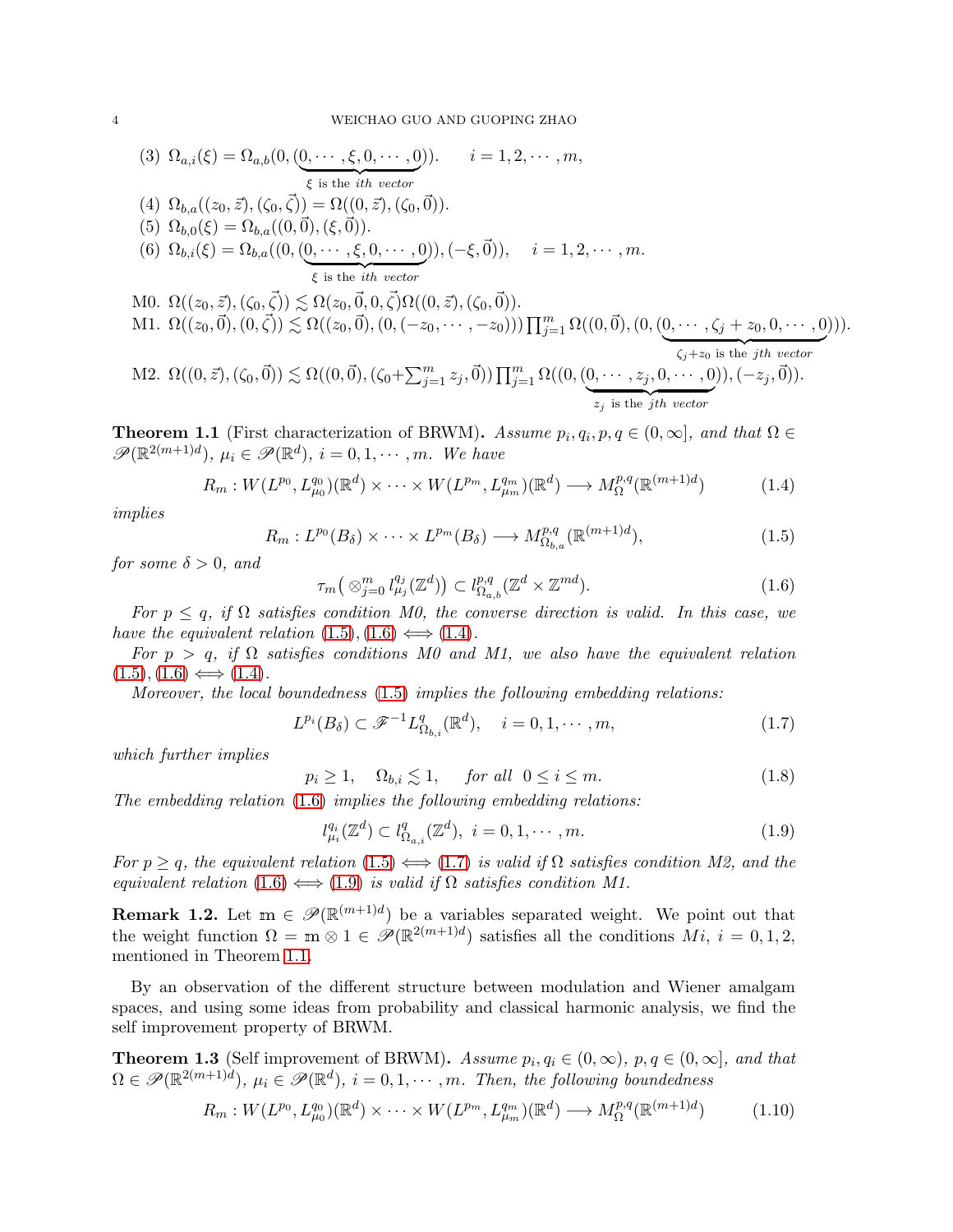can be self-improved to

<span id="page-4-1"></span>
$$
R_m: W(L^{p_0 \wedge 2}, L^{q_0}_{\mu_0})(\mathbb{R}^d) \times \cdots \times W(L^{p_m \wedge 2}, L^{q_m}_{\mu_m})(\mathbb{R}^d) \longrightarrow M^{p,q}_{\Omega}(\mathbb{R}^{(m+1)d}). \tag{1.11}
$$

Moreover, if  $\Omega$  satisfies M0, M1 and M2, the boundedness can be further improved to

$$
R_m: W(L^{p_0 \wedge 2}, L^{q_0}_{\mu_0})(\mathbb{R}^d) \times \cdots \times W(L^{p_m \wedge 2}, L^{q_m}_{\mu_m})(\mathbb{R}^d) \longrightarrow M^{\mathfrak{p} \wedge q, q}_{\Omega}(\mathbb{R}^{(m+1)d}). \tag{1.12}
$$

As an important application of Theorems [1.1](#page-3-5) and [1.3,](#page-3-6) we give the full range of exponents of the BRWM of unweighted version.

<span id="page-4-0"></span>**Theorem 1.4** (Second characterization of BRWM). Assume  $p_i, q_i, p, q \in (0, \infty], i = 0, 1, 2, \cdots, m$ . Denote by

$$
\Lambda := \bigg\{ j : \frac{1}{p} \geq 1 - \frac{1}{p_j \wedge 2}, j = 0, 1, \cdots, m \bigg\}.
$$

We have

<span id="page-4-2"></span>
$$
R_m: W(L^{p_0}, L^{q_0})(\mathbb{R}^d) \times \cdots \times W(L^{p_m}, L^{q_m})(\mathbb{R}^d) \longrightarrow M^{p,q}(\mathbb{R}^{(m+1)d})
$$
(1.13)

if and only if

<span id="page-4-3"></span>
$$
\frac{1}{q} \le 1 - \frac{1}{p_i \wedge 2}, \quad i = 0, 1, \cdots, m,
$$
\n(1.14)

<span id="page-4-6"></span>
$$
\frac{|\Lambda| - 1}{p} + \frac{1}{q} \le |\Lambda| - \sum_{j \in \Lambda} \frac{1}{p_j \wedge 2} \text{ for } |\Lambda| \ge 1,
$$
\n(1.15)

and

<span id="page-4-4"></span>
$$
1/q \le 1/q_i, \quad i = 0, 1 \cdots m,
$$
\n(1.16)

<span id="page-4-5"></span>
$$
\frac{1}{p} + \frac{m}{q} \le \sum_{j=0}^{m} \frac{1}{q_j}.\tag{1.17}
$$

In this paper, we also consider the Fourier modulation space, that is, the image of modulation spaces under the Fourier transform, see the next section for its precise definition. We use BPWF to denote the problems for the boundedness of pseudodifferential operators on Wiener amalgam spaces with symbols belonging to Fourier modulation spaces. Correspondingly, by BRWF we denote the problem for the boundedness of Rihaczek distribution acting from weighted Wiener amalgam spaces to Fourier modulation spaces. Before showing our results, we first give some notations. Let  $\Omega \in \mathscr{P}(\mathbb{R}^{2(m+1)d})$ .

(1) 
$$
\Omega_0(z_0, \zeta_0) = \Omega((z_0, (\zeta_0, \dots, \zeta_0)), (\zeta_0, \vec{0})).
$$
  
\n(2)  $\Omega_{0,1}(x) = \Omega_0(x, 0), \Omega_{0,2}(\xi) = \Omega_0(0, \xi).$   
\n(3)  $\Omega_i(z_i, \zeta_i) = \Omega((\zeta_i, (0, \dots, -z_i, 0, \dots, 0)), (0, (0, \dots, \zeta_i, 0, \dots, 0))), \quad i = 1, 2, \dots, m.$   
\n(4)  $\Omega_{i,1}(\xi) = \Omega_i(0, \xi), \Omega_{i,2}(x) = \Omega_i(x, 0), \Omega_{i,0}(x) = \Omega_i(x, x), \quad i = 1, 2, \dots, m.$   
\nW0.  $\Omega((z_0 + \sum_{j=1}^m \zeta_j, (z_1 + \zeta_0, \dots, z_m + \zeta_0)), (\zeta_0, \vec{\zeta}))$   
\n $\lesssim \Omega((z_0, (\zeta_0, \dots, \zeta_0)), (\zeta_0, \vec{0})) \prod_{j=1}^m \Omega((\zeta_i, (0, \dots, z_i, 0, \dots, 0)), (0, (0, \dots, \zeta_i, 0, \dots, 0))).$   
\nW1.  $\Omega_0(x, \xi) \lesssim \Omega_0(x, 0)\Omega_0(0, \xi).$   
\nW2.  $\Omega_i(x, \xi) \lesssim \Omega_i(x, 0)\Omega_i(0, \xi), \quad i = 1, 2, \dots, m.$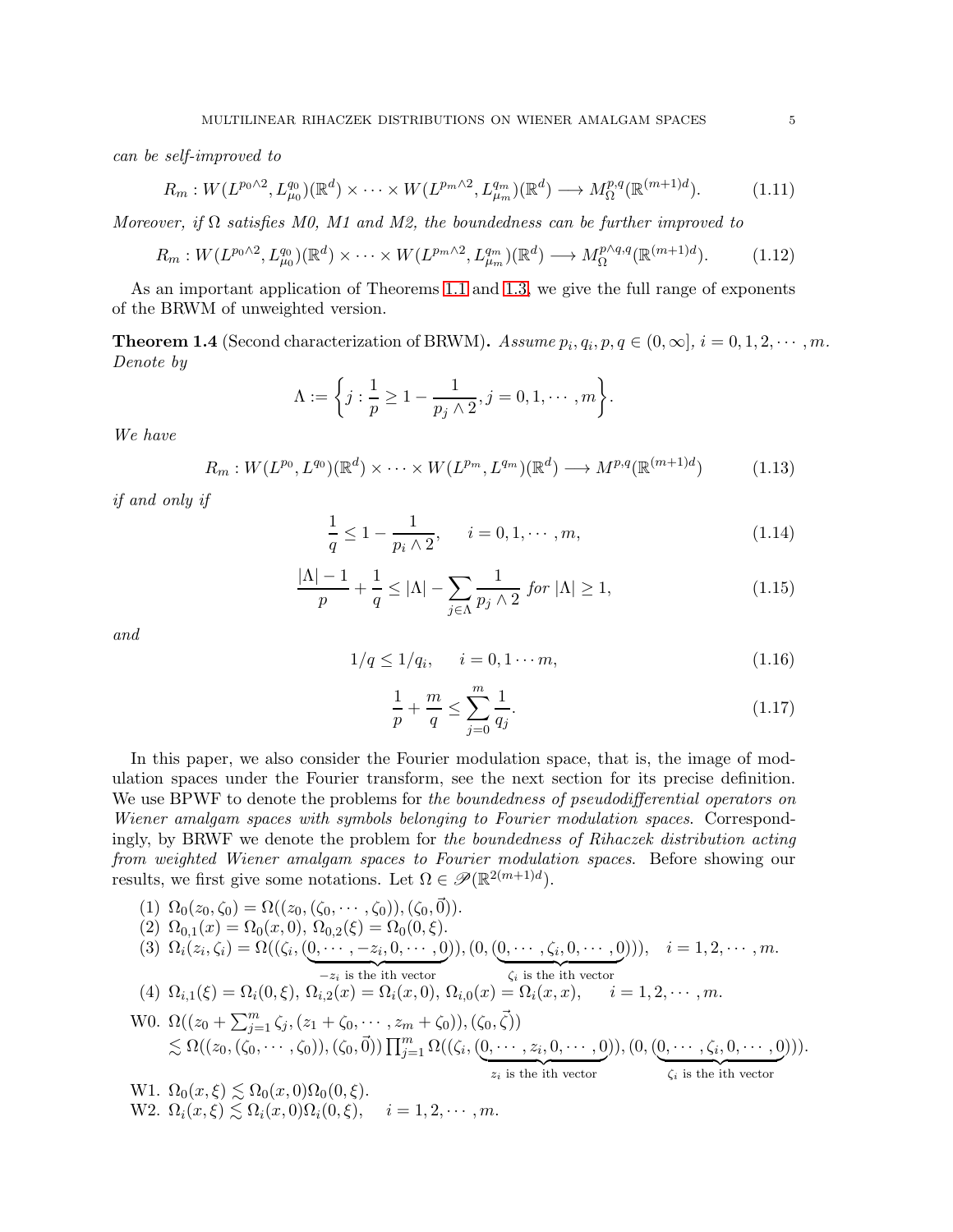<span id="page-5-2"></span>**Theorem 1.5** (First characterization of BRWF). Assume  $p_i, q_i, p, q \in (0, \infty]$ , and that  $\Omega \in$  $\mathscr{P}(\mathbb{R}^{2(m+1)d}), \mu_i \in \mathscr{P}(\mathbb{R}^d), i = 0, 1, \cdots, m.$  We have

<span id="page-5-7"></span>
$$
R_m: W(L^{p_0}, L^{q_0}_{\mu_0})(\mathbb{R}^d) \times \cdots \times W(L^{p_m}, L^{q_m}_{\mu_m})(\mathbb{R}^d) \longrightarrow \mathscr{F}M^{p,q}_{\Omega}(\mathbb{R}^{(m+1)d})
$$
(1.18)

implies

<span id="page-5-0"></span>
$$
W(L^{p_0}, L^{q_0}_{\mu_0})(\mathbb{R}^d) \subset \mathscr{F}M^{p,q}_{\Omega_0}(\mathbb{R}^d),\tag{1.19}
$$

and

<span id="page-5-1"></span>
$$
W(L^{p_i}, L^{q_i}_{\mu_i})(\mathbb{R}^d) \subset M^{p,q}_{\Omega_i}(\mathbb{R}^d), \quad i = 1, \cdots, m,
$$
\n(1.20)

where the converse direction is valid if  $\Omega$  satisfies condition W0. Moreover, the embedding relation [\(1.19\)](#page-5-0) implies

<span id="page-5-5"></span>
$$
L^{p_0}(B_\delta) \subset \mathscr{F}L^p_{\Omega_{0,1}}(\mathbb{R}^d), \qquad l^{q_0}_{\mu_0}(\mathbb{Z}^d) \subset l^q_{\Omega_{0,2}}(\mathbb{Z}^d),\tag{1.21}
$$

where the converse direction is valid if  $\Omega$  satisfies the condition W1. The embedding relations [\(1.20\)](#page-5-1) imply the following embedding relations

<span id="page-5-6"></span>
$$
L^{p_i}(B_\delta) \subset \mathcal{F}^{-1}L^q_{\Omega_{i,1}}(\mathbb{R}^d), \qquad l^{q_i}_{\mu_i}(\mathbb{Z}^d) \subset l^p_{\Omega_{i,2}}(\mathbb{Z}^d), \qquad l^{q_i}_{\mu_i}(\mathbb{Z}^d) \subset l^q_{\Omega_{i,0}}(\mathbb{Z}^d) \tag{1.22}
$$

where the converse direction holds for  $p \leq q$  if  $\Omega_i$  satisfies the condition W2, and holds for  $p > q$  if  $\Omega_i$  satisfies W2 and  $\Omega_i(x, 0) \leq \Omega_i(x, x)$ ,  $i = 1, 2, \cdots, d$ .

**Remark 1.6.** Let  $w \in \mathscr{P}(\mathbb{R}^{(m+1)d})$  be a variables separated weight. Then the weight function  $\Omega = 1 \otimes \mathbf{w} \in \mathscr{P}(\mathbb{R}^{2(m+1)d})$  satisfies all the conditions  $Wi$  for  $i = 0, 1, 2$ .

<span id="page-5-3"></span>**Theorem 1.7** (Self improvement of BRWF). Assume  $p_i, q_i \in (0, \infty)$ ,  $p, q \in (0, \infty]$ , and that  $\Omega \in \mathscr{P}(\mathbb{R}^{2(m+1)d}), \mu_i \in \mathscr{P}(\mathbb{R}^d), i = 0, 1, \cdots, m$ . Then the following boundedness

$$
R_m: W(L^{p_0}, L^{q_0}_{\mu_0})(\mathbb{R}^d) \times \cdots \times W(L^{p_m}, L^{q_m}_{\mu_m})(\mathbb{R}^d) \longrightarrow \mathscr{F}M^{p,q}_{\Omega}(\mathbb{R}^{(m+1)d})
$$
(1.23)

can be self-improved to

$$
R_m: W(L^{p_0 \wedge 2}, L^{q_0}_{\mu_0})(\mathbb{R}^d) \times \cdots \times W(L^{p_m \wedge 2}, L^{q_m}_{\mu_m})(\mathbb{R}^d) \longrightarrow \mathscr{F}M^{p,q}_{\Omega}(\mathbb{R}^{(m+1)d}). \tag{1.24}
$$

<span id="page-5-4"></span>**Theorem 1.8** (Second characterization of BRWF). Assume  $p_i, q_i, p, q \in (0, \infty], i = 0, 1, \cdots, m$ . We have

$$
R_m: W(L^{p_0}, L^{q_0})(\mathbb{R}^d) \times \cdots \times W(L^{p_m}, L^{q_m})(\mathbb{R}^d) \longrightarrow \mathscr{F}M^{p,q}(\mathbb{R}^{(m+1)d})
$$
(1.25)

if and only if

$$
\frac{1}{p} \le 1 - \frac{1}{p_0 \wedge 2}, \quad \frac{1}{q} \le \frac{1}{q_0} \tag{1.26}
$$

and

$$
\frac{1}{q} \le 1 - \frac{1}{p_i \wedge 2}, \quad \frac{1}{p}, \frac{1}{q} \le \frac{1}{q_i}, \quad i = 1, 2, \cdots, m.
$$
 (1.27)

The rest of this paper is organized as follows. In Section 2, we recall some definitions of function spaces used throughout this paper. We also list some basic time-frequency representations associated with Rihaczek distribution, and recall the Gabor expansion of modulation spaces, which will be frequently used in our proof.

Section 3 is devoted to the first characterizations of BRWM. To achieve our goal, we first deal with the local and global components in Subsections 3.1 and 3.2, respectively. Subsection 3.3 is prepared for the discretization of BRWM in the time plane. We give the proof of Theorem [1.1](#page-3-5) in Subsection 3.4.

Section 4 is devoted to the first characterizations of BRWF. We deal with the corresponding embedding relations in Subsection 4.1, and give the proof of Theorem [1.5](#page-5-2) in Subsection 4.2.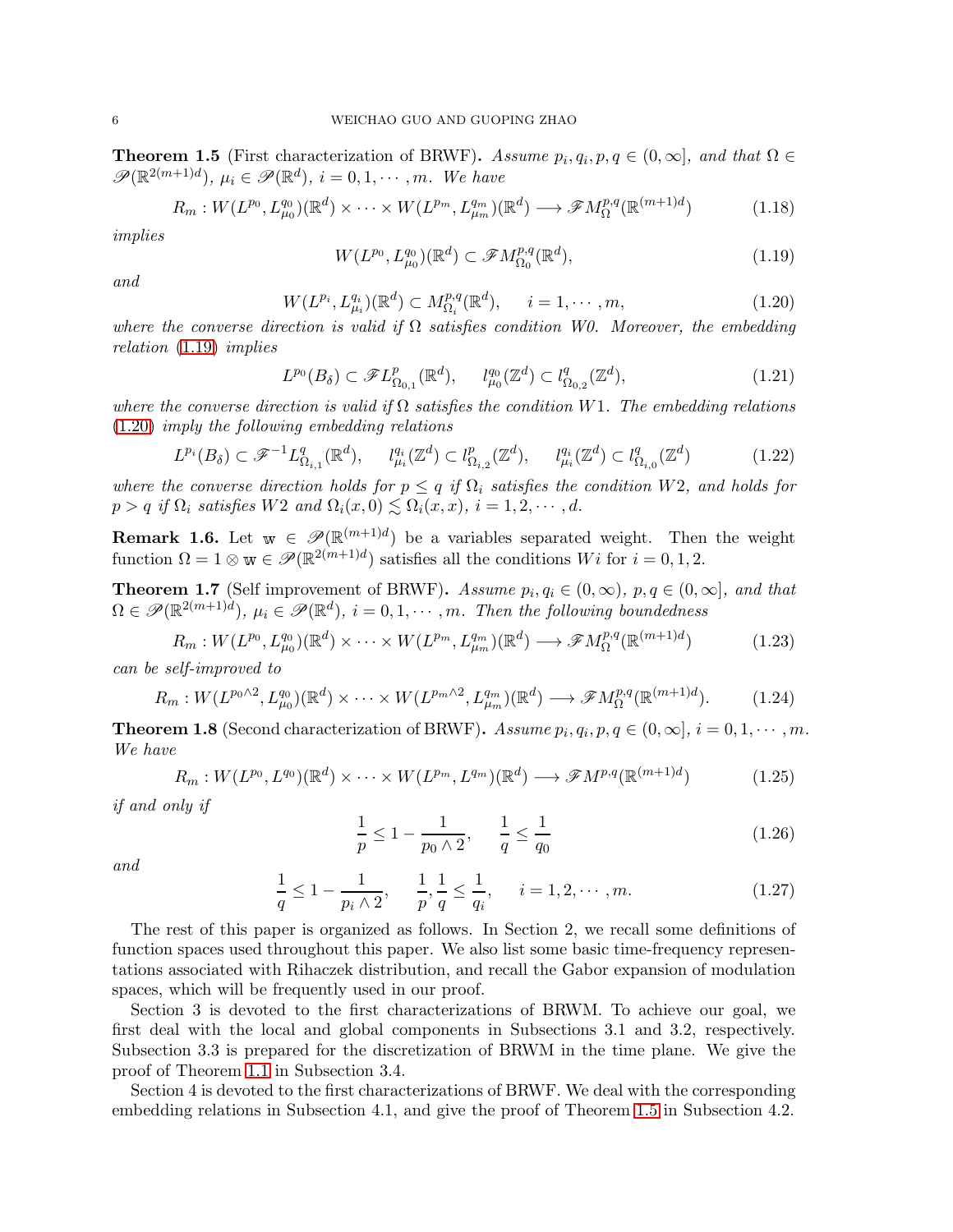In Section 5, we focus on the self-improvement of BRWM and BRWF. By establishing some relevant convolution inequalities, as well as using the idea of discretization by means of the Gabor frame, and with the help of probability inequalities, we give Propositions [5.2](#page-37-0) and [5.4,](#page-45-0) in which the boundedness of BRWM and BRWF can be improved step by step. Then, the proof of Theorems [1.3](#page-3-6) and [1.7](#page-5-3) follows by Propositions [5.2](#page-37-0) and [5.4](#page-45-0) respectively. We also give the self-improvement of embedding relations in Subsection 5.4.

Section 6 is used to deal with the unweighted case of BRWM and BRWF. The sharp exponents of the local and global components of BRWM will be handled in Subsections 6.1 and 6.2. With the help of Theorem [1.1,](#page-3-5) we give the proof of Theorem [1.4](#page-4-0) in Subsection 6.3. The proof of Theorem [1.8](#page-5-4) will be given in Subsection 6.4.

In Section 7, we return to the boundedness of pseudodifferential operators. Using a dual argument, the boundedness of pseudodifferential operator follows directly by the corresponding results of Rihaczek distribution. As an important application, we give the sharp exponents of the boundedness from Bessel potential Wiener amalgam space into another Wiener amalgam with the symbols belonging to Sjöstrand's class.

**Notations:** Throughout this paper, we will adopt the following notations. Let  $C$  be a positive constant that may depend on  $m, d, p, q, p_i, q_i, \mu_i, \Omega$ . The notation  $X \lesssim Y$  denotes the statement that  $X \le CY$ , and the notation  $X \sim Y$  means the statement  $X \le Y \le X$ . The Schwartz function space is denoted by  $\mathcal{S}(\mathbb{R}^d)$ , and the space of tempered distributions by  $\mathcal{S}'(\mathbb{R}^d)$ . We use the brackets  $\langle f, g \rangle$  to denote the extension to  $\mathcal{S}'(\mathbb{R}^d) \times \mathcal{S}(\mathbb{R}^d)$  of the inner product  $\langle f, g \rangle = \int_{\mathbb{R}^d} f(x) \overline{g(x)} dx$  for  $f, g \in L^2(\mathbb{R}^d)$ . For  $p \in (0, \infty]$ , we write  $\dot{p} = \min\{1, p\}$ .

# 2. PRELIMINARIES

2.1. Time-frequency representations. We consider the point  $(x, \xi)$  in the time-frequency plane  $\mathbb{R}^{2d}$ , where  $x, \xi \in \mathbb{R}^d$  denote the time and frequency variables, respectively. For any fixed x,  $\xi$ , the translation operator  $T_x$  and modulation operator  $M_{\xi}$  are defined, respectively, by

$$
T_x f(t) = f(t - x), \quad M_{\xi} f(t) = e^{2\pi i t \xi} f(t).
$$

The short-time Fourier transform (STFT) of a function  $f$  with respect to a window  $g$  is defined by

$$
V_g f(x,\xi) := \int_{\mathbb{R}^d} f(t) \overline{g(t-x)} e^{-2\pi i t \cdot \xi} dt, \quad f, g \in L^2(\mathbb{R}^d).
$$

Its extension to  $S' \times S$  can be denoted by

$$
V_g f(x,\xi) = \langle f, M_{\xi} T_x g \rangle,
$$

in which the STFT  $V_g f$  is a bilinear map from  $\mathcal{S}'(\mathbb{R}^d) \times \mathcal{S}(\mathbb{R}^d)$  into  $\mathcal{S}'(\mathbb{R}^{2d})$ . If  $f \in \mathcal{S}'(\mathbb{R}^d)$ and  $g \in \mathcal{S}(\mathbb{R}^d)$ ,  $V_g f$  is a uniformly continuous function on  $\mathbb{R}^{2d}$  with polynomial growth, see [\[14,](#page-63-12) Theorem 11.2.3]. Following are some direct conclusions of the definition of STFT.

<span id="page-6-0"></span>Lemma 2.1 (Support property of STFT). Suppose that both f and g have compact supports, we have

$$
\{x \in \mathbb{R}^d : \exists \xi \in \mathbb{R}^d \text{ such that } V_g f(x,\xi) \neq 0\} \subset \text{supp} f + \text{supp} g.
$$

<span id="page-6-1"></span>**Lemma 2.2** (Translation property of STFT). For any fixed  $x_0$  we have

$$
V_g(T_{x_0}f)(x,\xi) = e^{-2\pi ix_0 \cdot \xi} V_g f(x - x_0, \xi).
$$

Lemma 2.3 (Fundamental identity of time-frequency analysis). The following identity is valid:

$$
V_g f(x,\xi) = e^{-2\pi i x \cdot \xi} V_{\hat{g}} \hat{f}(\xi, -x), \quad (x,\xi) \in \mathbb{R}^{2d}.
$$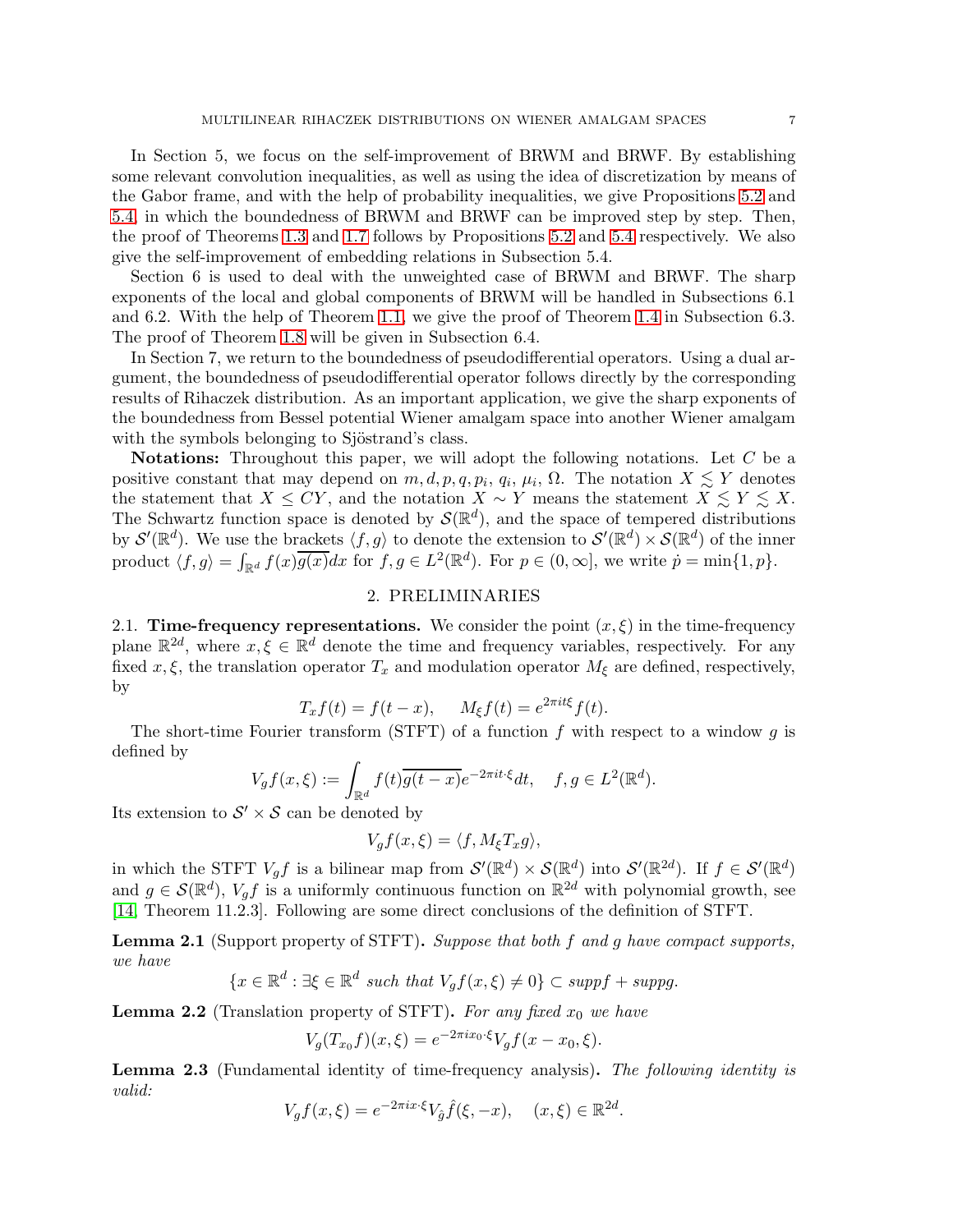In order to estimate the modulation norm of Rihaczek distribution, we need the following calculation for the STFT. One can also see [\[1\]](#page-62-5).

<span id="page-7-1"></span>**Lemma 2.4** (STFT of multilinear Rihaczek distribution). Let  $\Phi = R_m(\phi_0, \vec{\phi})$  for nonzero functions  $\phi_j \in \mathcal{S}(\mathbb{R}^d)$ ,  $j = 0, 1, \cdots, m$ ,  $\vec{\phi} = (\phi_1, \cdots, \phi_m)$ . Then the STFT of  $R_m(g, \vec{f})$  with respect to the window  $\Phi$  is given by

$$
V_{\Phi}(R_m(g,\vec{f}))((z_0,\vec{z}),(\zeta_0,\vec{\zeta}))=e^{-2\pi i \vec{z}\cdot\vec{\zeta}}V_{\phi_0}g(z_0,\zeta_0+\sum_{j=1}^m z_j)\overline{\prod_{j=1}^m V_{\phi_j}f_j(z_0+\zeta_j,z_j)}.
$$

2.2. Function spaces. Firstly, we introduce the definitions of weights will be used throughout this paper. Recall that a weight is a positive and locally integral function on  $\mathbb{R}^d$ . The weights we consider in this paper are the moderate weights, which are suitable for the timefrequency estimates. More precisely, a weight function  $m$  is called  $v$ -moderate if there exists another weight function  $v$  such that

$$
m(z_1 + z_2) \le Cv(z_1)m(z_2), \quad z_1, z_2 \in \mathbb{R}^d,
$$

where  $v$  belongs to the class of submultiplicative weight, that is,  $v$  satisfies

$$
v(z_1 + z_2) \le v(z_1)v(z_2), \quad z_1, z_2 \in \mathbb{R}^d.
$$

Moreover, in this paper, we assume that  $v$  has at most polynomial growth. If the associated weight v is implicit, we call that m is moderate, and use the notation  $\mathscr{P}(\mathbb{R}^d)$  to denote the cone of all non-negative functions which are moderate. Similarly,  $\mathscr{P}(\mathbb{R}^{(m+1)d})$  denotes the same meaning in  $\mathbb{R}^{(m+1)d}$ . Without loss of generality, we also assume that a v-moderate weight is continuous. We refer to [\[20,](#page-63-13) Lemma 11.2.3] for more details.

Following mixed-norm spaces are important for the estimates of STFT on the timefrequency plane.

**Definition 2.5** (Weighted mixed-norm spaces). Let  $m \in \mathscr{P}(\mathbb{R}^{2d})$ ,  $p, q \in (0, \infty]$ . Then the weighted mixed-norm space  $L_m^{p,q}(\mathbb{R}^{2d})$  consists of all Lebesgue measurable functions on  $\mathbb{R}^{2d}$ such that the (quasi-)norm

$$
||F||_{L^{p,q}_m(\mathbb{R}^{2d})} = \left(\int_{\mathbb{R}^d} \left(\int_{\mathbb{R}^d} |F(x,\xi)|^p m(x,\xi)^p dx\right)^{q/p} d\xi\right)^{1/q}
$$

is finite, with usual modification when  $p = \infty$  or  $q = \infty$ .

Now, we introduce the definition of modulation space, which is served as our symbol class in the BPWM problem.

<span id="page-7-0"></span>**Definition 2.6.** Let  $0 < p, q \le \infty$ ,  $m \in \mathcal{P}(\mathbb{R}^{2d})$ . Given a non-zero window function  $\phi \in \mathcal{S}(\mathbb{R}^d)$ , the (weighted) modulation space  $M_m^{p,q}(\mathbb{R}^d)$  consists of all  $f \in \mathcal{S}'(\mathbb{R}^d)$  such that the norm

$$
||f||_{M_m^{p,q}(\mathbb{R}^d)} := ||V_{\phi}f(x,\xi)||_{L_m^{p,q}(\mathbb{R}^{2d})} = \left(\int_{\mathbb{R}^d} \left(\int_{\mathbb{R}^d} |V_{\phi}f(x,\xi)m(x,\xi)|^p dx\right)^{q/p} d\xi\right)^{1/q}
$$

is finite.

Note that the above definition of  $M_m^{p,q}$  is independent of the choice of window function  $\phi$ in the sense of equivalent norms. We refer to [\[14\]](#page-63-12) for the case  $(p, q) \in [1, \infty]^2$ , and [\[12\]](#page-63-14) for full range  $(p, q) \in (0, \infty]^2$ . In particular, in order to deal with the case  $p < 1$  or  $q < 1$ , a suitable window class was found in [\[12\]](#page-63-14), denoted by  $\mathfrak{M}_v^{p,q}$ , which depends on p,q.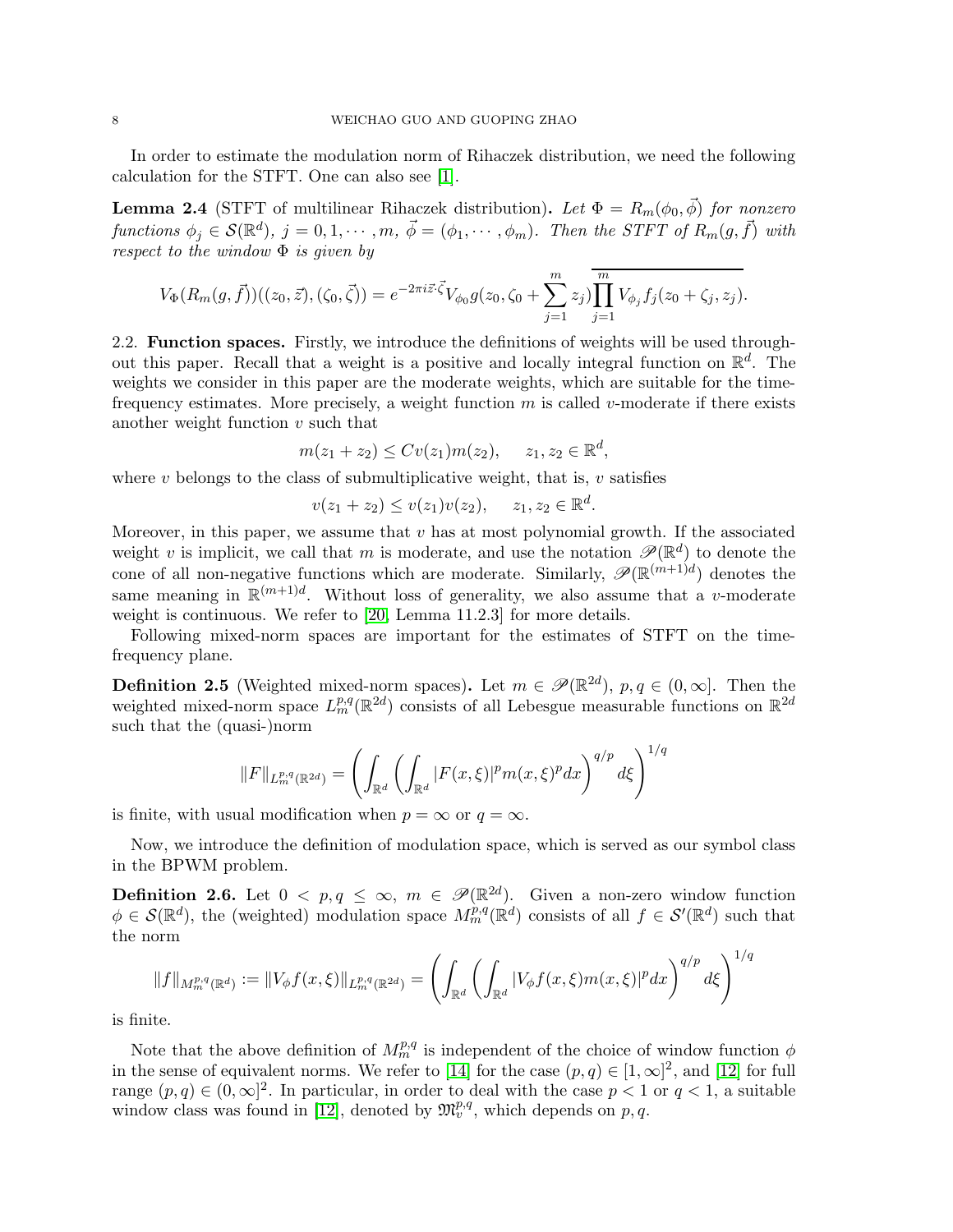If  $m \equiv 1$ , we will simply write  $M^{p,q}(\mathbb{R}^d)$  for the modulation  $M_m^{p,q}(\mathbb{R}^d)$ . Denote by  $\mathcal{M}_m^{p,q}(\mathbb{R}^d)$ the  $\mathcal{S}(\mathbb{R}^d)$  closure in  $M_m^{p,q}(\mathbb{R}^d)$ . Recall that  $\mathcal{M}_m^{p,q}(\mathbb{R}^d) = M_m^{p,q}(\mathbb{R}^d)$  for  $p, q \neq \infty$ .

Next, we turn to the definition of Fourier modulation space  $\mathscr{F}M_m^{p,q}(\mathbb{R}^d)$ . Observe that

$$
||f||_{\mathscr{F}M_{m}^{p,q}(\mathbb{R}^{d})} = ||\mathscr{F}^{-1}f||_{M_{m}^{p,q}(\mathbb{R}^{d})}
$$
  
=  $||V_{\check{\phi}}\check{f}(x,\xi)||_{L_{m}^{p,q}(\mathbb{R}^{2d})} = ||V_{\phi}f(\xi,-x)||_{L_{m}^{p,q}(\mathbb{R}^{2d})}.$ 

The Fourier modulation space can be also defined by the weighted mixed-norm of STFT.

**Definition 2.7.** Let  $0 < p, q \le \infty$ ,  $m \in \mathcal{P}(\mathbb{R}^{2d})$ . Given a non-zero window function  $\phi \in \mathcal{S}(\mathbb{R}^d)$ , the (weighted) Fourier modulation space  $\mathscr{F}(M_m^{p,q})$  consists of all  $f \in \mathcal{S}'(\mathbb{R}^d)$  such that the norm

$$
||f||_{\mathscr{F}M_{m}^{p,q}(\mathbb{R}^{d})} = ||V_{\phi}f(\xi, -x)||_{L_{m}^{p,q}(\mathbb{R}^{2d})} = \left(\int_{\mathbb{R}^{n}} \left(\int_{\mathbb{R}^{n}} |V_{\phi}f(\xi, -x)m(x, \xi)|^{p} dx\right)^{q/p} d\xi\right)^{1/q}
$$

is finite.

Next, we introduce the Wiener amalgam spaces. In general, the Wiener amalgam space  $W(B, C)$  with local component B and global component C consists of all tempered distributions f which are locally in B and globally in C. With a wide variety of B and  $C$ , the Wiener amalgam spaces cover many important function spaces. For instance, if we take  $B = \mathscr{F}L^p_w(\mathbb{R}^d)$  and  $C = L^q_w(\mathbb{R}^d)$ , the modulation space  $M^{p,q}_{w\otimes u}(\mathbb{R}^d)$  can be written by  $M_{\mathbf{w}\otimes\mathbf{u}}^{p,q}(\mathbb{R}^d) = \mathscr{F}^{-1}W(\mathscr{F}L^p_{\mathbf{w}}, L^q_{\mathbf{u}})(\mathbb{R}^d)$ . As an extension of Lebesgue spaces, the function spaces on which we consider the boundedness of pseudodifferential operators are the special case of Wiener amalgam spaces, denoted by  $W(L^p, L^q_\mu)(\mathbb{R}^d)$ , where  $L^p(\mathbb{R}^d)$  and  $L^q_\mu(\mathbb{R}^d)$  serves as the local and global component respectively. For our convenience, we introduce a discrete version of  $W(L^p, L^q_\mu)(\mathbb{R}^d)$  norm with smooth cutoff function.

First, we give a smooth partition of  $\mathbb{R}^d$ . Denote by  $Q_k$  the unit cube with the center at  $k \in \mathbb{Z}^d$ . Then the family  $\{Q_k\}_{k\in\mathbb{Z}^n}$  constitutes a decomposition of  $\mathbb{R}^d$ . Let  $\rho \in \mathcal{S}(\mathbb{R}^d)$ ,  $\rho : \mathbb{R}^d \to [0,1]$  be a smooth function satisfying that  $\rho(\xi) = 1$  for  $\xi \in Q_0$  and  $\rho(\xi) = 0$  for  $\xi \notin \frac{3}{2}Q_0$ . For any fixed  $k \in \mathbb{Z}^d$ , the translation of  $\rho$  is defined by

$$
\rho_k(\xi) = \rho(\xi - k). \tag{2.1}
$$

Since  $\rho_k(\xi) = 1$  in  $Q_k$ , we find that  $\sum_{k \in \mathbb{Z}^d} \rho_k(\xi) \geq 1$  for all  $\xi \in \mathbb{R}^d$ . Define

$$
\sigma_k(\xi) := \rho_k(\xi) \left( \sum_{l \in \mathbb{Z}^d} \rho_l(\xi) \right)^{-1}, \ k \in \mathbb{Z}^d. \tag{2.2}
$$

Then,  $\{\sigma_k\}_{k\in\mathbb{Z}^d}$  constitutes a smooth partition of  $\mathbb{R}^d$ , and  $\sigma_k(\xi) = \sigma_0(\xi - k)$ . With this smooth partition of  $\mathbb{R}^d$ , we give the definition of  $W(L^p, L^q_\mu)(\mathbb{R}^d)$ .

**Definition 2.8.** Let  $0 < p, q \le \infty$ ,  $\mu \in \mathcal{P}(\mathbb{R}^d)$ . The (weighted) Wiener amalgam space  $W(L^p, L^q_\mu)(\mathbb{R}^d)$  consists of all  $f \in \mathcal{S}'(\mathbb{R}^d)$  such that the norm

$$
||f||_{W(L^p, L^q_\mu)(\mathbb{R}^d)} := \left(\sum_{k \in \mathbb{Z}^d} ||\sigma_k f||_{L^p}^q \mu(k)^q\right)^{1/q}
$$

is finite, with usual modification when  $q = \infty$ .

The discrete norm spaces play important roles not only in the Gabor analysis of modulation spaces, but also in our characterizations of BPWM and BRWM.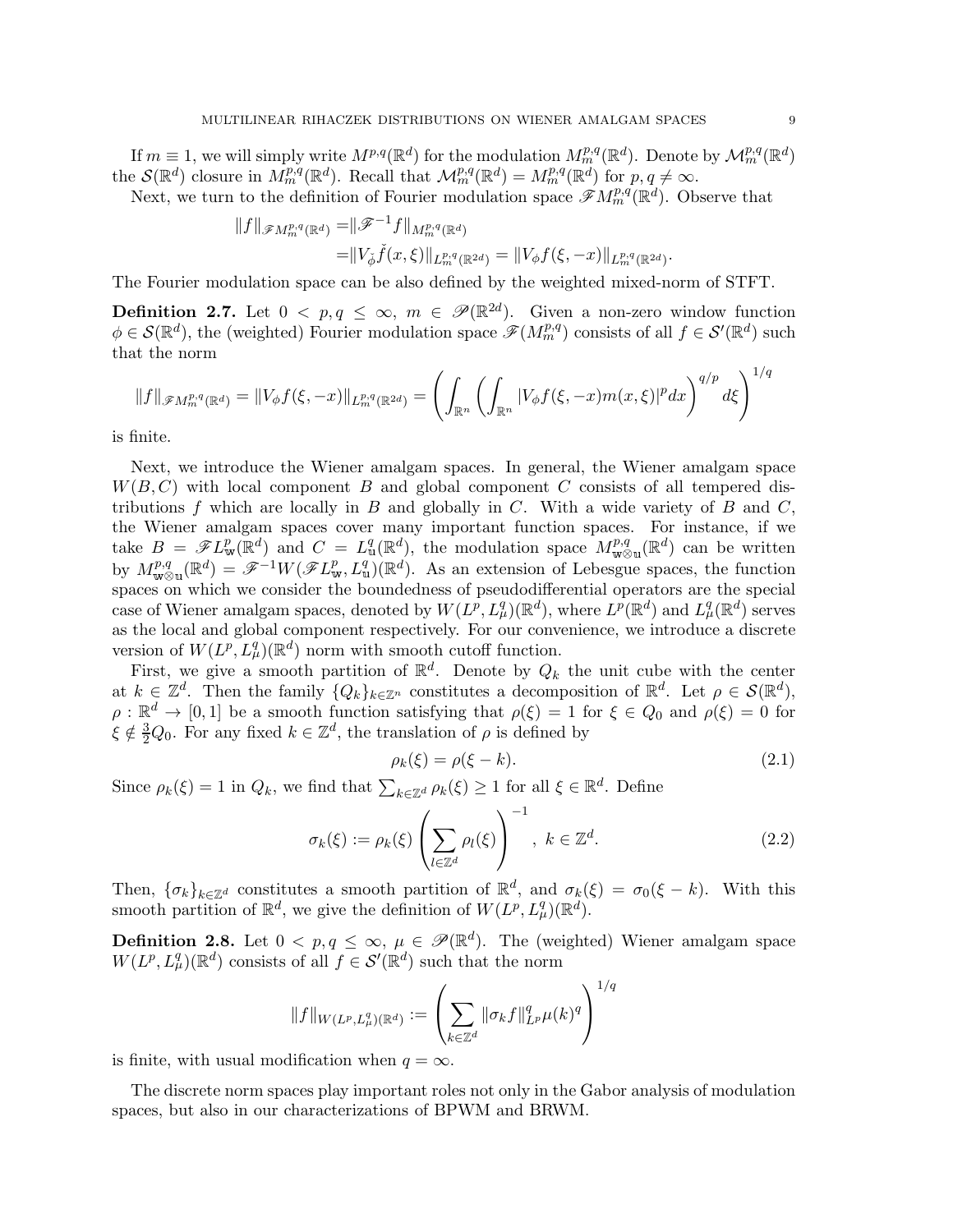**Definition 2.9** (Discrete norm spaces). Let  $0 < p, q \le \infty$ ,  $\omega \in \mathscr{P}(\mathbb{R}^d)$ . The space  $l^p_{\omega}(\mathbb{Z}^d)$ consists of all  $\vec{b} = {b_k}_{k \in \mathbb{Z}^d}$  for which the (quasi-)norm

$$
\|\vec{b}\|_{l^p_\omega(\mathbb{Z}^d)} = \left(\sum_{k \in \mathbb{Z}^d} |b_k|^p \omega(k)^p\right)^{1/p}
$$

is finite. For  $\omega = v_s = \langle \xi \rangle^s$ , we write  $l_{v_s}^p := l_s^p$  for simplicity.

**Definition 2.10** (Discrete mixed-norm spaces). Let  $0 < p, q \le \infty$ ,  $m \in \mathcal{P}(\mathbb{R}^{2d})$ . The space  $l_m^{p,q}(\mathbb{Z}^d)$  consists of all sequences  $\vec{a} = \{a_{k,n}\}_{k,n \in \mathbb{Z}^d}$  for which the (quasi-)norm

$$
\|\vec{a}\|_{l_m^{p,q}(\mathbb{Z}^{2d})} = \left(\sum_{n \in \mathbb{Z}^d} \left(\sum_{k \in \mathbb{Z}^d} |a_{k,n}|^p m(k,n)^p\right)^{q/p}\right)^{1/q}
$$

is finite.

Finally, we recall an important tool from the probability theory, which is crucial when dealing with the self-improvement properties.

**Lemma 2.11** (Khinchin's inequality, see [\[19\]](#page-63-15)). Let  $0 < p < \infty$ , and  $\{\omega_k\}_{k=1}^N$  be a sequence of independent random variables taking values  $\pm 1$  with equal probability. Denote the expectation (integral over the probability space) by  $\mathbb E$ . For any sequence of complex numbers  $\{a_k\}_{k=1}^N$ , we have

$$
\mathbb{E}\left(\left|\sum_{k=1}^{N} a_k \omega_k\right|^p\right) \sim \left(\sum_{k=1}^{N} |a_k|^2\right)^{\frac{p}{2}},\tag{2.3}
$$

where the implicit constants depend on p only.

2.3. Gabor analysis of modulation spaces. Comparing with the classical definition of modulation space in Definition [2.6,](#page-7-0) or the semi-discrete definition such as in [\[16,](#page-63-16) Proposition 2.1] as the same way of Besov spaces, the modulation spaces can be also characterized by the summability and decay properties of their Gabor coefficients, this is an important reason why the modulation spaces play the central role in the field of time-frequency analysis.

We recall some important operators which are the key tools for the discretization of modulation spaces.

**Definition 2.12.** Assume that  $g, \gamma \in L^2(\mathbb{R}^d)$  and  $\alpha, \beta > 0$ . The coefficient operator or analysis operator  $C_g^{\alpha,\beta}$  is defined by

$$
C_g^{\alpha,\beta}f = (\langle f, T_{\alpha k}M_{\beta n}g \rangle)_{k,n \in \mathbb{Z}^d}.
$$

The synthesis operator or reconstruction operator  $D_g^{\alpha,\beta}$  is defined by

$$
D^{\alpha,\beta}_{\gamma}\vec{c} = \sum_{k\in\mathbb{Z}^d}\sum_{n\in\mathbb{Z}^d} c_{k,n}T_{\alpha k}M_{\beta n}\gamma.
$$

The Gabor frame operator  $S^{\alpha,\beta}_{g,\gamma}$  is defined by

$$
S^{\alpha,\beta}_{g,\gamma}f=D^{\alpha,\beta}_{\gamma}C^{\alpha,\beta}_{g}f=\sum_{k\in\mathbb{Z}^d}\sum_{n\in\mathbb{Z}^d}\langle f,T_{\alpha k}M_{\beta n}g\rangle T_{\alpha k}M_{\beta n}\gamma.
$$

In order to extend the boundedness result of analysis operator and synthesis operator to the modulation spaces of full range, following admissible window class was introduced in [\[12\]](#page-63-14).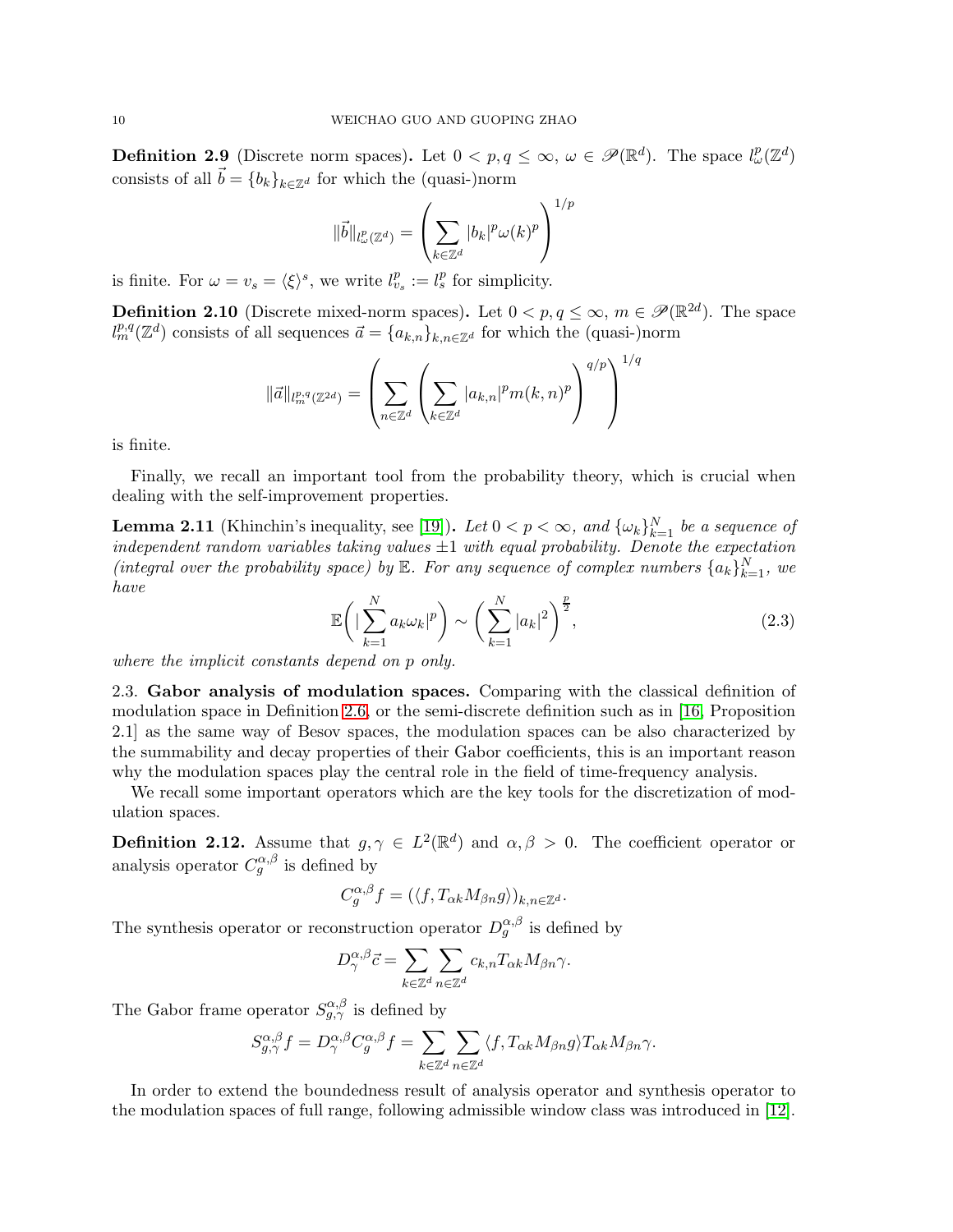<span id="page-10-1"></span>**Definition 2.13** (The space of admissible windows). Assume  $0 < p, q \leq \infty$  and that m is v-moderate. Let  $r = \min\{1, p\}$  and  $s = \min\{1, p, q\}$ . For  $r_1, s_1 > 0$ , denote

$$
\omega_{r_1,s_1}(x,\omega) = v(x,\omega) \cdot (1+|x|)^{r_1} \cdot (1+|\omega|)^{s_1}
$$

.

Define the space of admissible windows  $\mathfrak{M}^{p,q}_v$  for the modulation space  $M^{p,q}_m$  to be

$$
\mathfrak{M}_{v}^{p,q} = \bigcup_{\substack{r_1 > d/r \\ s_1 > d/s \\ 1 \le p_1 < \infty}} M_{\omega_{r_1, s_1}}^{p_1}.
$$

Based on the window class mentioned above, we recall the boundedness of  $C_g^{\alpha,\beta}$  and  $D_g^{\alpha,\beta}$ , which works on the full range  $p, q \in (0, \infty]$ .

<span id="page-10-3"></span>**Lemma 2.14.** Assume that m is v-moderate,  $p, q \in (0, \infty]$ , and g belongs to the subclass  $M^{p_1}_{\omega_{r_1,s_1}}$  of  $\mathfrak{M}^{p,q}_v$ . Then the analysis operator  $C_g^{\alpha,\beta}$  is boundedness from  $M^{p,q}_m$  into  $l^{p,q}_{\tilde{m}}$  $_{\tilde{m}}^{p,q}$ , and the synthesis operator  $D_g^{\alpha,\beta}$  is boundedness from  $l_{\tilde{m}}^{p,q}$  $m_{\tilde{m}}^{p,q}$  into  $M_{m}^{p,q}$  for all  $\alpha, \beta > 0$ , where  $\tilde{m}(k,n) =$  $m(\alpha k, \beta n)$ .

Now, we recall the main theorem in [\[12\]](#page-63-14), which extends the Gabor expansion of modulation spaces to the full range  $0 < p, q \leq \infty$ .

<span id="page-10-2"></span>**Theorem 2.15** (see [\[12\]](#page-63-14)). Assume that m is v-moderate,  $p, q \in (0, \infty], g, \gamma \in \mathfrak{M}^{p,q}_v$ , and that the Gabor frame operator  $S_{g,\gamma}^{\alpha,\beta} = D_{\gamma}^{\alpha,\beta} C_g^{\alpha,\beta} = I$  on  $L^2(\mathbb{R}^d)$ . Then

$$
f=\sum_{k\in\mathbb{Z}^d}\sum_{n\in\mathbb{Z}^d}\langle f,T_{\alpha k}M_{\beta n}g\rangle T_{\alpha k}M_{\beta n}\gamma=\sum_{k\in\mathbb{Z}^d}\sum_{n\in\mathbb{Z}^d}\langle f,T_{\alpha k}M_{\beta n}\gamma\rangle T_{\alpha k}M_{\beta n}g
$$

with unconditional convergence in  $M_{m}^{p,q}$  if  $p,q<\infty$ , and with weak-star convergence in  $M_{1/v}^{\infty}$ otherwise. Furthermore there are constants  $A, B > 0$  such that for all  $f \in M_{m}^{p,q}$ 

$$
A\|f\|_{M_m^{p,q}} \leq \left(\sum_{n\in\mathbb{Z}^d} \left(\sum_{k\in\mathbb{Z}^d} |\langle f, T_{\alpha k} M_{\beta n} g \rangle|^p m(\alpha k, \beta n)^p\right)^{q/p}\right)^{1/q} \leq B\|f\|_{M_m^{p,q}}
$$

with obvious modification for  $p = \infty$  or  $q = \infty$ . Likewise, the quasi-norm equivalence

$$
A'\|f\|_{M_m^{p,q}} \leq \left(\sum_{n\in\mathbb{Z}^d}\left(\sum_{k\in\mathbb{Z}^d}|\langle f,T_{\alpha k}M_{\beta n}\gamma\rangle|^p m(\alpha k,\beta n)^p\right)^{q/p}\right)^{1/q}\leq B'\|f\|_{M_m^{p,q}}
$$

holds on  $M_m^{p,q}$ .

The following well known theorem provides a way to find the Gabor frame of  $L^2(\mathbb{R}^d)$ . Recall that  $||g||_{W(L^{\infty}, L^1)(\mathbb{R}^d)} = \sum_{n \in \mathbb{Z}^d} ||g \chi_{\mathcal{Q}_n}||_{L^{\infty}}$  with  $\mathcal{Q}_n = n + [0, 1]^d$ .

<span id="page-10-0"></span>**Theorem 2.16** (Walnut [\[27\]](#page-63-17)). Suppose that  $g \in W(L^{\infty}, L^{1})(\mathbb{R}^{d})$  satisfies

$$
A \le \sum_{k \in \mathbb{Z}^d} |g(x - \alpha k)|^2 \le B \quad a.e.
$$

for constants  $A, B \in (0, \infty)$ . Then there exists a constant  $\beta_0$  depending on  $\alpha$  such that  $\mathcal{G}(g, \alpha, \beta) := \{T_{\alpha k} M_{\beta n} g\}_{k,n \in \mathbb{Z}^d}$  is a Gabor frame of  $L^2(\mathbb{R}^d)$  for all  $\beta \leq \beta_0$ .

In order to find the dual window in a suitable function space, the following result is important.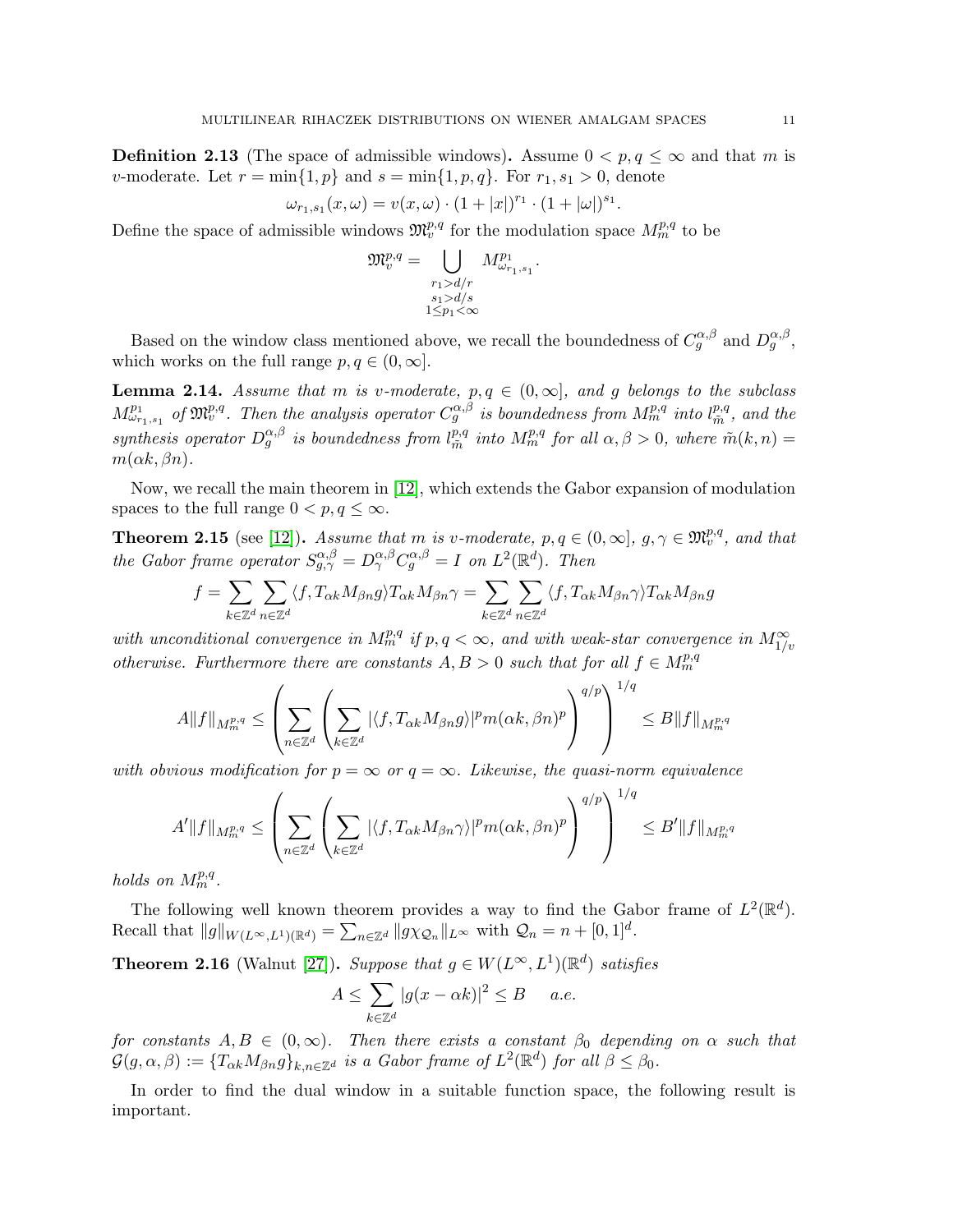<span id="page-11-0"></span>**Theorem 2.17** (see [\[14\]](#page-63-12)). Assume  $g \in M_v^1(\mathbb{R}^d)$  and that  $\{T_{\alpha k}M_{\beta n}g\}_{k,n\in\mathbb{Z}^d}$  is a Gabor frame for  $L^2(\mathbb{R}^d)$ . Then the Gabor frame operator  $S_{g,g}^{\alpha,\beta}$  is invertible on  $M_v^1(\mathbb{R}^d)$ . As a consequence,  $S_{g,g}^{\alpha,\beta}$  is invertible on all modulation spaces  $M_m^{p,q}(\mathbb{R}^d)$  for  $1 \leq p,q \leq \infty$  and  $m \in \mathscr{P}(\mathbb{R}^{2d})$ .

In the applications, we prefer choosing more specific  $\alpha$  and  $\beta$  for convenience.

<span id="page-11-1"></span>**Corollary 2.18.** Suppose that  $0 < p, q \le \infty$ ,  $\omega \in \mathcal{P}(\mathbb{R}^{2d})$ . Let  $\phi \in \mathcal{S}(\mathbb{R}^{d})\backslash\{0\}$ , there exists a sufficiently large constant  $N \in \mathbb{Z}^+$  such that

$$
\|f\|_{M^{p,q}_{\omega}(\mathbb{R}^d)} \sim \left\|V_{\phi}\left(\frac{k_0}{N}, \frac{n_0}{N}\right) \omega\left(\frac{k_0}{N}, \frac{n_0}{N}\right)\right\|_{l^{p,q}(\mathbb{Z}^d \times \mathbb{Z}^d)}.
$$

*Proof.* There exists a sufficiently large integer  $N_1$  such that for suitable positive constants  $A, B$  we have

$$
A \le \sum_{k \in \mathbb{Z}^d} |\phi(x - k/N_1)|^2 \le B.
$$

Denote  $\alpha = \frac{1}{N}$  $\frac{1}{N_1}$ . Using Theorem [2.16,](#page-10-0) there exists a constant  $\beta = \alpha/N_2 = \frac{1}{N_1}$ .  $\frac{1}{N_1 N_2} = \frac{1}{N}$ N with sufficiently large integer  $N_2$  such that  $\mathcal{G}(\phi,\alpha,\beta)$  is a Gabor frame of  $L^2(\mathbb{R}^{2d})$ . By the definition of  $L^2$  frame, we obtain that  $\mathcal{G}(\phi,\beta,\beta) = \mathcal{G}(\phi,1/N,1/N)$  is also a Gabor frame of  $L^2(\mathbb{R}^{2d})$ . Let  $\psi = (S^{\beta,\beta}_{\phi,\phi})^{-1}\phi$  be the canonical dual widow of  $\phi$ . Note that  $\phi \in \mathcal{S} \subset \mathfrak{M}^{p,q}_{v}$ , then Definition [2.13](#page-10-1) and Theorem [2.17](#page-11-0) imply that  $\psi \in \mathfrak{M}_v^{p,q}$ . By the definitions of  $\phi$  and  $\psi$ , we have  $S_{\phi,\psi}^{\beta,\beta} = D_{\psi}^{\beta,\beta} C_{\phi}^{\beta,\beta} = I$  on  $L^2(\mathbb{R}^{2d})$ . Then, the desired conclusion follows by Theorem [2.15.](#page-10-2)  $\Box$ 

#### 3. First characterizations of BRWM: decomposition in the time plane

#### 3.1. Local version of BRWM. We first recall a local property of modulation space.

<span id="page-11-2"></span>**Lemma 3.1** (Local property of modulation space I). Let  $0 < p, q \le \infty$ ,  $\Omega \in \mathscr{P}(\mathbb{R}^{2d})$ . For any f supported on  $B(0, R)$  with  $R > 0$ , we have

$$
||f||_{M_{\Omega}^{p,q}(\mathbb{R}^d)} \sim_R ||f||_{\mathscr{F}^{-1}L_{\Omega_0}^q(\mathbb{R}^d)},
$$

where  $\Omega_0(\xi) = \Omega(0,\xi)$  for  $\xi \in \mathbb{R}^d$ .

*Proof.* Let  $\phi$  be a smooth real-valued function supported on  $B(0, 2R)$  with  $\phi = 1$  on  $B(0, R)$ . There exists a sufficiently small  $\alpha$  such that

$$
||f||_{M_{\Omega}^{p,q}(\mathbb{R}^d)} \sim ||V_{\phi}f(\alpha k, \alpha n)\Omega(\alpha k, \alpha n)||_{l^{p,q}(\mathbb{Z}^d \times \mathbb{Z}^d)}
$$
  
= 
$$
\left(\sum_{n \in \mathbb{Z}^d} \left(\sum_{k \in \mathbb{Z}^d} |V_{\phi}f(\alpha k, \alpha n)\Omega(\alpha k, \alpha n)|^p\right)^{q/p}\right)^{1/q}
$$
  

$$
\sim_R \sum_{k \in \mathbb{Z}^d} \left(\sum_{n \in \mathbb{Z}^d} |V_{\phi}f(\alpha k, \alpha n)\Omega_0(\alpha n)|^q\right)^{1/q},
$$

where in the last term we use the facts that only a finite number of  $k$  make the term  $V_{\phi}f(\alpha k, \alpha n)$  nonzero, and that for these k we have  $\Omega(\alpha k, \alpha n) \sim \Omega_0(\alpha n)$ . By the definition of STFT,

$$
\bigg(\sum_{n\in\mathbb{Z}^d}|V_{\phi}f(\alpha k,\alpha n)\Omega_0(\alpha n)|^q\bigg)^{1/q}\sim\bigg(\sum_{n\in\mathbb{Z}^d}|\mathscr{F}(fT_{\alpha k}\phi)(\alpha n)\Omega_0(\alpha n)|^q\bigg)^{1/q}.
$$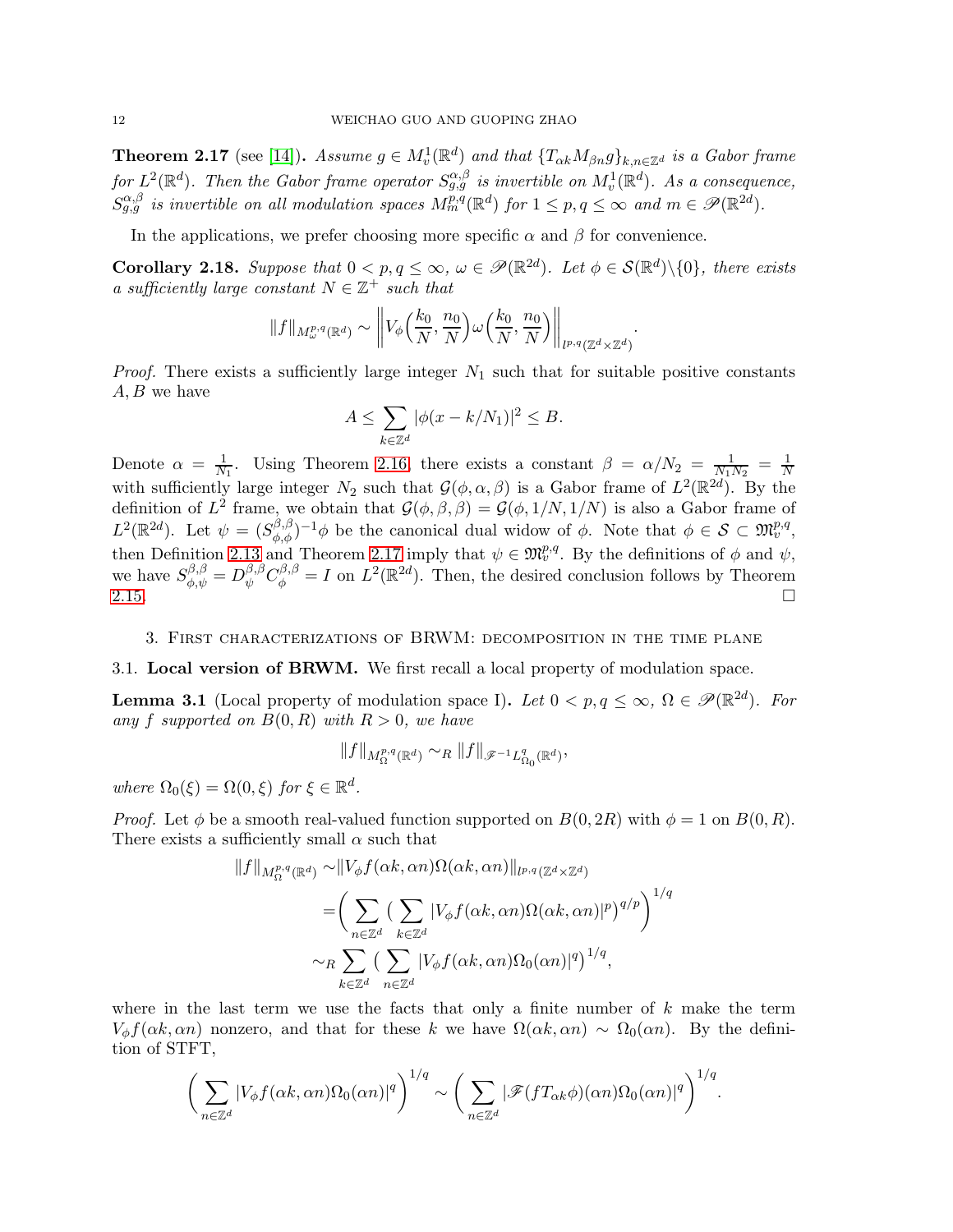Note that  $\text{supp}(fT_{\alpha k}\phi) \subset B(0,R)$ . For sufficiently small  $\alpha$  we have

$$
\bigg(\sum_{n\in\mathbb{Z}^d}|\mathscr{F}(fT_{\alpha k}\phi)(\alpha n)\Omega_0(\alpha n)|^q\bigg)^{1/q}\sim\bigg(\int_{\mathbb{R}^d}|\mathscr{F}(fT_{\alpha k}\phi)(\xi)\Omega_0(\xi)|^q\bigg)^{1/q}\sim\|fT_{\alpha k}\phi\|_{\mathscr{F}^{-1}L^q_{\Omega_0}},
$$

where we use the sampling property of  $\mathscr{F}^{-1}L_{\mathcal{S}}^q$  $\Omega_0$  for the functions with compact support on  $B(0, R)$ , one can see [\[16,](#page-63-16) Proposition 3.1] for more details.

For above estimates, we conclude that

$$
||f||_{M_{\Omega}^{p,q}(\mathbb{R}^d)} \sim_R \sum_{k \in \mathbb{Z}^d} ||f T_{\alpha k} \phi||_{\mathscr{F}^{-1} L_{\Omega_0}^q} \ge ||f \phi||_{\mathscr{F}^{-1} L_{\Omega_0}^q} = ||f||_{\mathscr{F}^{-1} L_{\Omega_0}^q}.
$$

On the other hand, by a convolution inequality (see [\[16,](#page-63-16) Lemma 2.2]) with  $\dot{q} = \min\{q, 1\}$ , we deduce that

$$
\begin{aligned}\|f T_{\alpha k}\phi\|_{\mathscr{F}^{-1} L^q_{\Omega_0}}\lesssim& \|f\|_{\mathscr{F}^{-1} L^q_{\Omega_0}}\|T_{\alpha k}\phi\|_{\mathscr{F}^{-1} L^q_v}\\=& \|f\|_{\mathscr{F}^{-1} L^q_{\Omega_0}}\|\phi\|_{\mathscr{F}^{-1} L^q_v}\lesssim \|f\|_{\mathscr{F}^{-1} L^q_{\Omega_0}}.\end{aligned}
$$

From this, we conclude that

$$
\|f\|_{M^{p,q}_\Omega(\mathbb{R}^d)}\sim_R \sum_{k\in\mathbb{Z}^d}\|fT_{\alpha k}\phi\|_{\mathscr{F}^{-1}L^q_{\Omega_0}}\lesssim \|f\|_{\mathscr{F}^{-1}L^q_{\Omega_0}},
$$

where in the last inequality we use the facts that only a finite number of  $k$  make the term  $|| f T_{\alpha k} \phi ||_{\mathscr{F}^{-1} L^q_{\Omega_0}}$  nonzero.

<span id="page-12-4"></span>**Lemma 3.2.** Let  $0 < p, q, p_j \leq \infty$  for  $j = 0, 1, \dots, m, \Omega \in \mathscr{P}(\mathbb{R}^{2(m+1)d})$ . Then the local boundedness

<span id="page-12-1"></span>
$$
R_m: L^{p_0}(B_\delta) \times \cdots \times L^{p_m}(B_\delta) \longrightarrow M^{p,q}_\Omega(\mathbb{R}^{(m+1)d})
$$
\n(3.1)

is equivalent to

<span id="page-12-2"></span>
$$
R_m: L^{p_0}(B_\delta) \times \cdots \times L^{p_m}(B_\delta) \longrightarrow M^{p,q}_{\Omega_{b,a}}(\mathbb{R}^{(m+1)d}), \tag{3.2}
$$

which implies the following embedding relations

<span id="page-12-0"></span>
$$
L^{p_i}(B_\delta) \subset M^{q,q}_{1 \otimes \Omega_{b,i}}(\mathbb{R}^d), \quad i = 0, 1, 2, \cdots, m,
$$
\n(3.3)

where [\(3.3\)](#page-12-0) is equivalent to

<span id="page-12-3"></span>
$$
L^{p_i}(B_\delta) \subset \mathcal{F}^{-1}L^q_{\Omega_{b,i}}(\mathbb{R}^d), \quad i = 0, 1, 2, \cdots, m. \tag{3.4}
$$

Moreover, for  $p \geq q$ , if  $\Omega$  satisfies condition M2, the opposite direction is also valid. In this case, we have the equivalent relation  $(3.1) \Longleftrightarrow (3.2) \Longleftrightarrow (3.3) \Longleftrightarrow (3.4)$  $(3.1) \Longleftrightarrow (3.2) \Longleftrightarrow (3.3) \Longleftrightarrow (3.4)$  $(3.1) \Longleftrightarrow (3.2) \Longleftrightarrow (3.3) \Longleftrightarrow (3.4)$  $(3.1) \Longleftrightarrow (3.2) \Longleftrightarrow (3.3) \Longleftrightarrow (3.4)$  $(3.1) \Longleftrightarrow (3.2) \Longleftrightarrow (3.3) \Longleftrightarrow (3.4)$  $(3.1) \Longleftrightarrow (3.2) \Longleftrightarrow (3.3) \Longleftrightarrow (3.4)$  $(3.1) \Longleftrightarrow (3.2) \Longleftrightarrow (3.3) \Longleftrightarrow (3.4)$ .

*Proof.* Without loss of generality, we only consider the case  $\delta < 1/2$ . First, let us verify  $(3.1) \iff (3.2)$  $(3.1) \iff (3.2)$  $(3.1) \iff (3.2)$ . Take  $\Phi = R_m(\phi, \dots, \phi)$ , where  $\phi$  is a smooth function supported in  $B_{2\delta}$ , satisfying  $\phi = 1$  on  $B_{\delta}$ . Using Lemma [2.4](#page-7-1) and Lemma [2.1,](#page-6-0) for smooth functions  $f_j$  supported on  $B(0,\delta)$ ,  $j=0,1,\cdots,m$ , the STFT of  $R_m(f_0,\vec{f})$  associated with window  $\Phi$  can be written

 $\Box$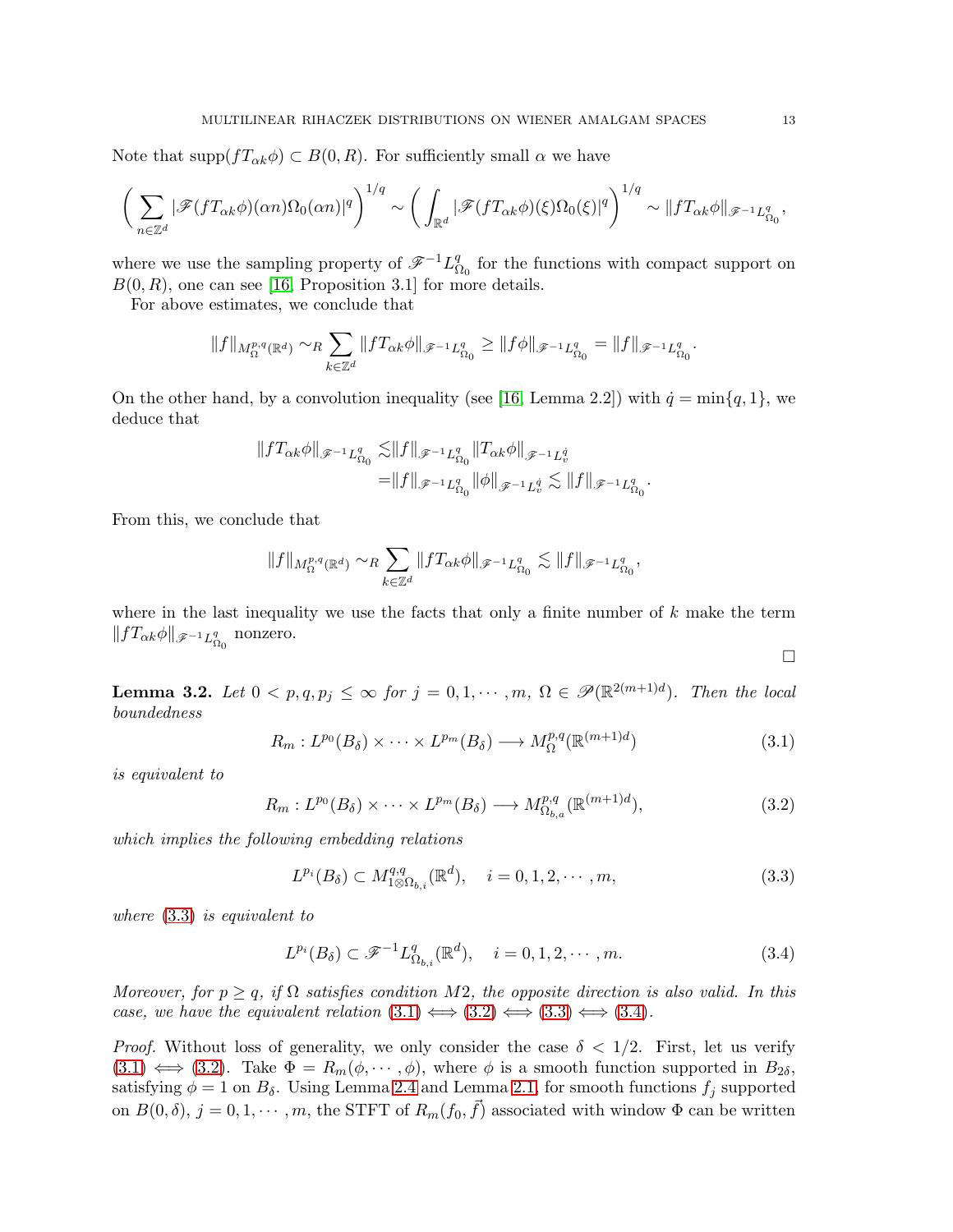$$
\begin{split}\n&\left|V_{\Phi}(R_m(f_0, \vec{f}))((z_0, \vec{z}), (\zeta_0, \vec{\zeta}))\right| \\
&= \left|V_{\phi}f_0(z_0, \zeta_0 + \sum_{j=1}^m z_j) \prod_{j=1}^m V_{\phi}f_j(z_0 + \zeta_j, z_j)\right| \\
&= \left|V_{\phi}f_0(z_0, \zeta_0 + \sum_{j=1}^m z_j) \chi_{B(0, 3\delta)}(z_0) \prod_{j=1}^m V_{\phi}f_j(z_0 + \zeta_j, z_j) \chi_{B(0, 6\delta)}(\zeta_j)\right| \\
&= \left|V_{\Phi}(R_m(f_0, \vec{f}))((z_0, \vec{z}), (\zeta_0, \vec{\zeta})) \chi_{B(0, 3\delta)}(z_0) \prod_{j=1}^m \chi_{B(0, 6\delta)}(\zeta_j)\right|. \end{split}
$$

Observe that  $\Omega_{b,a}((z_0, \vec{z}), (\zeta_0, \vec{\zeta})) = \Omega((0, \vec{z}), (\zeta_0, \vec{0})) \sim \Omega((z_0, \vec{z}), (\zeta_0, \vec{\zeta}))$  for  $z_0 \in B_{3\delta}, \zeta_j \in$  $B_{6\delta}, j=1,2,\cdots,m.$  Then,

$$
||R_m(f_0, \vec{f})||_{M_{\Omega}^{p,q}(\mathbb{R}^{(m+1)d})} = \left||V_{\Phi}(R_m(f_0, \vec{f}))((z_0, \vec{z}), (\zeta_0, \vec{\zeta}))\right||_{L_{\Omega}^{p,q}(\mathbb{R}^{(m+1)d} \times \mathbb{R}^{(m+1)d})}
$$
  
\$\sim \left||V\_{\Phi}(R\_m(f\_0, \vec{f}))((z\_0, \vec{z}), (\zeta\_0, \vec{\zeta}))\right||\_{L\_{\Omega\_{b,a}}^{p,q}(\mathbb{R}^{(m+1)d} \times \mathbb{R}^{(m+1)d})}\$  
=\left||R\_m(f\_0, \vec{f})\right||\_{M\_{\Omega\_{b,a}}^{p,q}(\mathbb{R}^{(m+1)d})}.

The above relation implies that [\(3.1\)](#page-12-1) is equivalent to [\(3.2\)](#page-12-2).

We turn to verify  $(3.2) \implies (3.3)$  $(3.2) \implies (3.3)$ . By the definition of modulation space and the sampling property of STFT (see Lemma [2.14\)](#page-10-3), we obtain that

<span id="page-13-0"></span>
$$
||R_{m}(f_{0},\vec{f})||_{M_{\Omega_{b,a}}^{p,q}(\mathbb{R}^{(m+1)d})} \sim ||V_{\Phi}R_{m}(f_{0},\vec{f})||_{L_{\Omega_{b,a}}^{p,q}(\mathbb{R}^{(m+1)d}\times\mathbb{R}^{(m+1)d})}
$$
  
\n
$$
\gtrsim ||V_{\Phi}R_{m}(f_{0},\vec{f})((z_{0},\vec{z}),(\zeta_{0},\vec{\zeta}))\Omega_{b,a}((z_{0},\vec{z}),(\zeta_{0},\vec{\zeta}))||_{\alpha\mathbb{Z}^{(m+1)d}\times\alpha\mathbb{Z}^{(m+1)d}}||_{l^{p,q}}
$$
  
\n
$$
\sim ||V_{\phi}f_{0}(\alpha k_{0},\alpha(n_{0}+\sum_{j=1}^{m}k_{j}))\prod_{j=1}^{m}V_{\phi}f_{j}(\alpha(k_{0}+n_{j}),\alpha k_{j})\Omega_{b,a}((0,\alpha\vec{k}),(\alpha n_{0},\vec{0}))||_{l^{p,q}}.
$$
\n(3.5)

Take  $f_j = h$  for  $j = 1, 2, \dots, m$ , where h is a nonnegative smooth function supported on  $B(0, \delta)$  with  $||h||_{L^1} = 1$ . We have

$$
V_{\phi}f_j(0,0) = V_{\phi}h(0,0) = \int_{\mathbb{R}^d} h(y)\phi(y)dy = \int_{\mathbb{R}^d} h(y)dy = 1, \quad j = 1, 2, \cdots, m.
$$

Then, the last term in [\(3.5\)](#page-13-0) can be dominated from below by

$$
\left\| \left( \left( \sum_{k_0 \in \mathbb{Z}^d} \left| V_{\phi} f_0(\alpha k_0, \alpha n_0) \prod_{j=1}^m V_{\phi} f_j(0, 0) \right|^q \Omega_{b,a}((0, \vec{0}), (\alpha n_0, \vec{0}))^q \right)^{1/q} \right)_{n_0} \right\|_{l^q}
$$
  
=\n
$$
\left\| \left( \left( \sum_{k_0 \in \mathbb{Z}^d} \left| V_{\phi} f_0(\alpha k_0, \alpha n_0) \right|^q \Omega_{b,0}(\alpha n_0)^p \right)^{1/q} \right)_{n_0} \right\|_{l^q}, \quad \Omega_{b,0}(\xi) = \Omega_{b,a}((0, \vec{0}), (\xi, \vec{0})).
$$

Using Corollary [2.18,](#page-11-1) there exits a sufficiently small  $\alpha$  such that

$$
\left\| \left( \left( \sum_{k_0 \in \mathbb{Z}^d} \left| V_{\phi} f_0(\alpha k_0, \alpha n_0) \right|^q \Omega_{b,0}(\alpha n_0)^p \right)^{1/q} \right)_{n_0} \right\|_{l^q} \sim \| f_0 \|_{M^{q,q}_{1\otimes \Omega_{b,0}}(\mathbb{R}^d)}.
$$

as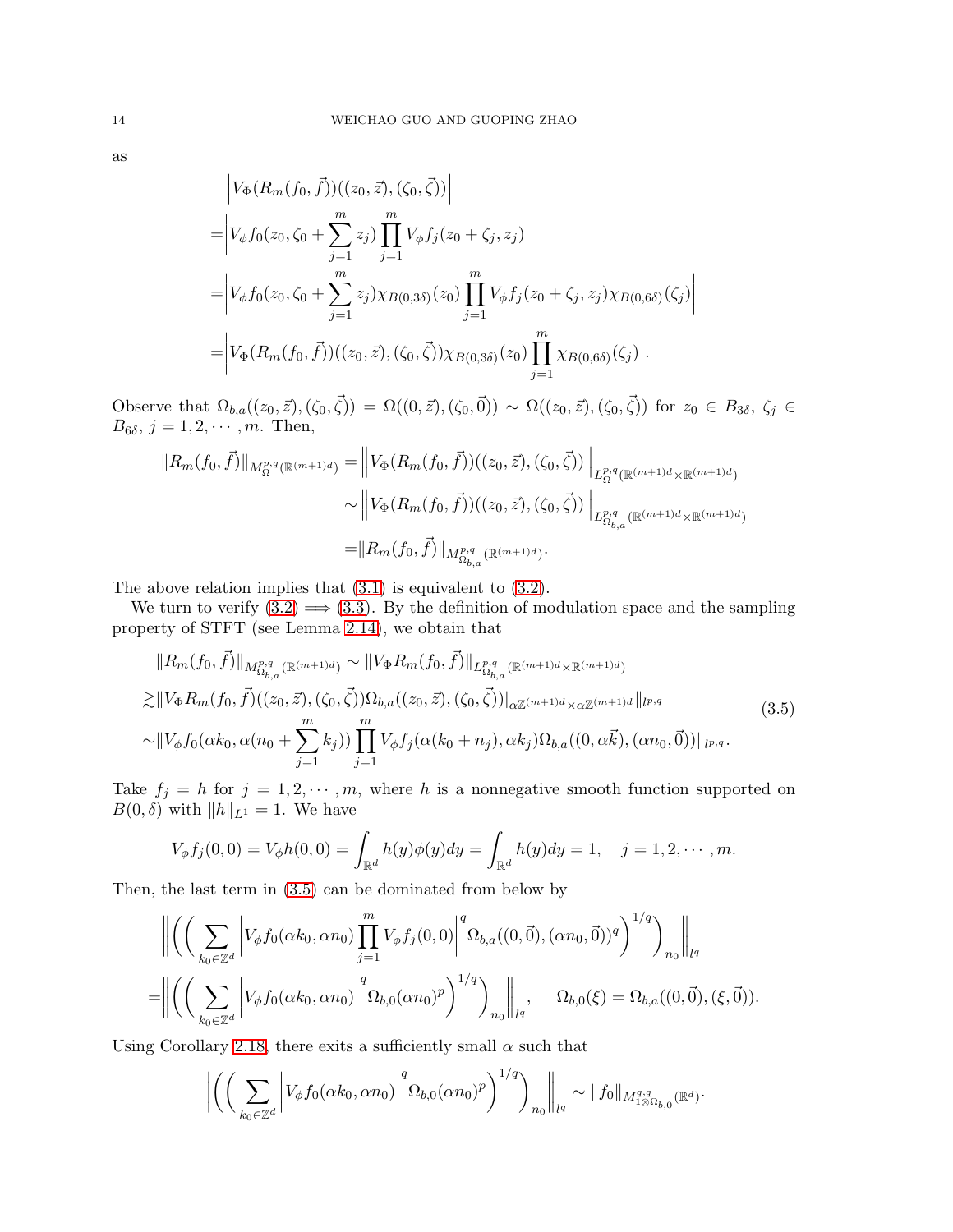Combining the above estimates with [\(3.2\)](#page-12-2), we deduce that

$$
||f_0||_{M^{q,q}_{1\otimes\Omega_{b,0}}(\mathbb{R}^d)} \lesssim \prod_{j=0}^m ||f_j||_{L^{p_j}(\mathbb{R}^d)} \sim ||f_0||_{L^{p_0}(\mathbb{R}^d)},
$$
\n(3.6)

for any smooth function  $f_0$  supported on  $B_\delta$ , which is just the embedding relation  $L^{p_0}(B_\delta) \subset$  $M^{q,q}_{1\otimes \Omega_{b,0}}.$ 

For  $i = 1, 2, \dots, m$ , take  $f_j = h$  for all  $0 \le j \le m$  and  $j \ne i$ , where h is the function mentioned above. We have the lower estimate for the last term in [\(3.5\)](#page-13-0):

$$
\|V_{\phi}f_0(\alpha k_0, \alpha(n_0 + \sum_{j=1}^m k_j))\prod_{j=1}^m V_{\phi}f_j(\alpha(k_0 + n_j), \alpha k_j)\Omega_{b,a}((0, \alpha \vec{k}), (\alpha n_0, \vec{0}))\|_{l^{p,q}}
$$
  

$$
\gtrsim \left(\sum_{n_0, n_i} |V_{\phi}f_0(0, 0)V_{\phi}f_i(\alpha n_i, -\alpha n_0)\prod_{j \neq i} V_{\phi}f_j(0, 0)\Omega_{b,a}((0, (\underbrace{0, \cdots, -\alpha n_0, 0, \cdots, 0}_{-\alpha n_0 \text{ is the }ith vector}), (\alpha n_0, \vec{0}))|^q\right)^{1/q}
$$
  

$$
\sim \left(\sum_{n_0, n_i} |V_{\phi}f_i(\alpha n_i, \alpha n_0)\Omega_{b,i}(\alpha n_0)|^q\right)^{1/q} \sim \|f_i\|_{M^{q,q}_{1\otimes\Omega_{b,i}}},
$$

where

$$
\Omega_{b,i}(\xi) = \Omega_{b,a}((0, \underbrace{(0, \cdots, \xi, 0, \cdots, 0)}_{\xi \text{ is the } ith vector})), (-\xi, \vec{0})).
$$

Using this and [\(3.2\)](#page-12-2), we obtain

$$
||f_i||_{M^{q,q}_{1\otimes\Omega_{b,i}}(\mathbb{R}^d)} \lesssim ||f_i||_{L^{p_i}(\mathbb{R}^d)},
$$

for any smooth function  $f_i$  supported on  $B_\delta$ , which is just the embedding relation  $L^{p_i}(B_\delta) \subset$  $M_{1\otimes\Omega_{b,i}}^{q,q}(\mathbb{R}^d)$ . We have now completed the proof for  $(3.2) \Longrightarrow (3.3)$  $(3.2) \Longrightarrow (3.3)$ . The equivalent relation between [\(3.3\)](#page-12-0) and [\(3.4\)](#page-12-3) follows by Lemma [3.1.](#page-11-2)

Next, we verify the opposite direction for  $p \geq q$ . In this case,  $\Omega$  satisfies condition M2, we have

$$
\Omega_{b,a}((z_0, \vec{z}), (\zeta_0, \vec{\zeta})) \sim \Omega_{b,a}((0, \vec{z}), (\zeta_0, \vec{0}))
$$
  

$$
\lesssim \Omega_{b,a}((0, \vec{0}), (\zeta_0 + \sum_{j=1}^m z_j, \vec{0})) \prod_{j=1}^m \Omega_{b,a}((0, (0, \dots, z_j, 0, \dots, 0)), (-z_j, \vec{0}))
$$
  

$$
= \Omega_{b,0}(\zeta_0 + \sum_{j=1}^m z_j) \prod_{j=1}^m \Omega_{b,j}(z_j).
$$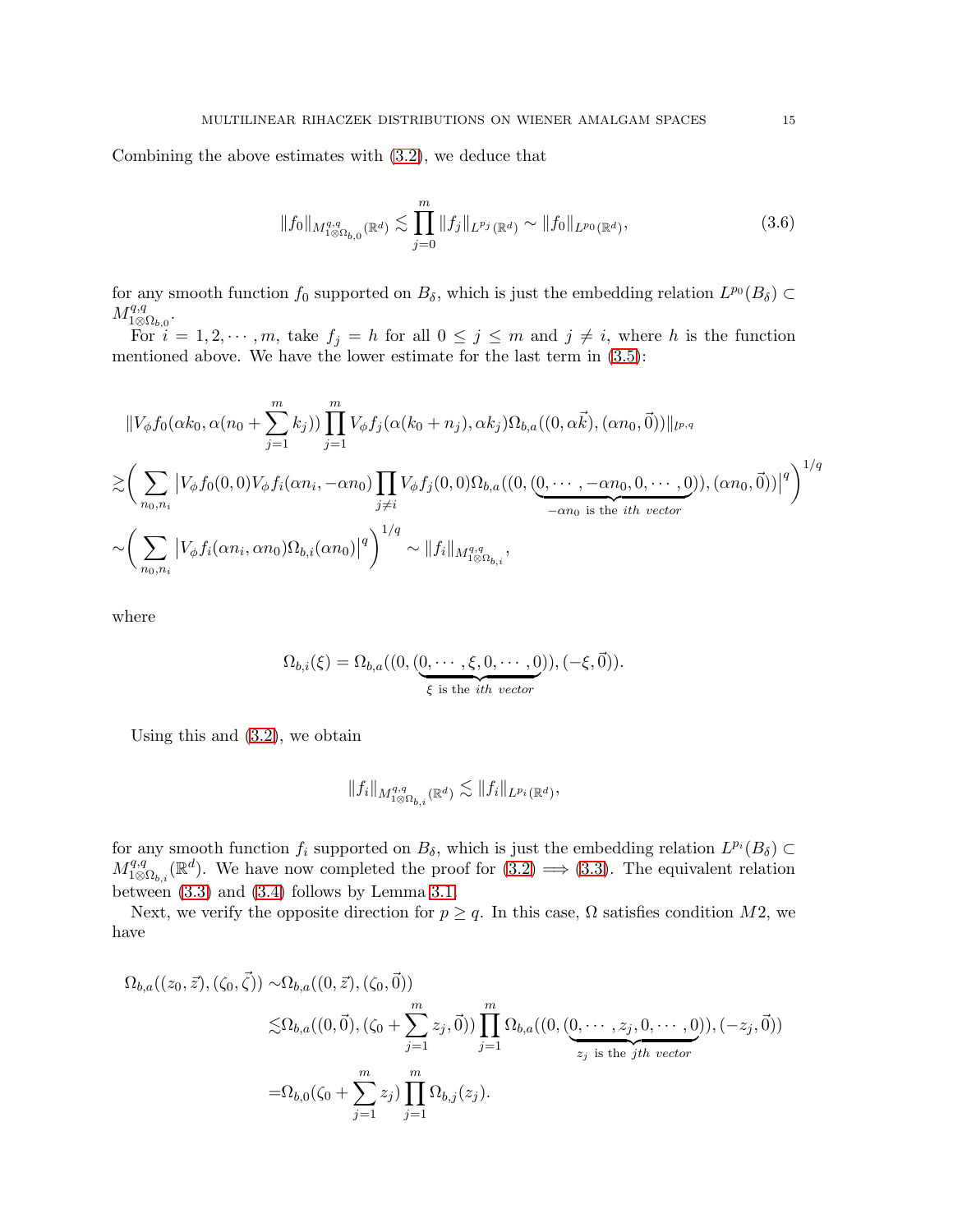Using this and the embedding property of modulation space, we have

$$
||R_{m}(f_{0},\vec{f})||_{M_{\Omega_{b,a}}^{p,q}(\mathbb{R}^{(m+1)d})} \lesssim ||R_{m}(f_{0},\vec{f})||_{M_{\Omega_{b,a}}^{q,q}(\mathbb{R}^{(m+1)d})}
$$
  
\n
$$
= ||V_{\phi}f_{0}(z_{0},\zeta_{0} + \sum_{j=1}^{m} z_{j}) \prod_{j=1}^{m} V_{\phi}f_{j}(z_{0} + \zeta_{j},z_{j})||_{L_{\Omega_{b,a}}^{q,q}}
$$
  
\n
$$
\lesssim ||V_{\phi}f_{0}(z_{0},\zeta_{0} + \sum_{j=1}^{m} z_{j})\Omega_{b,0}(\zeta_{0} + \sum_{j=1}^{m} z_{j}) \prod_{j=1}^{m} V_{\phi}f_{j}(z_{0} + \zeta_{j},z_{j})\Omega_{b,j}(z_{j})||_{L^{q,q}}
$$
  
\n
$$
= ||V_{\phi}f_{0}(z_{0},\zeta_{0})\Omega_{b,0}(\zeta_{0}) \prod_{j=1}^{m} V_{\phi}f_{j}(\zeta_{j},z_{j})\Omega_{b,j}(z_{j})||_{L^{q,q}}
$$
  
\n
$$
= ||f_{0}||_{M_{1\otimes\Omega_{b,0}}^{q,q}(\mathbb{R}^{d})} \prod_{j=1}^{m} ||f_{j}||_{M_{1\otimes\Omega_{b,j}}^{q,q}(\mathbb{R}^{d})} \lesssim ||f_{0}||_{L^{p_{0}}(B_{\delta})} \prod_{j=1}^{m} ||f_{j}||_{L^{p_{j}}(B_{\delta})}.
$$

We have now completed this proof.

<span id="page-15-0"></span>**Lemma 3.3.** Suppose that  $p, q \in (0, \infty]$ ,  $\mu \in \mathscr{P}(\mathbb{R}^d)$ . We have

$$
L^p(B_\delta) \subset \mathscr{F}^{-1}L^q_\mu
$$
 for some  $\delta \implies p \ge 1$  and  $\mu \lesssim 1$ .

*Proof.* Let f be a nonzero smooth function supported on  $B_{\delta}$ , satisfying  $\hat{f}(0) = 2$ . Then, there exists a constant  $\delta_0$  such that  $\widehat{f}(\xi) \geq 1$  for  $\xi \in B_{\delta_0}$ . Denote  $f_{\lambda}(x) := \frac{1}{\lambda^d} f(\frac{x}{\lambda})$  $\frac{x}{\lambda}$  for  $\lambda \in (0,1)$ . We have

$$
||f_{\lambda}||_{\mathscr{F}^{-1}L^q_{\mu}} = \left(\int_{\mathbb{R}^d} |\widehat{f}(\lambda \xi)|^q \mu(\xi)^q d\xi\right)^{1/q} \ge \left(\int_{B_{\delta_0}} \mu(\xi)^q d\xi\right)^{1/q} \gtrsim 1.
$$

If the embedding  $L^p(B_\delta) \subset \mathscr{F}^{-1}L^q_\mu$  holds, we have

$$
1 \lesssim ||f_{\lambda}||_{\mathscr{F}^{-1}L^q_{\mu}} \lesssim ||f_{\lambda}||_{L^p} \sim \lambda^{d(1/p-1)}, \quad \lambda \in (0,1),
$$

which implies  $p \geq 1$  by letting  $\lambda \to 0$ .

On the other hand, let  $f_{\xi_0} = M_{\xi_0} f$ ,  $\xi_0 \in \mathbb{R}$ . We have

$$
||f||_{L^p} = ||f_{\xi_0}||_{L^p} \gtrsim ||f_{\xi_0}||_{\mathscr{F}^{-1}L^q_{\mu}} = ||\mathscr{F}f(\cdot - \xi_0)||_{L^q_{\mu}} \gtrsim \mu(\xi_0).
$$

 $\Box$ 

3.2. A mixed-norm embedding. Let  $\vec{b_0} = \{b_0(k)\}_k \in \mathbb{Z}^d$  and  $\vec{B} = \{B_{\vec{k}}\}_{\vec{k} \in \mathbb{Z}^{md}}$  be two sequences defined on  $\mathbb{Z}^d$  and  $\mathbb{Z}^{md}$  respectively, where  $\vec{k} = (k_1, \dots, k_m)$  be a vector on  $\mathbb{R}^{md}$  with  $k_j \in \mathbb{Z}^d$ ,  $j = 1, \dots, m$ . Let  $\tau_m$  be the coordinate transform defined as

$$
\tau_m(\vec{b_0} \otimes \vec{B})(k_0, \vec{k}) = b_0(k_0)B(k_1 + k_0, k_2 + k_0, \cdots, k_m + k_0).
$$

For the case that  $\vec{B} = \otimes_{j=1}^m \vec{b_j}$ , we have

$$
\tau_m(\otimes_{j=0}^m \vec{b_j})(k_0, \vec{k}) = \tau_m(\vec{b_0} \otimes (\otimes_{j=1}^m b_j))(k_0, \vec{k}) = b_0(k_0) \prod_{j=1}^m b_j(k_j + k_0).
$$

Moreover, we use  $\tau_m(\otimes_{j=0}^m l_{\mu_j}^{q_j}) \subset l_W^{p,q}(\mathbb{Z}^d \times \mathbb{Z}^{md})$  to denote the following inequality

$$
\|\tau_m(\otimes_{j=0}^m \vec{b_j})(k_0, \vec{k})\|_{l^{p,q}_W(\mathbb{Z}^d \times \mathbb{Z}^{md})} \leq C \|\vec{b_0}\|_{l^{q_0}_{\mu_0}(\mathbb{Z}^d)} \prod_{j=1}^m \|\vec{b_j}\|_{l^{q_j}_{\mu_j}(\mathbb{Z}^d)},
$$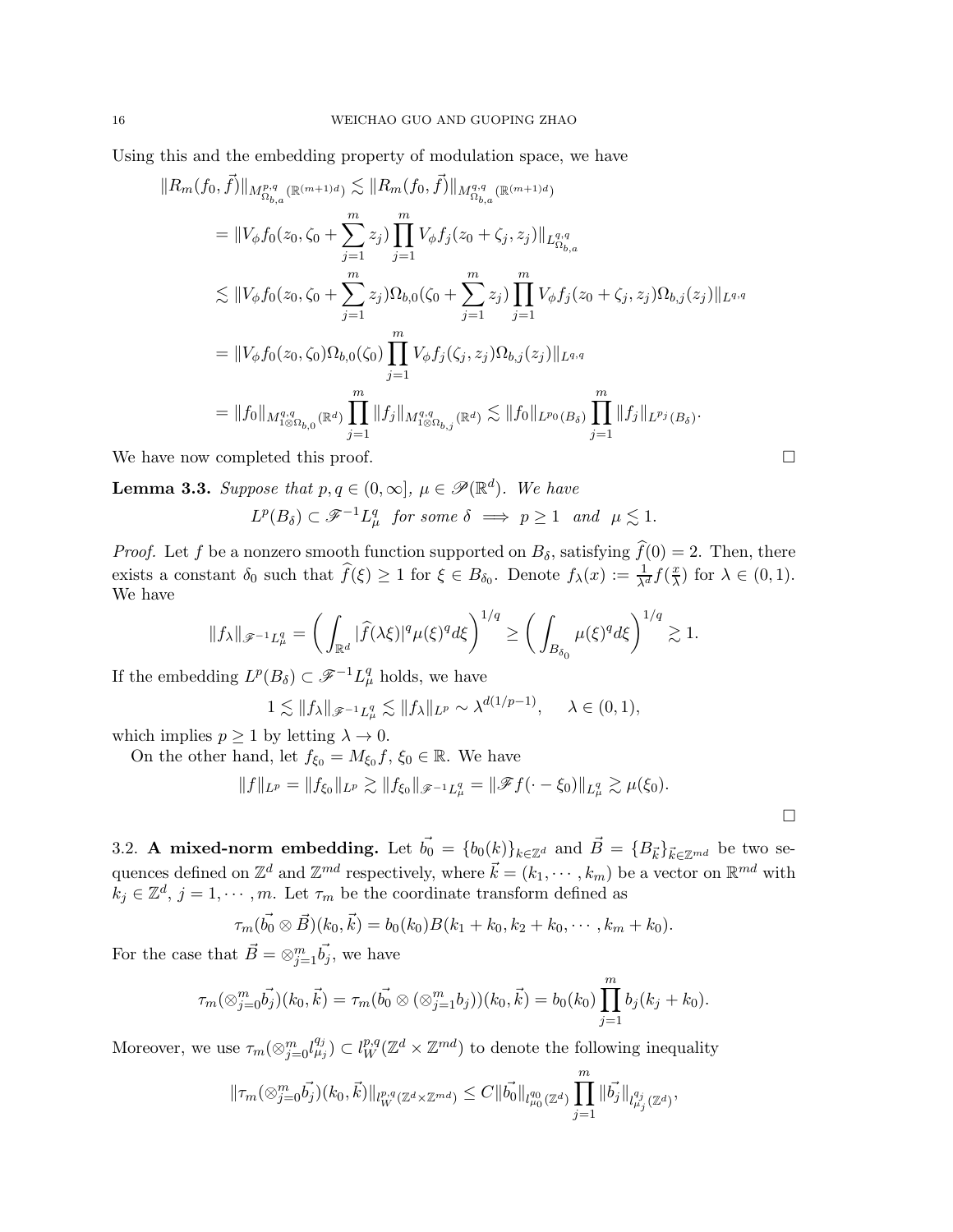where  $p, q, q_j \in (0, \infty], W$  is a weight function on  $\mathbb{R}^{(m+1)d}$ , and  $\{\mu_j\}_{j=0}^m$  is a sequence of weight functions on  $\mathbb{R}^d$ .

<span id="page-16-3"></span>**Lemma 3.4.** Let  $0 < p, q, q_j \leq \infty$ , W be a weight function on  $\mathbb{R}^{(m+1)d}$ , and  $\mu_j$  be weight functions on  $\mathbb{R}^d$ ,  $j = 1, \dots, m$ . Denote  $w_0(k_0) = W(k_0, (-k_0, \dots, -k_0)), w_i(k_i) = W(0, (0, \dots, k_i, 0, \dots, 0))$  $k_i$  is the ith vector ))

for  $k_0 \in \mathbb{Z}^d$  and  $\vec{k} = (k_1, \dots, k_m) \in \mathbb{Z}^{md}$ . Then the following embedding inequality

<span id="page-16-0"></span>
$$
\tau_m(\otimes_{j=0}^m l_{\mu_j}^{q_j}(\mathbb{Z}^d)) \subset l_W^{p,q}(\mathbb{Z}^d \times \mathbb{Z}^{md})
$$
\n(3.7)

implies the following embedding relations

<span id="page-16-1"></span>
$$
l_{\mu_i}^{q_i}(\mathbb{Z}^d) \subset l_{w_i}^q(\mathbb{Z}^d), \quad i = 0, 1, \cdots, m. \tag{3.8}
$$

Moreover, for  $p \ge q$ , if W satisfies the condition  $W(k_0, \vec{k}) \lesssim w_0(k_0) \prod_{j=1}^m w_j(k_j + k_0)$ , the opposite direction is also valid. In this case, we have the equivalent relation  $(3.7) \Leftrightarrow (3.8)$  $(3.7) \Leftrightarrow (3.8)$  $(3.7) \Leftrightarrow (3.8)$ .

*Proof.* Write  $\tau_m(\otimes_{j=0}^m l_{\mu_j}^{q_j}) \subset l_W^{p,q}(\mathbb{Z}^d \times \mathbb{Z}^{md})$  by

<span id="page-16-2"></span>
$$
\left\| \left( \left( \sum_{k_0 \in \mathbb{Z}^d} |b_0(k_0) \prod_{j=1}^m b_j(k_j + k_0) W(k_0, \vec{k})|^p \right)^{1/p} \right)_{\vec{k} \in \mathbb{Z}^{md}} \right\|_{l^q(\mathbb{Z}^{md})} \lesssim \prod_{j=0}^m \|\vec{b}_j\|_{l^{q_j}_{\mu_j}(\mathbb{Z}^d)}.
$$
 (3.9)

In this inequality, we take  $b_j(0) = 1$  and  $b_j(k) = 0$  for all  $k \in \mathbb{Z}^d \setminus \{0\}$ ,  $j = 1, \dots, m$ . Then, we obtain that

$$
||b_0(k_0)W(k_0, -k_0, \cdots, -k_0)||_{l^q(\mathbb{Z}^d)} \lesssim ||\vec{b_0}||_{l^{q_0}_{\mu_0}(\mathbb{Z}^d)},
$$

which is just the embedding relation  $l_{\mu_0}^{q_0}(\mathbb{Z}^d) \subset l_{w_0}^q(\mathbb{Z}^d)$ .

For a fixed  $i = 1, 2, \dots, m$ , and any  $0 \le j \le m$  with  $j \ne i$ , we take  $b_j(0) = 1$  and  $b_j(k) = 0$ , for all  $k \in \mathbb{Z}^d \setminus \{0\}$ . Then [\(3.9\)](#page-16-2) tells us that

$$
||b_i(k_i)W(0, (0, \dots, k_i, 0, \dots, 0))||_{l^q(\mathbb{Z}^d)} \lesssim ||\vec{b_i}||_{l^{q_i}_{\mu_i}(\mathbb{Z}^d)},
$$
  

$$
k_i \text{ is the } ith vector
$$

which is just the embedding relation  $l_{\mu_i}^{q_i}(\mathbb{Z}^d) \subset l_{w_i}^q(\mathbb{Z}^d)$ .

Next, we verify the opposite direction for  $p \geq q$ . In this case, we have the embedding relation  $l^q(\mathbb{R}^d) \subset l^p(\mathbb{R}^d)$ . Using this and the assumption

$$
W(k_0, \vec{k}) \lesssim w_0(k_0) \prod_{j=1}^m w_j(k_j + k_0),
$$

we get

$$
\begin{split} \|\tau_m(\otimes_{j=0}^m \vec{b_j})\|_{l^{p,q}_W(\mathbb{Z}^d\times \mathbb{Z}^{md})} &\lesssim \|\tau_m(\otimes_{j=0}^m \vec{b_j})\|_{l^{q,q}_W(\mathbb{Z}^d\times \mathbb{Z}^{md})}\\ &\lesssim \bigg(\sum_{\vec{k}\in \mathbb{Z}^{md}}\bigg(\sum_{k_0\in \mathbb{Z}^d}|b_0(k_0)|^q w_0(k_0)^q\prod_{j=1}^m|b_j(k_j+k_0)|^q w_j(k_j+k_0)^q\bigg)\bigg)^{1/q}\\ &= \|\vec{b_0}\|_{l^q_{w_0}(\mathbb{Z}^d)}\prod_{j=1}^m\|\vec{b_j}\|_{l^q_{w_j}(\mathbb{Z}^d)} \lesssim \|\vec{b_0}\|_{l^q_{\mu_0}(\mathbb{Z}^d)}\prod_{j=1}^m\|\vec{b_j}\|_{l^q_{\mu_j}(\mathbb{Z}^d)}, \end{split}
$$

where in the last inequality we use the embedding relations  $l_{\mu_i}^{q_i}(\mathbb{Z}^d) \subset l_{w_i}^q(\mathbb{Z}^d)$  for  $i =$  $0, 1, \cdots, m.$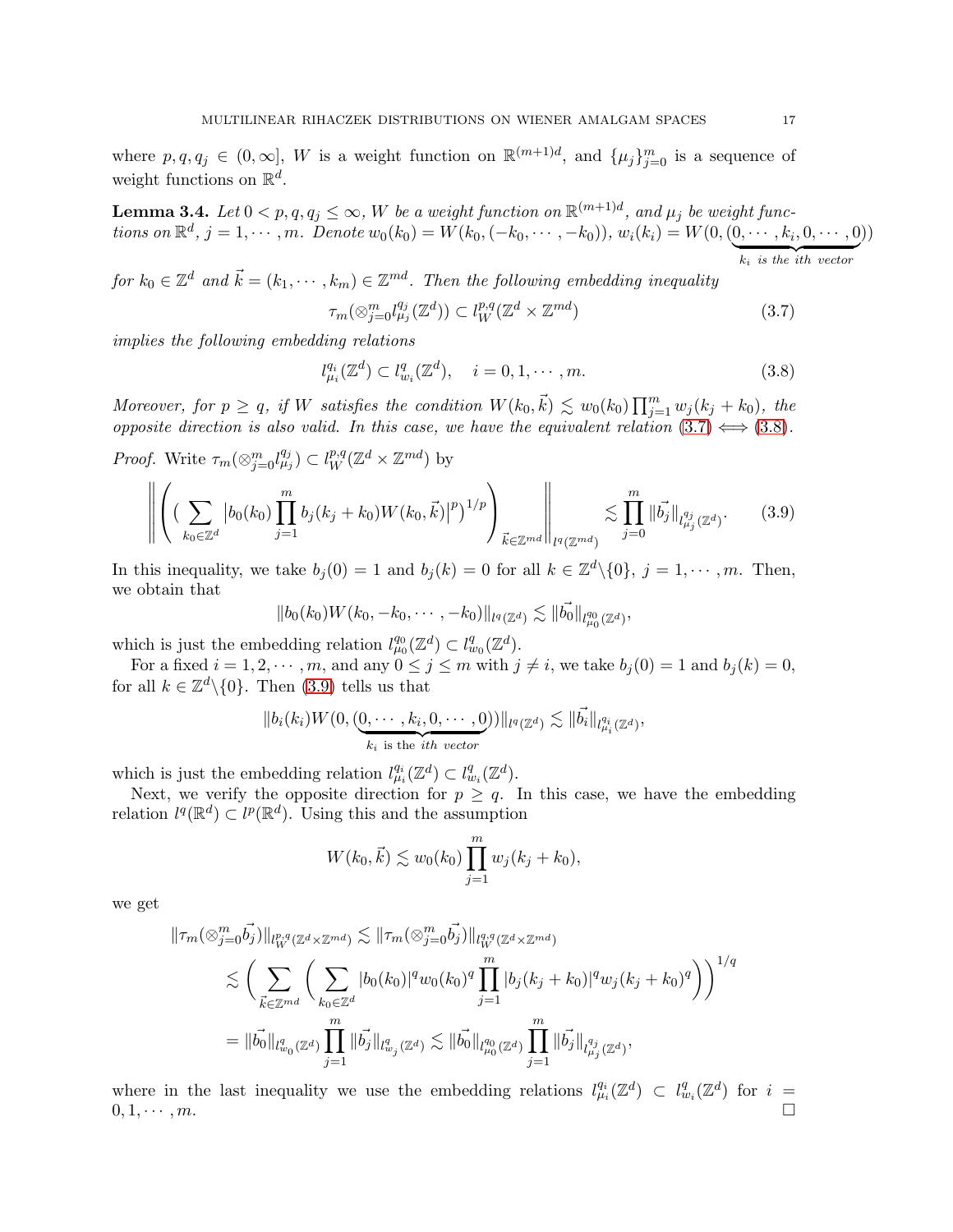## 3.3. Separation in time plane for BRWM.

<span id="page-17-3"></span>**Theorem 3.5.** Assume  $p_i, q_i, p, q \in (0, \infty]$ , and that  $\Omega \in \mathscr{P}(\mathbb{R}^{2(m+1)d})$ ,  $\mu_i \in \mathscr{P}(\mathbb{R}^d)$ ,  $i =$  $0, 1, \cdots, m$ . For any  $\delta > 0$ , we have

$$
\|R_m(g, f_1, \cdots, f_m)\|_{M_{\Omega}^{p,q}(\mathbb{R}^{(m+1)d})}
$$
  

$$
\sim \left(\sum_{\vec{k} \in \mathbb{Z}^{md}} \left\| \left( \sum_{k_0 \in \mathbb{Z}^d} \left\| V_{\Phi}(R_m(g_{k_0}, f_{1,k_0+k_1}, \cdots, f_{m,k_0+k_m}) \Omega \right\|_{L^p}^p) \right\|_{L^q}^q \right)^{1/q} \tag{3.10}
$$

<span id="page-17-0"></span>for  $g = \sum_{k_0 \in \mathbb{Z}^d} g_{k_0}$ ,  $f_j = \sum_{k_j \in \mathbb{Z}^d} f_{j,k_j}$  with  $suppg_{k_0} \subset B(k_0, \delta)$  and  $suppf_{j,k_j} \subset B(k_j, \delta)$ , and  $\Phi = R_m(\phi, \dots, \phi)$  where  $\phi$  is a smooth function supported in  $B(0, \delta)$ . Moreover, for any  $\delta > 0$ , the following two statements are equivalent:

(1) The following boundedness is valid:

<span id="page-17-1"></span>
$$
R_m: W(L^{p_0}, L^{q_0}_{\mu_0})(\mathbb{R}^d) \times \cdots \times W(L^{p_m}, L^{q_m}_{\mu_m})(\mathbb{R}^d) \longrightarrow M_{\Omega}^{p,q}(\mathbb{R}^{(m+1)d}). \tag{3.11}
$$

(2) Let  $g = \sum_{k_0 \in \mathbb{Z}^d} g_{k_0} \in W(L^{p_0}, L^{q_0}_{\mu_0}), f_j = \sum_{k_j \in \mathbb{Z}^d} f_{j,k_j} \in W(L^{p_j}, L^{q_j}_{\mu_j})$  with  $supp g_{k_0} \subset$  $B(k_0, \delta)$  and supp $f_{j,k_j} \subset B(k_j, \delta)$ . Let  $\Phi = R_m(\phi, \dots, \phi)$ , where  $\phi$  is a smooth function supported in  $B(0, \delta)$ . We have the following boundedness result:

<span id="page-17-2"></span>
$$
\left(\sum_{\vec{k}\in\mathbb{Z}^{md}}\left\|\left(\sum_{k_0\in\mathbb{Z}^d}\left\|V_{\Phi}(R_m(g_{k_0},f_{1,k_0+k_1},\cdots,f_{m,k_0+k_m})\Omega\right\|_{L^p}^p)\right\|_{L^q}^q\right)^{1/q} \right\|_{L^q}^{q}
$$
\n
$$
\lesssim \|\left(\|g_{k_0}\|_{L^{p_0}}\right)_{k_0}\|_{l_{\mu_0}^{q_0}} \prod_{j=1}^m \|\left(\|f_{j,k_j}\|_{L^{p_j}}\right)_{k_j}\|_{l_{\mu_j}^{q_j}}.
$$
\n
$$
(3.12)
$$

*Proof.* We first verify [\(3.10\)](#page-17-0). Using Lemma [2.1](#page-6-0) and Lemma [2.4,](#page-7-1) for any fixed  $k_0 \in \mathbb{Z}^d$ and  $\vec{k} := (k_1, \dots, k_m) \in \mathbb{Z}^{md}$ , the STFT of  $R_m(g_{k_0}, f_{1,k_0+k_1}, \dots, f_{m,k_0+k_m})$  associated with window  $\Phi$  can be written by

$$
\begin{split}\n&\left|V_{\Phi}(R_m(g_{k_0}, f_{1,k_0+k_1}, \cdots, f_{m,k_0+k_m}))((z_0, \vec{z}), (\zeta_0, \vec{\zeta}))\right| \\
&= \left|V_{\phi}g_{k_0}(z_0, \zeta_0 + \sum_{j=1}^m z_j)\prod_{j=1}^m V_{\phi}f_{j,k_0+k_j}(z_0 + \zeta_j, z_j)\right| \\
&= \left|V_{\phi}g_{k_0}(z_0, \zeta_0 + \sum_{j=1}^m z_j)\chi_{B(k_0, 2\delta)}(z_0)\prod_{j=1}^m V_{\phi}f_{j,k_0+k_j}(z_0 + \zeta_j, z_j)\chi_{B(k_j, 4\delta)}(\zeta_j)\right| \\
&= \left|V_{\phi}(R_m(g_{k_0}, f_{1,k_0+k_1}, \cdots, f_{m,k_0+k_m}))((z_0, \vec{z}), (\zeta_0, \vec{\zeta}))\chi_{B(k_0, 2\delta)}(z_0)\prod_{j=1}^m \chi_{B(k_j, 4\delta)}(\zeta_j)\right|. \end{split}
$$

Write

$$
V_{\Phi}(R_m(g, \vec{f}))((z_0, \vec{z}), (\zeta_0, \vec{\zeta})) = \sum_{k_0 \in \mathbb{Z}^d} \sum_{\vec{k} \in \mathbb{Z}^{md}} V_{\Phi}(R_m(g_{k_0}, f_{1,k_1}, \cdots, f_{m,k_m}))((z_0, \vec{z}), (\zeta_0, \vec{\zeta}))
$$
  
= 
$$
\sum_{k_0 \in \mathbb{Z}^d} \sum_{\vec{k} \in \mathbb{Z}^{md}} V_{\Phi}(R_m(g_{k_0}, f_{1,k_0+k_1}, \cdots, f_{m,k_0+k_m}))((z_0, \vec{z}), (\zeta_0, \vec{\zeta}))
$$
  
= 
$$
\sum_{\vec{k} \in \mathbb{Z}^{md}} \sum_{k_0 \in \mathbb{Z}^d} V_{\Phi}(R_m(g_{k_0}, f_{1,k_0+k_1}, \cdots, f_{m,k_0+k_m}))((z_0, \vec{z}), (\zeta_0, \vec{\zeta})).
$$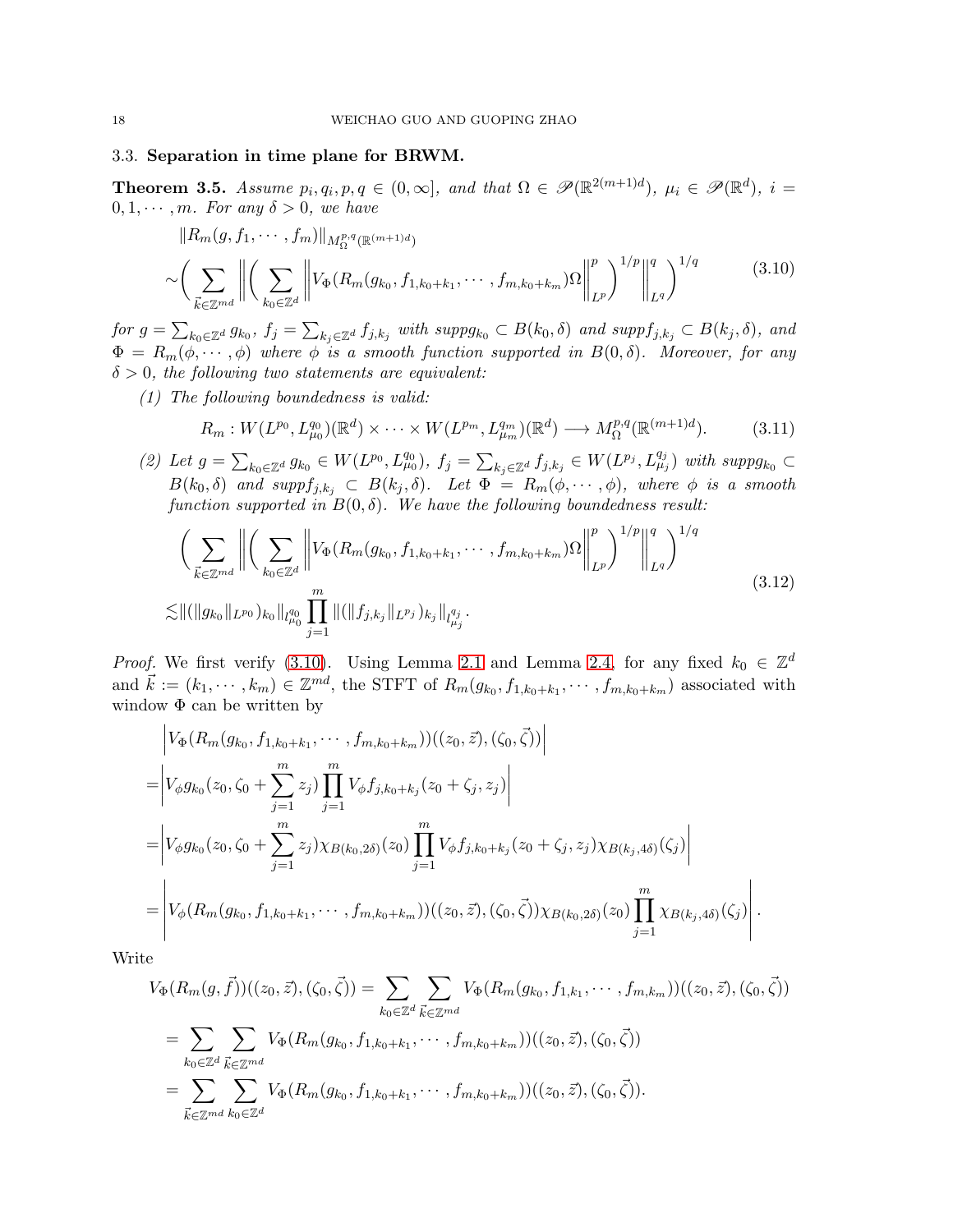Using the above two estimates and observing that the supports of the above functions are almost separated from each other, we obtain the following decomposition of  $V_{\Phi}(R_m(g, \vec{f}))$  for  $p < \infty$  (with usual modification for  $p = \infty$ ):

$$
\left| V_{\Phi}(R_m(g, \vec{f}))((z_0, \vec{z}), (\zeta_0, \vec{\zeta})) \right|^p
$$
  
\n
$$
\sim \sum_{\vec{k} \in \mathbb{Z}^{md}} \sum_{k_0 \in \mathbb{Z}^d} \left| V_{\Phi}(R_m(g_{k_0}, f_{1, k_0 + k_1}, \cdots, f_{m, k_0 + k_m})((z_0, \vec{z}), (\zeta_0, \vec{\zeta})) \right|^p
$$
  
\n
$$
= \sum_{\vec{k} \in \mathbb{Z}^{md}} \sum_{k_0 \in \mathbb{Z}^d} \left| V_{\Phi}(R_m(g_{k_0}, f_{1, k_0 + k_1}, \cdots, f_{m, k_0 + k_m})((z_0, \vec{z}), (\zeta_0, \vec{\zeta})) \right|^p \chi_{B(k_0, 2\delta)}(z_0) \prod_{j=1}^m \chi_{B(k_j, 4\delta)}(\zeta_j).
$$

Then, the modulation norm of  $R_m(q, \vec{f})$  can be written by

$$
||R_m(g, \vec{f})||_{M_{\Omega}^{p,q}(\mathbb{R}^{(m+1)d})} = ||V_{\Phi}(R_m(g, \vec{f}))||_{L_{\Omega}^{p,q}(\mathbb{R}^{(m+1)d} \times \mathbb{R}^{(m+1)d})}
$$
  
\n
$$
\sim \Big\| \Big( \sum_{\vec{k} \in \mathbb{Z}^{md}} \prod_{j=1}^m \chi_{B(k_j, 4\delta)}(\zeta_j) \sum_{k_0 \in \mathbb{Z}^d} \Big\| V_{\Phi}(R_m(g_{k_0}, f_{1, k_0 + k_1}, \cdots, f_{m, k_0 + k_m})\Omega \Big\|_{L^p}^p \Big)^{1/p} \Big\|_{L^q}
$$
  
\n
$$
\sim \Big\| \sum_{\vec{k} \in \mathbb{Z}^{md}} \prod_{j=1}^m \chi_{B(k_j, 4\delta)}(\zeta_j) \Big( \sum_{k_0 \in \mathbb{Z}^d} \Big\| V_{\Phi}(R_m(g_{k_0}, f_{1, k_0 + k_1}, \cdots, f_{m, k_0 + k_m})\Omega \Big\|_{L^p}^p \Big)^{1/p} \Big\|_{L^q}
$$
  
\n
$$
= \Big( \sum_{\vec{k} \in \mathbb{Z}^{md}} \Big\| \Big( \sum_{k_0 \in \mathbb{Z}^d} \Big\| V_{\Phi}(R_m(g_{k_0}, f_{1, k_0 + k_1}, \cdots, f_{m, k_0 + k_m})\Omega \Big\|_{L^p}^p \Big)^{1/p} \Big\|_{L^q}^q \Big)^{1/q}.
$$

We have now completed the proof of [\(3.10\)](#page-17-0). From this and the fact that

$$
||g||_{W(L^{p_0}, L^{q_0}_{\mu_0})} \sim ||(||g_{k_0}||_{L^{p_0}})_{k_0}||_{l^{q_0}_{\mu_0}}, \qquad ||f_j||_{W(L^{p_j}, L^{q_j}_{\mu_j})} \sim ||(||f_{j,k_j}||_{L^{p_j}})_{k_j}||_{l^{q_j}_{\mu_j}},
$$

we complete the proof of  $(1) \Longrightarrow (2)$ . Next, we turn to the proof of  $(2) \Longrightarrow (1)$ . Without loss of generality, we assume that  $\delta < 1/2$ .

Take M to be a sufficiently large constant such that  $[-1/M, 1/M]^d \subset B(0, \delta)$ . There exists a smooth function  $\sigma$  supported in  $[-1/M, 1/M]^d$  such that

$$
1 = \sum_{k \in \mathbb{Z}^d} \sigma(x - k/M) = \sum_{i \in \Gamma} \sum_{k \in \mathbb{Z}^d} \sigma(x - k - i/M) =: \sum_{i \in \Gamma} T_{i/M} (\sum_{k \in \mathbb{Z}^d} \sigma(x - k)),
$$

where  $\Gamma = [0, M]^d \cap \mathbb{Z}^d$ . Then, any fixed function h can be divided by

$$
h(x) = \sum_{i \in \Gamma} \left( T_{i/M} \sum_{k \in \mathbb{Z}^d} \sigma(x - k) \right) h(x) = \sum_{i \in \Gamma} T_{i/M} h_i(x),
$$

where  $h_i(x) = (T_{-i/M}h)(x) \sum_{k \in \mathbb{Z}^d} \sigma(x-k)$  is supported in  $\bigcup_{k \in \mathbb{Z}^d} B(k,\delta)$ . Similarly, we write

$$
g = \sum_{i \in \Gamma} T_{i/M} g_i, \quad f_j = \sum_{i \in \Gamma} T_{i/M} f_{j,i},
$$

where supp $g_i \subset \bigcup_{k \in \mathbb{Z}^d} B(k,\delta)$  and supp $f_{j,i} \subset \bigcup_{k \in \mathbb{Z}^d} B(k,\delta)$ . Note that for  $x_j \in [0,1)$ ,  $j = 0, \cdots, m$ ,

$$
\Omega(z_0 - x_0, \vec{z}, \zeta_0, \zeta_1 + x_0 - x_1, \cdots, \zeta_m + x_0 - x_m) \sim \Omega(z_0, \vec{z}, \zeta_0, \vec{\zeta}).
$$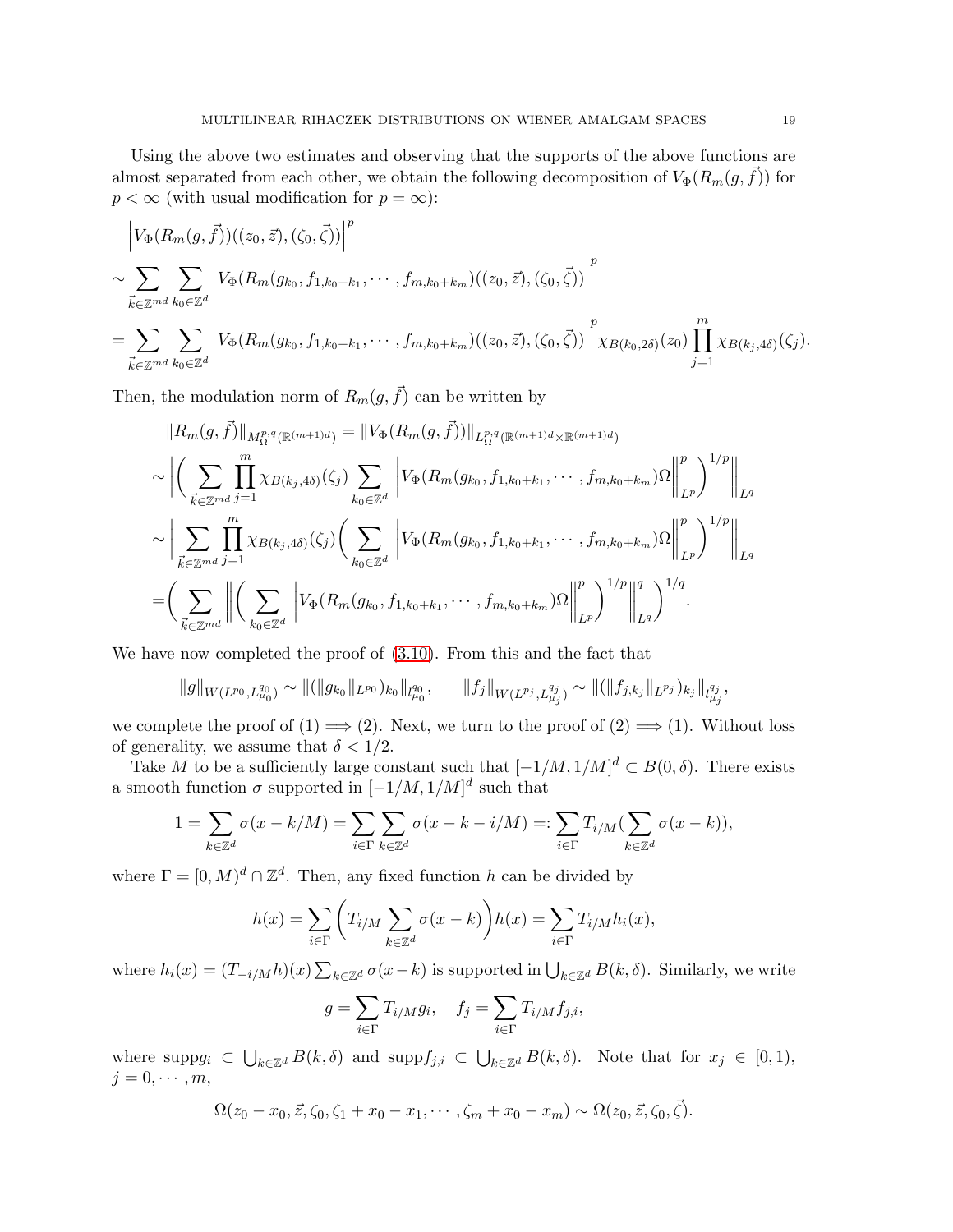From this and Lemma [2.2,](#page-6-1) we obtain that

$$
||R_m(T_{x_0}g_i, T_{x_1}f_{1,i_1}, \cdots, T_{x_m}f_{m,i_m})||_{M_{\Omega}^{p,q}}
$$
  
\n=
$$
\left\|V_{\phi}g_i(z_0 - x_0, \zeta_0 + \sum_{j=1}^m z_j) \prod_{j=1}^m V_{\phi}f_{j,i_j}(z_0 + \zeta_j - x_j, z_j)\right\|_{L_{\Omega}^{p,q}}
$$
  
\n
$$
\sim \left\|V_{\phi}g_i(z_0, \zeta_0 + \sum_{j=1}^m z_j) \prod_{j=1}^m V_{\phi}f_{j,i_j}(z_0 + \zeta_j + x_0 - x_j, z_j)\right\|_{L_{\Omega}^{p,q}}
$$
  
\n
$$
\sim \left\|V_{\phi}g_i(z_0, \zeta_0 + \sum_{j=1}^m z_j) \prod_{j=1}^m V_{\phi}f_{j,i_j}(z_0 + \zeta_j, z_j)\right\|_{L_{\Omega}^{p,q}} = ||R_m(g_i, f_{1,i_1}, \cdots, f_{m,i_m})||_{M_{\Omega}^{p,q}}.
$$

From this, the modulation norm of  $R_m(g, \vec{f})$  can be estimated by

$$
||R_{m}(g, \vec{f})||_{M_{\Omega}^{p,q}(\mathbb{R}^{(m+1)d})}
$$
\n=
$$
\Biggl\|\sum_{(i_{j})_{j=1}^{m}\in(\Gamma)^{m}}\sum_{i\in\Gamma}R_{m}(T_{i/M}g_{i}, T_{i_{1}/M}f_{1,i_{1}}, \cdots, T_{i_{m}/M}f_{m,i_{m}})\Biggr\|_{M_{\Omega}^{p,q}(\mathbb{R}^{(m+1)d})}
$$
\n
$$
\lesssim \sum_{(i_{j})_{j=1}^{m}\in(\Gamma)^{m}}\sum_{i\in\Gamma}\Biggl\|R_{m}(T_{i/M}g_{i}, T_{i_{1}/M}f_{1,i_{1}}, \cdots, T_{i_{m}/M}f_{m,i_{m}})\Biggr\|_{M_{\Omega}^{p,q}(\mathbb{R}^{(m+1)d})}
$$
\n
$$
\lesssim \sum_{(i_{j})_{j=1}^{m}\in(\Gamma)^{m}}\sum_{i\in\Gamma}\Biggl\|R_{m}(g_{i}, f_{1,i_{1}}, \cdots, f_{m,i_{m}})\Biggr\|_{M_{\Omega}^{p,q}(\mathbb{R}^{(m+1)d})}.
$$

Recall that all the functions  $g_i$  and  $f_{j,i}(j=1,2,\dots,m)$  are supported in  $\bigcup_{k\in\mathbb{Z}^d} B(k,\delta)$ , and observe that

$$
||g_i||_{W(L^{p_0}, L^{q_0}_{\mu_0})} \lesssim ||g||_{W(L^{p_0}, L^{q_0}_{\mu_0})}, \quad ||f_{j,i_j}||_{W(L^{p_j}, L^{q_j}_{\mu_j})} \lesssim ||f_j||_{W(L^{p_j}, L^{q_j}_{\mu_0})}.
$$

We only need to verify [\(3.11\)](#page-17-1) by the following inequality

$$
||R_m(G, \vec{F})||_{M_{\Omega}^{p,q}(\mathbb{R}^{(m+1)d})} \lesssim ||G||_{W(L^{p_0}, L_{\mu_0}^{q_0})} \prod_{j=1}^m ||F_j||_{W(L^{p_j}, L_{\mu_j}^{q_j})},
$$

for all the functions G and  $F_j$  are supported in  $\bigcup_{k\in\mathbb{Z}^d} B(k,\delta)$ . In this case, write

$$
G = \sum_{k \in \mathbb{Z}^d} G_k, \quad F_j = \sum_{k \in \mathbb{Z}^d} F_{j,k},
$$

where  $\text{supp}G_k \subset B(k,\delta)$  and  $\text{supp}F_{j,k} \subset B(k,\delta), j = 1,\cdots,m$ . Using [\(3.10\)](#page-17-0), we have

$$
||R_m(G, \vec{F})||_{M_{\Omega}^{p,q}(\mathbb{R}^{(m+1)d})}
$$
  
\$\sim \left(\sum\_{\vec{k} \in \mathbb{Z}^{md}} \left\| \left(\sum\_{k\_0 \in \mathbb{Z}^d} \left\| V\_{\Phi}(R\_m(G\_{k\_0}, F\_{1,k\_0+k\_1}, \cdots, F\_{m,k\_0+k\_m})\Omega \right\|\_{L^p}^p \right)^{1/p} \right\|\_{L^q}^q \right)^{1/q}\$.

From this and [\(3.12\)](#page-17-2), we have the desired conclusion:

$$
||R_m(G, \vec{F})||_{M_{\Omega}^{p,q}(\mathbb{R}^{(m+1)d})}
$$
  

$$
\lesssim ||(||G_{k_0}||_{L^{p_0}})_{k_0}||_{l_{\mu_0}^{q_0}} \prod_{j=1}^m ||(||F_{j,k_j}||_{L^{p_j}})_{k_j}||_{l_{\mu_j}^{q_j}} \sim ||G||_{W(L^{p_0}, L_{\mu_0}^{q_0})} \prod_{j=1}^m ||F_j||_{W(L^{p_j}, L_{\mu_j}^{q_j})}.
$$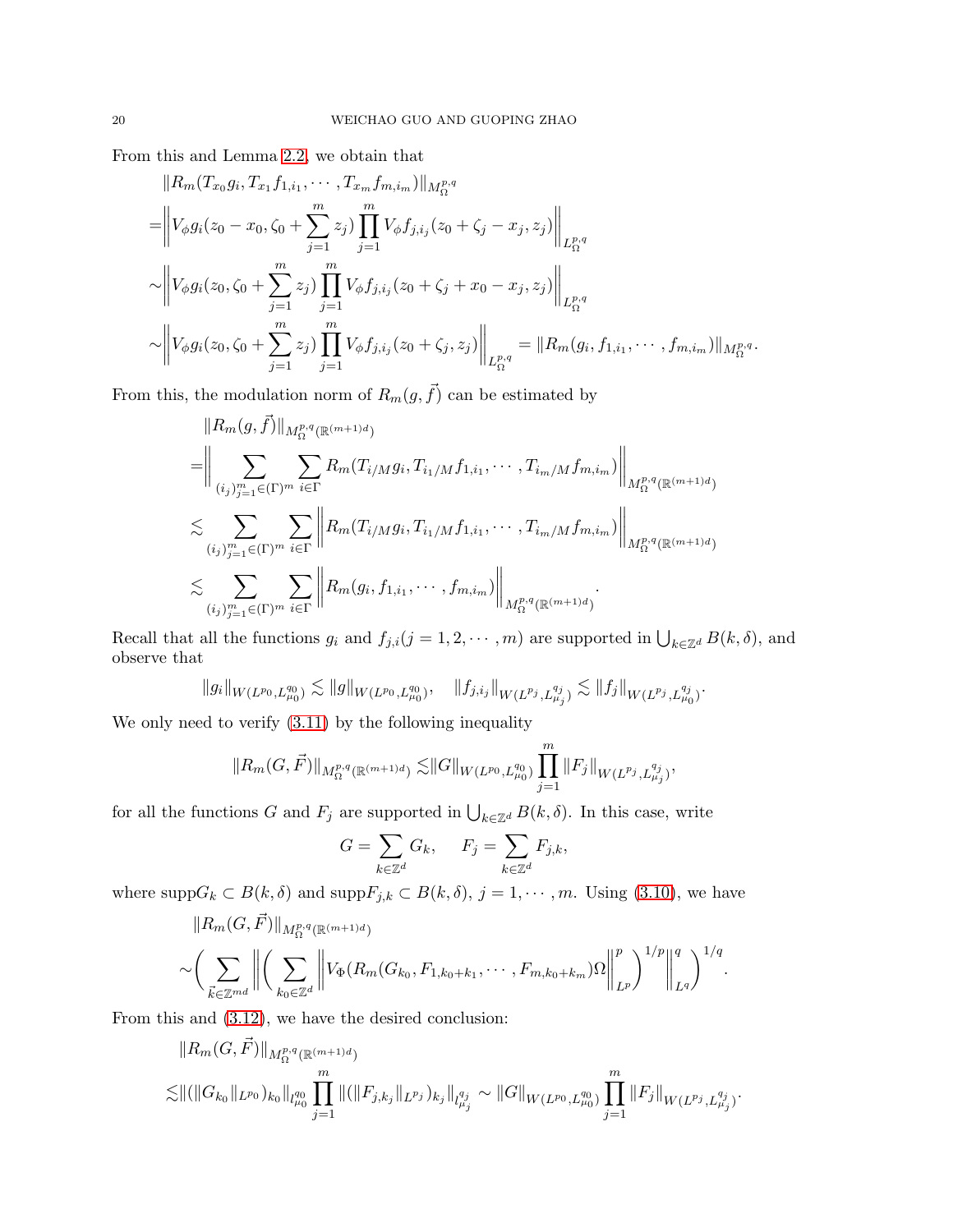# 3.4. First characterization for BRWM.

*Proof of Theorem [1.1.](#page-3-5)* By Lemmas [3.2](#page-12-4) and [3.4,](#page-16-3) we have  $(1.5) \implies (1.7)$  $(1.5) \implies (1.7)$  and  $(1.6) \implies (1.9)$  $(1.6) \implies (1.9)$ , where the opposite direction is valid for  $p \ge q$ , if  $\Omega$  satisfies condition M2 and M1, respec-tively. Using Lemma [3.3,](#page-15-0) we conclude that  $(1.7) \Longrightarrow (1.8)$  $(1.7) \Longrightarrow (1.8)$ . Thus, we only need to verify the relations mentioned in Theorem [1.1,](#page-3-5) between  $(1.4)$  and  $(1.5)$ ,  $(1.6)$ .

We divide the proof into two parts.

"Only if" part. First,  $(1.4) \implies (1.5)$  $(1.4) \implies (1.5)$  follows by Theorem [3.5](#page-17-3) and Lemma [3.2.](#page-12-4) Next, we turn to verify that  $(1.4) \implies (1.6)$  $(1.4) \implies (1.6)$ . For any nonnegative truncated (only finite nonzero items) sequence  $\vec{a} = (a_k)_{k \in \mathbb{Z}^d}$  and  $\vec{b}_j = (b_{j,k})_{k \in \mathbb{Z}^d}$ , we set

$$
g = \sum_{k \in \mathbb{Z}^d} a_k T_k \varphi =: \sum_{k \in \mathbb{Z}^d} g_k, \quad f_j = \sum_{k \in \mathbb{Z}^d} b_{j,k} T_k \varphi =: \sum_{k \in \mathbb{Z}^d} f_{j,k},
$$

where  $\varphi$  is chosen to be a smooth function supported in  $B(0, \delta)$  with some small constant  $\delta > 0$ . Let  $\Phi = R_m(\phi, \dots, \phi)$ , where  $\phi$  is a smooth function supported in  $B(0, \delta)$ . Using the same method in the proof of Theorem [3.5,](#page-17-3) we have

$$
\left| V_{\Phi}(R_m(g_{k_0}, f_{1,k_0+k_1}, \cdots, f_{m,k_0+k_m}))((z_0, \vec{z}), (\zeta_0, \vec{\zeta})) \right|
$$
  
= 
$$
\left| V_{\Phi}(R_m(g_{k_0}, f_{1,k_0+k_1}, \cdots, f_{m,k_0+k_m}))((z_0, \vec{z}), (\zeta_0, \vec{\zeta})) \chi_{B(k_0, 2\delta)}(z_0) \prod_{j=1}^m \chi_{B(k_j, 4\delta)}(\zeta_j) \right|,
$$

<span id="page-20-0"></span>and

$$
||R_m(g, \vec{f})||_{M_{\Omega}^{p,q}(\mathbb{R}^{(m+1)d})}
$$
\n
$$
= \left(\sum_{\vec{k} \in \mathbb{Z}^{md}} \left\| \left(\sum_{k_0 \in \mathbb{Z}^d} \left\| V_{\Phi}(R_m(g_{k_0}, f_{1,k_0+k_1}, \cdots, f_{m,k_0+k_m})\Omega \right\|_{L^p}^p) \right\|_{L^q}^q \right)^{1/q}.
$$
\n(3.13)

From this and the fact that

$$
\Omega(z_0, \vec{z}, \zeta_0, \vec{\zeta}) \sim \Omega(k_0, \vec{0}, 0, \vec{k}) = \Omega_{a,b}(k_0, \vec{k})
$$

for  $z_0 \in B(k_0, 2\delta)$ ,  $z_j, \zeta_0 \in B_\delta$ ,  $\zeta_j \in B(k_j, 4\delta)$ ,  $j = 1, \dots, m$ , where  $\vec{k} = (k_1, \dots, k_m)$ , we have  $\mathbf{H}$  $\overline{11}$ 

$$
\|V_{\Phi}(R_{m}(g_{k_{0}},f_{1,k_{0}+k_{1}},\cdots,f_{m,k_{0}+k_{m}})\Omega\|_{L^{p}}
$$
\n=
$$
\|V_{\Phi}(R_{m}(g_{k_{0}},f_{1,k_{0}+k_{1}},\cdots,f_{m,k_{0}+k_{m}})\Omega\cdot\chi_{B(k_{0},2\delta)}(z_{0})\|_{L^{p}}\prod_{j=1}^{m}\chi_{B(k_{j},4\delta)}(\zeta_{j})
$$
\n
$$
\gtrsim\|V_{\Phi}(R_{m}(g_{k_{0}},f_{1,k_{0}+k_{1}},\cdots,f_{m,k_{0}+k_{m}})\Omega\cdot\chi_{B(k_{0},2\delta)}(z_{0})\prod_{j=1}^{m}\chi_{B_{\delta}}(z_{j})\|_{L^{p}}\chi_{B_{\delta}}(\zeta_{0})\prod_{j=1}^{m}\chi_{B(k_{j},4\delta)}(\zeta_{j})
$$
\n
$$
\sim\|V_{\Phi}(R_{m}(g_{k_{0}},f_{1,k_{0}+k_{1}},\cdots,f_{m,k_{0}+k_{m}})\prod_{j=1}^{m}\chi_{B_{\delta}}(z_{j})\|_{L^{p}}\Omega_{a,b}(k_{0},\vec{k})\chi_{B_{\delta}}(\zeta_{0}).
$$

Hence,

 $\Box$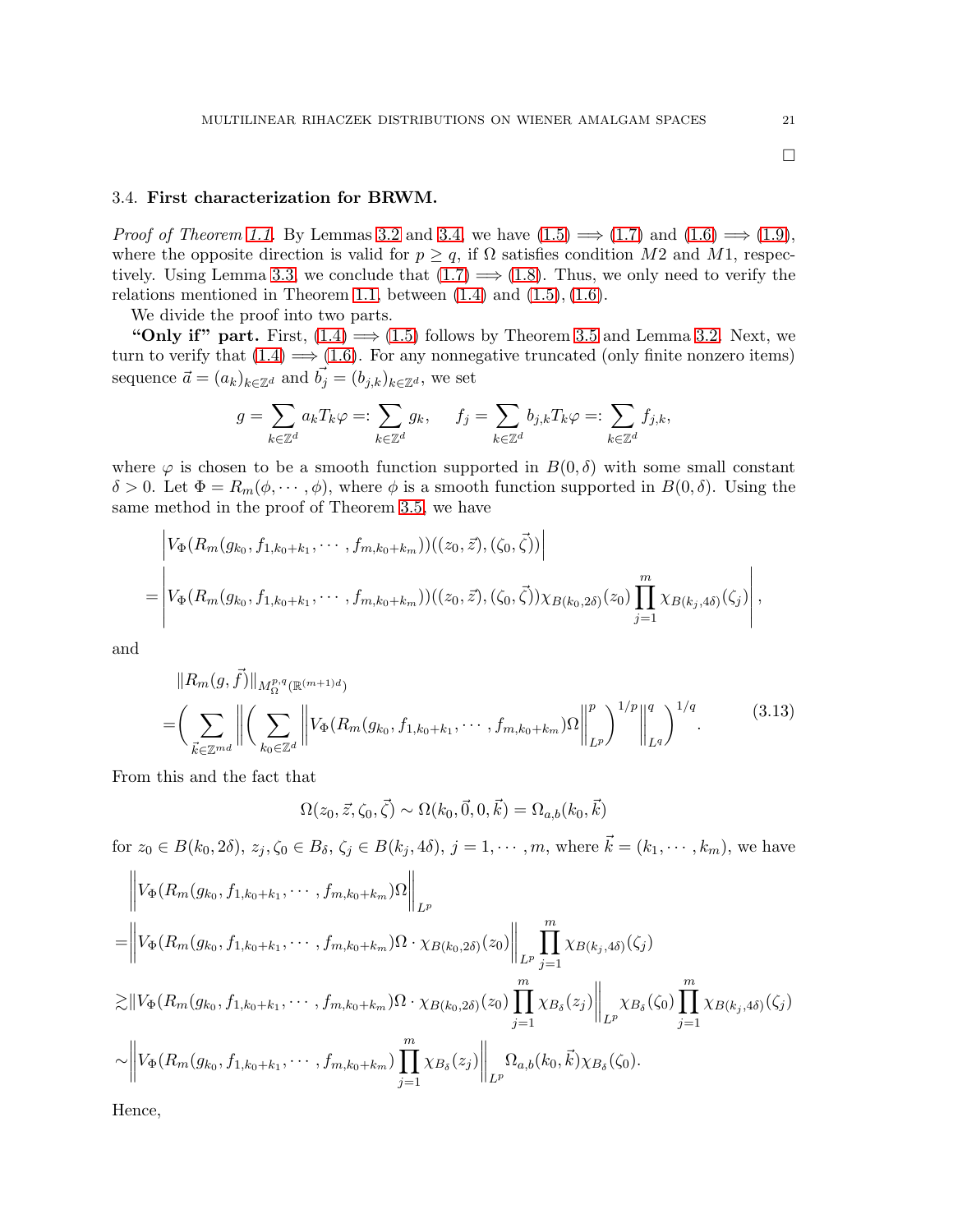$$
\| \left( \sum_{k_0 \in \mathbb{Z}^d} \left\| V_{\Phi}(R_m(g_{k_0}, f_{1,k_0+k_1}, \cdots, f_{m,k_0+k_m}) \Omega \right\|_{L^p}^p \right)^{1/p} \Big\|_{L^q}
$$
  

$$
\gtrsim \left\| \left( \sum_{k_0 \in \mathbb{Z}^d} \left\| V_{\Phi}(R_m(g_{k_0}, f_{1,k_0+k_1}, \cdots, f_{m,k_0+k_m}) \prod_{j=1}^m \chi_{B_\delta}(z_j) \right\|_{L^p}^p \Omega_{a,b}(k_0, \vec{k})^p \right)^{1/p} \chi_{B_\delta}(\zeta_0) \right\|_{L^q}.
$$

Using Lemmas [2.2](#page-6-1) and [2.4,](#page-7-1) we obtain

$$
|V_{\Phi}(R_{m}(g_{k_{0}},f_{1,k_{0}+k_{1}},\cdots,f_{m,k_{0}+k_{m}})((z_{0},\vec{z}),(\zeta_{0},\vec{\zeta}))|
$$
  
\n=
$$
|a_{k_{0}}\prod_{j=1}^{m}b_{j,k_{0}+k_{j}}|\cdot|V_{\Phi}(R_{m}(T_{k_{0}}\varphi,T_{k_{0}+k_{1}}\varphi,\cdots,T_{k_{0}+k_{m}}\varphi)|
$$
  
\n=
$$
|a_{k_{0}}\prod_{j=1}^{m}b_{j,k_{0}+k_{j}}|\cdot|V_{\phi}T_{k_{0}}\varphi(z_{0},\zeta_{0}+\sum_{j=1}^{m}z_{j})\prod_{j=1}^{m}V_{\phi}T_{k_{0}+k_{j}}\varphi(z_{0}+\zeta_{j},z_{j})|
$$
  
\n=
$$
|a_{k_{0}}\prod_{j=1}^{m}b_{j,k_{0}+k_{j}}|\cdot|V_{\phi}\varphi(z_{0}-k_{0},\zeta_{0}+\sum_{j=1}^{m}z_{j})\prod_{j=1}^{m}V_{\phi}\varphi(z_{0}+\zeta_{j}-k_{0}-k_{j},z_{j})|.
$$

The above two estimates yield that

$$
\left\| \left( \sum_{k_0 \in \mathbb{Z}^d} \left\| V_{\Phi}(R_m(g_{k_0}, f_{1, k_0 + k_1}, \dots, f_{m, k_0 + k_m}) \Omega \right) \right\|_{L^p}^p \right\|_{L^q}
$$
  
\n
$$
\geq \left\| \left( \sum_{k_0 \in \mathbb{Z}^d} |a_{k_0} \prod_{j=1}^m b_{j, k_0 + k_j} |^p \cdot \left\| V_{\phi} \varphi(z_0 - k_0, \zeta_0 + \sum_{j=1}^m z_j) \right\|_{L^p}^p V_{\phi}(\zeta_0 + \zeta_j - k_0 - k_j, z_j) \chi_{B_{\delta}}(z_j) \right\|_{L^p}^p \Omega_{a, b}(k_0, \vec{k})^p \right)^{1/p} \chi_{B_{\delta}}(\zeta_0) \right\|_{L^q}
$$
  
\n
$$
= \left\| \left( \sum_{k_0 \in \mathbb{Z}^d} |a_{k_0} \prod_{j=1}^m b_{j, k_0 + k_j} |^p \cdot \left\| V_{\phi} \varphi(z_0, \zeta_0 + \sum_{j=1}^m z_j) \right\|_{L^p}^p \Omega_{a, b}(k_0, \vec{k})^p \right)^{1/p} \chi_{B_{\delta}}(\zeta_0) \right\|_{L^q}
$$
  
\n
$$
= \left\| \left( \sum_{k_0 \in \mathbb{Z}^d} |a_{k_0} \prod_{j=1}^m b_{j, k_0 + k_j} |^p \cdot \left\| V_{\Phi}(R_m(\varphi, \varphi, \dots, \varphi) \prod_{j=1}^m \chi_{B_{\delta}}(z_j) \right\|_{L^p}^p \Omega_{a, b}(k_0, \vec{k})^p \right)^{1/p} \chi_{B_{\delta}}(\zeta_0) \right\|_{L^q}
$$
  
\n
$$
= \left( \sum_{k_0 \in \mathbb{Z}^d} |a_{k_0} \prod_{j=1}^m b_{j, k_0 + k_j} |^p \Omega_{a, b}(k_0, \vec{k})^p \right)^{1/p} \right\| \left\| V_{\Phi}(R_m(\varphi, \varphi, \dots, \varphi) \prod_{j=
$$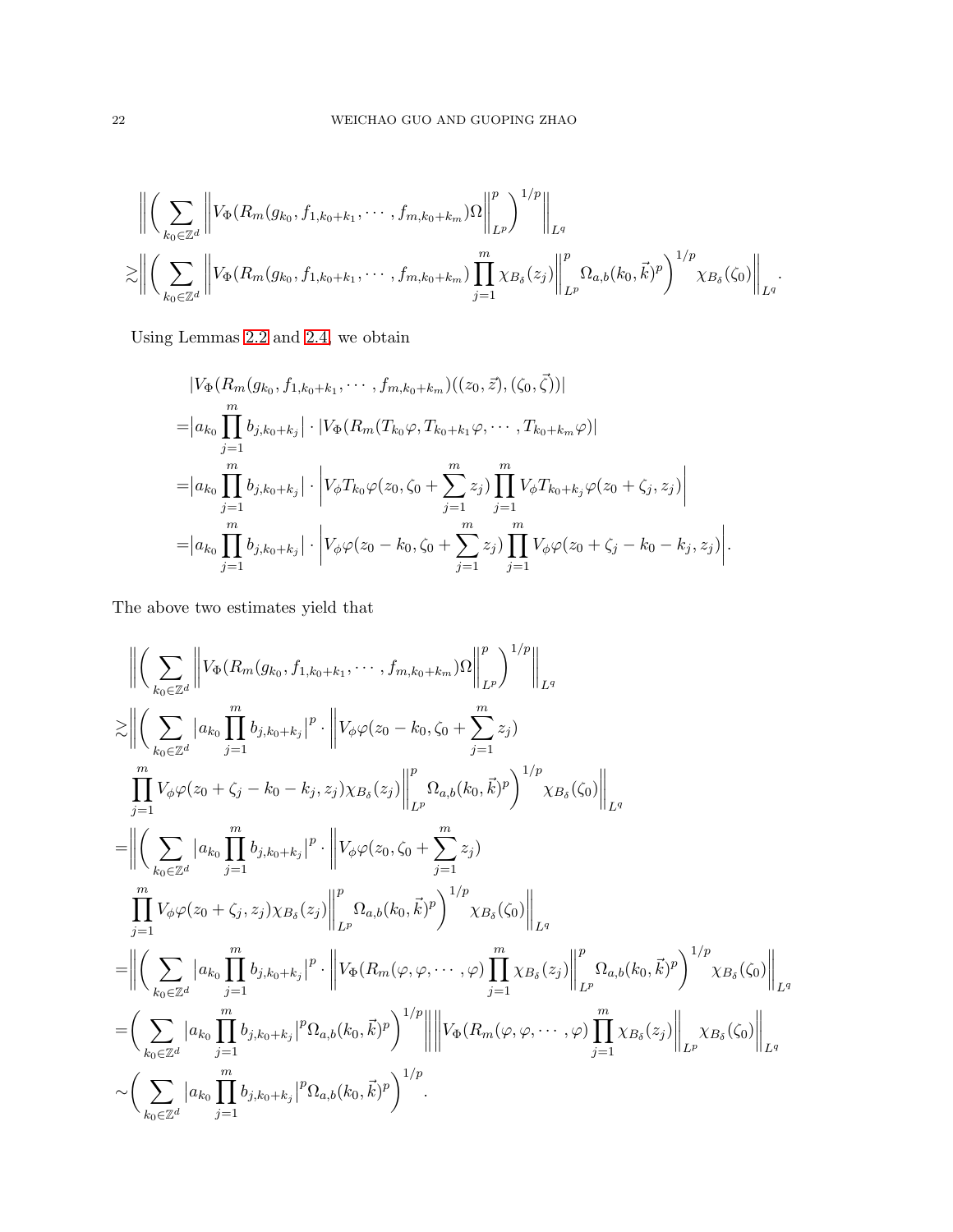From this and [\(3.13\)](#page-20-0), we have the estimate

<span id="page-22-0"></span>
$$
||R_{m}(g, \vec{f})||_{M^{p,q}_{1\otimes \mathfrak{m}}(\mathbb{R}^{(m+1)d})}
$$
  
\n
$$
\gtrsim \left(\sum_{\vec{k}\in\mathbb{Z}^{md}}\left(\sum_{k_{0}\in\mathbb{Z}^{d}}|a_{k_{0}}\prod_{j=1}^{m}b_{j,k_{0}+k_{j}}|^{p}\Omega_{a,b}(k_{0}, \vec{k})^{p}\right)^{q/p}\right)^{1/q} = ||\tau_{m}(\vec{a}\otimes(\otimes_{j=1}^{m}\vec{b_{j}}))||_{l^{p,q}_{\Omega_{a,b}}(\mathbb{Z}^{d}\times\mathbb{Z}^{md})}. \tag{3.14}
$$

On the other hand, we have the following direct estimates from the definition of Wiener amalgam spaces:

<span id="page-22-1"></span>
$$
||g||_{W(L^{p_0}, L^{q_0})} = ||\vec{a}||_{l^{q_0}_{\mu_0}}, \quad ||f_j||_{W(L^{p_0}, L^{q_0})} = ||\vec{b_j}||_{l^{q_j}_{\mu_j}}, \quad j = 1, \cdots, m.
$$
 (3.15)

If  $(1.4)$  is valid, we use  $(3.14)$  and  $(3.15)$  to deduce that

$$
\|\tau_m(\vec{a}\otimes(\otimes_{j=1}^m \vec{b_j}))\|_{l^{p,q}_{\Omega_{a,b}}} \lesssim \|\vec{a}\|_{l^{q_0}_{\mu_0}} \prod_{j=1}^m \|\vec{b_j}\|_{l^{q_j}_{\mu_j}},\tag{3.16}
$$

which is just the relation [\(1.6\)](#page-3-1).

We have now completed the proof of  $(1.4) \implies (1.5), (1.6)$  $(1.4) \implies (1.5), (1.6)$  $(1.4) \implies (1.5), (1.6)$  $(1.4) \implies (1.5), (1.6)$ .

"If" part. In this part, we recall that  $\Omega$  satisfies M0. Using Theorem [3.5,](#page-17-3) we only need to verify that

<span id="page-22-2"></span>
$$
\left(\sum_{\vec{k}\in\mathbb{Z}^{md}}\left\|\left(\sum_{k_0\in\mathbb{Z}^d}\left\|V_{\Phi}(R_m(G_{k_0},F_{1,k_0+k_1},\cdots,F_{m,k_0+k_m})\Omega\right\|_{L^p}^p)^{1/p}\right\|_{L^q}^q\right)^{1/q}
$$
\n
$$
\lesssim \|\left(\|G_{k_0}\|_{L^{p_0}}\right)_{k_0}\|_{l_{\mu_0}^{q_0}} \prod_{j=1}^m \|\left(\|F_{j,k_j}\|_{L^{p_j}}\right)_{k_j}\|_{l_{\mu_j}^{q_j}}
$$
\n
$$
(3.17)
$$

with

$$
G = \sum_{k \in \mathbb{Z}^d} G_k, \quad F_j = \sum_{k \in \mathbb{Z}^d} F_{j,k},
$$

where  $\text{supp}G_k \subset B(k,\delta)$  and  $\text{supp}F_{j,k} \subset B(k,\delta), j = 1,\cdots,m$  for sufficiently small  $\delta$ . By the fact that

$$
|V_{\Phi}(R_m(G_{k_0}, F_{1,k_0+k_1}, \cdots, F_{m,k_0+k_m})((z_0, \vec{z}), (\zeta_0, \vec{\zeta}))|
$$
  
= 
$$
|V_{\Phi}(R_m(G_{k_0}, F_{1,k_0+k_1}, \cdots, F_{m,k_0+k_m})((z_0, \vec{z}), (\zeta_0, \vec{\zeta})) \chi_{B(k_0, 2\delta)}(z_0) \prod_{j=1}^m \chi_{B(k_j, 4\delta)}(\zeta_j)|,
$$

and condition  $M_0$  as follows:

$$
\Omega(z_0, \vec{z}, \zeta_0, \vec{\zeta}) \lesssim \Omega_{a,b}(k_0, \vec{k}) \Omega_{b,a}(z_0, \vec{z}, \zeta_0, \vec{\zeta}), \qquad z_0 \in B(k_0, 2\delta), \ \zeta_i \in B(k_i, 4\delta),
$$

we have the following estimate for the first term in [\(3.17\)](#page-22-2):

<span id="page-22-3"></span>
$$
\left(\sum_{\vec{k}\in\mathbb{Z}^{md}}\left\|\left(\sum_{k_{0}\in\mathbb{Z}^{d}}\left\|V_{\Phi}(R_{m}(G_{k_{0}},F_{1,k_{0}+k_{1}},\cdots,F_{m,k_{0}+k_{m}})\Omega\right\|_{L^{p}}^{p}\right)^{1/p}\right\|_{L^{q}}^{q}\right)^{1/q} \n\lesssim \left(\sum_{\vec{k}\in\mathbb{Z}^{md}}\left\|\left(\sum_{k_{0}\in\mathbb{Z}^{d}}\left\|V_{\Phi}(R_{m}(G_{k_{0}},F_{1,k_{0}+k_{1}},\cdots,F_{m,k_{0}+k_{m}}))\Omega_{b,a}\right\|_{L^{p}}^{p}\Omega_{a,b}(k_{0},\vec{k})^{p}\right)^{1/p}\right\|_{L^{q}}^{q}\right)^{1/q}.
$$
\n(3.18)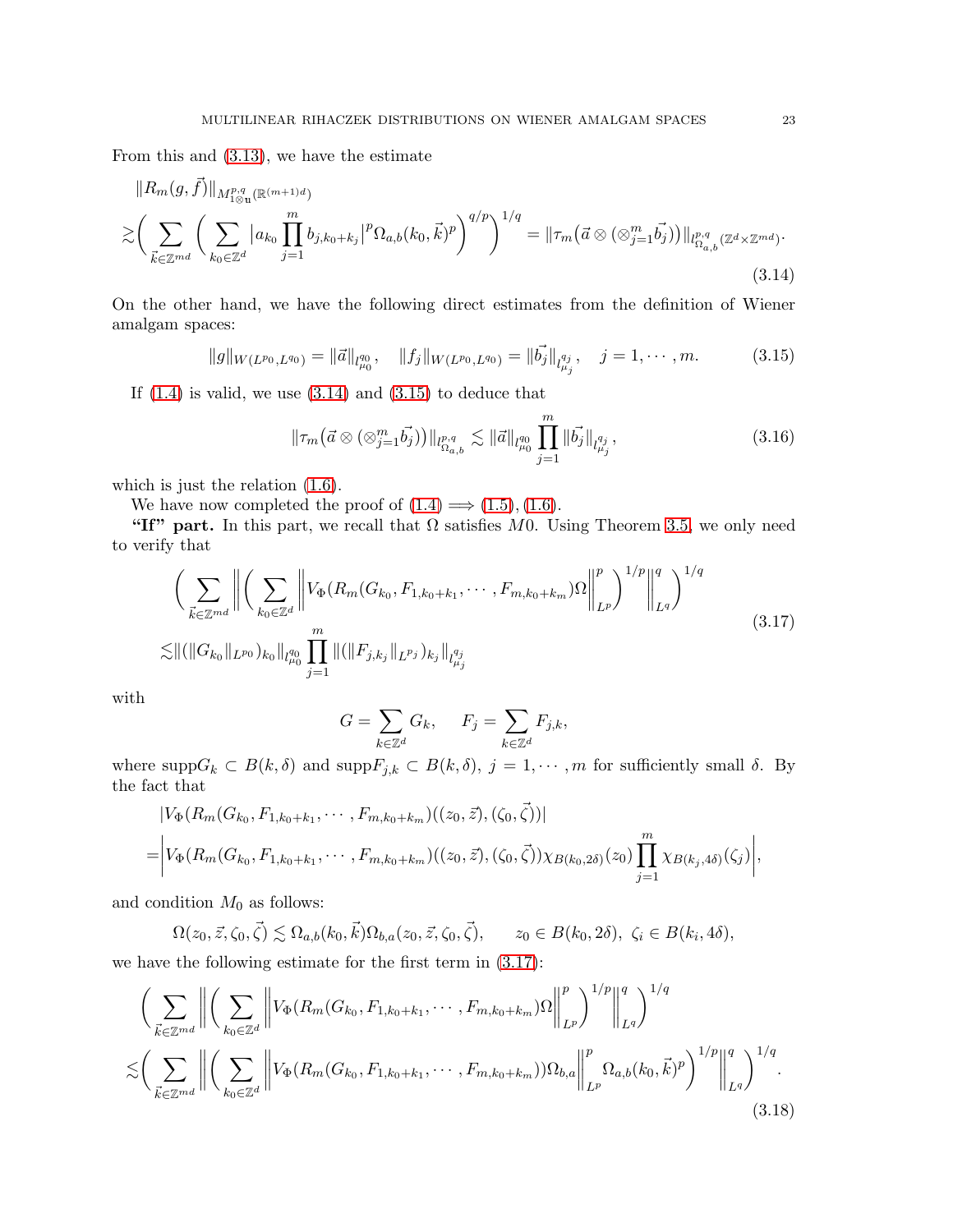If  $p \leq q$ , by the Minkowski inequality the above term can be dominated from above by

$$
\left(\sum_{\vec{k}\in\mathbb{Z}^{md}}\left(\sum_{k_0\in\mathbb{Z}^d}\left\|V_{\Phi}(R_m(G_{k_0},F_{1,k_0+k_1},\cdots,F_{m,k_0+k_m}))\right\|_{L_{\Omega_{b,a}}^{p,q}}^p\Omega_{a,b}(k_0,\vec{k})^p\right)^{q/p}\right)^{1/q}
$$
  
=
$$
\left(\sum_{\vec{k}\in\mathbb{Z}^{md}}\left(\sum_{k_0\in\mathbb{Z}^d}\left\|R_m(G_{k_0},F_{1,k_0+k_1},\cdots,F_{m,k_0+k_m})\right\|_{M_{\Omega_{b,a}}^{p,q}}^p\Omega_{a,b}(k_0,\vec{k})^p\right)^{q/p}\right)^{1/q}.
$$

Observe that  $\Omega_{b,a}$  is translation invariant with  $z_0$ , and  $\vec{\zeta} = (\zeta_1, \zeta_2, \cdots, \zeta_m)$ . Using Lemma [2.2,](#page-6-1) we deduce that

<span id="page-23-0"></span>
$$
\|R_m(G_{k_0}, F_{1,k_0+k_1}, \cdots, F_{m,k_0+k_m})\|_{M_{\Omega_{b,a}}^{p,q}}
$$
\n=
$$
\|V_{\phi}G_{k_0}(z_0, \zeta_0 + \sum_{j=1}^m z_j) \prod_{j=1}^m V_{\phi}F_{j,k_0+k_j}(z_0 + \zeta_j, z_j) \Big\|_{L_{\Omega_{b,a}}^{p,q}}
$$
\n=
$$
\|V_{\phi}G_{k_0}(z_0 + k_0, \zeta_0 + \sum_{j=1}^m z_j) \prod_{j=1}^m V_{\phi}F_{j,k_0+k_j}(z_0 + \zeta_j + k_0 + k_j, z_j) \Big\|_{L_{\Omega_{b,a}}^{p,q}}
$$
\n=
$$
\|R_m(T_{-k_0}G_{k_0}, T_{-k_0-k_1}F_{1,k_0+k_1}, \cdots, T_{-k_0-k_m}F_{m,k_0+k_m})\|_{M_{\Omega_{b,a}}^{p,q}}
$$
\n
$$
\lesssim \|T_{-k_0}G_{k_0}\|_{L^{p_0}} \prod_{j=1}^m \|T_{-k_0-k_j}F_{j,k_0+k_j}\|_{L^{p_j}} = \|G_{k_0}\|_{L^{p_0}} \prod_{j=1}^m \|F_{j,k_0+k_j}\|_{L^{p_j}},
$$
\n(3.19)

where we use [\(1.5\)](#page-3-0) in the last inequality with the fact that all the functions  $T_{-k_0}G_{k_0}$  and  $T_{-k_0-k_j}F_{k_0+k_j}$  are supported in  $B(0,\delta)$ . The above three estimates yield that for  $p \le q$ 

$$
||R_m(G, \vec{F})||_{M_{\Omega}^{p,q}(\mathbb{R}^{(m+1)d})} \lesssim \bigg(\sum_{\vec{k}\in\mathbb{Z}^{md}} \bigg(\sum_{k_0\in\mathbb{Z}^d} ||G_{k_0}||_{L^{p_0}}^p \prod_{j=1}^m ||F_{j,k_0+k_j}||_{L^{p_j}}^p \Omega_{a,b}(k_0, \vec{k})^p \bigg)^{q/p} \bigg)^{1/q}
$$
  

$$
\lesssim ||(||G_{k_0}||_{L^{p_0}})_{k_0}||_{l_{\mu_0}^{q_0}} \prod_{j=1}^m ||(||F_{j,k_j}||_{L^{p_j}})_{k_j}||_{l_{\mu_j}^{q_j}}
$$
  

$$
\sim ||G||_{W(L^{p_0}, L_{\mu_0}^{q_0})} \prod_{j=1}^m ||F_j||_{W(L^{p_j}, L_{\mu_j}^{q_j})},
$$

where we use  $(1.6)$  in the last inequality.

If  $p > q$ ,  $\Omega$  also satisfies M1. In this case, we only need to verify that  $(1.5), (1.9) \Longrightarrow (1.4)$  $(1.5), (1.9) \Longrightarrow (1.4)$  $(1.5), (1.9) \Longrightarrow (1.4)$  $(1.5), (1.9) \Longrightarrow (1.4)$ , then  $(1.5), (1.6) \implies (1.4)$  $(1.5), (1.6) \implies (1.4)$  $(1.5), (1.6) \implies (1.4)$  $(1.5), (1.6) \implies (1.4)$  follows by the fact that  $(1.6) \iff (1.9)$  $(1.6) \iff (1.9)$ . Using  $(3.17), (3.18)$  $(3.17), (3.18)$  and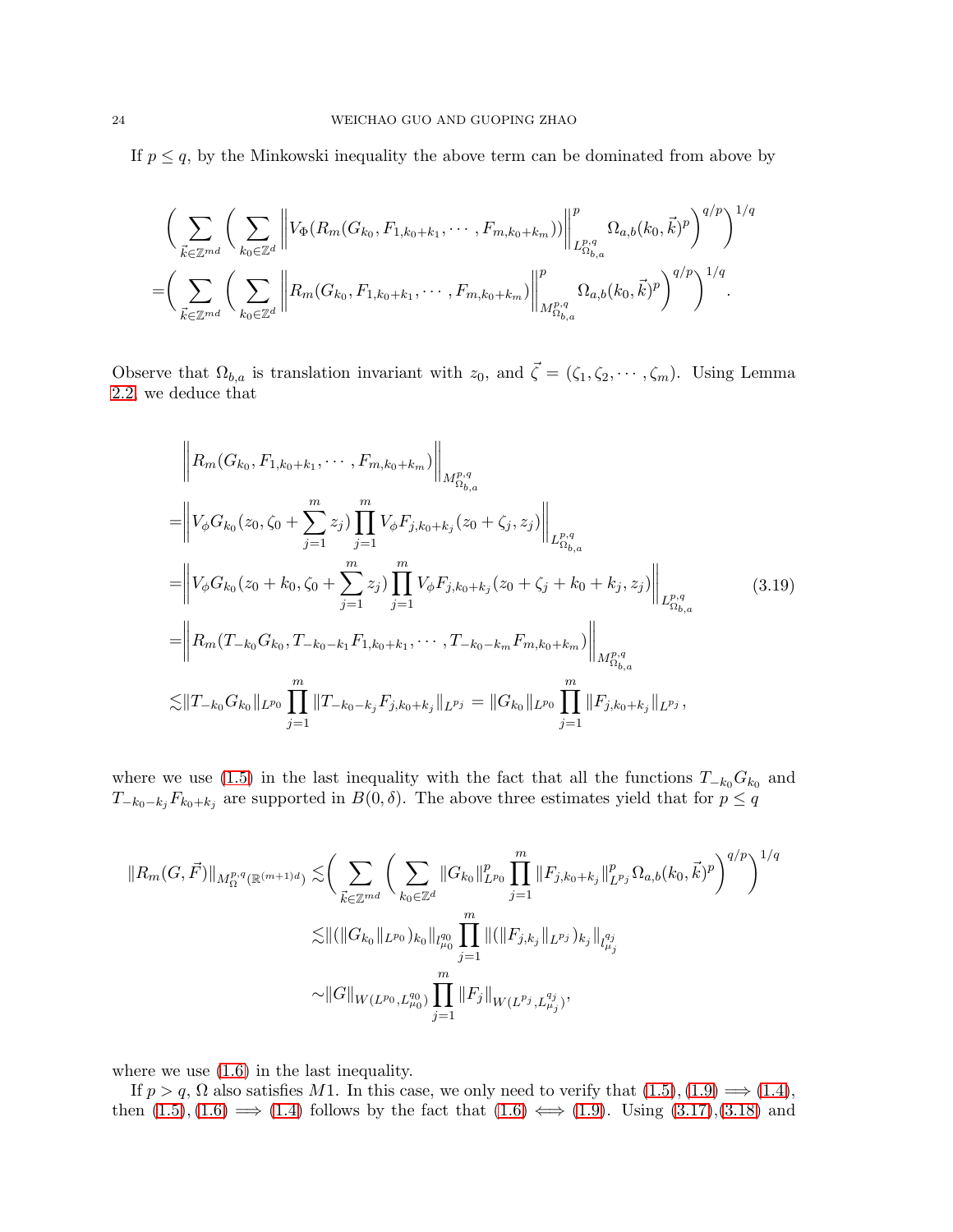the embedding relation  $l^q \subset l^p$ , we have

$$
||R_{m}(G, \vec{F})||_{M_{\Omega}^{p,q}(\mathbb{R}^{(m+1)d})}
$$
  
\n
$$
\leq \left(\sum_{\vec{k}\in\mathbb{Z}^{md}} \left\| \left(\sum_{k_{0}\in\mathbb{Z}^{d}} \left\| V_{\Phi}(R_{m}(G_{k_{0}}, F_{1,k_{0}+k_{1}}, \cdots, F_{m,k_{0}+k_{m}}))\Omega_{b,a} \right\|_{L^{p}}^{p} \Omega_{a,b}(k_{0}, \vec{k})^{p} \right)^{1/p} \right\|_{L^{q}}^{q} \right)^{1/q}
$$
  
\n
$$
\leq \left(\sum_{\vec{k}\in\mathbb{Z}^{md}} \left\| \left(\sum_{k_{0}\in\mathbb{Z}^{d}} \left\| V_{\Phi}(R_{m}(G_{k_{0}}, F_{1,k_{0}+k_{1}}, \cdots, F_{m,k_{0}+k_{m}}))\Omega_{b,a} \right\|_{L^{p}}^{q} \Omega_{a,b}(k_{0}, \vec{k})^{q} \right)^{1/q} \right\|_{L^{q}}^{q} \right)^{1/q}
$$
  
\n
$$
= \left(\sum_{\vec{k}\in\mathbb{Z}^{md}} \left(\sum_{k_{0}\in\mathbb{Z}^{d}} \left\| V_{\Phi}(R_{m}(G_{k_{0}}, F_{1,k_{0}+k_{1}}, \cdots, F_{m,k_{0}+k_{m}})) \right\|_{L_{\Omega_{b,a}}^{p,q}}^{q} \right) \Omega_{a,b}(k_{0}, \vec{k})^{q} \right)^{1/q}
$$
  
\n
$$
= \left(\sum_{\vec{k}\in\mathbb{Z}^{md}} \left(\sum_{k_{0}\in\mathbb{Z}^{d}} \left\| R_{m}(G_{k_{0}}, F_{1,k_{0}+k_{1}}, \cdots, F_{m,k_{0}+k_{m}}) \right\|_{M_{\Omega_{b,a}}^{p,q}}^{q} \right) \Omega_{a,b}(k_{0}, \vec{k})^{q} \right)^{1/q}.
$$

From this,  $(3.19)$  and the condition  $M1$  as follows

$$
\Omega_{a,b}(k_0, \vec{k}) \lesssim \Omega_{a,0}(k_0) \prod_{j=1}^m \Omega_{a,j}(k_j + k_0)
$$

we have

$$
||R_m(G, \vec{F})||_{M_{\Omega}^{p,q}(\mathbb{R}^{(m+1)d})}
$$
  
\n
$$
\lesssim \left(\sum_{\vec{k}\in\mathbb{Z}^{md}}\left(\sum_{k_0\in\mathbb{Z}^d}||G_{k_0}||_{L^{p_0}}^q\prod_{j=1}^m||F_{j,k_0+k_j}||_{L^{p_j}}^q\right)\Omega_{a,0}(k_0)^q\prod_{j=1}^m\Omega_{a,j}(k_j+k_0)^q\right)^{1/q}
$$
  
\n
$$
= ||(||G_{k_0}||_{L^{p_0}})_{k_0}||_{l_{\Omega_{a,0}}^q}\prod_{j=1}^m ||(||F_{j,k_j}||_{L^{p_j}})_{k_j}||_{l_{\Omega_{a,j}}^q}.
$$

The desired conclusion follows by the above inequality and [\(1.9\)](#page-3-4):

$$
||R_m(G, \vec{F})||_{M_{\Omega}^{p,q}(\mathbb{R}^{(m+1)d})} \lesssim || (||G_{k_0}||_{L^{p_0}})_{k_0}||_{l_{\Omega_{a,0}}^q} \prod_{j=1}^m || (||F_{j,k_j}||_{L^{p_j}})_{k_j}||_{l_{\Omega_{a,j}}^q}
$$
  

$$
\lesssim || (||G_{k_0}||_{L^{p_0}})_{k}||_{l_{\mu_0}^{q_0}} \prod_{j=1}^m || (||F_{j,k_j}||_{L^{p_j}})_{k_j}||_{l_{\mu_j}^{q_j}} \sim ||G||_{W(L^{p_0}, L_{\mu_0}^{q_0})} \prod_{j=1}^m ||F_j||_{W(L^{p_j}, L_{\mu_j}^{q_j})}.
$$

# 4. First characterizations of BRWF: decomposition in the time plane 4.1. Some embedding relations.

<span id="page-24-0"></span>**Lemma 4.1** (Local property of modulation space II). Let  $0 < p, q \le \infty$ ,  $\Omega \in \mathscr{P}(\mathbb{R}^{2d})$ . For any f with supp $\widehat{f} \subset B(0, R)$ ,  $R > 0$ , we have

$$
||f||_{M_{\Omega}^{p,q}} \sim_R ||f||_{L_{\widetilde{\Omega_0}}^p},
$$

where  $\Omega_0(x) = \Omega(x,0)$  for  $x \in \mathbb{R}^d$ .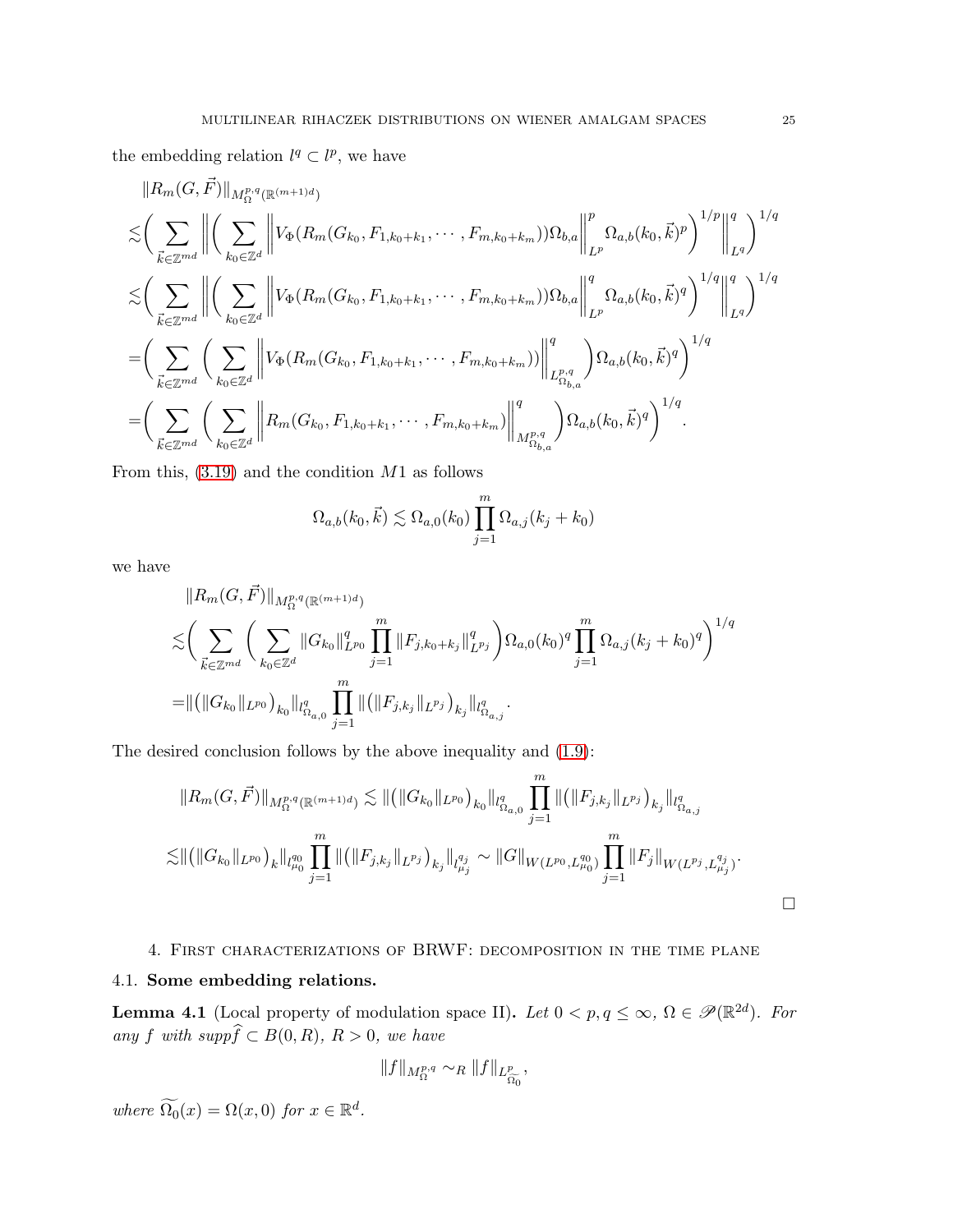*Proof.* Let  $\widehat{\phi}$  be a real-valued Schwartz function with  $\text{supp}\widehat{\phi} \subset B(0, 2R)$  and  $\widehat{\phi} = 1$  on  $B(0, R)$ . For sufficiently small  $\alpha$  we have

$$
||f||_{M_{\Omega}^{p,q}(\mathbb{R}^d)} \sim ||V_{\phi}f(\alpha k, \alpha n)\Omega(\alpha k, \alpha n)||_{l^{p,q}(\mathbb{Z}^d \times \mathbb{Z}^d)}
$$
  
= 
$$
\left(\sum_{n \in \mathbb{Z}^d} \left(\sum_{k \in \mathbb{Z}^d} |V_{\phi}f(\alpha k, \alpha n)\Omega(\alpha k, \alpha n)|^p\right)^{q/p}\right)^{1/q}
$$
  

$$
\sim_R \sum_{n \in \mathbb{Z}^d} \left(\sum_{k \in \mathbb{Z}^d} |V_{\phi}f(\alpha k, \alpha n)\Omega_0(\alpha k)|^p\right)^{1/p},
$$

where in the last term we use the facts that only a finite number of  $n$  makes the term  $V_{\phi}f(\alpha k, \alpha n)$  nonzero, and that for these n we have  $\Omega(\alpha k, \alpha n) \sim \widetilde{\Omega_0}(\alpha k)$ . By the definition of STFT,

$$
\sum_{k\in\mathbb{Z}^d} |V_{\phi}f(\alpha k,\alpha n)\widetilde{\Omega_0}(\alpha k)|^p)^{1/p} \sim \sum_{k\in\mathbb{Z}^d} |\mathscr{F}^{-1}(\widehat{f}T_{\alpha n}\widehat{\phi})(\alpha k)\widetilde{\Omega_0}(\alpha k)|^p)^{1/p}.
$$

Note that  $\text{supp}(fT_{\alpha n}\phi) \subset B(0,R)$ . For sufficiently small  $\alpha$  we have

$$
\sum_{k\in\mathbb{Z}^d}|\mathscr{F}^{-1}(\widehat{f}T_{\alpha n}\widehat{\phi})(\alpha k)\widetilde{\Omega_0}(\alpha k)|^p)^{1/p} \sim \int_{\mathbb{R}^d}|\mathscr{F}^{-1}(\widehat{f}T_{\alpha n}\widehat{\phi})(\xi)\widetilde{\Omega_0}(\xi)|^p)^{1/p},
$$

where we use the sampling property of  $\mathscr{F}^{-1}L_{\mathcal{S}}^q$  $\Omega_0$  for the functions with compact support on  $B(0, R)$ , we refer to [\[16,](#page-63-16) Proposition 3.1] for more details. For above estimates, we conclude that

$$
\label{eq:3.1} \begin{split} \|f\|_{M^{p,q}_\Omega(\mathbb{R}^d)} \sim &R \sum_{n\in\mathbb{Z}^d} \int_{\mathbb{R}^d} |\mathscr{F}^{-1}(\widehat{f}T_{\alpha n}\widehat{\phi})(\xi)\widetilde{\Omega_0}(\xi)|^p)^{1/p}\\ \geq & \int_{\mathbb{R}^d} |\mathscr{F}^{-1}(\widehat{f}\widehat{\phi})(\xi)\widetilde{\Omega_0}(\xi)|^p)^{1/p} = \|f\|_{L^p_{\widehat{\Omega_0}}}.\end{split}
$$

On the other hand, by a convolution inequality (see [\[16,](#page-63-16) Lemma 2.2]) with  $\dot{q} = \min\{q, 1\}$ , we have

$$
\int_{\mathbb{R}^d} |\mathscr{F}^{-1}(\widehat{f}T_{\alpha n}\widehat{\phi})(\xi)\widetilde{\Omega_0}(\xi)|^p)^{1/p} \lesssim ||f||_{L^p_{\widehat{\Omega_0}}} ||\mathscr{F}^{-1}(T_{\alpha n}\widehat{\phi})||_{L^p_v} = ||f||_{L^p_{\widehat{\Omega_0}}} ||\phi||_{L^p_v} \lesssim ||f||_{L^p_{\widehat{\Omega_0}}}.
$$

From this, we conclude that

$$
\|f\|_{M^{p,q}_\Omega(\mathbb{R}^d)}\sim_R \sum_{n\in\mathbb{Z}^d}\int_{\mathbb{R}^d}|\mathscr{F}^{-1}(\widehat{f}T_{\alpha n}\widehat{\phi})(\xi)\widetilde{\Omega_0}(\xi)|^p\big)^{1/p}\lesssim \|f\|_{L^p_{\widehat{\Omega_0}}},
$$

where in the last inequality we use the fact that only a finite number of  $n$  makes the terms in the summation nonzero.

 $\Box$ 

<span id="page-25-1"></span>**Lemma 4.2.** Let  $0 < p_0, q_0, p, q \le \infty$ ,  $\Omega_0 \in \mathscr{P}(\mathbb{R}^{2d})$  and  $\mu_0 \in \mathscr{P}(\mathbb{R}^{d})$ . For any  $\delta > 0$ , we have

$$
||g||_{\mathscr{F}M^{p,q}_{\Omega_0}(\mathbb{R}^d)} \sim \left(\sum_{k_0 \in \mathbb{Z}^d} ||V_{\phi}g_{k_0}(\xi, -x)\Omega_0(x, \xi)||^q_{L^{p,q}(\mathbb{R}^{2d})}\right)^{1/q},\tag{4.1}
$$

<span id="page-25-0"></span>for  $g = \sum_{k_0 \in \mathbb{Z}^d} g_{k_0}$  with  $suppg_{k_0} \subset B(k_0, \delta)$ , and a nonzero smooth function  $\phi$  supported in  $B(0, \delta)$ . Moreover, for any  $\delta > 0$ , the following two statements are equivalent: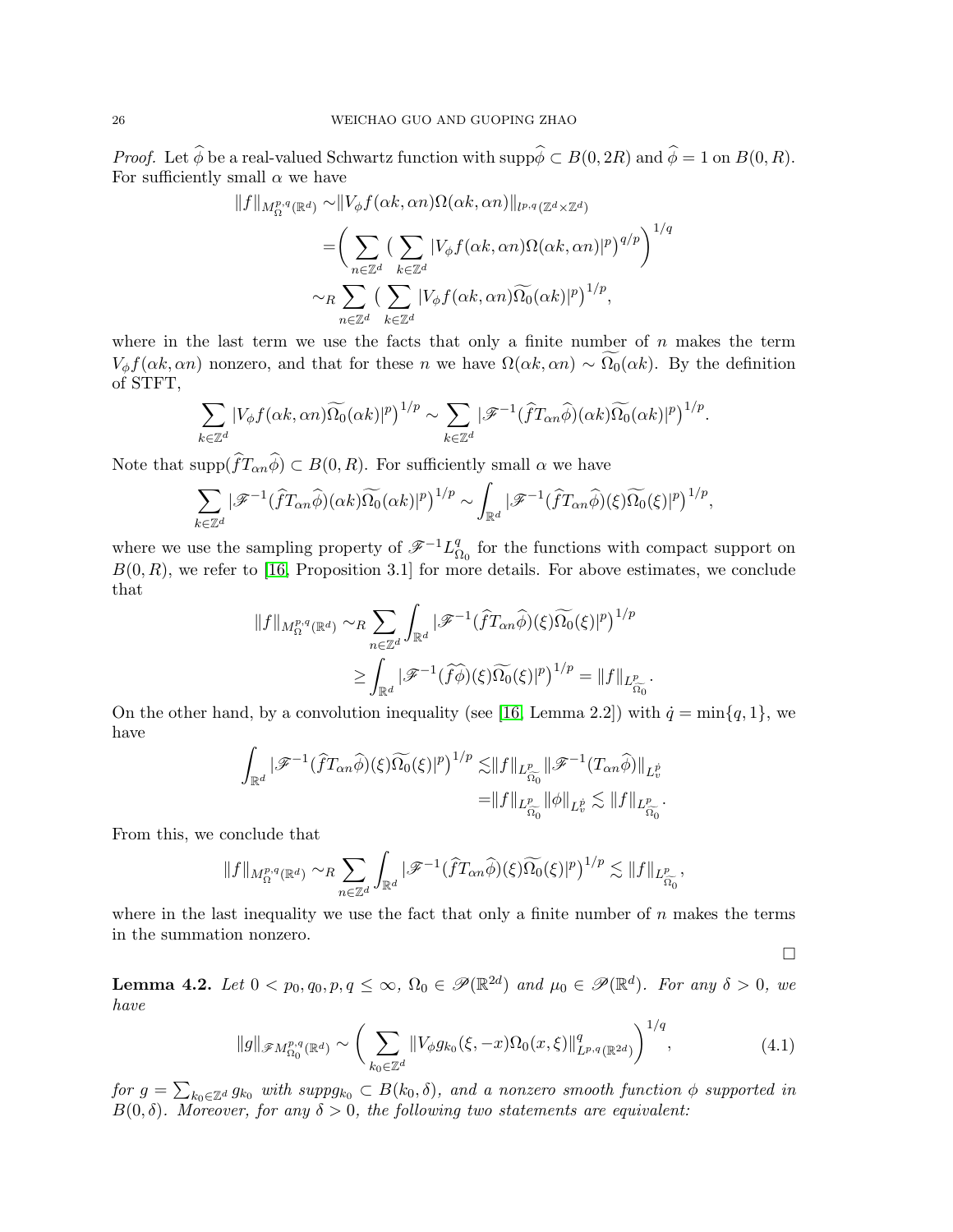(1) The following embedding is valid:

<span id="page-26-0"></span>
$$
W(L^{p_0}, L^{q_0}_{\mu_0})(\mathbb{R}^d) \subset \mathscr{F}M^{p,q}_{\Omega_0}(\mathbb{R}^d). \tag{4.2}
$$

(2) Let  $g = \sum_{k_0 \in \mathbb{Z}^d} g_{k_0} \in W(L^{p_0}, L^{q_0}_{\mu_0})$  with  $suppg_{k_0} \subset B(k_0, \delta)$ . We have the following inequality:

<span id="page-26-1"></span>
$$
\left(\sum_{k_0\in\mathbb{Z}^d} \|V_{\phi}g_{k_0}(\xi,-x)\Omega_0(x,\xi)\|_{L^{p,q}(\mathbb{R}^{2d})}^q\right)^{1/q} \lesssim \|(\|g_{k_0}\|_{L^{p_0}})_{k_0}\|_{l^{q_0}_{\mu_0}}.\tag{4.3}
$$

Proof. Using Lemma [2.1,](#page-6-0) we write

$$
V_{\phi}g(\xi, -x) = \sum_{k_0 \in \mathbb{Z}^d} V_{\phi}g_{k_0}(\xi, -x)
$$
  
= 
$$
\sum_{k_0 \in \mathbb{Z}^d} V_{\phi}g_{k_0}(\xi, -x)\chi_{B(k_0, 2\delta)}(\xi).
$$

Then, [\(4.1\)](#page-25-0) follows by the definition of  $\mathscr{F}M^{p,q}_{\Omega_0}(\mathbb{R}^d)$  and the fact that the supports of the above functions are almost separated from each other. Using [\(4.1\)](#page-25-0) and the fact that  $||g||_{W(L^{p_0}, L^{q_0}_{\mu_0})} \sim$  $\|(\|g_{k_0}\|_{L^{p_0}})_{k_0}\|_{l^{q_0}_{\mu_0}},$  we complete the proof of  $(4.2) \implies (4.3)$  $(4.2) \implies (4.3)$ . The converse direction follows by a similar and simpler reduction as in the proof of Theorem [3.5.](#page-17-3)  $\Box$ 

<span id="page-26-6"></span>**Lemma 4.3.** Let  $0 < p_0, q_0, p, q \le \infty$ ,  $\Omega_0 \in \mathscr{P}(\mathbb{R}^{2d})$  and  $\mu_0 \in \mathscr{P}(\mathbb{R}^{d})$ . Denote  $\Omega_{0,1}(x) =$  $\Omega_0(x,0), \Omega_{0,2}(\xi) = \Omega_0(0,\xi)$ . Then, for any  $\delta > 0$ ,

<span id="page-26-2"></span>
$$
W(L^{p_0}, L^{q_0}_{\mu_0})(\mathbb{R}^d) \subset \mathscr{F}M^{p,q}_{\Omega_0}(\mathbb{R}^d)
$$
\n
$$
\tag{4.4}
$$

implies

<span id="page-26-3"></span>
$$
L^{p_0}(B_\delta) \subset \mathscr{F}M^{p,q}_{\Omega_{0,1}\otimes 1}(\mathbb{R}^d)
$$
\n
$$
(4.5)
$$

and

<span id="page-26-4"></span>
$$
l_{\mu_0}^{q_0}(\mathbb{Z}^d) \subset l_{\Omega_{0,2}}^q(\mathbb{Z}^d). \tag{4.6}
$$

The converse direction is valid if  $\Omega_0(x,\xi) \lesssim \Omega_0(x,0)\Omega_0(0,\xi)$ , and in this case, we have the equivalent relation  $(4.4) \iff (4.5), (4.6)$  $(4.4) \iff (4.5), (4.6)$  $(4.4) \iff (4.5), (4.6)$  $(4.4) \iff (4.5), (4.6)$  $(4.4) \iff (4.5), (4.6)$ . Moreover, the embedding  $(4.5)$  is equivalent to

<span id="page-26-5"></span>
$$
L^{p_0}(B_\delta) \subset \mathscr{F}L^p_{\Omega_{0,1}}.\tag{4.7}
$$

*Proof.* The relation  $(4.4) \implies (4.5)$  $(4.4) \implies (4.5)$  follows by Lemma [4.2](#page-25-1) and the fact

$$
||V_{\phi}g_{0}(\xi,-x)\Omega_{0}(x,\xi)||_{L^{p,q}(\mathbb{R}^{2d})} \sim ||V_{\phi}g_{0}(\xi,-x)\Omega_{0}(x,0)||_{L^{p,q}(\mathbb{R}^{2d})}
$$
  
=  $||V_{\phi}g_{0}(\xi,-x)(\Omega_{0,1}\otimes 1)(x,\xi)||_{L^{p,q}(\mathbb{R}^{2d})} = ||g_{0}||_{\mathscr{F}M^{p,q}_{\Omega_{0,1}\otimes 1}},$ 

for  $g_0$  supported in  $B(0,\delta)$ .

Next, we turn to the proof of  $(4.4) \implies (4.6)$  $(4.4) \implies (4.6)$ . For any nonnegative truncated (only finite nonzero items) sequence  $\vec{a} = (a_{k_0})_{k_0 \in \mathbb{Z}^d}$ , we set

$$
g=\sum_{k_0\in\mathbb{Z}^d}a_{k_0}T_{k_0}\varphi=:\sum_{k_0\in\mathbb{Z}^d}g_{k_0},
$$

where  $\varphi$  is chosen to be a nonzero smooth function supported in  $B(0, \delta)$  with some small constant  $\delta > 0$ . Let  $\phi$  be a nonzero smooth function supported in  $B(0, \delta)$ . We have

$$
V_{\phi}g(\xi,-x)=\sum_{k_0\in\mathbb{Z}^d}V_{\phi}g_{k_0}(\xi,-x)\chi_{B(k_0,2\delta)}(\xi).
$$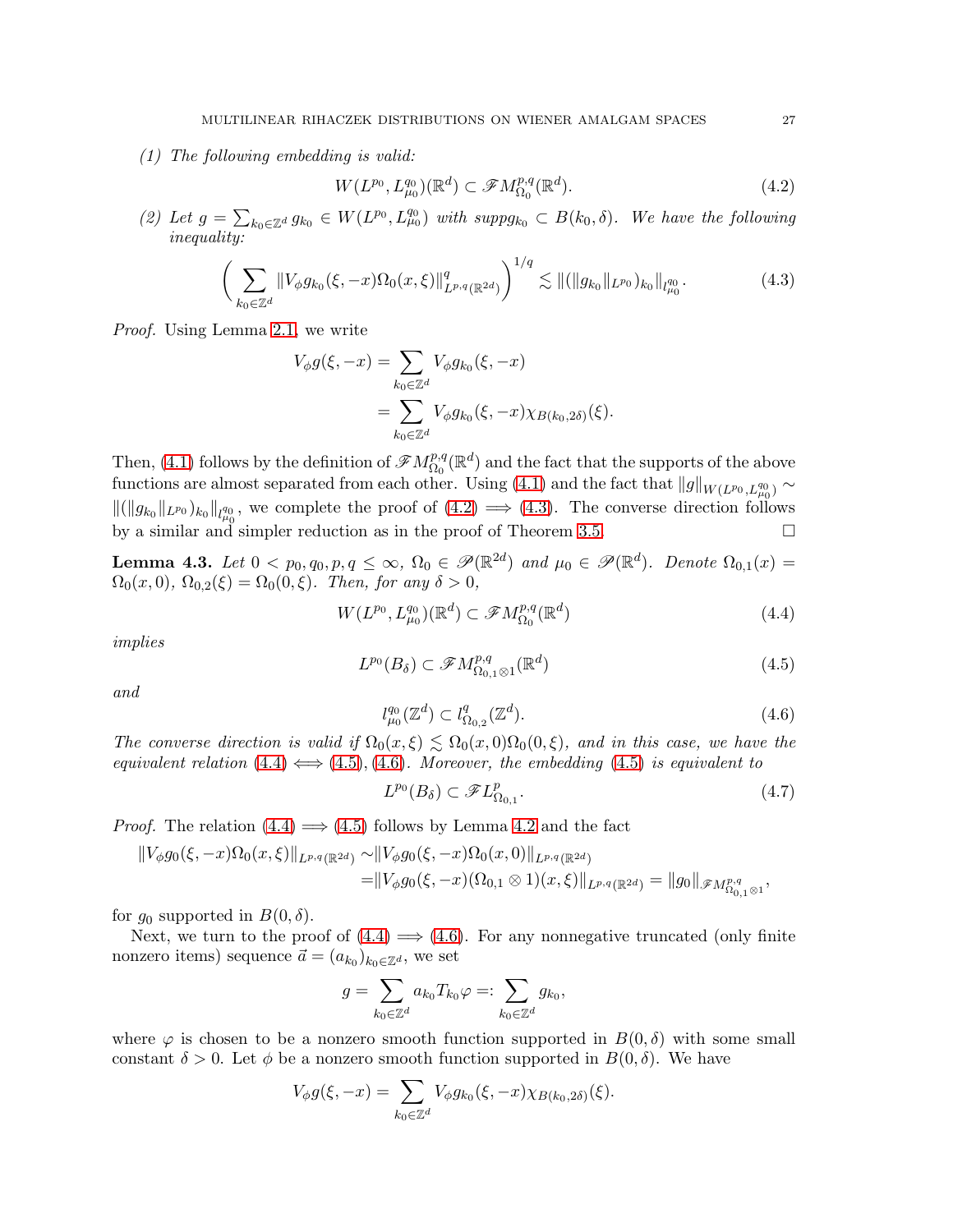Using this and Lemma [4.2,](#page-25-1) we conclude that

$$
\|g\|_{\mathscr{F}M^{p,q}_{\Omega_0}} \sim \bigg(\sum_{k_0 \in \mathbb{Z}^d} \|V_{\phi}g_{k_0}(\xi, -x)\Omega_0(x,\xi)\|_{L^{p,q}(\mathbb{R}^{2d})}^q\bigg)^{1/q} \n= \bigg(\sum_{k_0 \in \mathbb{Z}^d} a_{k_0}^q \|V_{\phi}T_{k_0}\varphi(\xi, -x)\Omega_0(x,\xi)\chi_{B(k_0, 2\delta)}(\xi)\|_{L^{p,q}(\mathbb{R}^{2d})}^q\bigg)^{1/q} \n\gtrsim \bigg(\sum_{k_0 \in \mathbb{Z}^d} a_{k_0}^q \|V_{\phi}\varphi(\xi - k_0, -x)\Omega_0(x,\xi)\chi_{B(k_0, 2\delta)}(\xi)\chi_{B(0,\delta)}(x)\|_{L^{p,q}(\mathbb{R}^{2d})}^q\bigg)^{1/q}.
$$

Using the fact that

$$
\Omega_0(x,\xi)\chi_{B(k_0,2\delta)}(\xi)\chi_{B(0,\delta)}(x) \sim \Omega_{0,2}(k_0)\chi_{B(k_0,2\delta)}(\xi)\chi_{B(0,\delta)}(x),
$$

the last term of the above inequality is equivalent to

$$
\left(\sum_{k_0\in\mathbb{Z}^d} a_{k_0}^q \Omega_{0,2}(k_0)^q \|V_\phi\varphi(\xi - k_0, -x)\chi_{B(k_0, 2\delta)}(\xi)\chi_{B(0,\delta)}(x)\|_{L^{p,q}(\mathbb{R}^{2d})}^q\right)^{1/q} \sim \left(\sum_{k_0\in\mathbb{Z}^d} a_{k_0}^q \Omega_{0,2}(k_0)^q \|V_\phi\varphi(\xi, -x)\chi_{B(0,\delta)}(x)\|_{L^{p,q}(\mathbb{R}^{2d})}^q\right)^{1/q} \sim \left(\sum_{k_0\in\mathbb{Z}^d} a_{k_0}^q \Omega_{0,2}(k_0)^q\right)^{1/q}.
$$

The desired conclusion follows by this and the fact

$$
||g||_{W(L^{p_0}, L^{q_0}_{\mu_0})} \sim ||(||g_{k_0}||_{L^{p_0}})_{k_0}||_{l^{q_0}_{\mu_0}} \sim ||a_{k_0}||_{l^{q_0}_{\mu_0}}.
$$

Conversely, if  $(4.5)$  and  $(4.6)$  hold, we only need to verify  $(4.4)$  by

<span id="page-27-0"></span>
$$
\left(\sum_{k_0 \in \mathbb{Z}^d} \|V_{\phi} G_{k_0}(\xi, -x) \Omega_0(x, \xi)\|_{L^{p,q}(\mathbb{R}^{2d})}^q\right)^{1/q} \lesssim \| (\|G_{k_0}\|_{L^{p_0}})_{k_0} \|_{l^{q_0}_{\mu_0}} \tag{4.8}
$$

for  $G = \sum_{k_0 \in \mathbb{Z}^d} G_{k_0}$  with  $\text{supp} G_{k_0} \subset B(k_0, \delta)$ . By the fact that

$$
|V_{\phi}G_{k_0}(\xi, -x)\Omega_0(x, \xi)| \lesssim |V_{\phi}G_{k_0}(\xi, -x)|\Omega_{0,1}(x)\Omega_{0,2}(k_0),
$$

the left term of [\(4.8\)](#page-27-0) can be dominated from above by

$$
\left(\sum_{k_0\in\mathbb{Z}^d}||V_{\phi}G_{k_0}(\xi,-x)\Omega_{0,1}(x)||_{L^{p,q}(\mathbb{R}^{2d})}^q\Omega_{0,2}(k_0)^q\right)^{1/q} \sim \left(\sum_{k_0\in\mathbb{Z}^d}||G_{k_0}||_{\mathscr{F}M_{\Omega_{0,1}\otimes 1}^{p,q}(\mathbb{R}^d)}^q\Omega_{0,2}(k_0)^q\right)^{1/q} = \left(\sum_{k_0\in\mathbb{Z}^d}||T_{-k_0}G_{k_0}||_{\mathscr{F}M_{\Omega_{0,1}\otimes 1}^{p,q}(\mathbb{R}^d)}^q\Omega_{0,2}(k_0)^q\right)^{1/q}.
$$

Observe that  $\text{supp}T_{-k_0}G_{k_0} \subset B(0,\delta)$ . We use [\(4.5\)](#page-26-3) and [\(4.6\)](#page-26-4) to conclude that

$$
\left(\sum_{k_0\in\mathbb{Z}^d}||T_{-k_0}G_{k_0}||^q_{\mathscr{F}M^{p,q}_{\Omega_{0,1}\otimes 1}(\mathbb{R}^d)}\Omega_{0,2}(k_0)^q\right)^{1/q} \lesssim \left(\sum_{k_0\in\mathbb{Z}^d}||T_{-k_0}G_{k_0}||^q_{L^{p_0}(\mathbb{R}^d)}\Omega_{0,2}(k_0)^q\right)^{1/q} \lesssim ||(||G_{k_0}||_{L^{p_0}})_{k_0}||_{l^{q_0}_{\mu_0}}.
$$

Finally, the equivalent relation  $(4.5) \Longleftrightarrow (4.7)$  $(4.5) \Longleftrightarrow (4.7)$  follows by Lemma [4.1.](#page-24-0)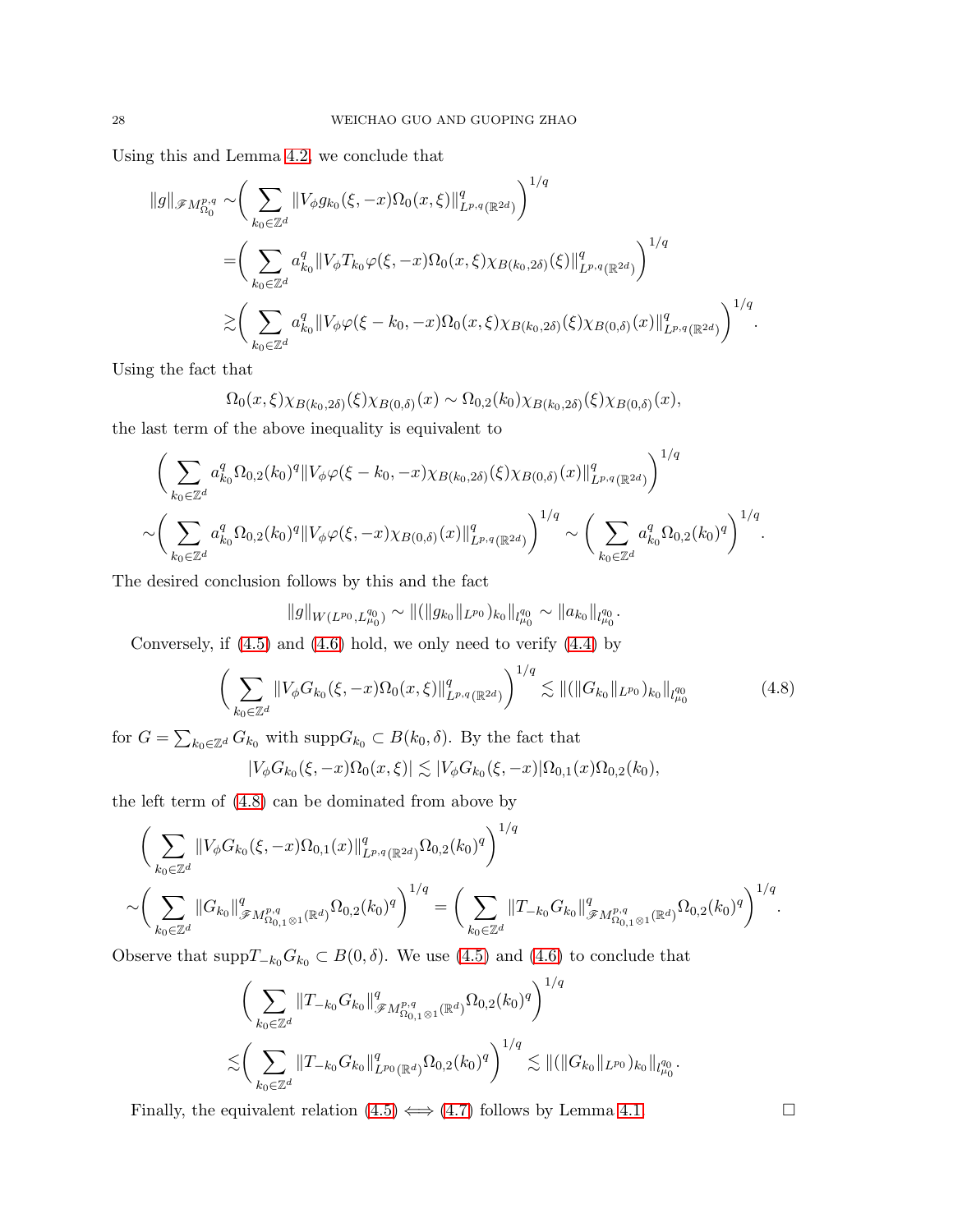<span id="page-28-2"></span>**Lemma 4.4.** Let  $0 < p_i, q_i, p, q \le \infty$ ,  $\Omega_i \in \mathscr{P}(\mathbb{R}^{2d})$ ,  $\mu_i \in \mathscr{P}(\mathbb{R}^{d})$ . For any  $\delta > 0$ , we have

$$
||f_i||_{M_{\Omega_i}^{p,q}(\mathbb{R}^d)} \sim \left\| \left( \sum_{k_i \in \mathbb{Z}^d} ||V_{\phi} f_{i,k_i} \Omega_i||_{L^p(\mathbb{R}^d)}^p \right)^{1/p} \right\|_{L^q},\tag{4.9}
$$

for  $f_i = \sum_{k_i \in \mathbb{Z}^d} f_{i,k_i}$ , with  $suppf_{i,k_i} \subset B(k_i, \delta)$ , and a nonzero smooth function  $\phi$  supported in  $B(0,\delta)$ . Moreover, for any  $\delta > 0$ , the following two statements are equivalent:

(1) The following embedding is valid:

$$
W(L^{p_i}, L^{q_i}_{\mu_i})(\mathbb{R}^d) \subset M^{p,q}_{\Omega_i}(\mathbb{R}^d). \tag{4.10}
$$

(2) Let  $f_i = \sum_{k_i \in \mathbb{Z}^d} f_{i,k_i} \in W(L^{p_i}, L^{q_i}_{\mu_i})$  with  $suppf_{i,k_i} \subset B(k_i, \delta)$ . We have the following inequality:

$$
\left\| \left( \sum_{k_i \in \mathbb{Z}^d} \|V_{\phi} f_{i,k_i} \Omega_i\|_{L^p(\mathbb{R}^d)}^p \right)^{1/p} \right\|_{L^q} \lesssim \| (\|f_{i,k_i}\|_{L^{p_i}})_{k_i} \|_{l^{q_i}_{\mu_i}}.
$$
\n(4.11)

This lemma can be proved by the similar method as in the proofs of Theorem [3.5](#page-17-3) and Lemma [4.2,](#page-25-1) we omit the details here.

<span id="page-28-5"></span>**Lemma 4.5.** Let  $0 < p_i, q_i, p, q \le \infty$ ,  $\Omega_i \in \mathscr{P}(\mathbb{R}^{2d})$ ,  $\mu_i \in \mathscr{P}(\mathbb{R}^{d})$ . Denote  $\Omega_{i,1}(\xi) = \Omega_i(0,\xi)$ ,  $\Omega_{i,2}(x) = \Omega_i(x,0)$  and  $\Omega_{i,0}(x) = \Omega_i(x,x)$ . Then, for any  $\delta > 0$ , we have

<span id="page-28-1"></span>
$$
W(L^{p_i}, L^{q_i}_{\mu_i})(\mathbb{R}^d) \subset M^{p,q}_{\Omega_i}(\mathbb{R}^d)
$$
\n
$$
(4.12)
$$

implies

<span id="page-28-0"></span>
$$
L^{p_i}(B_\delta) \subset M^{p,q}_{1 \otimes \Omega_{i,1}}(\mathbb{R}^d) \tag{4.13}
$$

and

<span id="page-28-3"></span>
$$
l_{\mu_i}^{q_i}(\mathbb{Z}^d) \subset l_{\Omega_{i,2}}^p(\mathbb{Z}^d), \quad l_{\mu_i}^{q_i}(\mathbb{Z}^d) \subset l_{\Omega_{i,0}}^q(\mathbb{Z}^d). \tag{4.14}
$$

The converse direction holds for  $p \leq q$  if  $\Omega_i(x,\xi) \leq \Omega_i(x,0)\Omega_i(0,\xi)$ , and holds for  $p > q$  if  $\Omega$ satisfies  $\Omega_i(x,0) \lesssim \Omega_i(x,x)$  and  $\Omega_i(x,\xi) \lesssim \Omega_i(x,0)\Omega_i(0,\xi)$ .

Moreover, the embedding [\(4.13\)](#page-28-0) is equivalent to

<span id="page-28-4"></span>
$$
L^{p_i}(B_\delta) \subset \mathcal{F}^{-1}L^q_{\Omega_{i,1}}.\tag{4.15}
$$

*Proof.* The relation  $(4.12) \implies (4.13)$  $(4.12) \implies (4.13)$  follows by Lemma [4.4](#page-28-2) and the fact that

$$
V_{\phi}g_{0}(x,\xi)\Omega_{i}(x,\xi) = V_{\phi}g_{0}(x,\xi)\chi_{B(0,2\delta)}(x)\Omega_{i}(x,\xi)
$$
  
 
$$
\sim V_{\phi}g_{0}(x,\xi)\Omega_{i}(0,\xi) = V_{\phi}g_{0}(x,\xi)\Omega_{i,1}(\xi) = V_{\phi}g_{0}(x,\xi)(1 \otimes \Omega_{i,1})(x,\xi),
$$

for  $g_0$  supported in  $B(0, \delta)$ .

Next, we turn to the proof of  $(4.12) \implies (4.14)$  $(4.12) \implies (4.14)$ . For any nonnegative truncated (only finite nonzero items) sequence  $\vec{a} = (a_k)_{k \in \mathbb{Z}^d}$ , we set

$$
g=\sum_{k_0\in\mathbb{Z}^d}a_{k_0}T_{k_0}\varphi=:\sum_{k_0\in\mathbb{Z}^d}g_{k_0},
$$

where  $\varphi$  is chosen to be a nonzero smooth function supported in  $B(0, \delta)$  with some small positive constant  $\delta > 0$ . Let  $\phi$  be a nonzero smooth function supported in  $B(0, \delta)$ . We have

$$
V_{\phi}g(x,\xi) = \sum_{k_0 \in \mathbb{Z}^d} V_{\phi}g_{k_0}(x,\xi)\chi_{B(k_0,2\delta)}(x).
$$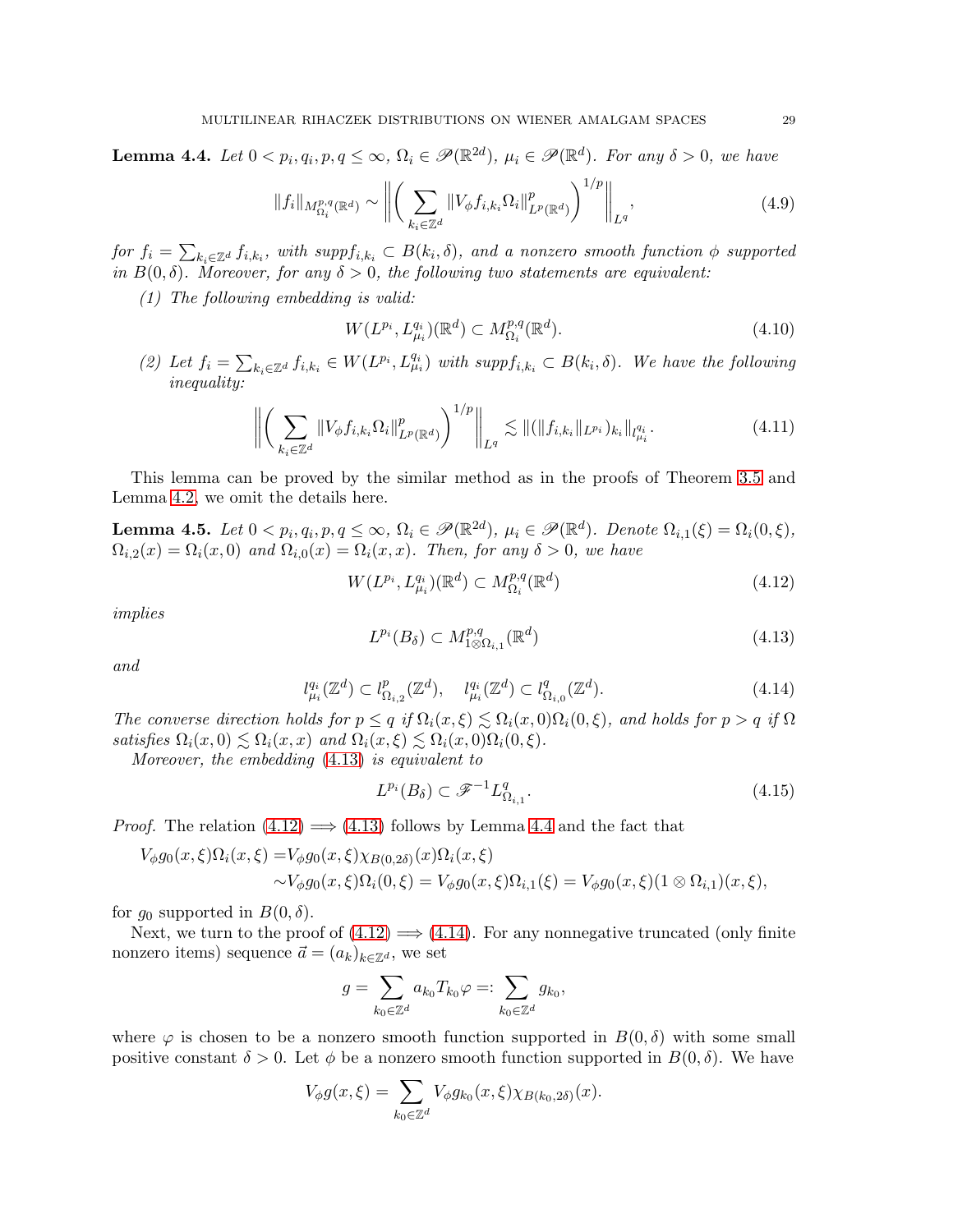Using this and Lemma [4.4,](#page-28-2) we conclude that

$$
||g||_{M_{\Omega_i}^{p,q}} \sim \bigg\| \bigg( \sum_{k_0 \in \mathbb{Z}^d} ||V_{\phi} g_{k_0}(x,\xi)\Omega_i(x,\xi)||_{L^p(\mathbb{R}^d)}^p \bigg)^{1/p} \bigg\|_{L^q}
$$
  

$$
\gtrsim \bigg\| \bigg( \sum_{k_0 \in \mathbb{Z}^d} a_{k_0}^p ||V_{\phi}\varphi(x-k_0,\xi)\Omega_i(x,\xi)\chi_{B(k_0,2\delta)}(x)\chi_{B(0,\delta)}(\xi)||_{L^p(\mathbb{R}^d)}^p \bigg)^{1/p} \bigg\|_{L^q}.
$$

Using the fact that

$$
\Omega_i(x,\xi)\chi_{B(k_0,2\delta)}(x)\chi_{B(0,\delta)}(\xi) \sim \Omega_{i,2}(k_0)\chi_{B(k_0,2\delta)}(x)\chi_{B(0,\delta)}(\xi),
$$

the last term of the above inequality is equivalent to

$$
\left\| \left( \sum_{k_0 \in \mathbb{Z}^d} a_{k_0}^p \Omega_{i,2}(k_0)^p \| V_{\phi} \varphi(x - k_0, \xi) \chi_{B(k_0, 2\delta)}(x) \chi_{B(0, \delta)}(\xi) \right\|_{L^p(\mathbb{R}^d)}^p \right)^{1/p} \right\|_{L^q}
$$
  

$$
\sim \left( \sum_{k_0 \in \mathbb{Z}^d} a_{k_0}^p \Omega_{i,2}(k_0)^p \right)^{1/p} \| V_{\phi} \varphi(x, \xi) \chi_{B(0, \delta)}(\xi) \|^q_{L^{p,q}(\mathbb{R}^{2d})} \sim \left( \sum_{k_0 \in \mathbb{Z}^d} a_{k_0}^p \Omega_{i,2}(k_0)^p \right)^{1/p}.
$$

The embedding relation  $l_{\mu_i}^{q_i}(\mathbb{Z}^d) \subset l_{\Omega}^p$  ${}_{\Omega_{i,2}}^{p}(\mathbb{Z}^{d})$  follows by this and the fact

$$
||g||_{W(L^{p_i}, L^{q_i}_{\mu_i})} \sim ||(||g_{k_0}||_{L^{p_i}})_{k_0}||_{l^{q_i}_{\mu_i}} \sim ||a_{k_0}||_{l^{q_i}_{\mu_i}}.
$$

On the other hand, for any nonnegative truncated (only finite nonzero items) sequence  $\vec{b} = (b_k)_{k \in \mathbb{Z}^d},$  we set

$$
h = \sum_{k_0 \in \mathbb{Z}^d} b_{k_0} T_{k_0} M_{k_0} \psi =: \sum_{k_0 \in \mathbb{Z}^d} h_{k_0},
$$

where  $\psi$  is a nonzero smooth function with supp $\psi \subset B(0, \delta)$  for some small constant  $\delta > 0$ . Let  $\phi$  be a smooth function with supp $\phi \subset B(0, \delta)$ . We have

$$
V_{\phi}h(x,\xi) = \sum_{k_0 \in \mathbb{Z}^d} V_{\phi}h_{k_0}(x,\xi)\chi_{B(k_0,2\delta)}(\xi).
$$

From this and the definition of modulation space, we conclude that

$$
\|h\|_{M_{\Omega_i}^{p,q}} \sim \left(\sum_{k_0 \in \mathbb{Z}^d} \|V_{\phi} h_{k_0}(x,\xi)\Omega_i(x,\xi)\|_{L^{p,q}(\mathbb{R}^d \times \mathbb{R}^d)}^q\right)^{1/q}
$$
  
\n
$$
= \left(\sum_{k_0 \in \mathbb{Z}^d} b_{k_0}^p \|V_{\phi}\psi(x - k_0, \xi - k_0)\Omega_i(x,\xi)\chi_{B(k_0,2\delta)}(\xi)\|_{L^{p,q}(\mathbb{R}^d \times \mathbb{R}^d)}^q\right)^{1/q}
$$
  
\n
$$
\gtrsim \left(\sum_{k_0 \in \mathbb{Z}^d} b_{k_0}^p \Omega_{i,0}(k_0)^p \|V_{\phi}\psi(x - k_0, \xi - k_0)\chi_{B(k_0,2\delta)}(x)\chi_{B(k_0,2\delta)}(\xi)\|_{L^{p,q}(\mathbb{R}^d \times \mathbb{R}^d)}^q\right)^{1/q}
$$
  
\n
$$
= \left(\sum_{k_0 \in \mathbb{Z}^d} b_{k_0}^p \Omega_{i,0}(k_0)^q\right)^{1/q} \|V_{\phi}\psi(x,\xi)\chi_{B(0,2\delta)}(x)\|_{L^{p,q}} \sim \|\vec{b}\|_{l^q_{\Omega_{i,0}}}.
$$

By a direct calculation with the repid decay of the Schwartz function, we conclude that

$$
||T_l\chi_{Q_0}\sum_{k_0\in\mathbb{Z}^d}b_{k_0}T_{k_0}M_{k_0}\psi||_{L^p}\lesssim \sum_{k_0\in\mathbb{Z}^d}b_{k_0}\langle l-k_0\rangle^{-\mathscr{L}}||T_l\chi_{Q_0}||_{L^p}\lesssim \sum_{k_0\in\mathbb{Z}^d}b_{k_0}\langle l-k_0\rangle^{-\mathscr{L}},
$$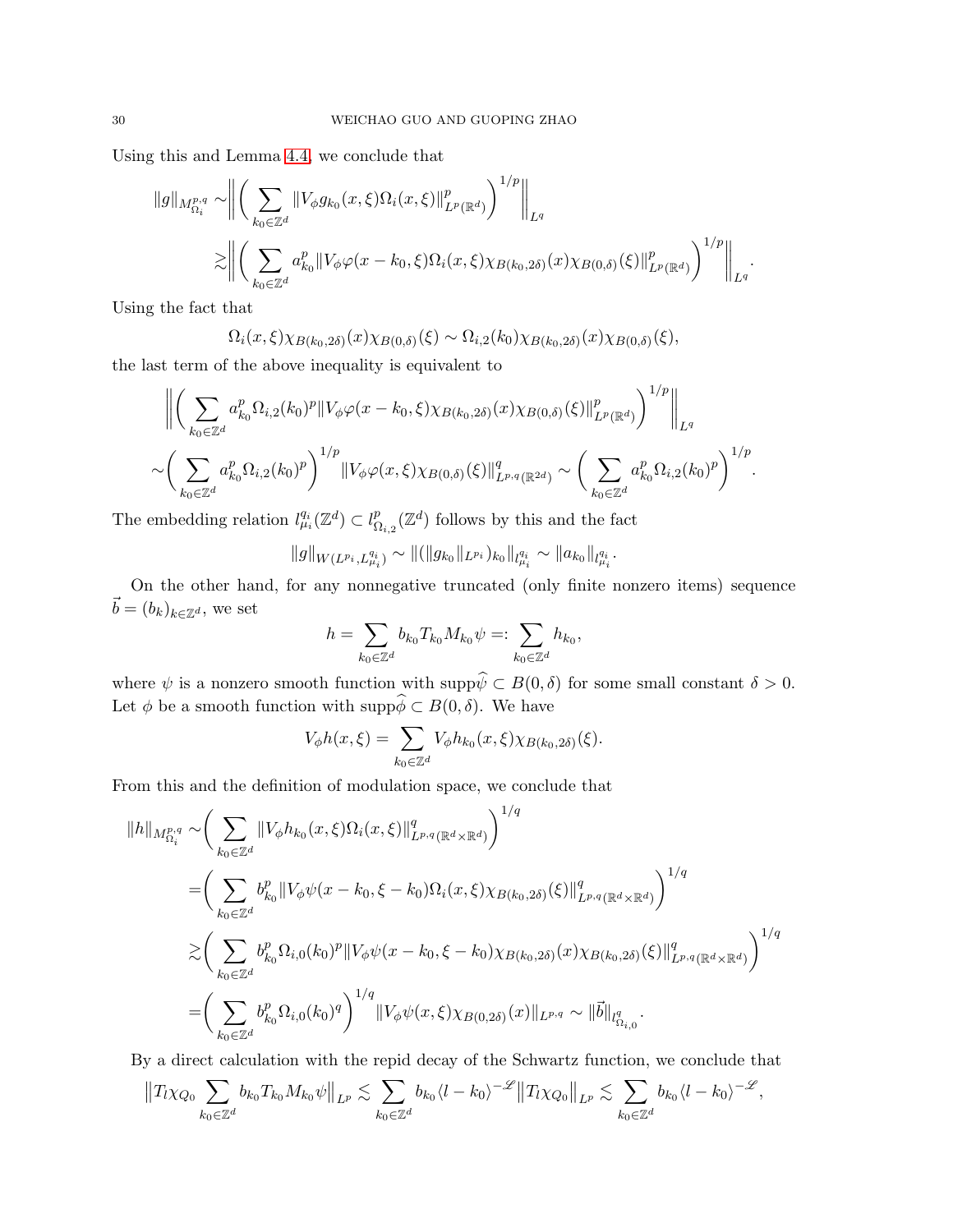where we use  $\mathscr L$  to denote a sufficiently large constant.

From this and the weighted Young's inequality, we obtain the following estimate

$$
||h||_{W(L^{p_i}, L^{q_i}_{\mu_i})} = ||(||T_l \chi_{Q_0} \sum_{k_0 \in \mathbb{Z}^d} b_{k_0} T_{k_0} M_{k_0} \psi||_{L^p})_l ||_{l^{q_i}_{\mu_i}} \leq ||(\sum_{k_0 \in \mathbb{Z}^d} b_{k_0} \langle l - k_0 \rangle^{-\mathscr{L}})_l ||_{l^{q_i}_{\mu_i}} \lesssim ||\vec{b}||_{l^{q_i}_{\mu_i}} ||\langle l \rangle^{-\mathscr{L}}||_{l^{q_i}_{\mu_i}} \lesssim ||\vec{b}||_{l^{q_i}_{\mu_i}}.
$$

Then, the desired embedding  $l_{\mu_i}^{q_i}(\mathbb{Z}^d) \subset l_{\zeta}^q$  ${}_{\Omega_{i,0}}^q(\mathbb{Z}^d)$  follows by

$$
\|\vec{b}\|_{l^q_{\Omega_{i,0}}}\lesssim \|h\|_{M^{p,q}_{\Omega_i}}\lesssim \|h\|_{W(L^{p_i},L^{q_i}_{\mu_i})}\lesssim \|\vec{b}\|_{l^{q_i}_{\mu_i}}.
$$

Conversely, if [\(4.13\)](#page-28-0) and [\(4.14\)](#page-28-3) hold, we only need to verify [\(4.12\)](#page-28-1) by

<span id="page-30-0"></span>
$$
\left\| \left( \sum_{k_0 \in \mathbb{Z}^d} \| V_{\phi} G_{k_0} \Omega_i \|_{L^p(\mathbb{R}^d)}^p \right)^{1/p} \right\|_{L^q} \lesssim \| ( \| G_{k_0} \|_{L^{p_i}})_{k_0} \|_{l^{q_i}_{\mu_i}}, \tag{4.16}
$$

for  $G = \sum_{k_0 \in \mathbb{Z}^d} G_{k_0}$  with  $\text{supp} G_{k_0} \subset B(k_0, \delta)$ . If  $p \leq q$  and  $\Omega_i(x,\xi) \lesssim \Omega_i(x,0)\Omega_i(0,\xi)$ , by the fact that

$$
|V_{\phi}G_{k_0}(x,\xi)\Omega_i(x,\xi)| \lesssim |V_{\phi}G_{k_0}(x,\xi)|\Omega_{i,1}(\xi)\Omega_{i,2}(k_0),
$$

the left term of [\(4.16\)](#page-30-0) can be dominated from above by

$$
\| \left( \sum_{k_0 \in \mathbb{Z}^d} \|V_{\phi} G_{k_0}(x,\xi) \Omega_{i,1}(\xi) \|_{L^p(\mathbb{R}^d)}^p \Omega_{i,2}(k_0)^p \right)^{1/p} \|_{L^q}
$$
  

$$
\lesssim \left( \sum_{k_0 \in \mathbb{Z}^d} \|V_{\phi} G_{k_0}(x,\xi) \Omega_{i,1}(\xi) \|_{L^{p,q}(\mathbb{R}^{2d})}^p \Omega_{i,2}(k_0)^p \right)^{1/p}
$$
  

$$
\sim \left( \sum_{k_0 \in \mathbb{Z}^d} \|G_{k_0}\|_{M^{p,q}_{1 \otimes \Omega_{i,1}}(\mathbb{R}^d)}^p \Omega_{i,2}(k_0)^p \right)^{1/p} = \left( \sum_{k_0 \in \mathbb{Z}^d} \|T_{-k_0} G_{k_0}\|_{M^{p,q}_{1 \otimes \Omega_{i,1}}(\mathbb{R}^d)}^p \Omega_{i,2}(k_0)^p \right)^{1/p}.
$$

Observe that  $\text{supp}T_{-k_0}G_{k_0} \subset B(0,\delta)$ . We use [\(4.13\)](#page-28-0) and [\(4.14\)](#page-28-3) to conclude that

$$
\left(\sum_{k_0 \in \mathbb{Z}^d} \|T_{-k_0} G_{k_0}\|_{M^{p,q}_{1\otimes\Omega_{i,1}}(\mathbb{R}^d)}^p \Omega_{i,2}(k_0)^p\right)^{1/p} \lesssim \left(\sum_{k_0 \in \mathbb{Z}^d} \|T_{-k_0} G_{k_0}\|_{L^{p_i}(\mathbb{R}^d)}^p \Omega_{i,2}(k_0)^p\right)^{1/p} \lesssim \|(\|G_{k_0}\|_{L^{p_i}(\mathbb{R}^d)})_{k_0}\|_{l^{q_i}_{\mu_i}}.
$$

If  $p > q$  and  $\Omega_i(x, 0) \leq \Omega_i(x, x)$ , the left term of [\(4.16\)](#page-30-0) can be dominated from above by

$$
\| \left( \sum_{k_0 \in \mathbb{Z}^d} \|V_{\phi} G_{k_0}(x,\xi) \Omega_{i,1}(\xi) \|_{L^p(\mathbb{R}^d)}^p \Omega_{i,2}(k_0)^p \right)^{1/p} \Big\|_{L^q}
$$
  

$$
\lesssim \left( \sum_{k_0 \in \mathbb{Z}^d} \|V_{\phi} G_{k_0}(x,\xi) \Omega_{i,1}(\xi) \|_{L^{p,q}(\mathbb{R}^{2d})}^q \Omega_{i,2}(k_0)^q \right)^{1/q}
$$
  

$$
\sim \left( \sum_{k_0 \in \mathbb{Z}^d} \|G_{k_0}\|_{M^{p,q}_{1 \otimes \Omega_{i,1}}(\mathbb{R}^d)}^q \Omega_{i,2}(k_0)^q \right)^{1/q} \lesssim \left( \sum_{k_0 \in \mathbb{Z}^d} \|G_{k_0}\|_{M^{p,q}_{1 \otimes \Omega_{i,1}}(\mathbb{R}^d)}^q \Omega_{i,0}(k_0)^q \right)^{1/q}.
$$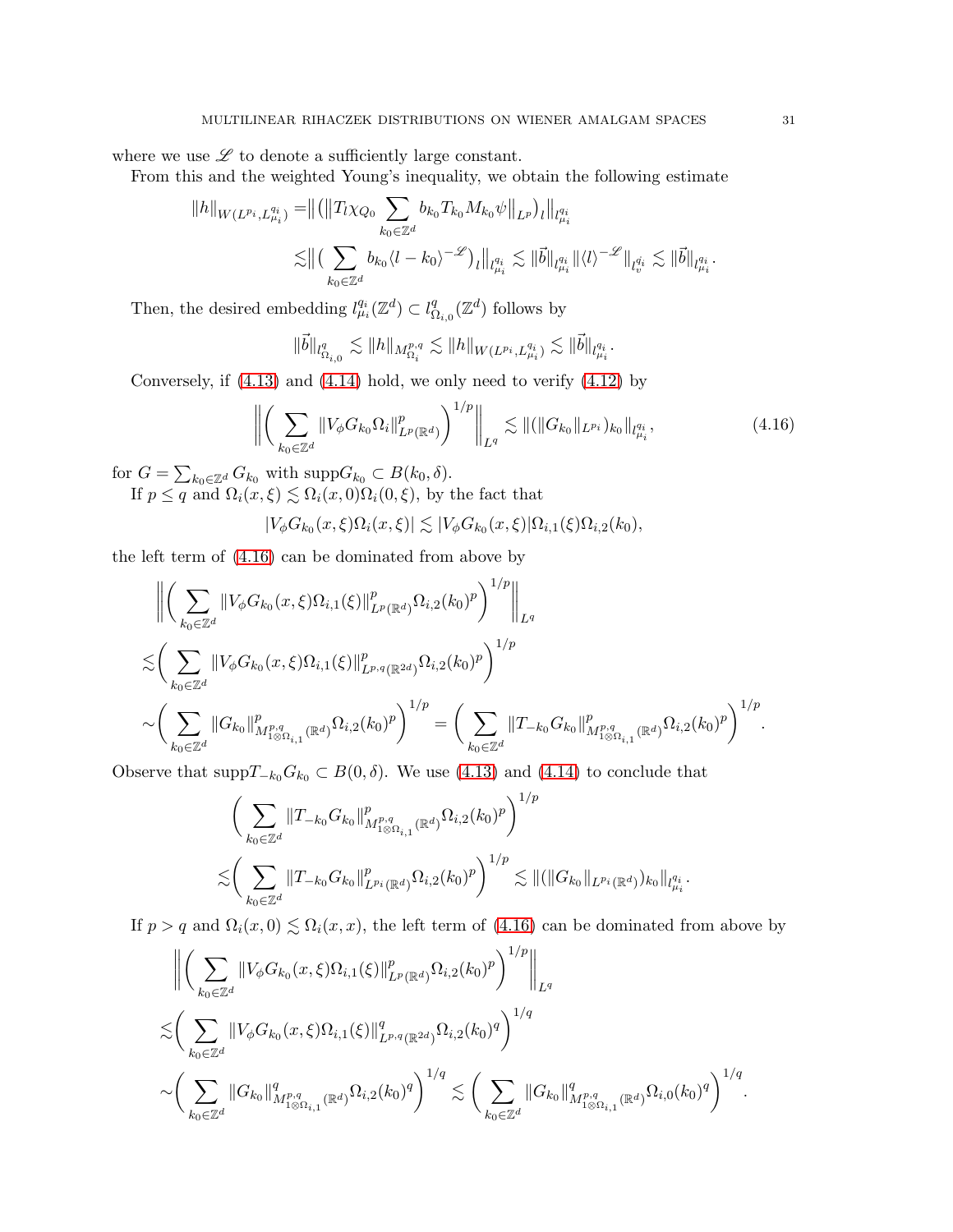Using this, and the fact  $||G_{k_0}||_{M^{p,q}_{1\otimes\Omega_{i,1}}(\mathbb{R}^d)} \lesssim ||G_{k_0}||_{L^{p_i}(\mathbb{R}^d)}$  mentioned above, and the embedding  $l_{\mu_i}^{q_i}(\mathbb{Z}^d) \subset l_{\Omega}^q$  $\mathcal{L}_{\Omega_{i,0}}^q(\mathbb{Z}^d)$ , we have that the left term of [\(4.16\)](#page-30-0) can be further dominated from above by

$$
\bigg(\sum_{k_0\in\mathbb{Z}^d}||G_{k_0}||_{L^{p_i}(\mathbb{R}^d)}^{q_i}\mu_i(k_0)^{q_i}\bigg)^{1/q_i} = ||(||G_{k_0}||_{L^{p_i}})_{k_0}||_{l^{q_i}_{\mu_i}}.
$$

Finally, the equivalent relation  $(4.13) \iff (4.15)$  $(4.13) \iff (4.15)$  follows by Lemma [3.1.](#page-11-2)

## 4.2. First characterization for BRWF.

*Proof.* By Lemma [4.3,](#page-26-6) we have  $(1.19) \implies (1.21)$  $(1.19) \implies (1.21)$ , where the converse direction is valid if  $\Omega_0(x,\xi) \lesssim \Omega_0(x,0)\Omega_0(0,\xi)$ . By Lemma [4.5,](#page-28-5) we obtain that  $(1.20) \Longrightarrow (1.22)$  $(1.20) \Longrightarrow (1.22)$ , where the opposite direction is valid for  $p \ge q$  if  $\Omega_i(x,\xi) \le \Omega_i(x,0)\Omega_i(0,\xi)$ , and for  $p > q$  if  $\Omega_i(x,0) \le \Omega_i(x,x)$ and  $\Omega_i(x,\xi) \lesssim \Omega_i(x,0)\Omega_i(0,\xi)$ . Thus, we only need to verify that  $(1.18) \implies (1.19),(1.20)$  $(1.18) \implies (1.19),(1.20)$  $(1.18) \implies (1.19),(1.20)$  $(1.18) \implies (1.19),(1.20)$ , where the converse direction is valid if  $\Omega$  satisfies condition  $W_0$ . We divide the proof into two parts.

## "Only if" part.

Let  $\Phi = R_m(\phi, \dots, \phi)$ , where  $\phi$  is a smooth function which is supported in  $B_{2\delta}$  and satisfies  $\phi(\xi) = 1$  on  $B_{\delta}$ . By the definition of  $\mathscr{F}M_{\Omega}^{p,q}$ , we have

$$
||R_m(f_0, \vec{f})||_{\mathscr{F}M^{p,q}_{\Omega}(\mathbb{R}^{(m+1)d})} = ||V_{\Phi}(R_m)(f_0, \vec{f})((\zeta_0, \vec{\zeta}), (z_0, \vec{z}))\Omega((-z_0, -\vec{z}), (\zeta_0, \vec{\zeta}))||_{L^{p,q}(\mathbb{R}^{(m+1)d} \times \mathbb{R}^{(m+1)d})}
$$
  
\n
$$
= ||V_{\phi}f_0(\zeta_0, z_0 + \sum_{j=1}^m \zeta_j) \prod_{j=1}^m V_{\phi}f_j(z_j + \zeta_0, \zeta_j)\Omega((-z_0, -\vec{z}), (\zeta_0, \vec{\zeta}))||_{L^{p,q}(\mathbb{R}^{(m+1)d} \times \mathbb{R}^{(m+1)d})}
$$
  
\n
$$
= ||V_{\phi}f_0(\zeta_0, z_0) \prod_{j=1}^m V_{\phi}f_j(z_j, \zeta_j)\Omega((-z_0 + \sum_{j=1}^m \zeta_j, (-z_1 + \zeta_0, \dots, -z_m + \zeta_0)), (\zeta_0, \vec{\zeta}))||_{L^{p,q}(\mathbb{R}^{(m+1)d} \times \mathbb{R}^{(m+1)d})}.
$$

Let  $f_j = h$  for all  $1 \leq j \leq m$ , where  $h \in \mathcal{S}(\mathbb{R}^d)$  with  $\int_{\mathbb{R}^d} h(x)dx = 1$ . Observe that  $V_{\phi} f_j(0,0) = \int_{\mathbb{R}^d} h(x) dx = 1$ , we use the continuous property of STFT to obtain that, for sufficiently small  $\delta$ ,

$$
V_{\phi}f_j(z_j,\zeta_j)\gtrsim 1, \quad z_j,\zeta_j\in B(0,\delta), \qquad j=1,\cdots,m.
$$

From this, we have

$$
|V_{\phi}f_0(\zeta_0, z_0)\prod_{j=1}^m V_{\phi}f_j(z_j, \zeta_j)| \gtrsim |V_{\phi}f_0(\zeta_0, z_0)\prod_{j=1}^m \chi_{B_\delta}(z_j)\chi_{B_\delta}(\zeta_j)|. \tag{4.17}
$$

Observe that for  $z_j, \zeta_j \in B(0, \delta)$ ,

$$
\Omega((-z_0 + \sum_{j=1}^m \zeta_j, (-z_1 + \zeta_0, \cdots, -z_m + \zeta_0)), (\zeta_0, \vec{\zeta}))
$$
  

$$
\sim \Omega((-z_0, (\zeta_0, \cdots, \zeta_0)), (\zeta_0, \vec{0})) = \Omega_0(-z_0, \zeta_0).
$$

From the above two estimates, we get

$$
\left|V_{\phi}f_{0}(\zeta_{0},z_{0})\prod_{j=1}^{m}V_{\phi}f_{j}(z_{j},\zeta_{j})\Omega((-z_{0}+\sum_{j=1}^{m}\zeta_{j},(-z_{1}+\zeta_{0},\cdots,-z_{m}+\zeta_{0})),(\zeta_{0},\vec{\zeta}))\right|
$$
  

$$
\geq V_{\phi}f_{0}(\zeta_{0},z_{0})\prod_{j=1}^{m}(\chi_{B_{\delta}}(z_{j})\chi_{B_{\delta}}(\zeta_{j}))\Omega_{0}(-z_{0},\zeta_{0}).
$$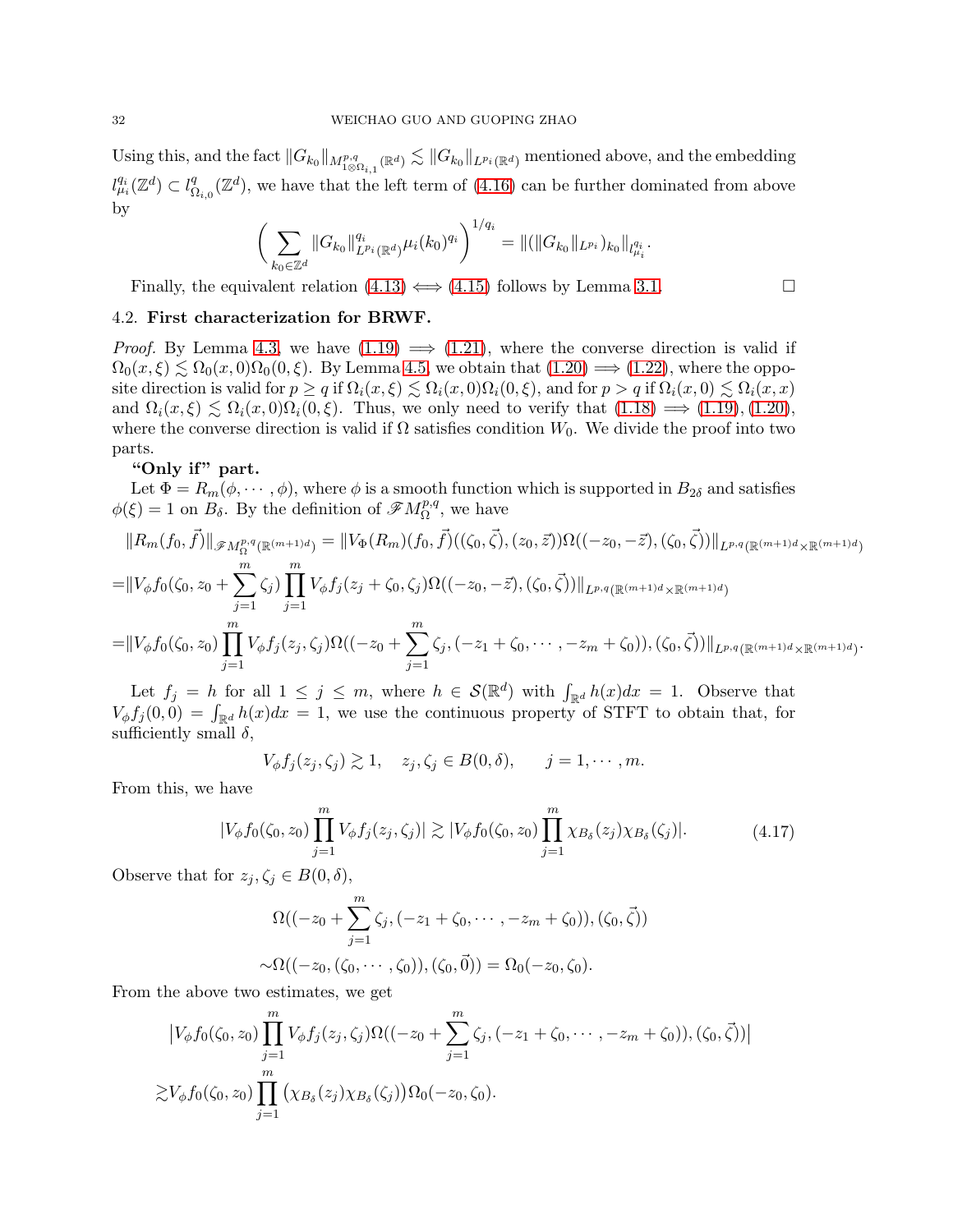Hence, we have the following estimate of  $||R_m(f_0, \vec{f})||_{\mathscr{F}M^{p,q}_{\Omega}(\mathbb{R}^{(m+1)d})}$ :

$$
||R_m(f_0, \vec{f})||_{\mathscr{F}M^{p,q}_{\Omega}(\mathbb{R}^{(m+1)d})}
$$
  
\n
$$
\geq ||V_{\phi}f_0(\zeta_0, z_0) \prod_{j=1}^m (\chi_{B_\delta}(z_j)\chi_{B_\delta}(\zeta_j))\Omega_0(-z_0, \zeta_0)||_{L^{p,q}(\mathbb{R}^{(m+1)d}\times\mathbb{R}^{(m+1)d})}
$$
  
\n
$$
= ||V_{\phi}f_0(\zeta_0, z_0)\Omega_0(-z_0, \zeta_0)||_{L^{p,q}(\mathbb{R}^d\times\mathbb{R}^d)} \prod_{j=1}^m ||\chi_{B_\delta}(z_j)\chi_{B_\delta}(\zeta_j)||_{L^{p,q}(\mathbb{R}^d\times\mathbb{R}^d)}
$$
  
\n
$$
\geq ||V_{\phi}f_0(\zeta_0, z_0)\Omega_0(-z_0, \zeta_0)||_{L^{p,q}(\mathbb{R}^d\times\mathbb{R}^d)} = ||f_0||_{\mathscr{F}M^{p,q}_{\Omega_0}(\mathbb{R}^d)}.
$$

From this and [\(1.18\)](#page-5-7), we obtain

$$
||f_0||_{\mathscr{F}M_{\Omega_0}^{p,q}(\mathbb{R}^d)} \lesssim ||R_m(f_0, \vec{f})||_{\mathscr{F}M_{\Omega}^{p,q}(\mathbb{R}^{(m+1)d})}
$$
  

$$
\lesssim ||f_0||_{W(L_{\mu_0}^{p_0}, L^{q_0})} \prod_{j=1}^m ||f_j||_{W(L_{\mu_j}^{p_j}, L^{q_j})}
$$
  

$$
\lesssim ||f_0||_{W(L_{\mu_0}^{p_0}, L^{q_0})} \prod_{j=1}^m ||h||_{W(L_{\mu_j}^{p_j}, L^{q_j})} \lesssim ||f_0||_{W(L_{\mu_0}^{p_0}, L^{q_0})}.
$$

This yields the embedding relation  $W(L^{p_0}_{\mu_0}, L^{q_0}) \subset \mathscr{F}M^{p,q}_{\Omega_0}$  $\frac{p,q}{\Omega_0}(\mathbb R^d).$ 

For any fixed  $1 \leq i \leq m$ , denote  $\Gamma_i = \{0, 1, \cdots, m\} \setminus \{i\}$ . Take  $f_j = h$  for all  $j \in \Gamma_i$ , where  $h \in \mathcal{S}(\mathbb{R}^d)$  with  $\int_{\mathbb{R}^d} h(x)dx = 1$ . For  $z_j, \zeta_j \in B_\delta$   $(j \in \Gamma_i)$  with sufficiently small  $\delta$ , we have

$$
|V_{\phi}f_j(z_j,\zeta_j)| \gtrsim 1, \quad j \in \Gamma_i.
$$

Thus,

$$
|V_{\phi}f_0(\zeta_0, z_0)\prod_{j=1}^m V_{\phi}f_j(z_j, \zeta_j)| \gtrsim |V_{\phi}f_i(z_i, \zeta_i)| \prod_{j \in \Gamma_i} \chi_{B_{\delta}}(z_j) \chi_{B_{\delta}}(\zeta_j). \tag{4.18}
$$

Observe that for  $z_j, \zeta_j \in B_\delta$   $(j \in \Gamma_i)$ , we have

$$
\Omega\big((-z_0+\sum_{j=1}^m\zeta_j,(-z_1+\zeta_0,\cdots,-z_m+\zeta_0)),(\zeta_0,\vec{\zeta})\big)
$$
  

$$
\sim\Omega((\zeta_i,(\underbrace{0,\cdots,-z_i,0,\cdots,0}_{-z_i \text{ is the ith vector}})),(0,(\underbrace{0,\cdots,\zeta_i,0,\cdots,0}_{\zeta_i \text{ is the ith vector}})))
$$
  

$$
=\Omega_i(z_i,\zeta_i).
$$

From the above two estimates, we get

$$
\left|V_{\phi}f_0(\zeta_0, z_0)\prod_{j=1}^m V_{\phi}f_j(z_j, \zeta_j)\Omega((-z_0 + \sum_{j=1}^m \zeta_j, (-z_1 + \zeta_0, \cdots, -z_m + \zeta_0)), (\zeta_0, \zeta))\right|
$$
  

$$
\gtrsim |V_{\phi}f_i(z_i, \zeta_i)\Omega_i(z_i, \zeta_i)| \prod_{j \in \Gamma_i} \chi_{B_{\delta}}(z_j) \chi_{B_{\delta}}(\zeta_j).
$$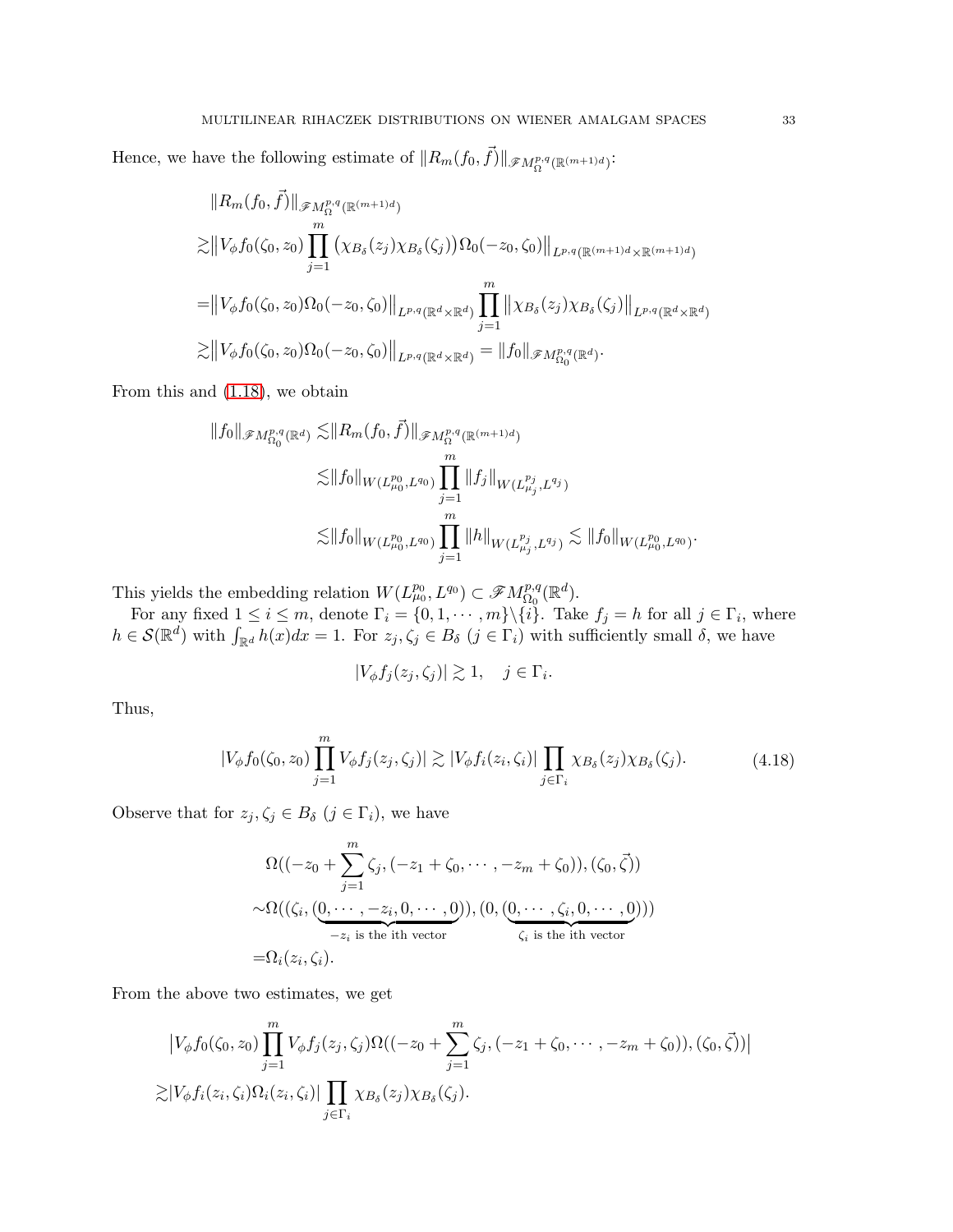Hence, we have the following estimate of  $||R_m(f_0, \vec{f})||_{\mathscr{F}M^{p,q}_{\Omega}(\mathbb{R}^{(m+1)d})}$ :

$$
||R_m(f_0, \vec{f})||_{\mathscr{F}M^{p,q}_{\Omega}(\mathbb{R}^{(m+1)d})}
$$
  
\n
$$
\gtrsim ||V_{\phi}f_i(z_i, \zeta_i)\Omega_i(z_i, \zeta_i)\prod_{j \in \Gamma_i} \chi_{B_{\delta}}(z_j)\chi_{B_{\delta}}(\zeta_j)||_{L^{p,q}(\mathbb{R}^{(m+1)d}\times\mathbb{R}^{(m+1)d})}
$$
  
\n
$$
= ||V_{\phi}f_i(z_i, \zeta_i)\Omega_i(z_i, \zeta_i)||_{L^{p,q}(\mathbb{R}^d\times\mathbb{R}^d)} \prod_{j \in \Gamma_i} ||\chi_{B_{\delta}}(z_j)\chi_{B_{\delta}}(\zeta_j)||_{L^{p,q}(\mathbb{R}^d\times\mathbb{R}^d)}
$$
  
\n
$$
\gtrsim ||V_{\phi}f_i(z_i, \zeta_i)\Omega_i(z_i, \zeta_i)||_{L^{p,q}(\mathbb{R}^d\times\mathbb{R}^d)} = ||f_i||_{M^{p,q}_{\Omega_i}(\mathbb{R}^d)}.
$$

From this and [\(1.18\)](#page-5-7), we obtain

$$
||f_i||_{M_{\Omega_i}^{p,q}(\mathbb{R}^d)} \lesssim ||R_m(f_0, \vec{f})||_{\mathscr{F}M_{\Omega}^{p,q}(\mathbb{R}^{(m+1)d})}
$$
  
\n
$$
\lesssim ||f_0||_{W(L^{p_0}, L_{\mu_0}^{q_0})} \prod_{j=1}^m ||f_j||_{W(L^{p_j}, L_{\mu_j}^{q_j})}
$$
  
\n
$$
\lesssim ||f_i||_{W(L^{p_i}, L_{\mu_i}^{q_i})} \prod_{j \in \Gamma_i} ||h||_{W(L^{p_j}, L_{\mu_j}^{q_j})} \lesssim ||f_i||_{W(L^{p_i}, L_{\mu_i}^{q_i})}.
$$

This yields the embedding relation  $W(L^{p_i}, L^{q_i}_{\mu_i}) \subset M^{p,q}_{\Omega_i}(\mathbb{R}^d)$ .

"If" part. In this case,  $\Omega$  satisfies condition  $W_0$ , that is,

$$
\Omega((-z_0+\sum_{j=1}^m\zeta_j, (-z_1+\zeta_0,\cdots,-z_m+\zeta_0)),(\zeta_0,\vec{\zeta}))\lesssim \Omega_0(-z_0,\zeta_0)\prod_{j=1}^m\Omega_i(z_j,\zeta_j).
$$

From this, we conclude that

$$
\left|V_{\phi}f_{0}(\zeta_{0},z_{0})\prod_{j=1}^{m}V_{\phi}f_{j}(z_{j},\zeta_{j})\Omega((-z_{0}+\sum_{j=1}^{m}\zeta_{j},(-z_{1}+\zeta_{0},\cdots,-z_{m}+\zeta_{0})),(\zeta_{0},\vec{\zeta}))\right|
$$
  

$$
\lesssim \left|V_{\phi}f_{0}(\zeta_{0},z_{0})\Omega_{0}(-z_{0},\zeta_{0})\right|\prod_{j=1}^{m}\left|V_{\phi}f_{j}(z_{j},\zeta_{j})\Omega_{j}(z_{j},\zeta_{j})\right|.
$$

Taking  $L^{p,q}$ -norm, we get

<span id="page-33-0"></span>
$$
||V_{\phi}f_{0}(\zeta_{0},z_{0})\prod_{j=1}^{m}V_{\phi}f_{j}(z_{j},\zeta_{j})\Omega((-z_{0}+\sum_{j=1}^{m}\zeta_{j},(-z_{1}+\zeta_{0},\cdots,-z_{m}+\zeta_{0})),(\zeta_{0},\vec{\zeta}))||_{L^{p,q}(\mathbb{R}^{(m+1)d}\times\mathbb{R}^{(m+1)d})}
$$
  

$$
\lesssim ||V_{\phi}f_{0}(\zeta_{0},z_{0})\Omega_{0}(-z_{0},\zeta_{0})\prod_{j=1}^{m}|V_{\phi}f_{j}(z_{j},\zeta_{j})\Omega_{j}(z_{j},\zeta_{j})||_{L^{p,q}(\mathbb{R}^{(m+1)d}\times\mathbb{R}^{(m+1)d})}.
$$
  
(4.19)

The last term above is equivalent to

$$
||V_{\phi}f_{0}(\zeta_{0},z_{0})\Omega_{0}(-z_{0},\zeta_{0})||_{L^{p,q}(\mathbb{R}^{d}\times\mathbb{R}^{d})}\prod_{j=1}^{m}||(V_{\phi}f_{j}(z_{j},\zeta_{j})\Omega_{j}(z_{j},\zeta_{j}))||_{L^{p,q}(\mathbb{R}^{md}\times\mathbb{R}^{md})}
$$
  
= $||f_{0}||_{\mathscr{F}M^{p,q}_{\Omega_{0}}}\prod_{j=1}^{m}||f_{j}||_{M^{p,q}_{\Omega_{j}}}\lesssim ||f_{0}||_{W(L^{p_{0}},L^{q_{0}}_{\mu_{0}})}\prod_{j=1}^{m}||f_{j}||_{W(L^{p_{j}},L^{q_{j}}_{\mu_{j}})},$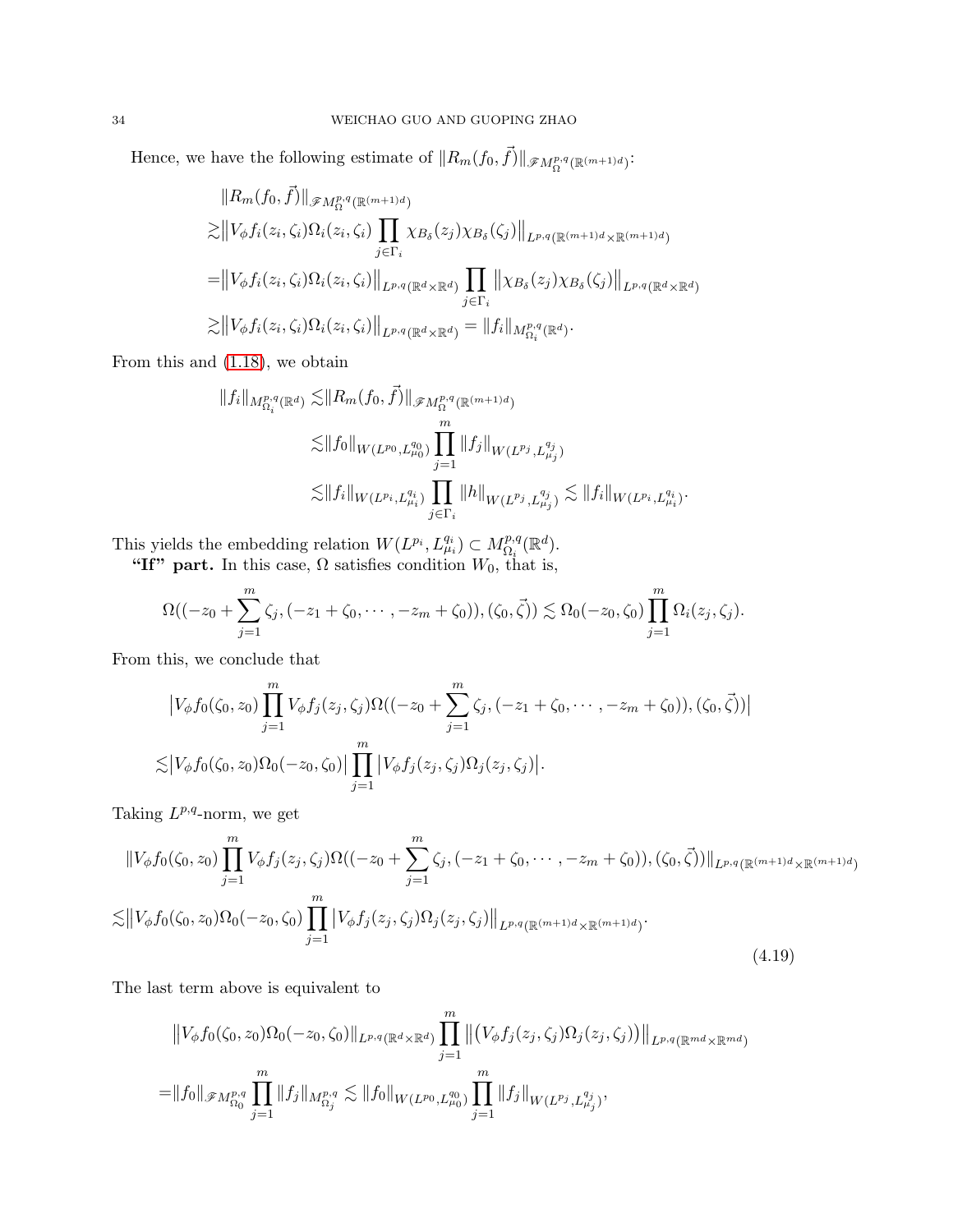where we use the embedding relations  $(1.19)$   $(1.20)$  in the last inequality. From this and [\(4.19\)](#page-33-0), we obtain the desired conclusion

$$
||R_m(f_0, \vec{f})||_{\mathscr{F}M^{p,q}_{\Omega}(\mathbb{R}^{(m+1)d})} \lesssim ||f_0||_{W(L^{p_0}, L^{q_0}_{\mu_0})} \prod_{j=1}^m ||f_j||_{W(L^{p_j}, L^{q_j}_{\mu_j})}.
$$

#### 5. Self improvement

5.1. Estimates for weighted convolution. Suppose that  $\vec{a} = {a(k_0, n_0)}_{k_0,n_0 \in \mathbb{Z}^d}$ ,  $\vec{b}_j =$  ${b_j(k_0, n_0)}_{k_0, n_0 \in \mathbb{Z}^d}$  are two sequences defined on  $\mathbb{Z}^d \times \mathbb{Z}^d$ . For a fixed  $p \in (0, \infty]$  and a weight function  $\Omega \in \mathscr{P}(\mathbb{R}^{2(m+1)d})$ , the m-linear mixed weighted convolution operator associated with  $\Omega$  is defined as

$$
T_{p,\Omega}(\vec{a}, \vec{b_1}, \cdots, \vec{b_m})(n_0, \vec{n})
$$
  
=  $\left(\sum_{k_0 \in \mathbb{Z}^d, \vec{k} \in \mathbb{Z}^{md}} \left| a(k_0, n_0 + \sum_{j=1}^m k_j) \prod_{j=1}^m b_j(n_j + k_0, k_j) \right|^p \Omega((k_0, \vec{k}), (n_0, \vec{n}))^p \right)^{1/p},$ 

with the usual modification for  $p = \infty$ , where  $n_0 \in \mathbb{Z}^d, \vec{n} = (n_1, n_2, \dots, n_m) \in \mathbb{Z}^{md}$ .

For a function  $\vec{c} = \{c(k_0, n_0)\}_{k_0, n_0 \in \mathbb{Z}^d}$  defined on  $\mathbb{Z}^d \times \mathbb{Z}^d$  and  $\vec{\rho} = \{\rho(l)\}_{l \in \mathbb{Z}^d}$  defined on  $\mathbb{Z}^d$ , we use the following notation for the convolution associated with the second variable:

$$
(\rho *_{2} \vec{c})(k_{0}, n_{0}) = \sum_{l \in \mathbb{Z}^{d}} \rho(l)c(k_{0}, n_{0} - l).
$$

In the proof of self improvement of BRWM, we will use the Fourier series to overcome the absence of Gabor frame in Lebesgue space. The following lemma, providing some boundedness estimates associated with  $T_{p,\Omega}$ , will be used to retain the information of the Fourier coefficients and filter out redundant information when estimating the norm of modulation space for Rihaczek distribution.

<span id="page-34-3"></span>**Lemma 5.1.** Suppose  $p, q \in (0, \infty]$ . Let  $\Omega \in \mathcal{P}(\mathbb{R}^{2(m+1)d})$  be  $v_{\Omega}$  moderate. Denote  $v_i(z_i)$  $v_{\Omega}(0,\dots, z_i,0,\dots,0), z_i \in \mathbb{Z}^d, i = 1,2,\dots, 2m+2.$  Let  $v(z) \ge \max_{i=1,\dots,2(m+1)} v_i(z), z \in \mathbb{Z}^d$  ${z_i}$  is the ith vector

be a radial function with polynomial growth. We have the following estimates:

<span id="page-34-0"></span>
$$
\left\|\overrightarrow{T_{p,\Omega}}(\vec{\rho} *_{2}\vec{a}, \vec{b_1}, \cdots, \vec{b_m})\right\|_{l^{q}(\mathbb{Z}^{(m+1)d})} \lesssim \left\|\overrightarrow{|\rho|}\right\|_{l^{p}(\mathbb{Q}/p)\wedge 1_{(\mathbb{Z}^{d})}} \cdot \left\|\overrightarrow{T_{p,\Omega}}(\vec{a}, \vec{b_1}, \cdots, \vec{b_m})\right\|_{l^{q}(\mathbb{Z}^{(m+1)d})} (5.1)
$$

and

<span id="page-34-2"></span>
$$
\|\overrightarrow{T_{p,\Omega}}(\vec{a}, \vec{b_1}, \cdots, \vec{\rho} *_{2} \vec{b_i}, \cdots, \vec{b_m})\|_{l^q(\mathbb{Z}^{(m+1)d})} \lesssim \|\overrightarrow{\rho}\|_{l^{\dot{p}[(q/\dot{p})\wedge 1]}_{v^{2}}} \|\overrightarrow{T_p}\|_{l^q(\mathbb{Z}^{(m+1)d})}.
$$
 (5.2)

*Proof.* For simplicity, we write  $T_p$  for the weighted convolution operator  $T_{p,\Omega}$  in this proof. First, let us verify [\(5.1\)](#page-34-0). Write

<span id="page-34-1"></span>
$$
T_p(\rho *_2 \vec{a}, \vec{b_1}, \cdots, \vec{b_m})(n_0, \vec{n})
$$
  
=  $\left(\sum_{k_0, \vec{k}} |\sum_{l \in \mathbb{Z}^d} \rho(l) a(k_0, n_0 + \sum_{j=1}^m k_j - l) \prod_{j=1}^m b_j(n_j + k_0, k_j)|^p \Omega((k_0, \vec{k}), (n_0, \vec{n}))^p \right)^{1/p}$ . (5.3)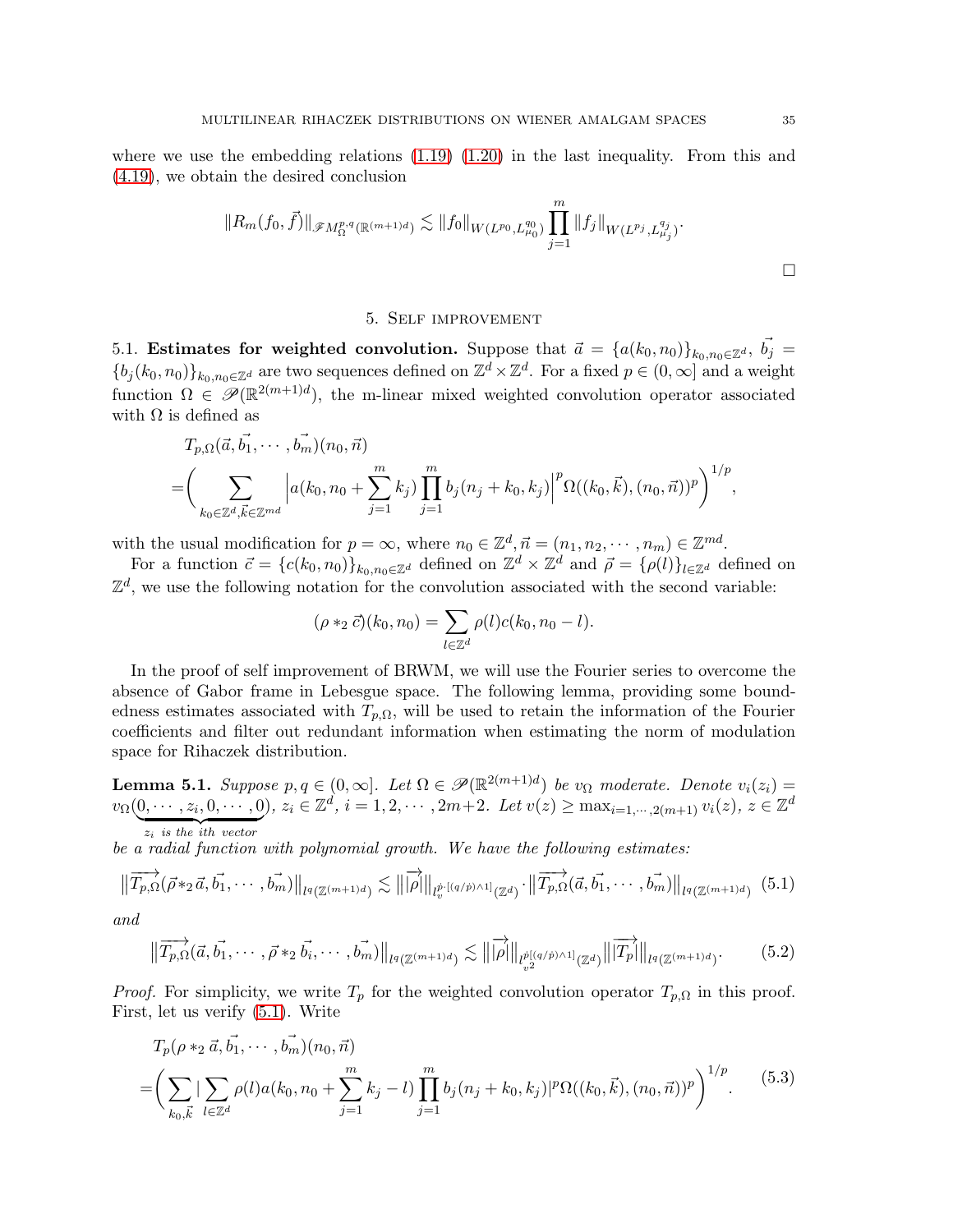If  $p \leq 1$ , [\(5.3\)](#page-34-1) can be dominated by

$$
\left(\sum_{k_{0},\vec{k}}\sum_{l\in\mathbb{Z}^{d}}|\rho(l)|^{p}|a(k_{0},n_{0}+\sum_{j=1}^{m}k_{j}-l)|^{p}\prod_{j=1}^{m}|b_{j}(n_{j}+k_{0},k_{j})|^{p}\Omega((k_{0},\vec{k}),(n_{0},\vec{n}))^{p}\right)^{1/p}
$$
\n
$$
=\left(\sum_{l\in\mathbb{Z}^{d}}|\rho(l)|^{p}\sum_{k_{0},\vec{k}}|a(k_{0},n_{0}+\sum_{j=1}^{m}k_{j}-l)|^{p}\prod_{j=1}^{m}|b_{j}(n_{j}+k_{0},k_{j})|^{p}\Omega((k_{0},\vec{k}),(n_{0},\vec{n}))^{p}\right)^{1/p}
$$
\n
$$
\lesssim\left(\sum_{l\in\mathbb{Z}^{d}}|\rho(l)|^{p}v(l)^{p}\sum_{k_{0},\vec{k}}|a(k_{0},n_{0}+\sum_{j=1}^{m}k_{j}-l)|^{p}\prod_{j=1}^{m}|b_{j}(n_{j}+k_{0},k_{j})|^{p}\Omega((k_{0},\vec{k}),(n_{0}-l,\vec{n}))^{p}\right)^{1/p}
$$
\n
$$
=\left(\sum_{l\in\mathbb{Z}^{d}}|\rho(l)v(l)|^{p}|T_{p}(\vec{a},\vec{b_{1}},\cdots,\vec{b_{m}})(n_{0}-l,\vec{n})|^{p}\right)^{1/p}=\left(\overrightarrow{|\rho v|^{p}}*\overrightarrow{|T_{p}(\cdot,\vec{n})|^{p}})(n_{0})^{1/p}.
$$

If  $p > 1$ , by the Minkowski inequality,  $(5.3)$  can be dominated by

$$
\sum_{l \in \mathbb{Z}^d} |\rho(l)| \left( \sum_{k_0, \vec{k}} |a(k_0, n_0 + \sum_{j=1}^m k_j - l) \prod_{j=1}^m b_j(n_j + k_0, k_j)|^p \Omega((k_0, \vec{k}), (n_0, \vec{n}))^p \right)^{1/p}
$$
  

$$
\lesssim \sum_{l \in \mathbb{Z}^d} |\rho(l)v(l)| \left( \sum_{k_0, \vec{k}} |a(k_0, n_0 + \sum_{j=1}^m k_j - l) \prod_{j=1}^m b_j(n_j + k_0, k_j)|^p \Omega((k_0, \vec{k}), (n_0 - l, \vec{n}))^p \right)^{1/p}
$$
  

$$
= \sum_{l \in \mathbb{Z}^d} |\rho(l)v(l)| |T_p(\vec{a}, \vec{b_1}, \dots, \vec{b_m})(n_0 - l, \vec{n})| = (|\overrightarrow{\rho v}| * |\overrightarrow{T_p(\cdot, \vec{n})}|)(n_0).
$$

The above two estimates then imply that for  $p \in (0, \infty]$ ,

$$
|T_p(\rho*_2\vec{a}, \vec{b_1}, \cdots, \vec{b_m})(n_0, \vec{n})| \lesssim (\overrightarrow{|\rho v|^p} * \overrightarrow{|T_p(\cdot, \vec{n})|^p})(n_0)^{1/p}.
$$

From this and the convolution inequality  $l^{q/p} * l^{(q/p)\wedge 1} \subset l^{q/p}$ , by taking the  $l^q$  norm associated with the variable  $n_0$ , we obtain

$$
\begin{split} \|\vec{T_p}(\rho *_2 \vec{a}, \vec{b_1}, \cdots, \vec{b_m})(\cdot, \vec{n})\|_{l^q} \lesssim & \|\left(\left(\overrightarrow{|\rho v|^{p}} * \overrightarrow{|T_p(\cdot, \vec{n})|^{p}}\right)^{1/p}(n_0)\right)_{n_0}\|_{l^q} \\ =& \|\overrightarrow{|\rho v|^{p}} * \overrightarrow{|T_p(\cdot, \vec{n})|^{p}}\|_{l^{q/p}}^{1/p} \lesssim \|\overrightarrow{|\rho v|^{p}}\|_{l^{q/p} \wedge 1}^{1/p} \|\overrightarrow{T_p(\cdot, \vec{n})|^{p}}\|_{l^{q/p}}^{1/p} \\ =& \|\overrightarrow{|\rho|}\|_{l^{\vec{p}} \cdot [(q/p) \wedge 1]} \|\overrightarrow{T_p(\cdot, \vec{n})}\|_{l^q} .\end{split}
$$

Finally, by taking the  $l<sup>q</sup>$  norm associated with the variables  $\vec{n}$ , we get the desired conclusion

$$
\|\overrightarrow{T}_{p}(\vec{\rho} *_{2} \vec{a}, \vec{b_{1}}, \cdots, \vec{b_{m}})\|_{l^{q}(\mathbb{Z}^{(m+1)d})} \lesssim \|\overrightarrow{|\rho|}\|_{l^{p \cdot [(q/p) \wedge 1]}_{v}(\mathbb{Z}^{d})}\|\overrightarrow{T}_{p}(\vec{a}, \vec{b_{1}}, \cdots, \vec{b_{m}})\|_{l^{q}(\mathbb{Z}^{(m+1)d})}.
$$

Next, we turn to the proof of [\(5.2\)](#page-34-2). Without loss of generality, we only consider the case  $i = 1$ . Write

<span id="page-35-0"></span>
$$
T_p(\vec{a}, \rho *_2 \vec{b_1}, \vec{b_2} \cdots, \vec{b_m})(n_0, \vec{n})
$$
  
=  $\left(\sum_{k,\vec{k}} |a(k_0, n_0 + \sum_{j=1}^m k_j) \sum_{l \in \mathbb{Z}^d} \rho(l) b_1(n_1 + k_0, k_1 - l) \prod_{j=2}^m b_j(n_j + k_0, k_j)|^p \Omega((k_0, \vec{k}), (n_0, \vec{n}))^p \right)^{1/p}$ . (5.4)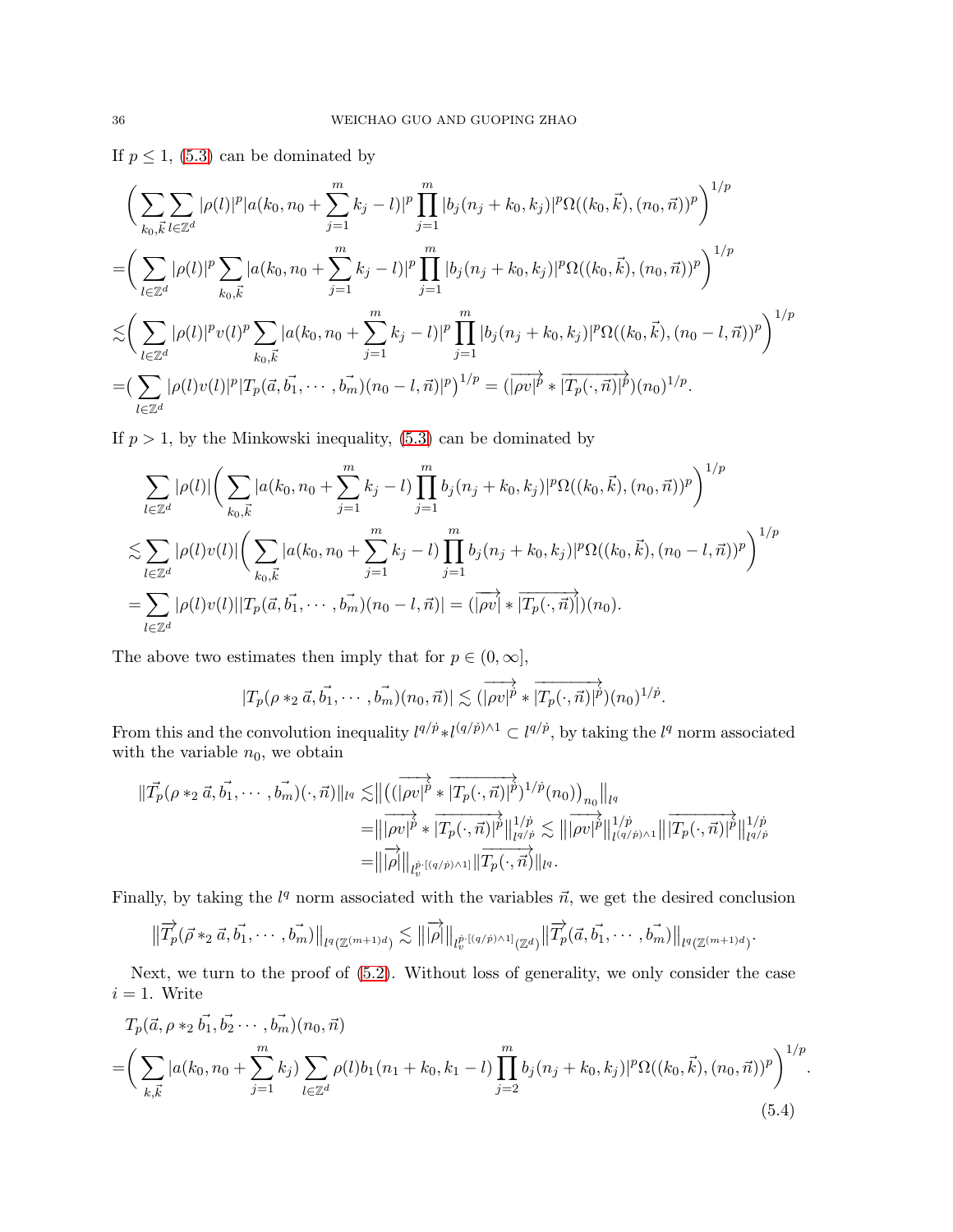If  $p \leq 1$ , [\(5.4\)](#page-35-0) can be dominated by

$$
\left(\sum_{k,\vec{k}} |a(k_0, n_0 + \sum_{j=1}^m k_j)|^p \cdot \sum_{l \in \mathbb{Z}^d} |\rho(l)b_1(n_1 + k_0, k_1 - l) \prod_{j=2}^m b_j(n_j + k_0, k_j)|^p \Omega((k_0, \vec{k}), (n_0, \vec{n}))^p \right)^{1/p}
$$
  
= 
$$
\left(\sum_{l \in \mathbb{Z}^d} |\rho(l)|^p \sum_{k,\vec{k}} |a(k_0, n_0 + \sum_{j=1}^m k_j)|^p |b_1(n_1 + k_0, k_1 - l) \prod_{j=2}^m b_j(n_j + k_0, k_j)|^p \Omega((k_0, \vec{k}), (n_0, \vec{n}))^p \right)^{1/p}
$$
  
= 
$$
\left(\sum_{l \in \mathbb{Z}^d} |\rho(l)|^p \sum_{k,\vec{k}} |a(k_0, n_0 + l + \sum_{j=1}^m k_j)|^p |\prod_{j=1}^m b_j(n_j + k_0, k_j)|^p \Omega((k_0, (k_1 + l, k_2, \dots, k_m)), (n_0, \vec{n}))^p \right)^{1/p}.
$$

Recall that

<span id="page-36-0"></span>
$$
\Omega((k_0, (k_1 + l, k_2, \cdots, k_m)), (n_0, \vec{n})) \lesssim v(l)^2 \Omega((k_0, \vec{k}), (n_0 + l, \vec{n})), \tag{5.5}
$$

the last term of the above equality can be dominated by

$$
\left(\sum_{l\in\mathbb{Z}^d} |\rho(l)v(l)|^2 |^p \sum_{k,\vec{k}} |a(k_0, n_0 + l + \sum_{j=1}^m k_j)|^p |\prod_{j=1}^m b_j(n_j + k_0, k_j)|^p \Omega((k_0, \vec{k}), (n_0 + l, \vec{n}))^p \right)^{1/p}
$$
  
=\n
$$
\left(\sum_{l\in\mathbb{Z}^d} |\rho(l)v(l)|^2 |^p |T_p(\vec{a}, \vec{b_1}, \cdots, \vec{b_m})(n_0 + l, \vec{n})|^p \right)^{1/p}
$$
  
=\n
$$
\left(\sum_{l\in\mathbb{Z}^d} |\rho(-l)v(-l)|^2 |^p |T_p(\vec{a}, \vec{b_1}, \cdots, \vec{b_m})(n_0 - l, \vec{n})|^p \right)^{1/p} = \left(\frac{1}{\mu} (\rho v^2) |^p * |T_p(\cdot, \vec{n})|^p \right) (n_0)^{1/p}.
$$

If  $p > 1$ , by the Minkowski inequality,  $(5.4)$  can be dominated by

$$
\sum_{l\in\mathbb{Z}^d} |\rho(l)| \left( \sum_{k,\vec{k}} |a(k_0, n_0 + \sum_{j=1}^m k_j) b_1(n_1 + k_0, k_1 - l) \prod_{j=2}^m b_j(n_j + k_0, k_j)|^p \Omega((k_0, \vec{k}), (n_0, \vec{n}))^p \right)^{1/p}
$$
  
= 
$$
\sum_{l\in\mathbb{Z}^d} |\rho(l)| \left( \sum_{k,\vec{k}} |a(k_0, n_0 + l + \sum_{j=1}^m k_j) \prod_{j=1}^m b_j(n_j + k_0, k_j)|^p \Omega((k_0, (k_1 + l, k_2, \dots, k_m)), (n_0, \vec{n}))^p \right)^{1/p}.
$$

Again, by [\(5.5\)](#page-36-0), the last term of the above equality can be dominated by

$$
\sum_{l \in \mathbb{Z}^d} |\rho(l)v(l)|^2 \Big| \Big( \sum_{k,\vec{k}} |a(k_0, n_0 + l + \sum_{j=1}^m k_j) \prod_{j=1}^m b_j(k_j)|^p \Omega((k_0, \vec{k}), (n_0 + l, \vec{n}))^p \Big)^{1/p}
$$
  
= 
$$
\sum_{l \in \mathbb{Z}^d} |\rho(l)v(l)|^2 ||T_p(\vec{a}, \vec{b_1}, \dots, \vec{b_m})(n_0 + l, \vec{n})|
$$
  
= 
$$
\sum_{l \in \mathbb{Z}^d} |\rho(-l)v(-l)|^2 ||T_p(\vec{a}, \vec{b_1}, \dots, \vec{b_m})(n_0 - l, \vec{n})| = |\overline{\mathcal{I}(\rho v^2)}| * |\overline{T_p(\cdot, \vec{n})}| (n_0).
$$

The above two estimates then imply that

$$
|T_p(\vec{a}, \rho*_2 \vec{b_1}, \vec{b_2}, \cdots, \vec{b_m})(n_0, \vec{n})| \lesssim (|\overrightarrow{\mathcal{I}(\rho v^2)}|^{\overrightarrow{p}} * |\overrightarrow{T_p(\cdot, \vec{n})}|^{\overrightarrow{p}})(n_0)^{1/\overrightarrow{p}}.
$$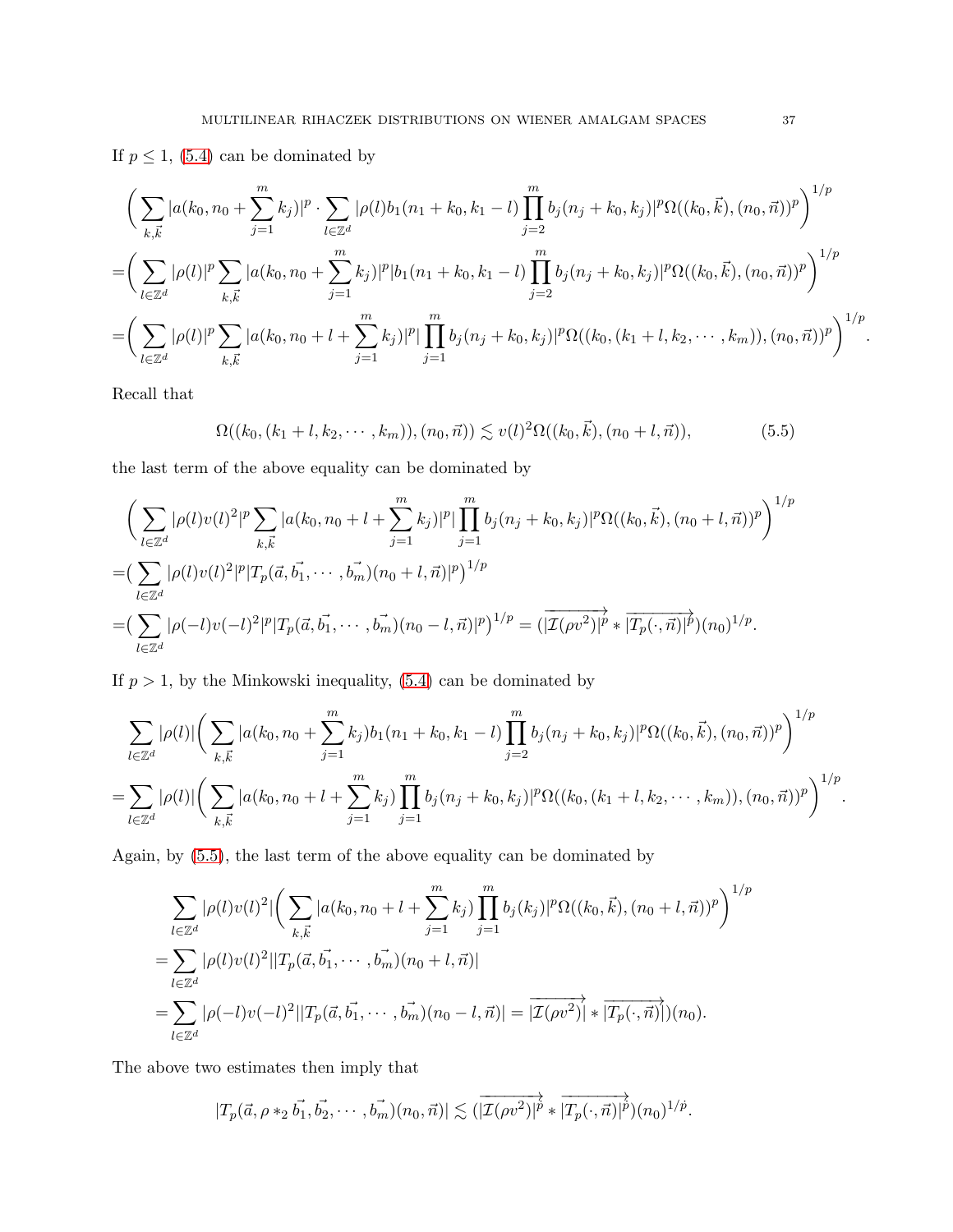Then, by taking the  $l<sup>q</sup>$  norm associated with the variable  $n<sub>0</sub>$ , we obtain

$$
\begin{split} \|\vec{T_p}(\vec{a}, \rho \ast_2 \vec{b_1}, \vec{b_2}, \cdots, \vec{b_m})(\cdot, \vec{n})\|_{l^q} \lesssim & \left\| \left( (\overline{|\mathcal{I}(\rho v^2)|}^{\vec{p}} \ast \overline{|T_p(\cdot, \vec{n})|}^{\vec{p}})(n_0)^{1/\vec{p}} \right)_{n_0} \right\|_{l^q} \\ =& \left\| \overline{|\mathcal{I}(\rho v^2)|}^{\vec{p}} \ast \overline{|T_p(\cdot, \vec{n})|}^{\vec{p}} \right\|_{l^{q/\vec{p}}}^{1/\vec{p}} \\ \lesssim & \left\| \overline{|\mathcal{I}(\rho v^2)|}^{\vec{p}} \right\|_{l^{(q/\vec{p})} \wedge 1}^{1/\vec{p}} \left\| \overline{T_p(\cdot, \vec{n})}^{\vec{p}} \right\|_{l^{q/\vec{p}}}^{1/\vec{p}} \\ =& \left\| \overline{|\rho} \right| \left\| \overline{p_p(\cdot, \vec{n})}^{\vec{p}} \right\|_{l^q}^{1/\vec{p}} .\end{split}
$$

The desired conclusion follows by taking  $l^q$  norm associated with  $\vec{n}$ .

$$
\Box
$$

#### 5.2. Self improvement of BRWM.

<span id="page-37-0"></span>**Proposition 5.2.** Let  $p, q \in (0, \infty]$ ,  $\Omega \in \mathscr{P}(\mathbb{R}^{2(m+1)d})$ , and  $\Gamma = \{j : p_j > 2, 0 \le j \le m\}$ . Suppose that  $p_i, q_i \in (0, \infty)$  for  $i \in \Gamma$ . The following statements are equivalent.

(1) The following boundedness is valid

$$
R_m: W(L^{p_0}, L^{q_0}_{\mu_0})(\mathbb{R}^d) \times \cdots \times W(L^{p_m}, L^{q_m}_{\mu_m})(\mathbb{R}^d) \longrightarrow M^{p,q}_{\Omega}(\mathbb{R}^{(m+1)d}).
$$

(2) Let  $\vec{b_j} = \{b_j (k_j, n_j)\}_{k_j, n_j \in \mathbb{Z}^d}$  for  $j \in \Gamma$ , and  $\phi$  be a smooth function supported in  $Q_0$ , satisfying  $\phi = 1$  on  $\frac{Q_0}{2}$ . For any Schwartz function sequences  $f_j$  for  $j \notin \Gamma$ , denote  ${b_j(k_j, n_j)}_{k_j, n_j \in \mathbb{Z}^d} := {V_\phi f_j(k_j, n_j)}_{k_j, n_j \in \mathbb{Z}^d}$  for  $j \notin \Gamma$ . Then,

$$
\|\overrightarrow{T_{p,\Omega}}(\vec{b_0},\vec{b_1},\cdots,\vec{b_m})\|_{l^q}\lesssim \prod_{j\in\Gamma}\|(\|b_j(k_j,\cdot)\|_{l^2})_{k_j}\|_{l^{q_j}_{\mu_j}}\prod_{j\notin\Gamma}\|f_j\|_{W(L^{p_j},L^{q_j}_{\mu_j})}.
$$

(3) Suppose  $\delta \in (0, 1/4)$  and that  $\phi$  is a smooth function which is supported in  $Q_0$  and satisfies  $\phi = 1$  on  $\frac{Q_0}{2}$  $\frac{20}{2}$ . Let  $f_j$  be a sequence of Schwartz functions for  $j \notin \Gamma$ , and  $f_j = \sum_{k_j \in \mathbb{Z}^d} f_{j,k_j}$  with  $suppf_{j,k_j} \subset B(k_j, \delta)$ , for  $j \in \Gamma$ . Denote  $\{b_j(k_j, n_j)\}_{k_j,n_j \in \mathbb{Z}^d} :=$  ${V_{\phi}f_j(k_j,n_j)}_{k_i,n_j\in\mathbb{Z}^d}$  for  $j=0,1,\cdots,m$ . We have

$$
\|\overrightarrow{T_{p,\Omega}}(\vec{b_0},\vec{b_1},\cdots,\vec{b_m})\|_{l^q}\lesssim \prod_{j\in\Gamma} \|(\|f_{j,k_j}\|_{L^2})_{k_j}\|_{l^{q_j}_{\mu_j}}\prod_{j\notin\Gamma} \|f_j\|_{W(L^{p_j},L^{q_j}_{\mu_j})}.
$$

(4) The following boundedness is valid

$$
R_m: W(L^{p_0 \wedge 2}, L^{q_0}_{\mu_0})(\mathbb{R}^d) \times \cdots \times W(L^{p_m \wedge 2}, L^{q_m}_{\mu_m})(\mathbb{R}^d) \longrightarrow M^{p,q}_{\Omega}(\mathbb{R}^{(m+1)d}).
$$

*Proof.* Without loss of generality, we assume  $\Gamma = \{0\}$ , since the other cases can be proved by repeating the proof process from (1) to (4) similar to the case of  $\Gamma = \{0\}.$ 

<span id="page-37-1"></span>**The proof of**  $(1) \implies (2)$ . To obtain our desired conclusion, we only need to first verify the sparse version for sufficiently large  $N \in \mathbb{Z}^+$  as follows

$$
\|\overrightarrow{T_{p,\Omega_N}}(b_{0,N}^-, b_{1,N}^-, \cdots, b_{m,N}^-\|_{l^q} \lesssim \| ( \|b_0(k_0, \cdot)\|_{l^2})_{k_0} \|_{l^{q_0}_{\mu_0}} \prod_{j=1}^m \|f_j\|_{W(L^{p_j}, L^{q_j}_{\mu_j})},\tag{5.6}
$$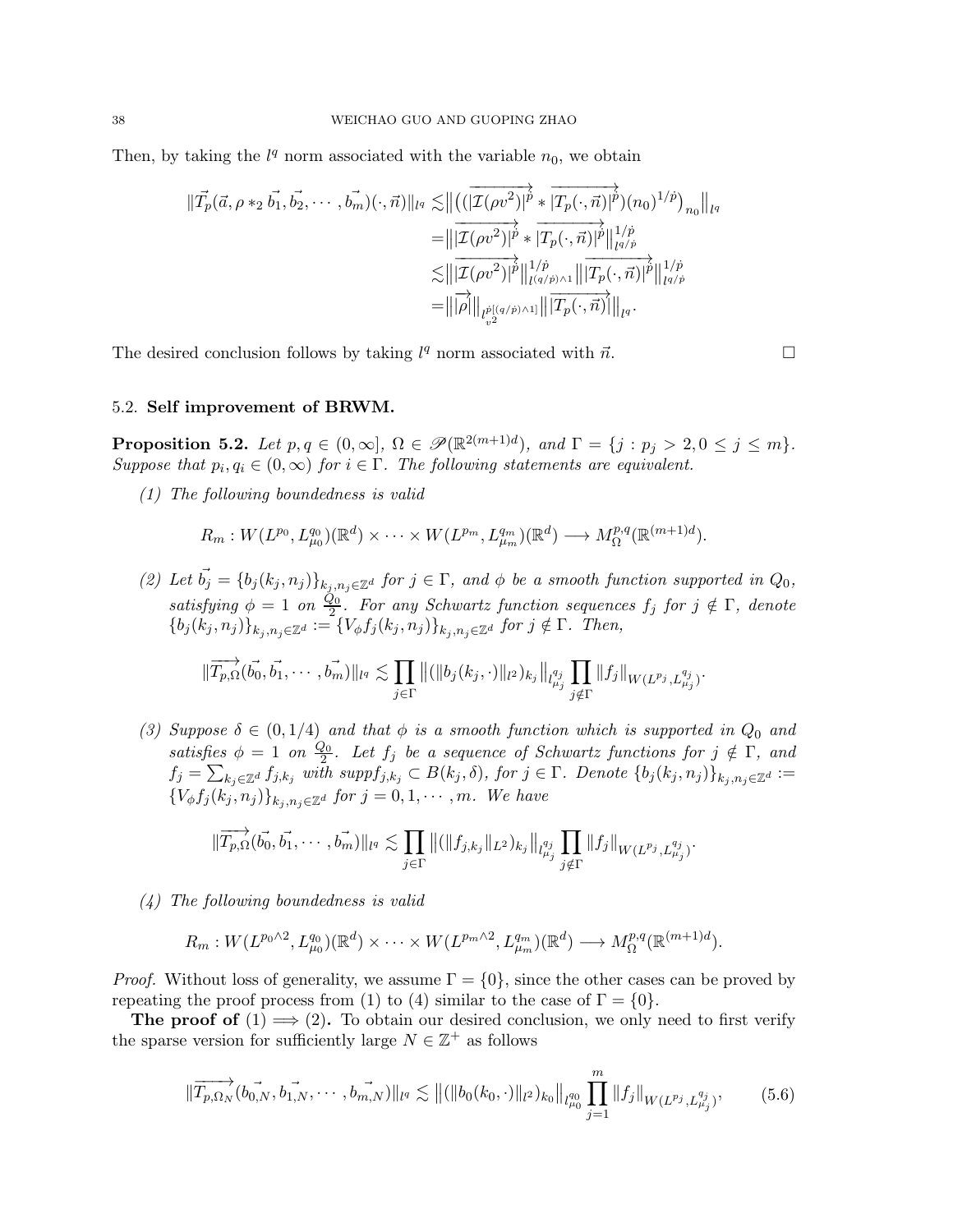where

$$
T_{p,\Omega_N}(b_{0,N}^-, b_{1,N}^-, \cdots, b_{m,N}^-,)(n_0, \vec{n})
$$
  
=  $\left(\sum_{k_0,\vec{k}} |b_{0,N}(k_0, n_0 + \sum_{j=1}^m k_j)\prod_{j=1}^m b_{j,N}(n_j + k_0, k_j)|^p \Omega_N((k_0, \vec{k}), (n_0, \vec{n}))^p\right)^{1/p}$   
=  $\left(\sum_{k_0,\vec{k}} |b_0(Nk_0, Nn_0 + \sum_{j=1}^m Nk_j)\prod_{j=1}^m b_j(Nn_j + Nk_0, Nk_j)|^p \Omega((Nk_0, N\vec{k}), (Nn_0, N\vec{n}))^p\right)^{1/p},$ 

and

$$
b_{j,N}(k_j, n_j) = b_j(Nk_j, Nn_j), \quad \Omega_N((k_0, \vec{k}), (n_0, \vec{n})) = \Omega((Nk_0, N\vec{k}), (Nn_0, N\vec{n})).
$$

Choose  $\varphi$  to be a smooth function satisfying supp $\varphi \subset B_\delta$  with small  $\delta < 1/4$  and  $\widehat{\varphi}(0) = 1$ . For a fixed truncated sequence (only finite nonzero items)  $\vec{b_0} = \{b_0(k_0, n_0)\}_{k_0,n_0 \in \mathbb{Z}^d}$ , we set

$$
g(x) = \sum_{k_0 \in N\mathbb{Z}^d} \sum_{n_0 \in N\mathbb{Z}^d} b_0(k_0, n_0) e^{2\pi i n_0 \cdot x} T_{k_0} \varphi(x) = \sum_{k_0 \in N\mathbb{Z}^d} g_{k_0},
$$

and

$$
a_0(k_0, n_0) = \widehat{g_{k_0}}(n_0), \quad k_0, n_0 \in N\mathbb{Z}^d.
$$

Recall that  $\phi$  is a smooth function satisfying supp $\phi \subset Q_0$  and  $\phi = 1$  on  $\frac{Q_0}{2}$ . By the fact that  $g_l T_{k_0} \phi = \delta_{l,k_0} g_{k_0}$  for  $l, k_0 \in N \mathbb{Z}^d$ , we have

$$
V_{\phi}g(k_0, n_0) = V_{\phi}g_{k_0}(k_0, n_0) = \widehat{g_{k_0}}(n_0) = a_0(k_0, n_0), \quad k_0, n_0 \in N\mathbb{Z}^d. \tag{5.7}
$$

For  $j \notin \Gamma$ , we choose  $f_j \in \mathcal{S}(\mathbb{R}^d)$ , and denote

$$
b_j(k_j, n_j) := V_{\phi} f(k_j, n_j), \quad k_j, n_j \in \mathbb{Z}^d.
$$

We claim that

<span id="page-38-0"></span>
$$
\|\overrightarrow{T_{p,\Omega_N}}(b_{0,N},\overrightarrow{b_{1,N}},\cdots,\overrightarrow{b_{m,N}})\|_{l^q} \lesssim \|R_m(g,\overrightarrow{f})\|_{M_{\Omega}^{p,q}}
$$
(5.8)

for sufficiently large N.

Let  $\Phi = R_m(\phi, \dots, \phi)$ , where  $\phi$  is the smooth function mentioned above. Using the definition of modulation space and the sampling property of STFT (see Lemma [2.14\)](#page-10-3), we deduce that

<span id="page-38-1"></span>
$$
||R_{m}(g, \vec{f})||_{M_{\Omega}^{p,q}} \sim ||V_{\Phi}R_{m}(g, \vec{f})||_{L_{\Omega}^{p,q}}
$$
  
\n
$$
\geq ||V_{\Phi}R_{m}(g, \vec{f})((z_{0}, \vec{z}), (\zeta_{0}, \vec{\zeta}))||_{N\mathbb{Z}^{(m+1)d} \times N\mathbb{Z}^{(m+1)d}}||_{l_{\Omega_{N}}^{p,q}}
$$
  
\n
$$
= ||V_{\phi}g(Nk_{0}, Nn_{0} + \sum_{j=1}^{m} Nk_{j}) \prod_{j=1}^{m} V_{\phi}f_{j}(Nk_{0} + Nn_{j}, Nk_{j})||_{l_{\Omega_{N}}^{p,q}}
$$
  
\n
$$
= \left\| \left( \left( \sum_{k,\vec{k}} \left| a_{0,N}(k_{0}, n_{0} + \sum_{j=1}^{m} k_{j}) \prod_{j=1}^{m} b_{j,N}(k_{0} + n_{j}, k_{j}) \right|^{p} \Omega_{N}((k_{0}, \vec{k}), (n_{0}, \vec{n}))^{p} \right)^{1/p} \right)_{n_{0}, \vec{n}} \right\|_{l^{q}}
$$
  
\n
$$
= \left\| \overrightarrow{T_{p,\Omega_{N}}}(a_{0,N}, b_{1,N}, \cdots, b_{m,N}) \right\|_{l^{q}}.
$$
\n(5.9)

Here, we denote  $a_{0,N}(k_0, n_0) = a_0(Nk_0, Nn_0)$ . In order to prove the claim [\(5.8\)](#page-38-0), we only need to verify

$$
\|\overrightarrow{T_{p,\Omega_N}}(b_{0,N}^{\rightarrow},\overrightarrow{b_{1,N}},\cdots,\overrightarrow{b_{m,N}})\|_{l^q}\lesssim \|\overrightarrow{T_{p,\Omega_N}}(a_{0,N}^{\rightarrow},\overrightarrow{b_{1,N}},\cdots,\overrightarrow{b_{m,N}})\|_{l^q}
$$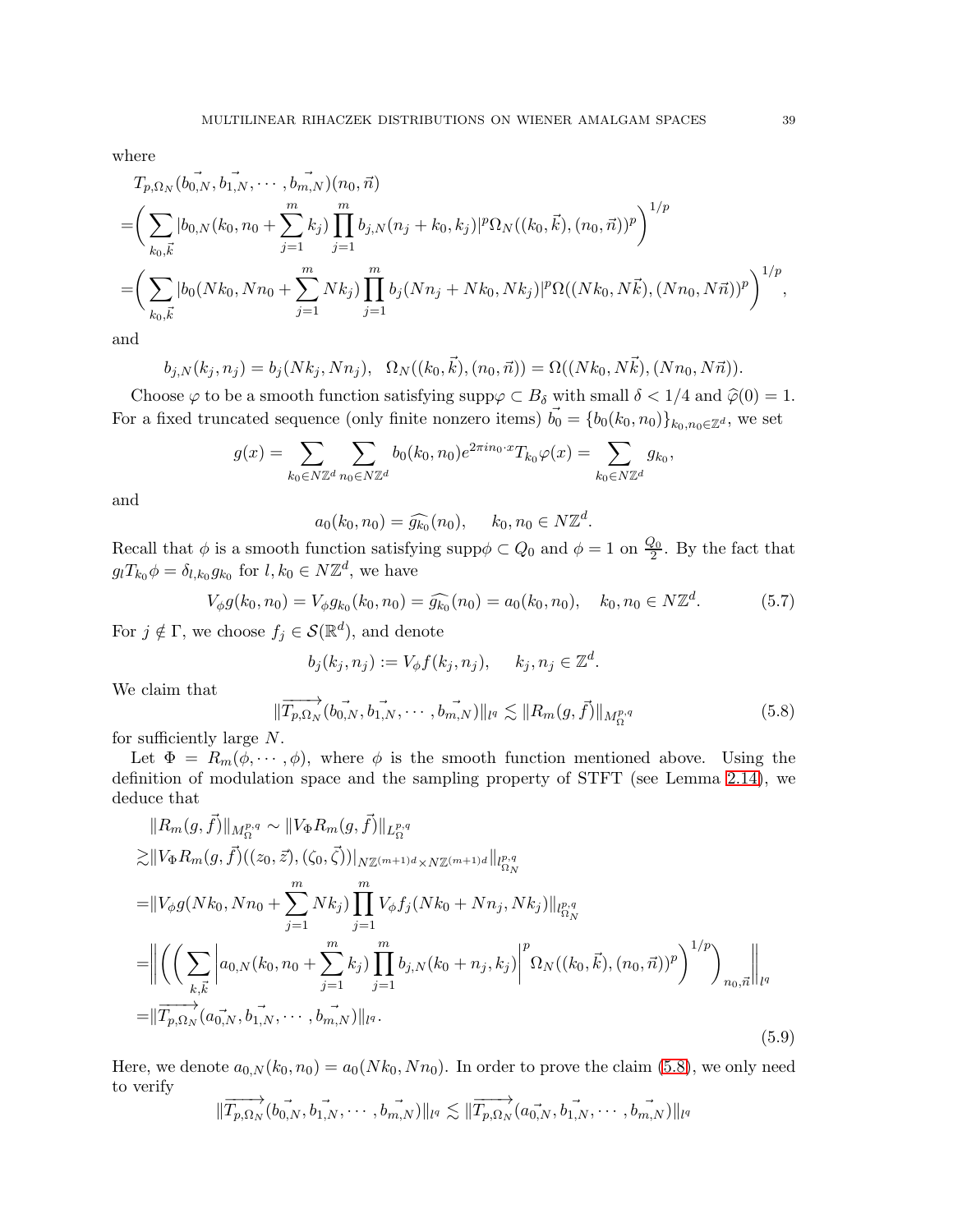for sufficiently large N. By the definition of  $\vec{a_0}$  and  $\vec{b_0}$ , for  $k_0, l \in \mathbb{Z}^d$  we have

$$
a_{0,N}(k_0, l) = a_0(Nk_0, Nl) = \widehat{g_{Nk_0}}(Nl)
$$
  
\n
$$
= \mathscr{F}\bigg(\sum_{n_0 \in \mathbb{Z}^d} b_{0,N}(k_0, n_0) e^{2\pi i N n_0 \cdot x} T_{Nk_0} \varphi(x)\bigg)(Nl)
$$
  
\n
$$
= \sum_{n_0 \in \mathbb{Z}^d} b_{0,N}(k_0, n_0) \widehat{\varphi}(Nl - Nn_0) e^{-2\pi i N k_0 (Nl - Nn_0)}
$$
  
\n
$$
= \sum_{n_0 \in \mathbb{Z}^d} b_{0,N}(k_0, n_0) \rho_N(k_0, l - n_0) = (\rho_N *_{2} b_{0,N})(k_0, l).
$$

Here, we denote

$$
\rho_N(k_0, n_0) = \widehat{\varphi}(N n_0) e^{-2\pi i N k_0(N n_0)}.
$$

Let  $\rho_N^{\vec{0}} = \rho_N^{\rightarrow} - \vec{e_0}$ , that is,

$$
\rho_N^0(k_0, 0) = 0, \quad \rho_N^0(k_0, n_0) = \rho_N(k_0, n_0) \text{ for } n_0 \neq 0.
$$

Then

$$
\vec{b_{0,N}} = a_{0,N} \vec{b_{0,N}} - a_{0,N} \vec{b_{0,N}} = a_{0,N} \vec{b_{0,N}} - \vec{b_{0,N}} *_{2} \vec{b_{0,N}}, \quad j = 0, 1, \cdots, m.
$$

Write

$$
\overrightarrow{T_{p,\Omega_N}}(b_{0,N}^{\rightarrow}, b_{1,N}^{\rightarrow}, \cdots, b_{m,N}^{\rightarrow}) = \overrightarrow{T_{p,\Omega_N}}(a_{0,N}^{\rightarrow} - \rho_N^{\vec{0}} *_{2} b_{0,N}^{\rightarrow}, b_{1,N}^{\rightarrow}, \cdots, b_{m,N}^{\rightarrow}).
$$

<span id="page-39-1"></span>We obtain

$$
\|\overrightarrow{T_{p,\Omega_N}}(b_{0,N}^-, b_{1,N}^-, \cdots, b_{m,N}^-\|_{l^q})\|_{l^q}
$$
  
\n
$$
\leq C \|\overrightarrow{T_{p,\Omega_N}}(a_{0,N}^-, b_{1,N}^-, \cdots, b_{m,N}^-\|_{l^q} + \|\overrightarrow{T_{p,\Omega_N}}(\rho_N^{\overrightarrow{0}} *_{2} b_{0,N}^-, b_{1,N}^-, \cdots, b_{m,N}^-\|_{l^q}).
$$
\n(5.10)

Denote

$$
h_N(n_0) = |\hat{\varphi}(Nn_0)|
$$
 for  $n_0 \neq 0$ ,  $h_N(0) = 0$ .

By a direct calculation, we conclude that

$$
\overrightarrow{T_{p,\Omega_N}}(\rho_N^{\vec{0}} *_{2} b_{0,N}^{\rightarrow}, b_{1,N}^{\rightarrow}, \cdots, b_{m,N}) \leq \overrightarrow{T_{p,\Omega_N}}(\overrightarrow{|\rho_N^0|} *_{2} \overrightarrow{|b_{0,N}|}, \overrightarrow{|b_{1,N}|}, \cdots, \overrightarrow{|b_{m,N}|})
$$
  

$$
= \overrightarrow{T_{p,\Omega_N}}(\overrightarrow{h_N} *_{2} \overrightarrow{|b_{0,N}|}, \overrightarrow{|b_{1,N}|}, \cdots, \overrightarrow{|b_{m,N}|}),
$$

where we use the fact that

$$
|\rho_N^0(k_0, n_0)| = h_N(n_0)
$$
 for  $n_0 \in \mathbb{Z}^d$ .

Using this and Lemma [5.1,](#page-34-3) we have the following estimate:

<span id="page-39-0"></span>
$$
\|\overrightarrow{T_{p,\Omega_N}}(\rho_N^{\vec{0}} *_{2} b_{0,N}^-, b_{1,N}^-, \cdots, b_{m,N}^-\|_{l^q} \leq \|\overrightarrow{T_{p,\Omega_N}}(\overrightarrow{h_N} *_{2} \overrightarrow{|b_{0,N}|}, \overrightarrow{|b_{1,N}|}, \cdots, \overrightarrow{|b_{m,N}|})\|_{l^q}
$$
  

$$
\lesssim \|h_N\|_{l_v^{\vec{p} \cdot [({q/p}) \wedge 1]}} \|\overrightarrow{T_{p,\Omega_N}}(\overrightarrow{|b_{0,N}|}, \overrightarrow{|b_{1,N}|}, \cdots, \overrightarrow{|b_{m,N}|})\|_{l^q}
$$
  

$$
= \|h_N\|_{l_v^{\vec{p} \cdot [({q/p}) \wedge 1]}} \|\overrightarrow{T_{p,\Omega_N}}(b_{0,N}^-, b_{1,N}^-, \cdots, b_{m,N}^-\|_{l^q}).
$$
  
(5.11)

The combination of [\(5.11\)](#page-39-0) and [\(5.10\)](#page-39-1) yields that

<span id="page-39-2"></span>
$$
\|\overrightarrow{T_{p,\Omega_N}}(b_{0,N}^-, b_{1,N}^-, \cdots, b_{m,N}^-)\|_{l^q}
$$
\n
$$
\leq C\left(\|\overrightarrow{T_{p,\Omega_N}}(a_{0,N}^-, b_{1,N}^-, \cdots, b_{m,N}^-)\|_{l^q} + \|h_N\|_{l_v^{\dot{p} \cdot [({q/p}) \wedge 1]}} \|\overrightarrow{T_{p,\Omega_N}}(b_{0,N}^-, b_{1,N}^-, \cdots, b_{m,N}^-)\|_{l^q}\right). \tag{5.12}
$$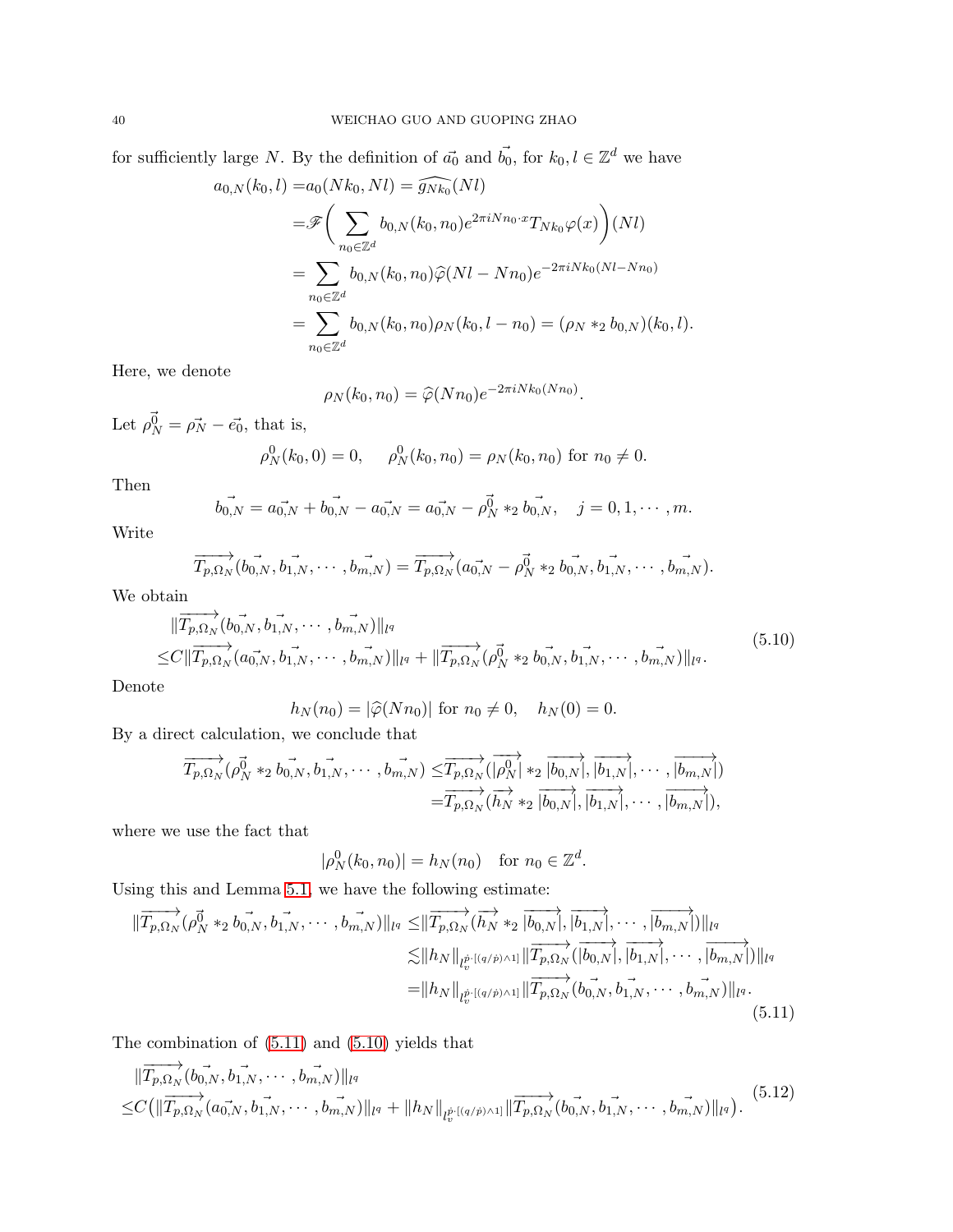Recall  $h_N(n_0) = |\hat{\varphi}(Nn_0)|$  for  $n_0 \neq 0$  and  $\varphi$  is a  $C_c^{\infty}(\mathbb{R}^d)$  function. We have

$$
|h_N(n_0)| = |\widehat{\varphi}(Nn_0)| \lesssim \langle Nn_0 \rangle^{-\mathscr{L}} \sim N^{-\mathscr{L}} \langle n_0 \rangle^{-\mathscr{L}} \quad (n_0 \neq 0),
$$

where  $\mathscr L$  indicates a sufficiently large number. Then,

$$
||h_N||_{l_v^{\vec{p} \cdot [(q/\vec{p}) \wedge 1]}} \lesssim N^{-\mathscr{L}} \big\| \big( \langle n_0 \rangle^{-\mathscr{L}} \big)_{n_0} \big\|_{l_v^{\vec{p} \cdot [(q/\vec{p}) \wedge 1]}} \lesssim N^{-\mathscr{L}},
$$

which tends to zero as  $N \to \infty$ . Using this and [\(5.12\)](#page-39-2), for sufficiently large N we have  $C \|h_N\|_{l_v^{\dot{p} \cdot [(q/\dot{p}) \wedge 1]}} \leq 1/2$ , and

$$
\|\overrightarrow{T_{p,\Omega_N}}(b_{0,N}^{\rightarrow},\overrightarrow{b_{1,N}},\cdots,\overrightarrow{b_{m,N}})\|_{l^q}\leq C\|\overrightarrow{T_{p,\Omega_N}}(a_{0,N}^{\rightarrow},\overrightarrow{b_{1,N}},\cdots,\overrightarrow{b_{m,N}})\|_{l^q}+\frac{1}{2}\|\overrightarrow{T_{p,\Omega_N}}(b_{0,N}^{\rightarrow},\overrightarrow{b_{1,N}},\cdots,\overrightarrow{b_{m,N}})\|_{l^q},
$$

which implies that

$$
\|\overrightarrow{T_{p,\Omega_N}}(b_{0,N}^-, \overrightarrow{b_{1,N}}, \cdots, \overrightarrow{b_{m,N}})\|_{l^q} \leq 2C \|\overrightarrow{T_{p,\Omega_N}}(a_{0,N}^-, \overrightarrow{b_{1,N}}, \cdots, \overrightarrow{b_{m,N}})\|_{l^q}.
$$
 (5.13)

Then, the claim [\(5.8\)](#page-38-0) follows by this and [\(5.9\)](#page-38-1).

Using [\(5.8\)](#page-38-0), if (1) is valid (with  $\delta = N$ ), we obtain

<span id="page-40-0"></span>
$$
\|\overrightarrow{T_{p,\Omega_N}}(b_{0,N}^-, b_{1,N}^-, \cdots, b_{m,N}^-)\|_{l^q} \lesssim \|R_m(g, \vec{f})\|_{M_{\Omega}^{p,q}}\n\lesssim \| ( \| \sum_{n_0 \in \mathbb{Z}^d} b_0(Nk_0, Nn_0) e^{2\pi i N n_0 \cdot x} T_{Nk_0} \varphi(x) \|_{L^{p_0}})_{k_0} \|_{l^q_{\mu_0}} \prod_{j=1}^m \|f_j\|_{W(L^{p_j}, L^{q_j}_{\mu_j})}.
$$
\n
$$
(5.14)
$$

Next, we show that the above inequality can be improved by the Khinchin's inequality. To achieve this goal, we replace  $b_0, b_0, \phi_0$  defined as

$$
b_0^{\omega}(Nk_0, Nn_0) = b_0(Nk_0, Nn_0)\omega_{n_0}, \quad n_0 \in \mathbb{Z}^d,
$$

where  $\vec{\omega} = {\omega_l}_{l \in \mathbb{Z}^n}$  is a sequence of independent random variables taking values  $\pm 1$  with equal probability (for instance, one can choose the Rademacher functions). Using Khinchin's inequality, if  $p_0, q_0 < \infty$ , we deduce that

$$
\left(\mathbb{E}\left(\left\|\left(\left\|\sum_{n_{0}\in\mathbb{Z}^{d}}b_{0}^{\omega}(Nk_{0},Nn_{0})e^{2\pi iNn_{0}\cdot x}T_{Nk_{0}}\varphi(x)\right\|_{L^{p_{0}}}\right)_{k_{0}}\right\|_{l^{q_{0}}_{\mu_{0}}^{q_{0}}}^{p_{0}\vee q_{0}}\right)\right)^{1/(p_{0}\vee q_{0})}
$$
\n
$$
\leq \left(\mathbb{E}\left(\left\|\left(\left\|\sum_{n_{0}\in\mathbb{Z}^{d}}b_{0}^{\omega}(Nk_{0},Nn_{0})e^{2\pi iNn_{0}\cdot x}T_{Nk_{0}}\varphi(x)\right\|_{L^{p_{0}}\vee q_{0}}\right)_{k_{0}}\right\|_{l^{q_{0}}_{\mu_{0}}}^{p_{0}\vee q_{0}}\right)\right)^{1/(p_{0}\vee q_{0})}
$$
\n
$$
\leq \left\|\left(\mathbb{E}\left(\left\|\sum_{n_{0}\in\mathbb{Z}^{d}}b_{0}^{\omega}(Nk_{0},Nn_{0})e^{2\pi iNn_{0}\cdot x}T_{Nk_{0}}\varphi(x)\right\|_{L^{p_{0}}\vee q_{0}}^{p_{0}\vee q_{0}}\right)^{1/(p_{0}\vee q_{0})}\right)_{k_{0}}\right\|_{l^{q_{0}}_{\mu_{0}}}^{q_{0}}
$$
\n
$$
= \left\|\left(\left\|\mathbb{E}\left(\left|\sum_{n_{0}\in\mathbb{Z}^{d}}b_{0}^{\omega}(Nk_{0},Nn_{0})e^{2\pi iNn_{0}\cdot x}T_{Nk_{0}}\varphi(x)\right\|_{L^{p_{0}}\vee q_{0}}\right)^{1/(p_{0}\vee q_{0})}\right)_{k_{0}}\right\|_{l^{q_{0}}_{\mu_{0}}}^{q_{0}}
$$
\n
$$
\sim \left\|\left(\left\|\left(\sum_{n_{0}\in\mathbb{Z}^{d}}\left|b_{0}(Nk_{0},Nn_{0})\right|^{2}\right)^{1/2}T_{Nk_{0}}\varphi(x)\right\|_{L^{p_{0}}\vee q_{0}}\right)_{k_{0}}\right\|_{l^{q_{0}}_{\mu_{0}}}^{q_{0}}.
$$
\n
$$
\sim \left
$$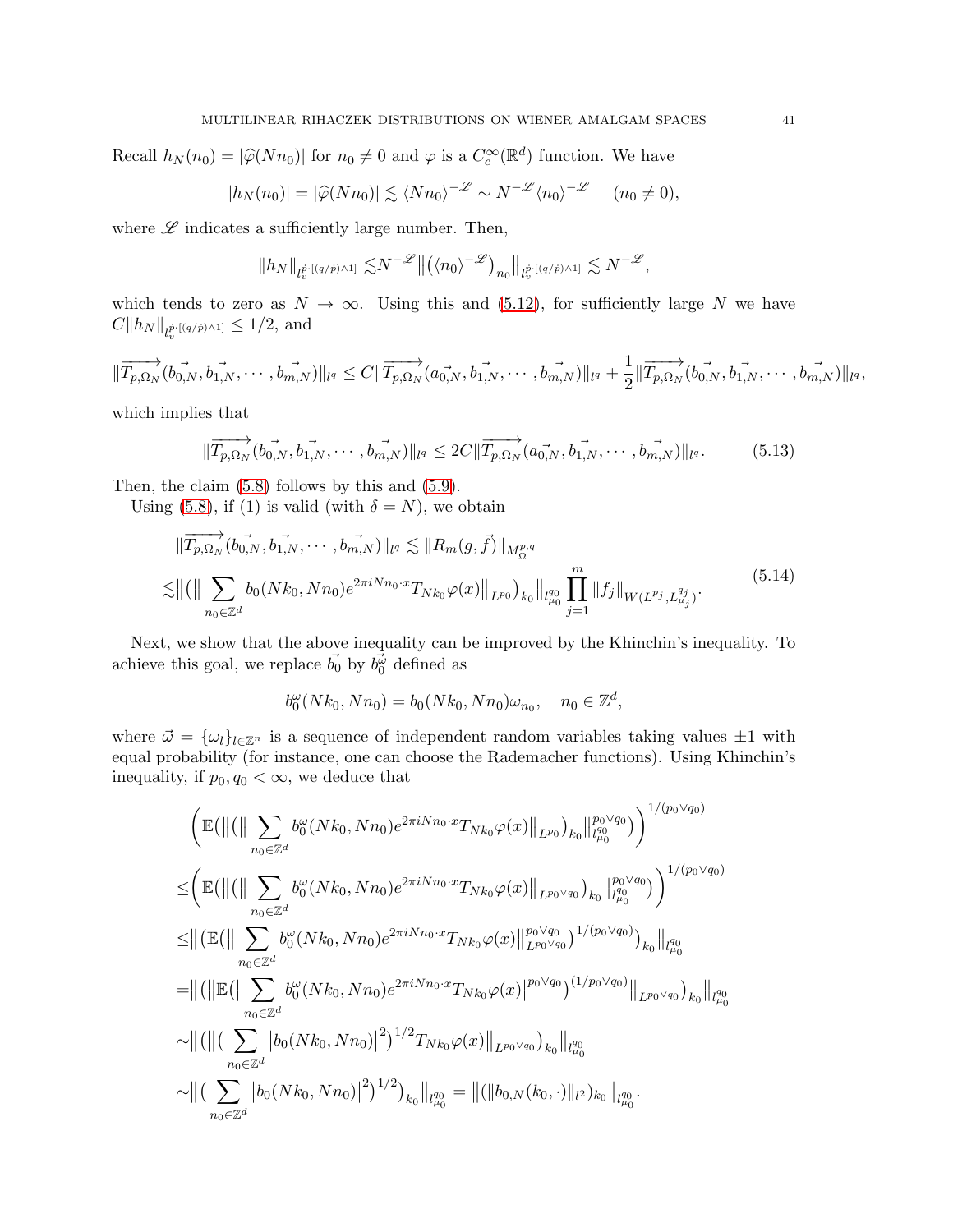Applying the above estimates to the right term in [\(5.14\)](#page-40-0), and observing that the left term is invariant under taking expectation, we obtain the sparse version of conclusion (2):

$$
\|\overrightarrow{T_{p,\Omega_N}}(b_{0,N},\overrightarrow{b_{1,N}},\cdots,\overrightarrow{b_{m,N}})\|_{l^q}\lesssim \| ( \|b_{0,N}(k_0,\cdot)\|_{l^2})_{k_0}\|_{l^{q_0}_{\mu_0}}\prod_{j=1}^m \|f_j\|_{W(L^{p_j},L^{q_j}_{\mu_j})}\newline\leq \| ( \|b_0(k_0,\cdot)\|_{l^2})_{k_0}\|_{l^{q_0}_{\mu_0}}\prod_{j=1}^m \|f_j\|_{W(L^{p_j},L^{q_j}_{\mu_j})}.
$$

For  $\vec{i} = (i_0, \dots, i_m), \vec{l} = (l_0, \dots, l_m) \in [0, N)^{(m+1)d} \cap \mathbb{Z}^{(m+1)d}$ , denote

$$
T_{p,\Omega_N,(\vec{i},\vec{l})}(b_{0,N}^-, b_{1,N}^-, \cdots, b_{m,N}^-, b_{0,N}^+)(n_0, \vec{n})
$$
  
= 
$$
\left(\sum_{k_0,\vec{k}} |b_0(Nk_0 + i_0, Nn_0 + l_0 + \sum_{j=1}^m (Nk_j + i_j))
$$
  

$$
\prod_{j=1}^m b_j(Nn_j + l_j + Nk_0 + i_0, Nk_j + i_j)|^p \Omega((Nk_0, N\vec{k}), (Nn_0, N\vec{n}))^p \right)^{1/p}.
$$

Observe that  $\|\overrightarrow{T}_{p,\Omega}(\vec{b_0}, \vec{b_1}, \cdots, \vec{b_m})\|_{l^q}$  can be dominated from above by the summation of the terms  $||T_{p,\Omega_N,(\vec{i},\vec{l})}(\vec{b_{0,N}},\vec{b_{1,N}},\cdots,\vec{b_{m,N}})(n_0,\vec{n})||_{l^q}$  with respect to  $\vec{i} = (i_0,\cdots,i_m), \vec{l} =$  $(l_0, \dots, l_m) \in [0, N)^{(m+1)d} \cap \mathbb{Z}^{(m+1)d}$ . Using the sparse estimate [\(5.6\)](#page-37-1) and the translation invariant of the norms  $l_{\mu_0}^{q_0}(l^2)$  and  $W(L^{p_j}, L^{q_j}_{\mu_j})$ , we conclude that

$$
\|\overrightarrow{T}_{p,\Omega_N,(\overrightarrow{i},\overrightarrow{j})}(b_{0,N}^{\rightharpoonup},b_{1,N}^{\rightharpoonup},\cdots,b_{m,N}^{\rightharpoonup})\|_{l^q}\lesssim\|(\|b_0(k_0,\cdot)\|_{l^2})_{k_0}\|_{l_{\mu_0}^{q_0}}\prod_{j=1}^m\|f_j\|_{W(L^{p_j},L_{\mu_j}^{q_j})}.
$$

Then, the full version follows by a summation of above terms for all  $\vec{i} = (i_0, \dots, i_m), \vec{l} =$  $(l_0, \dots, l_m) \in [0, N)^{(m+1)d} \cap \mathbb{Z}^{(m+1)d}.$ 

**The proof of** (2)  $\implies$  (3). Recall that  $f_0 = \sum_{k_0 \in \mathbb{Z}^d} f_{0,k_0}$  with  $\text{supp} f_{0,k_0} \subset B(k_0, \delta)$ . We have

$$
b_0(k_0, n_0) = V_{\phi} f_0(k_0, n_0) = \widehat{f_{0,k_0}}(n_0), \quad k_0, n_0 \in \mathbb{Z}^d.
$$

Hence,

$$
\|\overrightarrow{T_{p,\Omega}}(\vec{b_0}, \vec{b_1}, \cdots, \vec{b_m})\|_{l^q} \lesssim \| ( \|b_0(k_0, \cdot)\|_{l^2})_{k_0} \|_{l^{q_0}_{\mu_0}} \prod_{j=1}^m \|f_j\|_{W(L^{p_j}, L^{q_j}_{\mu_j})}
$$
\n
$$
\lesssim \| ( \|f_{0,k_0}\|_{L^2})_{k_0} \|_{l^{q_0}_{\mu_0}} \prod_{j=1}^m \|f_j\|_{W(L^{p_j}, L^{q_j}_{\mu_j})},
$$
\n(5.15)

where  $\{b_j(k_j, n_j)\}_{k_j, n_j\in\mathbb{Z}^d} := \{V_\phi f_j(k_j, n_j)\}_{k_j, n_j\in\mathbb{Z}^d}$ , for any Schwartz function sequence  $f_j$ ,  $j = 0, 1, \dots, m$ . This completes the proof of  $(2) \implies (3)$ .

The proof of  $(3) \implies (4)$ . By a similar reduction as in the proof of Theorem [3.5,](#page-17-3) we only need to verify this conclusion for  $f_j = \sum_{k_j \in \mathbb{Z}^d} f_{j,k_j}$  with  $\text{supp} f_{j,k_j} \subset B(k_j, \delta)$ . Using conclusion (3) and the fact

$$
b_j(k_j, n_j) = V_{\phi} f_j(k_j, n_j) = V_{\phi} f_{j,k_j}(k_j, n_j) = \overline{f_{j,k_j}}(n_j), \qquad j = 0, 1, \cdots, m,
$$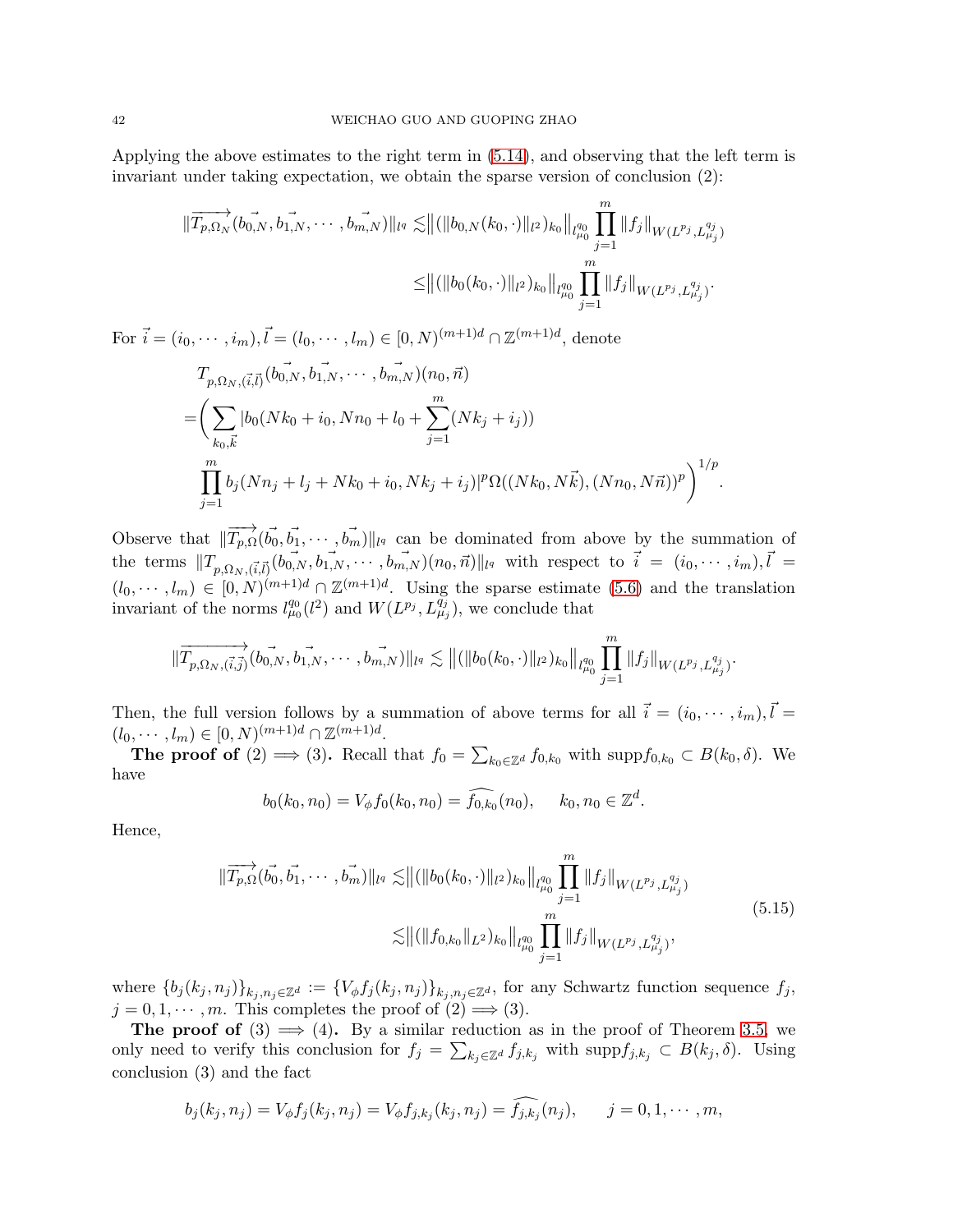we obtain

<span id="page-42-0"></span>
$$
\|\overrightarrow{T_{p,\Omega}}(\overrightarrow{b_0},\overrightarrow{b_1},\cdots,\overrightarrow{b_m})\|_{l^q} \lesssim \|(\|f_{0,k_0}\|_{L^2})_{k_0}\|_{l^{q_0}_{\mu_0}} \prod_{j=1}^m \|(\|f_{j,k_j}\|_{L^{p_j}})_{k_j}\|_{l^{q_j}_{\mu_j}}
$$
(5.16)

with

$$
\|\overrightarrow{T_{p,\Omega}}(\vec{b_0},\vec{b_1},\cdots,\vec{b_m})\|_{l^q} = \|\widehat{f_{0,k_0}}(n_0 + \sum_{j=1}^m k_j) \prod_{j=1}^m \widehat{f_{j,k_0+n_j}}(k_j)\|_{l^p_\Omega}^{n^q}.
$$

Take  $\varphi$  to be a smooth function supported on  $B(0, \delta)$ . Using Corollary [2.18,](#page-11-1) there exists a constant  $N \in \mathbb{Z}^+$  such that

$$
\|R_m(f_0,\vec{f})\|_{M^{p,q}_{\Omega}}\sim \left\|V_{\varphi}f_0\left(\frac{k_0}{N},\frac{n_0+\sum_{j=1}^mk_j}{N}\right)\prod_{j=1}^m V_{\varphi}f_j\left(\frac{k_0+n_j}{N},\frac{k_j}{N}\right)\Omega\left(\left(\frac{k_0}{N}\frac{\vec{k}}{N}\right),\left(\frac{n_0}{N},\frac{\vec{n}}{N}\right)\right)\right\|_{l^{p,q}(\mathbb{Z}^{(m+1)d}\times\mathbb{Z}^{(m+1)d})}.
$$

Denote

$$
\Lambda = [0, N)^{2(m+1)d} \cap \mathbb{Z}^{2(m+1)d}, \ \Gamma_{\vec{i}, \vec{l}} = (\vec{i}, \vec{l}) + N \mathbb{Z}^{2(m+1)d}, \ (\vec{i}, \vec{l}) \in \Lambda,
$$

where  $\vec{i} = (i_0, \dots, i_m)$ ,  $\vec{l} = (l_0, \dots, l_m)$  with  $i_j, l_j \in \mathbb{Z}^d$ ,  $j = 0, 1, \dots, m$ . We obtain the finite partition of  $\mathbb{Z}^{2(m+1)d}$ :

$$
\mathbb{Z}^{2(m+1)d} = \bigcup_{(\vec{i},\vec{l}) \in \Lambda} \Gamma_{\vec{i},\vec{l}}
$$

and the following estimate:

$$
\left\|V_{\varphi}f_{0}\left(\frac{k_{0}}{N},\frac{n_{0}+\sum_{j=1}^{m}k_{j}}{N}\right)\prod_{j=1}^{m}V_{\varphi}f_{j}\left(\frac{k_{0}+n_{j}}{N},\frac{k_{j}}{N}\right)\Omega\left(\left(\frac{k_{0}}{N}\frac{\vec{k}}{N}\right),\left(\frac{n_{0}}{N},\frac{\vec{n}}{N}\right)\right)\right\|_{l^{p,q}(\mathbb{Z}^{(m+1)d}\times\mathbb{Z}^{(m+1)d})}
$$
\n
$$
\sim \sum_{\substack{(\vec{i},\vec{l})\in\Lambda}}\left\|V_{\varphi}f_{0}\left(k_{0}+\frac{i_{0}}{N},n_{0}+\sum_{j=1}^{m}k_{j}+\frac{l_{0}+\sum_{j=1}^{m}i_{j}}{N}\right)\right\|_{l^{p,q}(\mathbb{Z}^{(m+1)d}\times\mathbb{Z}^{(m+1)d})}
$$
\n
$$
=\sum_{\substack{(\vec{i},\vec{l})\in\Lambda}}\left\|\mathscr{F}\left(f_{0}\overline{M_{\frac{l_{0}+\sum_{j=1}^{m}i_{j}}{N}}T_{k_{0}+\frac{i_{0}}{N}}\varphi\right)\left(n_{0}+\sum_{j=1}^{m}k_{j}\right)\prod_{j=1}^{m}\mathscr{F}\left(f_{j}\overline{M_{\frac{i_{j}}{N}}T_{k_{0}+n_{j}+\frac{i_{0}+l_{j}}{N}}\varphi\right)(k_{j})}\right\|_{l^{p,q}_{\Omega}(\mathbb{Z}^{(m+1)d}\times\mathbb{Z}^{(m+1)d})}
$$

For every  $(\vec{i}, \vec{l}) \in \Lambda$ , in [\(5.16\)](#page-42-0), replacing  $f_0$  by

$$
F_0 = T_{-\frac{i_0}{N}} f_0 \sum_{k_0 \in \mathbb{Z}^d} \overline{M_{\frac{l_0 + \sum_{j=1}^m i_j}{N}} T_{k_0} \varphi} = \sum_{k_0 \in \mathbb{Z}^d} \left( T_{-\frac{i_0}{N}} f_0 \right) \overline{M_{\frac{l_0 + \sum_{j=1}^m i_j}{N}} T_{k_0} \varphi} = \sum_{k_0 \in \mathbb{Z}^d} F_{0,k_0}
$$

and replacing  $f_j$  by

$$
F_j=T_{-\frac{i_0+l_j}{N}}f_j\sum_{k_j\in\mathbb{Z}^d}\overline{M_{\frac{i_j}{N}}T_{k_j}\varphi}=\sum_{k_j\in\mathbb{Z}^d}\big(T_{-\frac{i_0+l_j}{N}}f_j\big)\overline{M_{\frac{i_j}{N}}T_{k_j}\varphi}=\sum_{k_j\in\mathbb{Z}^d}F_{j,k_j},
$$

.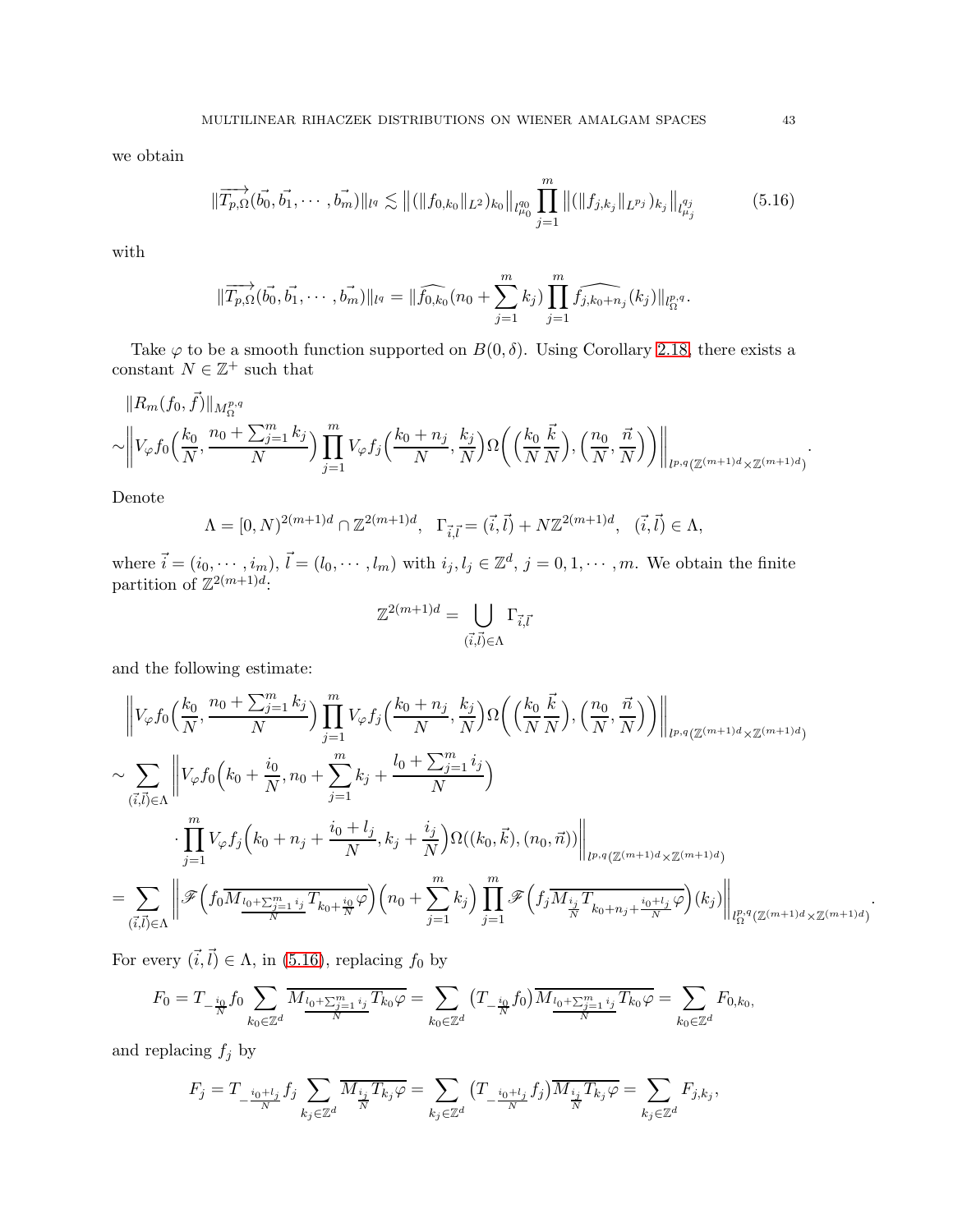we obtain

$$
\|\mathscr{F}(f_0M_{\frac{l_0+\sum_{j=1}^m i_j}{N}}T_{k_0+\frac{i_0}{N}}\varphi)(n_0+\sum_{j=1}^m k_j)\prod_{j=1}^m\mathscr{F}(f_j\overline{M_{\frac{i_j}{N}}T_{k_0+n_j+\frac{i_0+l_j}{N}}}\varphi)(k_j)\Big\|_{l_{\Omega}^{p,q}(\mathbb{Z}^{(m+1)d}\times\mathbb{Z}^{(m+1)d})}
$$
  

$$
=\|\widehat{F_{0,k_0}}(n_0+\sum_{j=1}^m k_j)\prod_{j=1}^m\widehat{F_{j,k_0+n_j}}(k_j)\Big\|_{l_{\Omega}^{p,q}}\lesssim \|(\|F_{0,k_0}\|_{L^2})_{k_0}\|_{l_{\mu_0}^{q_0}}\prod_{j=1}^m\|(\|F_{j,k_j}\|_{L^{p_j}})_{k_j}\|_{l_{\mu_j}^{q_j}}\lesssim \|(\|f_{0,k_0}\|_{L^2})_{k_0}\|_{l_{\mu_0}^{q_0}}\prod_{j=1}^m\|(\|f_{j,k_j}\|_{L^{p_j}})_{k_j}\|_{l_{\mu_j}^{q_j}}.
$$

Recall that  $\Lambda$  is a finite subset of  $\mathbb{Z}^{2(m+1)d}$ . By a summation of the above terms with respect to all  $(\vec{i}, \vec{l}) \in \Lambda$ , we conclude the desired conclusion

$$
||R_m(f_0, \vec{f})||_{M_{\Omega}^{p,q}} \lesssim \sum_{(\vec{i}, \vec{l}) \in \Lambda} ||(||f_{0,k_0}||_{L^2})_{k_0}||_{l_{\mu_0}^{q_0}} \prod_{j=1}^m ||(||f_{j,k_j}||_{L^{p_j}})_{k_j}||_{l_{\mu_j}^{q_j}} \lesssim ||(||f_{0,k_0}||_{L^2})_{k_0}||_{l_{\mu_0}^{q_0}} \prod_{j=1}^m ||(||f_{j,k_j}||_{L^{p_j}})_{k_j}||_{l_{\mu_j}^{q_j}}.
$$

The proof of (4)  $\Longrightarrow$  (1). It follows directly by the known embedding relation  $L^{p_0}(B_\delta) \subset$  $L^{p_0 \wedge 2}(B_\delta)$ . We have now completed the proof.

Finally, with the help of Theorem [1.1](#page-3-5) and Proposition [5.2,](#page-37-0) we give the proof of Theorem [1.3.](#page-3-6)

*Proof of Theorem [1.3.](#page-3-6)* The equivalent relation  $(1.10) \iff (1.11)$  $(1.10) \iff (1.11)$  follows directly by Proposition [5.2.](#page-37-0) Thus, the boundedness [\(1.10\)](#page-3-8) can be self-improved to [\(1.11\)](#page-4-1).

Next, we consider the further improvement when  $\Omega$  satisfies M0, M1 and M2. In this case, by Theorem [1.1](#page-3-5) and the relation  $(1.10) \iff (1.11)$  $(1.10) \iff (1.11)$  proved above, we conclude that the boundedness [\(1.10\)](#page-3-8) is equivalent to

<span id="page-43-0"></span>
$$
R_m: L^{p_0 \wedge 2}(B_\delta) \times \cdots \times L^{p_m \wedge 2}(B_\delta) \longrightarrow M^{p,q}_{\Omega_{b,a}}(\mathbb{R}^{(m+1)d}), \tag{5.17}
$$

for some  $\delta > 0$ , and

<span id="page-43-1"></span>
$$
\tau_m\big(\otimes_{j=0}^m l_{\mu_j}^{q_j}(\mathbb{Z}^d)\big) \subset l_{\Omega_{a,b}}^{p,q}(\mathbb{Z}^d \times \mathbb{Z}^{md}).\tag{5.18}
$$

Moreover, when  $p \geq q$ , the condition [\(5.17\)](#page-43-0) is equivalent to

<span id="page-43-2"></span>
$$
L^{p_i}(B_\delta) \subset \mathcal{F}^{-1}L^q_{\Omega_{b,i}}(\mathbb{R}^d), \quad i = 0, 1, \cdots, m,
$$
\n
$$
(5.19)
$$

and the condition [\(5.18\)](#page-43-1) is equivalent to

<span id="page-43-3"></span>
$$
l_{\mu_i}^{q_i}(\mathbb{Z}^d) \subset l_{\Omega_{a,i}}^q(\mathbb{Z}^d), \ i = 0, 1, \cdots, m. \tag{5.20}
$$

Observing that the exponent p is missing in  $(5.19)$  and  $(5.20)$ , so the exponent p can be replaced by  $p \wedge q$  in both [\(5.17\)](#page-43-0) and [\(5.18\)](#page-43-1). Using this fact, and applying Theorem [1.1](#page-3-5) again, with p replacing by  $p \wedge q$ , the conditions [\(5.17\)](#page-43-0) and [\(5.18\)](#page-43-1) further imply the boundedenss

$$
R_m: W(L^{p_0 \wedge 2}, L^{q_0}_{\mu_0})(\mathbb{R}^d) \times \cdots \times W(L^{p_m \wedge 2}, L^{q_m}_{\mu_m})(\mathbb{R}^d) \longrightarrow M_{\Omega}^{p \wedge q, q}(\mathbb{R}^{(m+1)d}).
$$

This is our desired conclusion.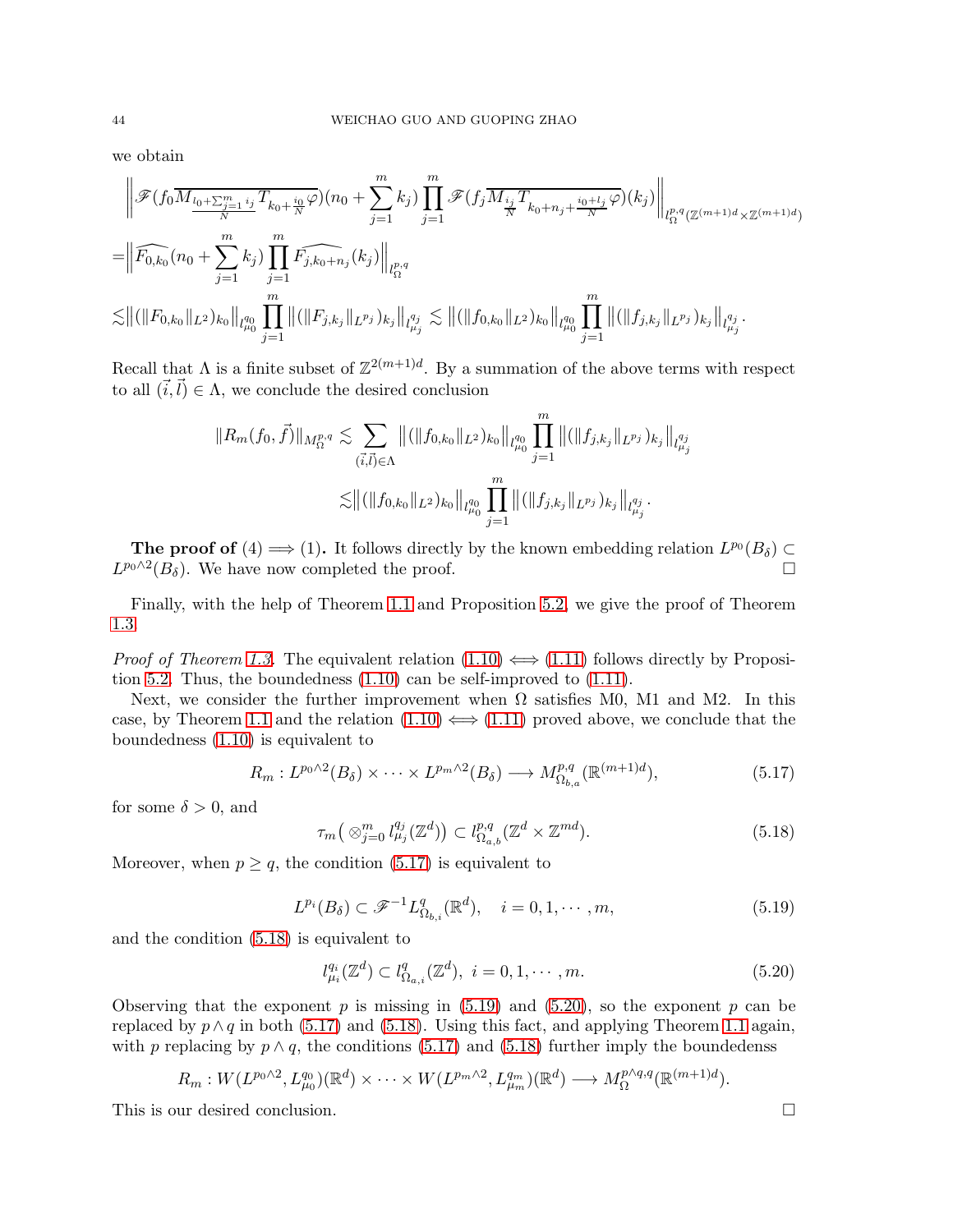5.3. Self-improvement of BRWF. In this subsection, we consider the self-improvement of BRWF. Since the method here is similar to that in the proof of Theorem [1.3,](#page-3-6) We will omit most of the details in this case.

Let  $\vec{a} = {a(k_0, n_0)}_{k_0, n_0 \in \mathbb{Z}^d}$ ,  $\vec{b_j} = {b_j(k_0, n_0)}_{k_0, n_0 \in \mathbb{Z}^d}$  be sequences defined on  $\mathbb{Z}^d \times \mathbb{Z}^d$ . Let  $\Omega$  be a weight function belonging to  $\mathscr{P}(\mathbb{R}^{2(m+1)d})$ . For the sake of convenience, we denote

$$
S_{p,\Omega}(\vec{a}, \vec{b_1}, \cdots, \vec{b_m})(n_0, \vec{n}) = \left(\sum_{k_0 \in \mathbb{Z}^d, \vec{k} \in \mathbb{Z}^{md}} |a(n_0, -k_0 + \sum_{j=1}^m n_j) \prod_{j=1}^m b_j(-k_j + n_0, n_j) \Omega((k_0, \vec{k}), (n_0, \vec{n}))|^p \right)^{1/p},
$$

with the usual modification for  $p = \infty$ , where  $n_0 \in \mathbb{Z}^d, \vec{n} \in \mathbb{Z}^{md}$ . We first establish the following convolution inequalities for  $S_{p,\Omega}$ .

<span id="page-44-2"></span>**Lemma 5.3.** Suppose  $p, q \in (0, \infty]$ . Let  $\Omega \in \mathcal{P}(\mathbb{R}^{2(m+1)d})$  be  $v_{\Omega}$  moderate. Denote  $v_i(z_i)$  $v_{\Omega}(0, \dots, z_i, 0, \dots, 0), z_i \in \mathbb{Z}^d, i = 1, 2, \dots, 2m+2.$  Let  $v(z) \ge \max_{i=1, \dots, 2(m+1)} v_i(z), z \in \mathbb{Z}^d$  $z_i$  is the ith vector

be a radial function with polynomial growth. We have the following estimates:

<span id="page-44-0"></span>
$$
\left\| \overrightarrow{S_{p,\Omega}}(\vec{\rho} *_{2} \vec{a}, \vec{b_1}, \cdots, \vec{b_m}) \right\|_{l^{q}(\mathbb{Z}^{(m+1)d})} \lesssim \left\| \overrightarrow{|\rho|} \right\|_{l^{p}_{v}(\mathbb{Z}^{d})} \cdot \left\| \overrightarrow{S_{p,\Omega}}(\vec{a}, \vec{b_1}, \cdots, \vec{b_m}) \right\|_{l^{q}(\mathbb{Z}^{(m+1)d})}
$$
(5.21)

and

<span id="page-44-1"></span>
$$
\|\overrightarrow{S_{p,\Omega}}(\vec{a}, \vec{b_1}, \cdots, \vec{\rho} *_{2} \vec{b_i}, \cdots, \vec{b_m})\|_{l^{q}(\mathbb{Z}^{(m+1)d})} \lesssim \|\overrightarrow{|\rho|}\|_{l^{p[(q/p)\wedge 1]}_{v^{2}}(\mathbb{Z}^{d})}\|\overrightarrow{S_{p,\Omega}}\|\|_{l^{q}(\mathbb{Z}^{(m+1)d})}.
$$
 (5.22)

Proof. Write

$$
S_{p,\Omega}(\vec{\rho} *_{2} \vec{a}, \vec{b_{1}}, \cdots, \vec{b_{m}})(n_{0}, \vec{n})
$$
\n
$$
= \left(\sum_{k_{0}, \vec{k}} |\sum_{l \in \mathbb{Z}^{d}} \rho(l) a(n_{0}, -k_{0} + \sum_{j=1}^{m} n_{j} - l) \prod_{j=1}^{m} b_{j}(-k_{j} + n_{0}, n_{j}) \Omega((k_{0}, \vec{k}), (n_{0}, \vec{n}))|^{p}\right)^{1/p}
$$
\n
$$
\leq \left(\sum_{k_{0}, \vec{k}} (\sum_{l \in \mathbb{Z}^{d}} |\rho(l) v(l)| |a(n_{0}, -k_{0} + \sum_{j=1}^{m} n_{j} - l)| \prod_{j=1}^{m} |b_{j}(-k_{j} + n_{0}, n_{j})| \Omega((k_{0} + l, \vec{k}), (n_{0}, \vec{n}))|^{p}\right)^{1/p}.
$$

By using the Young inequality  $l^p * l^{\dot{p}} \subset l^p$  related to the variable  $k_0$ , the above term can be dominated by

$$
\|\rho v\|_{l^{\vec{p}}}S_{p,\Omega}(\vec{a}, \vec{b_1},\cdots,\vec{b_m})(n_0,\vec{n}).
$$

The desired conclusion [\(5.21\)](#page-44-0) follows by taking  $l^q$  norm of  $(n_0, \vec{n})$ ).

Next, we turn to the proof of [\(5.22\)](#page-44-1). Without loss of generality, we only give the proof for  $i = 1$ . By a similar argument as in the proof of Lemma [5.1,](#page-34-3) we get

$$
S_{p,\Omega}(\vec{a}, \vec{\rho} *_{2} \vec{b_{1}}, \vec{b_{2}}, \cdots, \vec{b_{m}})(n_{0}, \vec{n})
$$
  

$$
\leq \left(\sum_{l \in \mathbb{Z}^{d}} |\rho(l)v(l)|^{2} |^{p} |S_{p,\Omega}(\vec{a}, \vec{\rho} *_{2} \vec{b_{1}}, \vec{b_{2}}, \cdots, \vec{b_{m}})(n_{0}, (n_{1} - l, n_{2}, \cdots, n_{m}))|^{p}\right)^{1/p}.
$$

Applying Young's inequality, we conclude that

$$
||S_{p,\Omega}(\vec{a}, \vec{\rho} *_{2} \vec{b_1}, \vec{b_2}, \cdots, \vec{b_m})||_{l^q} \lesssim ||\overrightarrow{|\rho}||_{l^{\dot{p}[(q/\dot{p})\wedge 1] }_{v^2}} ||\overrightarrow{S_{p,\Omega}(\vec{a}, \vec{b_1}, \cdots, \vec{b_m})}||_{l^q}.
$$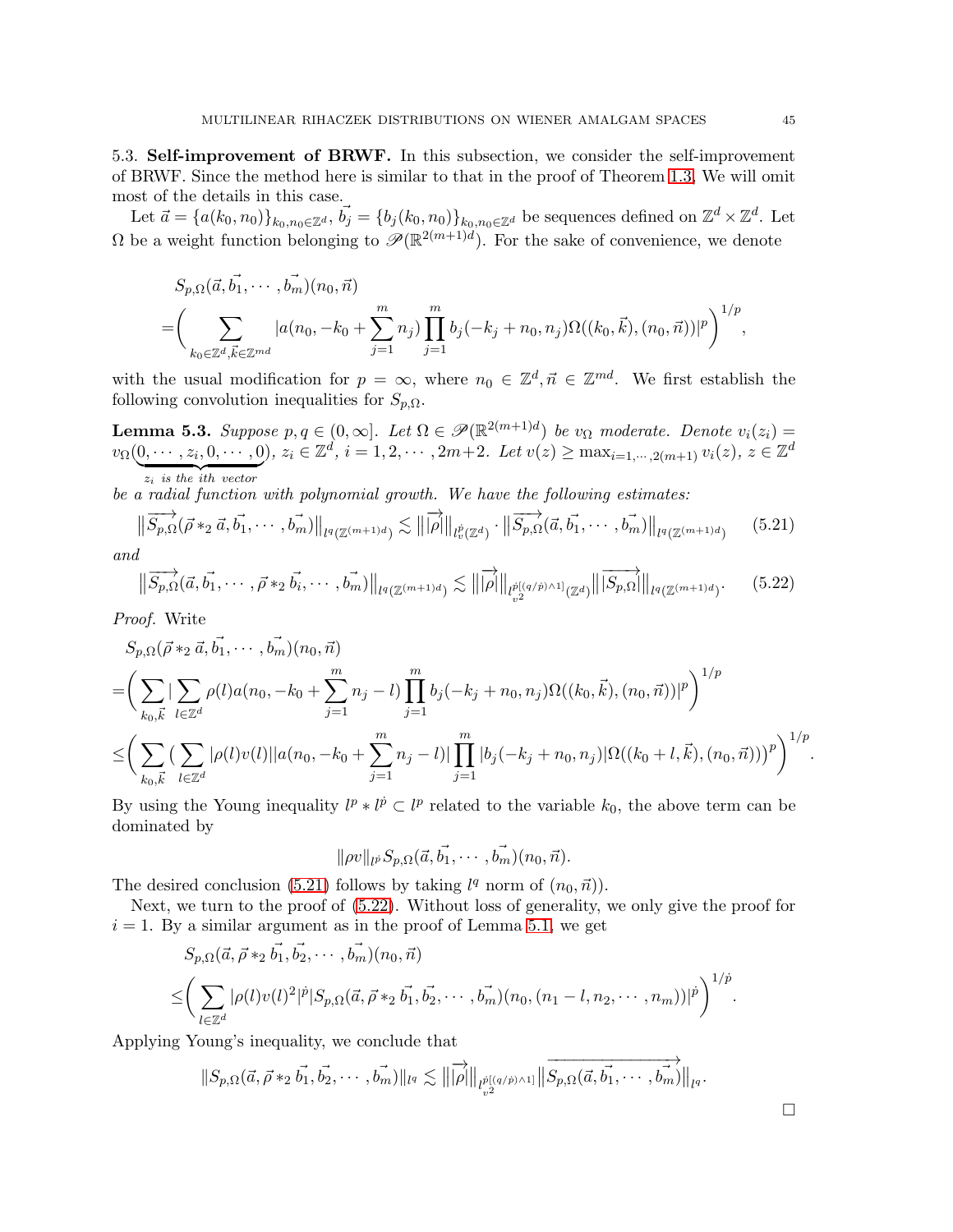Using the above convolution inequalities and following the same line of the proof in Proposition [5.2,](#page-37-0) we obtain the following proposition for BRWF. Then, the conclusion in Theorem [1.7](#page-5-3) follows directly by this proposition.

<span id="page-45-0"></span>**Proposition 5.4.** Let  $p, q \in (0, \infty]$ ,  $\Omega \in \mathscr{P}(\mathbb{R}^{2(m+1)d})$ . Let  $\Gamma = \{j : p_j > 2, 0 \le j \le m\}$ . Suppose that  $p_i, q_i \in (0, \infty)$  for  $i \in \Gamma$ . Then the following statements are equivalent.

(1) The following boundedness is valid

$$
R_m: W(L^{p_0}, L^{q_0}_{\mu_0})(\mathbb{R}^d) \times \cdots \times W(L^{p_m}, L^{q_m}_{\mu_m})(\mathbb{R}^d) \longrightarrow \mathscr{F}M^{p,q}_{\Omega}(\mathbb{R}^{(m+1)d}).
$$

(2) Let  $\vec{b_j} = \{b_j (k_j, n_j)\}_{k_j, n_j \in \mathbb{Z}^d}$  for  $j \in \Gamma$ . Let  $\phi$  be a smooth function which satisfies  $supp\phi \subset Q_0$  and  $\phi = 1$  on  $\frac{Q_0}{2}$  $\frac{\mathcal{Z}_0}{2}$ . For any Schwartz function sequences  $f_j$  for  $j \notin \Gamma$ , denote  $\{b_j (k_j, n_j)\}_{k_j, n_j \in \mathbb{Z}^d} := \{V_{\phi} f_j (k_j, n_j)\}_{k_j, n_j \in \mathbb{Z}^d}$  for  $j \notin \Gamma$ , we have

$$
\|\overrightarrow{S_{p,\Omega}}(\vec{b_0},\vec{b_1},\cdots,\vec{b_m})\|_{l^q}\lesssim \prod_{j\in\Gamma} \|(\|b_j(k_j,\cdot)\|_{l^2})_{k_j}\|_{l^{q_j}_{\mu_j}} \prod_{j\notin\Gamma} \|f_j\|_{W(L^{p_j},L^{q_j}_{\mu_j})}.
$$

(3) Let  $\delta \in (0,1/4)$ , and  $f_j$  be a sequence of Schwartz functions for  $j \notin \Gamma$ . Let  $f_j =$  $\sum_{k_j\in\mathbb{Z}^d} f_{j,k_j}$  with supp $f_{j,k_j}\subset B(k_j,\delta)$ , for  $j\in\Gamma$ . Let  $\phi$  be a smooth function which satisfies suppo $\phi \subset Q_0$  and  $\phi = 1$  on  $\frac{Q_0}{2}$  $\frac{20}{2}$ . Denote  $\{b_j(k_j,n_j)\}_{k_j,n_j\in\mathbb{Z}^d}:=\{V_\phi f_j(k_j,n_j)\}_{k_j,n_j\in\mathbb{Z}^d}$ for  $j = 0, 1, \cdots, m$ . We have

$$
\|\overrightarrow{S_{p,\Omega}}(\vec{b_0},\vec{b_1},\cdots,\vec{b_m})\|_{l^q}\lesssim \prod_{j\in\Gamma}\|(\|f_{j,k_j}\|_{L^2})_{k_j}\|_{l^{q_j}_{\mu_j}}\prod_{j\notin\Gamma}\|f_j\|_{W(L^{p_j},L^{q_j}_{\mu_j})}.
$$

(4) The following boundedness is valid

$$
R_m: W(L^{p_0 \wedge 2}, L^{q_0}_{\mu_0})(\mathbb{R}^d) \times \cdots \times W(L^{p_m \wedge 2}, L^{q_m}_{\mu_m})(\mathbb{R}^d) \longrightarrow \mathscr{F}M^{p,q}_{\Omega}(\mathbb{R}^{(m+1)d}).
$$

**Sketch of the proof.** As in the proof of Proposition [5.2,](#page-37-0) we only consider the case  $\Gamma = \{0\}$ . Let  $\vec{b}_i, \vec{b}_{i,N}, i = 0, \cdots, m$ , be the same meaning in the proof of Proposition [5.2.](#page-37-0) Then, this proof can be done step by step as follows.

Step 1. By Lemma [5.3](#page-44-2) and the trick of taking expectation, we first establish the sparse estimate

$$
\|\overrightarrow{S_{p,\Omega_N}}(b_{0,N},\overrightarrow{b_{1,N}},\cdots,\overrightarrow{b_{m,N}})\|_{l^q}\lesssim \| ( \|b_0(k_0,\cdot)\|_{l^2})_{k_0}\|_{l^{q_0}_{\mu_0}}\prod_{j=1}^m \|f_j\|_{W(L^{p_j},L^{q_j}_{\mu_j})},
$$

where

$$
S_{p,\Omega_N}(b_{0,N}^-, b_{1,N}^-, \cdots, b_{m,N}^-,)(n_0, \vec{n})
$$
  
=  $\left(\sum_{k_0 \in \mathbb{Z}^d, \vec{k} \in \mathbb{Z}^{md}} |b_{0,N}(n_0, -k_0 + \sum_{j=1}^m n_j) \prod_{j=1}^m b_{j,N}(-k_j + n_0, n_j) \Omega_N((k_0, \vec{k}), (n_0, \vec{n}))|^p \right)^{1/p}.$ 

**Step 2.** Using the sparse estimate and a decomposition of  $\mathbb{Z}^{(m+1)d} \times \mathbb{Z}^{(m+1)d}$ , we get the full version of estimate, that is, we get the conclusion in (2). At this point, we have completed the proof of  $(1) \implies (2)$ .

**Step 3.** In (2), take  $f_0 = \sum_{k_0 \in \mathbb{Z}^d} f_{0,k_0}$  with  $\text{supp} f_{0,k_0} \subset B(k_0, \delta)$ , and let  $b_0(k_0, n_0) :=$  $\tilde{f}_{0,k_0}(n_0)$  for  $k_0, n_0 \in \mathbb{Z}^d$ . Then, we get the conclusion (3).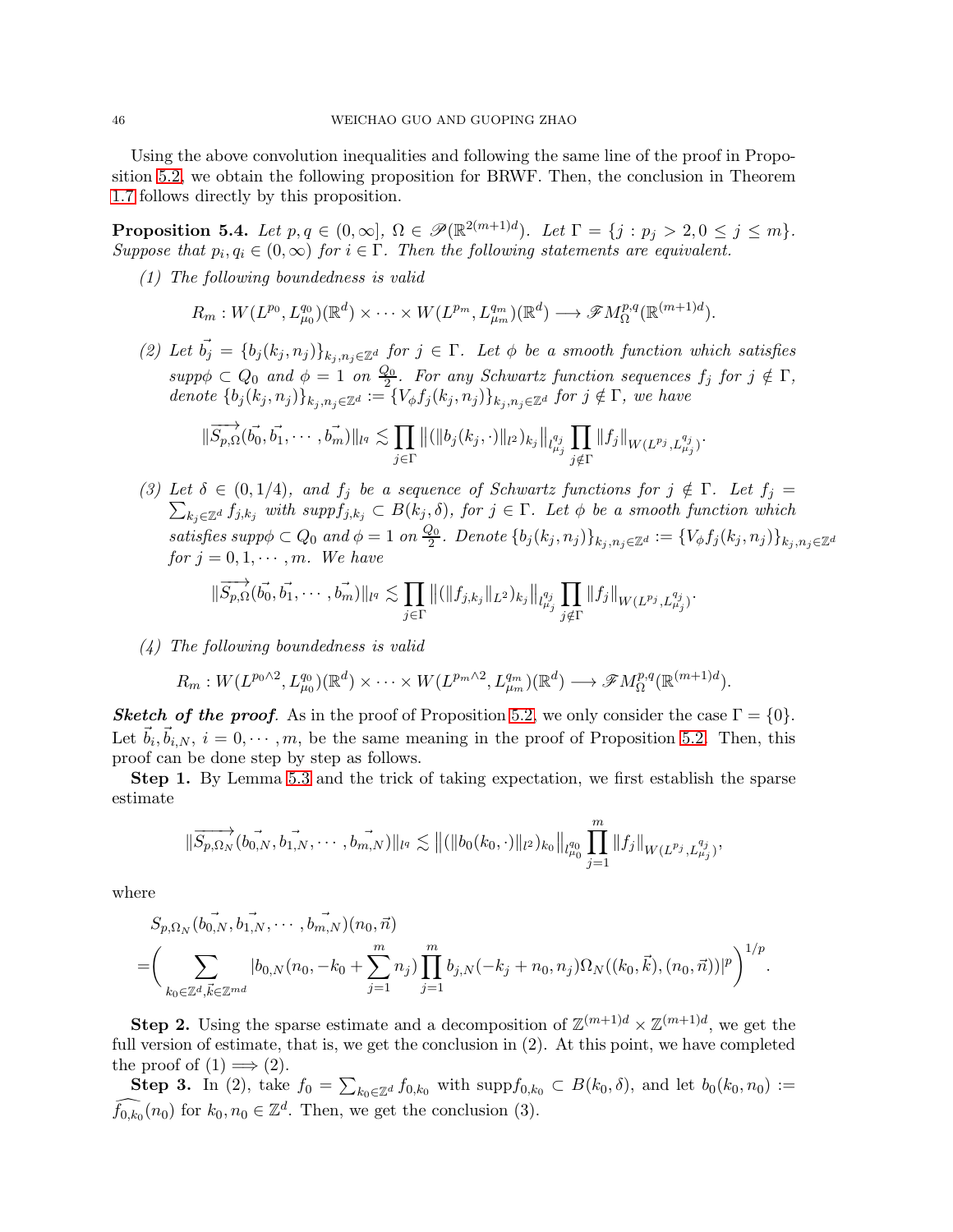$\sum_{k_j \in \mathbb{Z}^d} f_{j,k_j}$  with supp $f_{j,k_j} \subset B(k_j, \delta)$ . Using conclusion (3), we obtain **Step 4.** In order to verify (4), we only need to consider the boundedness for  $f_j =$ 

$$
\|\overrightarrow{S_{p,\Omega}}(\overrightarrow{b_0},\overrightarrow{b_1},\cdots,\overrightarrow{b_m})\|_{l^q}\lesssim \|(\|f_{0,k_0}\|_{L^2})_{k_0}\|_{l^{q_0}_{\mu_0}}\prod_{j=1}^m \|(\|f_{j,k_j}\|_{L^{p_j}})_{k_j}\|_{l^{q_j}_{\mu_j}}
$$

with

$$
\|\overrightarrow{S_{p,\Omega}}(\vec{b_0},\vec{b_1},\cdots,\vec{b_m})\|_{l^q} = \|\widehat{f_{0,n_0}}(-k_0+\sum_{j=1}^m n_j)\prod_{j=1}^m\widehat{f_{j,-k_j+n_0}}(n_j)\|_{l^p_\Omega}^{n^q}.
$$

By Lemma [2.18,](#page-11-1) there exists a constant  $N \in \mathbb{Z}^+$  such that

$$
||R_m(f_0, \vec{f})||_{\mathscr{F}M^{p,q}_{\Omega}}\sim ||V_{\phi}f_0(\frac{n_0}{N}, \frac{-k_0 + \sum_{j=1}^m n_j}{N}) \prod_{j=1}^m V_{\phi}f_j(\frac{-k_j + n_0}{N}, \frac{n_j}{N}) \Omega((\frac{k_0}{N} \frac{\vec{k}}{N}), (\frac{n_0}{N}, \frac{\vec{n}}{N}))||_{l^{p,q}(\mathbb{Z}^{(m+1)d} \times \mathbb{Z}^{(m+1)d})}.
$$

Using the finite partition of  $\mathbb{Z}^{2(m+1)d}$  mentioned in the proof of Proposition [5.2:](#page-37-0)

$$
\mathbb{Z}^{2(m+1)d} = \bigcup_{(\vec{i},\vec{l}) \in \Lambda} \Gamma_{\vec{i},\vec{l}},
$$

for a smooth function  $\varphi$  supported on  $B(0, \delta)$ , we obtain the following estimate:

$$
\begin{split} &\left\|\boldsymbol{V}_{\varphi}f_{0}(\frac{n_{0}}{N},\frac{-k_{0}+\sum_{j=1}^{m}n_{j}}{N})\prod_{j=1}^{m}\boldsymbol{V}_{\varphi}f_{j}(\frac{-k_{j}+n_{0}}{N},\frac{n_{j}}{N})\Omega((\frac{k_{0}}{N}\frac{\vec{k}}{N}),(\frac{n_{0}}{N},\frac{\vec{n}}{N}))\right\|_{l^{p,q}(\mathbb{Z}^{(m+1)d}\times\mathbb{Z}^{(m+1)d})}.\\ &\sim \sum_{(\vec{i},\vec{l})\in\Lambda}\|\boldsymbol{V}_{\varphi}f_{0}(n_{0}+\frac{l_{0}}{N},-k_{0}+\sum_{j=1}^{m}n_{j}+\frac{-i_{0}+\sum_{j=1}^{m}l_{j}}{N})\\ &\cdot\prod_{j=1}^{m}\boldsymbol{V}_{\varphi}f_{j}(-k_{j}+n_{0}+\frac{-i_{j}+l_{0}}{N},n_{j}+\frac{l_{j}}{N})\Omega((k_{0},\vec{k}),(n_{0},\vec{n}))\|_{l^{p,q}(\mathbb{Z}^{(m+1)d}\times\mathbb{Z}^{(m+1)d})}\\ &=\sum_{(\vec{i},\vec{l})\in\Lambda}\|\mathscr{F}(f_{0}\overline{M_{\frac{-i_{0}+\sum_{j=1}^{m}l_{j}}{N}}T_{n_{0}+\frac{l_{0}}{N}}\varphi)(-k_{0}+\sum_{j=1}^{m}n_{j})\prod_{j=1}^{m}\mathscr{F}(f_{j}\overline{M_{\frac{l_{j}}{N}}T_{-k_{j}+n_{0}+\frac{-i_{j}+l_{0}}{N}}}\varphi)(n_{j})\|_{l^{p,q}_{\Omega}(\mathbb{Z}^{(m+1)d}\times\mathbb{Z}^{(m+1)d})}. \end{split}
$$

For every  $(\vec{i}, \vec{l}) \in \Lambda$ , in [\(5.16\)](#page-42-0), replacing  $f_0$  by

$$
F_0 = T_{-\frac{l_0}{N}} f_0 \sum_{k_0 \in \mathbb{Z}^d} \overline{M_{\frac{-i_0 + \sum_{j=1}^m l_j}{N}} T_{k_0} \varphi} = \sum_{k_0 \in \mathbb{Z}^d} \left( T_{-\frac{l_0}{N}} f_0 \right) \overline{M_{\frac{-i_0 + \sum_{j=1}^m l_j}{N}} T_{k_0} \varphi} = \sum_{k_0 \in \mathbb{Z}^d} F_{0,k_0}
$$

and replacing  $f_j$  by

$$
F_j=T_{\frac{i_j-l_0}{N}}f_j\sum_{k_j\in\mathbb{Z}^d}\overline{M_{\frac{l_j}{N}}T_{k_j}\varphi}=\sum_{k_j\in\mathbb{Z}^d}\big(T_{\frac{i_j-l_0}{N}}f_j\big)\overline{M_{\frac{l_j}{N}}T_{k_j}\varphi}=\sum_{k_j\in\mathbb{Z}^d}F_{j,k_j},
$$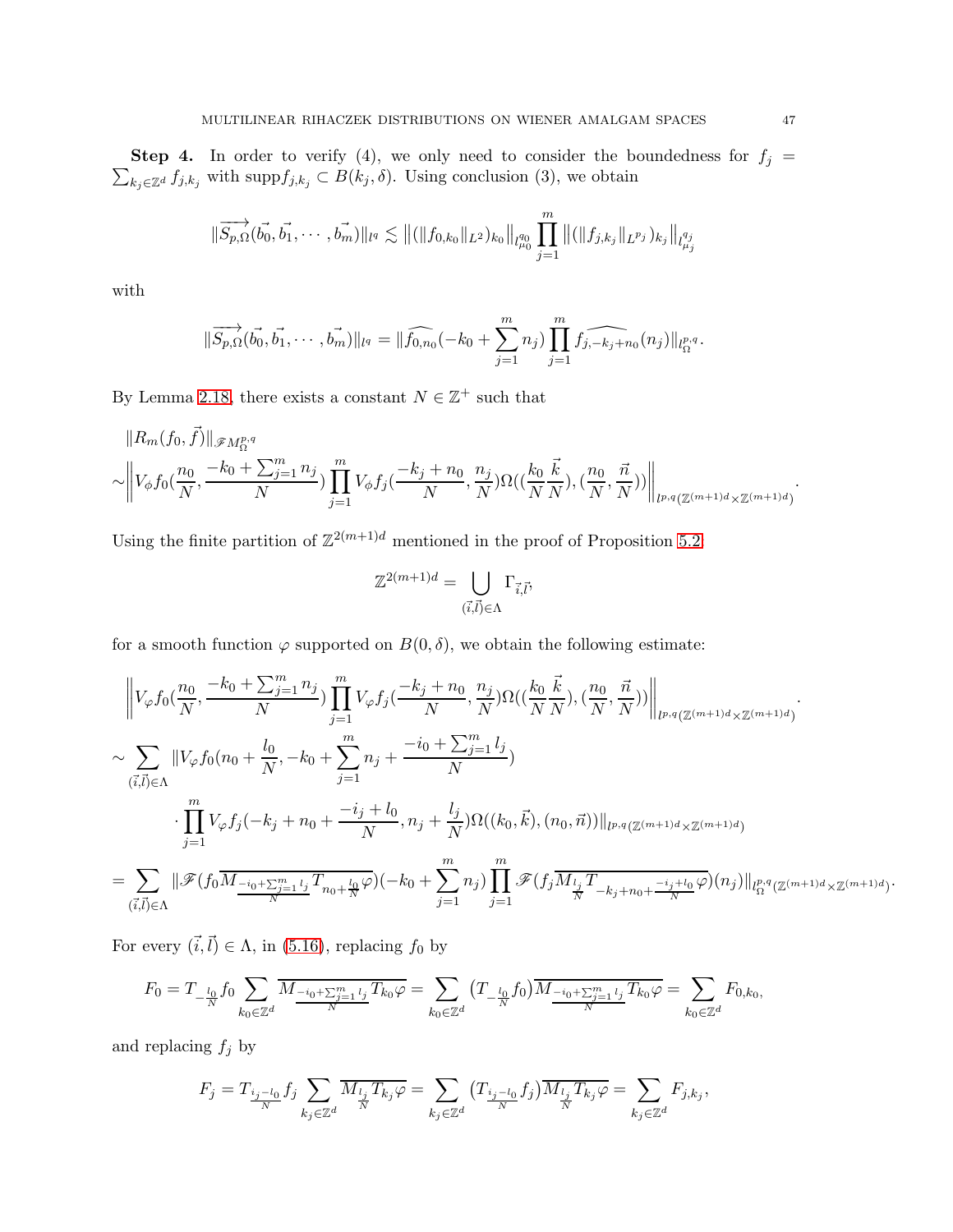we obtain

$$
\|\mathscr{F}(f_0M_{\frac{-i_0+\sum_{j=1}^m l_j}{N}}T_{n_0+\frac{l_0}{N}}\varphi)(-k_0+\sum_{j=1}^m n_j)\prod_{j=1}^m\mathscr{F}(f_j\overline{M_{\frac{l_j}{N}}T_{-k_j+n_0+\frac{-i_j+l_0}{N}}}\varphi)(n_j)\|_{l_{\Omega}^{p,q}(\mathbb{Z}^{(m+1)d}\times\mathbb{Z}^{(m+1)d})}
$$
  

$$
=\|\widehat{F_{0,n_0}}(-k_0+\sum_{j=1}^m n_j)\prod_{j=1}^m F_{j,-k_j+n_0}(n_j)\|_{l_{\Omega}^{p,q}}
$$
  

$$
\lesssim \|(\|F_{0,k_0}\|_{L^2})_{k_0}\|_{l_{\mu_0}^{q_0}}\prod_{j=1}^m\|(\|F_{j,k_j}\|_{L^{p_j}})_{k_j}\|_{l_{\mu_j}^{q_j}} \lesssim \|(\|f_{0,k_0}\|_{L^2})_{k_0}\|_{l_{\mu_0}^{q_0}}\prod_{j=1}^m\|(\|f_{j,k_j}\|_{L^{p_j}})_{k_j}\|_{l_{\mu_j}^{q_j}}.
$$

.

 $\Box$ 

Recall that  $\Lambda$  is a finite subset of  $\mathbb{Z}^{2(m+1)d}$ . By a summation of the above terms with respect to all  $(\vec{i}, \vec{l}) \in \Lambda$ , we conclude the desired conclusion

$$
||R_m(f_0, \vec{f})||_{\mathscr{F}M^{p,q}_{\Omega}} \lesssim \sum_{(\vec{i}, \vec{l}) \in \Lambda} ||(||f_{0,k_0}||_{L^2})_{k_0}||_{l^{q_0}_{\mu_0}} \prod_{j=1}^m ||(||f_{j,k_j}||_{L^{p_j}})_{k_j}||_{l^{q_j}_{\mu_j}} \lesssim ||(||f_{0,k_0}||_{L^2})_{k_0}||_{l^{q_0}_{\mu_0}} \prod_{j=1}^m ||(||f_{j,k_j}||_{L^{p_j}})_{k_j}||_{l^{q_j}_{\mu_j}}.
$$

5.4. Self-improvement of embedding relations. In this subsection, we study the embedding relation by using the self-improvement method established in Proposition [5.2.](#page-37-0) First, we give the self-improvement of the embedding relations between Wiener amalgam and Fourier modulation spaces.

<span id="page-47-3"></span>**Theorem 5.5.** Let  $0 < p_1, p_2, q_1, q_2 \leq \infty$ ,  $\Omega \in \mathscr{P}(\mathbb{R}^{2d})$ ,  $\mu \in \mathscr{P}(\mathbb{R}^d)$ . Then, if  $p_1, q_1 < \infty$ , the embedding relation

<span id="page-47-0"></span>
$$
W(L^{p_1}, L^{q_1}_{\mu})(\mathbb{R}^d) \subset \mathscr{F}M^{p_2, q_2}_{\Omega}(\mathbb{R}^d)
$$
\n
$$
(5.23)
$$

can be self-improved to

$$
W(L^{p_1 \wedge 2}, L^{q_1}_{\mu})(\mathbb{R}^d) \subset \mathscr{F}M^{p_2, q_2}_{\Omega}(\mathbb{R}^d). \tag{5.24}
$$

On the other hand, the embedding relation

<span id="page-47-1"></span>
$$
\mathcal{F}M_{\Omega}^{p_2,q_2}(\mathbb{R}^d) \subset W(L^{p_1}, L^{q_1}_{\mu})(\mathbb{R}^d)
$$
\n(5.25)

can be self-improved to

<span id="page-47-2"></span>
$$
\mathcal{F}M_{\Omega}^{p_2,q_2}(\mathbb{R}^d) \subset W(L^{p_1 \vee 2}, L^{q_1}_{\mu})(\mathbb{R}^d). \tag{5.26}
$$

Proof. The self-improvement of [\(5.23\)](#page-47-0) follows by a similar argument as in the proof of Proposition [5.2.](#page-37-0) The self-improvement of [\(5.25\)](#page-47-1) is easier to prove than that of [\(5.23\)](#page-47-0), but in a slight different way. Therefore, we give an abbreviated proof here.

For a fixed truncated sequence (only finite nonzero items)  $\vec{c} = \{c(k,n)\}_{k,n\in\mathbb{Z}^d}$ , we set

$$
g(x) = \sum_{k \in \mathbb{Z}^d} \sum_{n \in \mathbb{Z}^d} c(k, n) e^{2\pi i n \cdot x} T_k \varphi(x) = \sum_{k \in \mathbb{Z}^d} g_k,
$$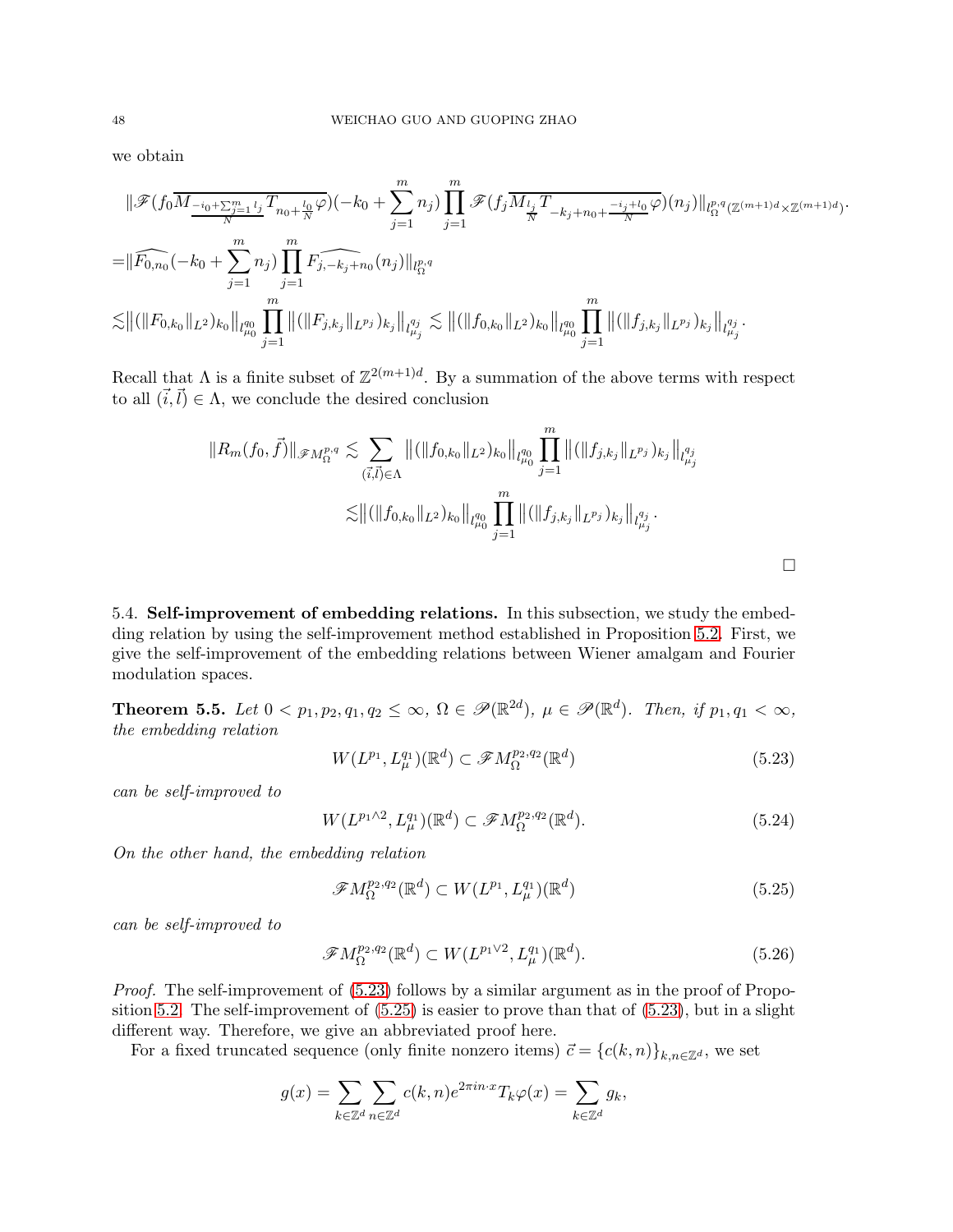where  $\varphi$  is a nonzero smooth function supported on  $B_{\delta}$  with  $\delta < 1/4$ . Recalling the fact  $(M_nT_k\varphi)^{\vee}(\xi) = T_{-n}M_k\check{\varphi}(\xi)$ , we write

$$
\check{g}(\xi) = \sum_{k \in \mathbb{Z}^d} \sum_{n \in \mathbb{Z}^d} c(k, n) T_{-n} M_k \check{\varphi}(\xi)
$$
  
= 
$$
\sum_{k \in \mathbb{Z}^d} \sum_{n \in \mathbb{Z}^d} c(n, -k) T_k M_n \check{\varphi}(\xi) =: \sum_{k \in \mathbb{Z}^d} \sum_{n \in \mathbb{Z}^d} b(k, n) T_k M_n \check{\varphi}(\xi) = D_{\check{\varphi}}^{1,1} \check{b},
$$

where we denote  $b(k, n) = c(n, -k)$ . Using the boundedness of synthesis operator (see Lemma [2.14\)](#page-10-3), we obtain that

$$
\|g\|_{\mathscr{F}M^{p_2,q_2}_{\Omega}(\mathbb{R}^d)}=\|\check{g}\|_{M^{p_2,q_2}_{\Omega}}=\|D_{\check{\varphi}}^{1,1}\vec{b}\|_{M^{p_2,q_2}_{\Omega}}\lesssim \|\vec{b}\|_{l^{p_2,q_2}_{\Omega}}.
$$

If the embedding relation [\(5.25\)](#page-47-1) holds, we conclude that

$$
\big\| \big( \|g_k\|_{L^{p_1}} \big)_k \big\|_{l^{q_1}_\mu} \lesssim \| \vec{b} \|_{l^{p_2,q_2}_\Omega}.
$$

Using the trick of taking expectation as in the proof of Proposition [5.2,](#page-37-0) we can conclude that

<span id="page-48-0"></span>
$$
\left\| \left( \|c(k, \cdot)\|_{l^2} \right)_k \right\|_{l^q_\mu} \lesssim \|\vec{b}\|_{l^{p_2, q_2}_\Omega}.
$$
\n(5.27)

Next, we turn to the proof of  $(5.26)$  for  $p_1 < 2$ . By a reduction as in the proof of Theorem [3.5,](#page-17-3) we only need to verify the conclusion for  $f = \sum_{j\in\mathbb{Z}^d} f_j$  with  $\text{supp} f_j \subset B(j,\delta)$  with  $\delta \in (0, 1/4)$ . Take  $c(k, n) = f_k(n)$ , from  $(5.27)$  we conclude that

$$
\left\| \left( \|f_k\|_{L^2} \right)_k \right\|_{l^{q_1}_{\mu}} \sim \left\| \left( \|c(k,\cdot)\|_{l^2} \right)_k \right\|_{l^{q_1}_{\mu}} \lesssim \|\vec{b}\|_{l^{p_2,q_2}_{\Omega}}.
$$

Observe that the window function  $\phi$  supported on  $Q_0$  satisfies  $\phi = 1$  on  $\frac{Q_0}{2}$ , so we have

$$
\begin{aligned} \|\vec{b}\|_{l_{\Omega}^{p_2,q_2}} &= \|(c(n,-k))_{k,n}\|_{l_{\Omega}^{p_2,q_2}} = \|\widehat{(f_n)}(k))_{k,n}\|_{l_{\Omega}^{p_2,q_2}} \\ &= \|(V_\phi f(n,-k)\|_{l_{\Omega}^{p_2,q_2}} = \|(V_{\check{\phi}}\check{f}(k,n)\|_{l_{\Omega}^{p_2,q_2}} \lesssim \|\mathscr{F}^{-1}f\|_{M_{\Omega}^{p_2,q_2}} = \|f\|_{\mathscr{F}M_{\Omega}^{p_2,q_2}}, \end{aligned}
$$

where we use the sampling property of  $M_{\Omega}^{p_2,q_2}$ . A combination of the above two estimates yields the desired conclusion.

Correspondingly, we give the self-improvement result for the embedding relations between Wiener amalgam and modulation spaces. Since the proof is similar, we omit it.

<span id="page-48-1"></span>**Theorem 5.6.** Let  $0 < p_1, p_2, q_1, q_2 < \infty$ ,  $\Omega \in \mathscr{P}(\mathbb{R}^{2d})$ ,  $\mu \in \mathscr{P}(\mathbb{R}^d)$ . Then, if  $p_1, q_1 < \infty$ , the embedding relation

$$
W(L^{p_1}, L^{q_1}_{\mu})(\mathbb{R}^d) \subset M^{p_2,q_2}_{\Omega}(\mathbb{R}^d)
$$

can be self-improved to

$$
W(L^{p_1 \wedge 2}, L_\mu^{q_1})(\mathbb{R}^d) \subset M^{p_2,q_2}_\Omega(\mathbb{R}^d).
$$

On the other hand, the embedding relation

$$
M_\Omega^{p_2,q_2}(\mathbb{R}^d) \subset W(L^{p_1},L_\mu^{q_1})(\mathbb{R}^d)
$$

can be self-improved to

$$
M_{\Omega}^{p_2,q_2}(\mathbb{R}^d) \subset W(L^{p_1 \vee 2}, L^{q_1}_{\mu})(\mathbb{R}^d).
$$

 $\Box$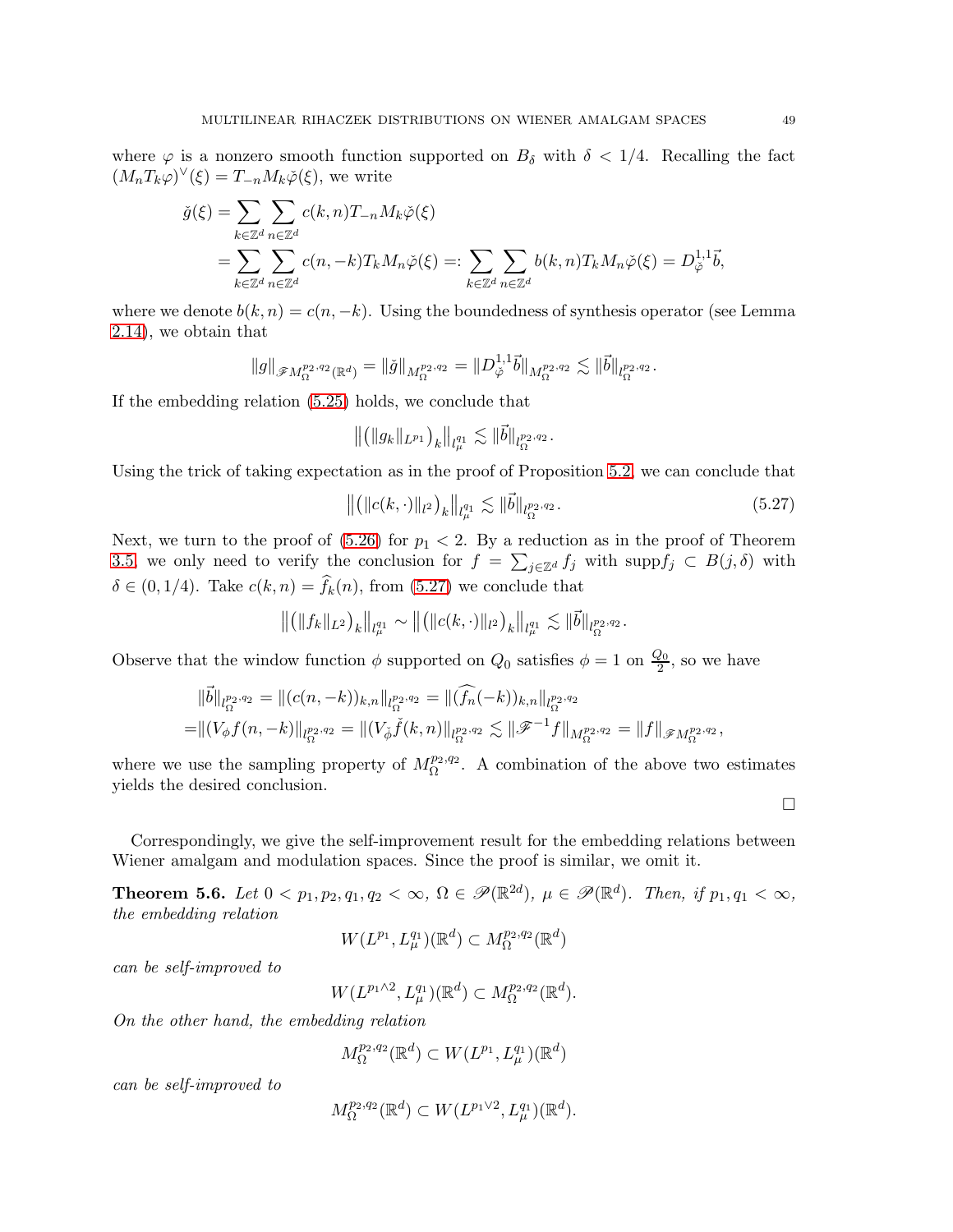## 6.1. sharp exponents of local version of BRWM.

<span id="page-49-5"></span>**Lemma 6.1** (Sharpness of convolution inequality, see [\[16\]](#page-63-16)). Let  $m \geq 1$  be an integer. Suppose  $0 < q, q_j \leq \infty$  for  $j = 0, 1, \cdots, m$ . Let  $S = \{j \in \mathbb{Z} : q_j \geq 1, 0 \leq j \leq m\}$ . Then

$$
l^{q_0}(\mathbb{Z}^d)\ast l^{q_1}(\mathbb{Z}^d)\ast \cdots \ast l^{q_m}(\mathbb{Z}^d)\subset l^{q}(\mathbb{Z}^d)
$$

holds if and only if

$$
1/q \le 1/q_j \qquad (j=0,1\cdots m)
$$

and

$$
(|S| - 1) + 1/q \le \sum_{j \in S} 1/q_j, \text{ for } |S| \ge 1.
$$

<span id="page-49-6"></span>**Proposition 6.2.** Let  $p, q, p_j \in (0, \infty], j = 0, 1, \cdots, m$ . Denote by

$$
\Lambda := \bigg\{ j : \frac{1}{p} \geq 1 - \frac{1}{p_j \wedge 2}, j = 0, 1, \cdots, m \bigg\}.
$$

We have

<span id="page-49-0"></span>
$$
R_m: L^{p_0 \wedge 2}(B_\delta) \times \cdots \times L^{p_m \wedge 2}(B_\delta) \longrightarrow M^{p,q}(\mathbb{R}^{(m+1)d})
$$
\n
$$
(6.1)
$$

holds if and only if

<span id="page-49-1"></span>
$$
\frac{1}{q} \le 1 - \frac{1}{p_j \wedge 2}, \quad j = 0, 1, \cdots, m,
$$
\n(6.2)

and

<span id="page-49-3"></span>
$$
\frac{|\Lambda| - 1}{p} + \frac{1}{q} \le |\Lambda| - \sum_{j \in \Lambda} \frac{1}{p_j \wedge 2} \text{ for } |\Lambda| \ge 1.
$$
 (6.3)

Proof. This proof is divided into several parts.

**The proof of**  $(6.1) \implies (6.2)$  $(6.1) \implies (6.2)$  $(6.1) \implies (6.2)$ . Using Lemma [3.2,](#page-12-4)  $(6.1)$  implies the following embedding relations:

<span id="page-49-4"></span>
$$
L^{p_i \wedge 2}(B_\delta) \subset \mathcal{F}^{-1}L^q(\mathbb{R}^d), \quad i = 0, 1, 2, \cdots, m. \tag{6.4}
$$

We claim that

<span id="page-49-2"></span>
$$
L^{p_i \wedge 2}(B_\delta) \subset \mathscr{F}^{-1}L^q(\mathbb{R}^d) \Longleftrightarrow \frac{1}{q} \le 1 - \frac{1}{p_i \wedge 2}, \quad i = 0, 1, 2, \cdots, m. \tag{6.5}
$$

Take f to be a smooth function supported on  $B_{\delta}$ . Denote  $f_{\lambda}(x) := \frac{1}{\lambda^d} f(\frac{x}{\lambda})$  $\frac{x}{\lambda}$  for  $\lambda \in (0,1)$ . Then, the embedding relation  $L^{p_i \wedge 2}(B_\delta) \subset \mathscr{F}^{-1}L^q$  and a direct calculation tell us that

$$
\lambda^{-d/q} \sim ||f_{\lambda}||_{\mathscr{F}^{-1}L^q} \lesssim ||f_{\lambda}||_{L^{p_i \wedge 2}} \sim \lambda^{d(\frac{1}{p_i \wedge 2} - 1)}, \quad \lambda \in (0, 1),
$$

which implies  $-\frac{1}{q} \ge \frac{1}{p_i \wedge 2} - 1$ . This is equivalent to the desired conclusion  $\frac{1}{q} \le 1 - \frac{1}{p_i \wedge 2}$ .

Next, we turn to verify the opposite direction of [\(6.5\)](#page-49-2). Observing  $\frac{1}{q} \leq 1 - \frac{1}{p_i \wedge 2} \leq \frac{1}{2}$  $\frac{1}{2}$  and 1  $\frac{1}{q'} \geq \frac{1}{p_i \wedge 2}$ , we use the Hausdorff-Young inequality  $L^{q'}(\mathbb{R}^d) \subset \mathscr{F}^{-1}L^{q}(\mathbb{R}^d)$  and the embedding relation  $L^{p_i \wedge 2}(B_\delta) \subset L^{q'}(B_\delta)$  to obtain that

$$
L^{p_i \wedge 2}(B_\delta) \subset L^{q'}(B_\delta) \subset \mathscr{F}^{-1}L^q(\mathbb{R}^d).
$$

This completes the proof of claim [\(6.5\)](#page-49-2).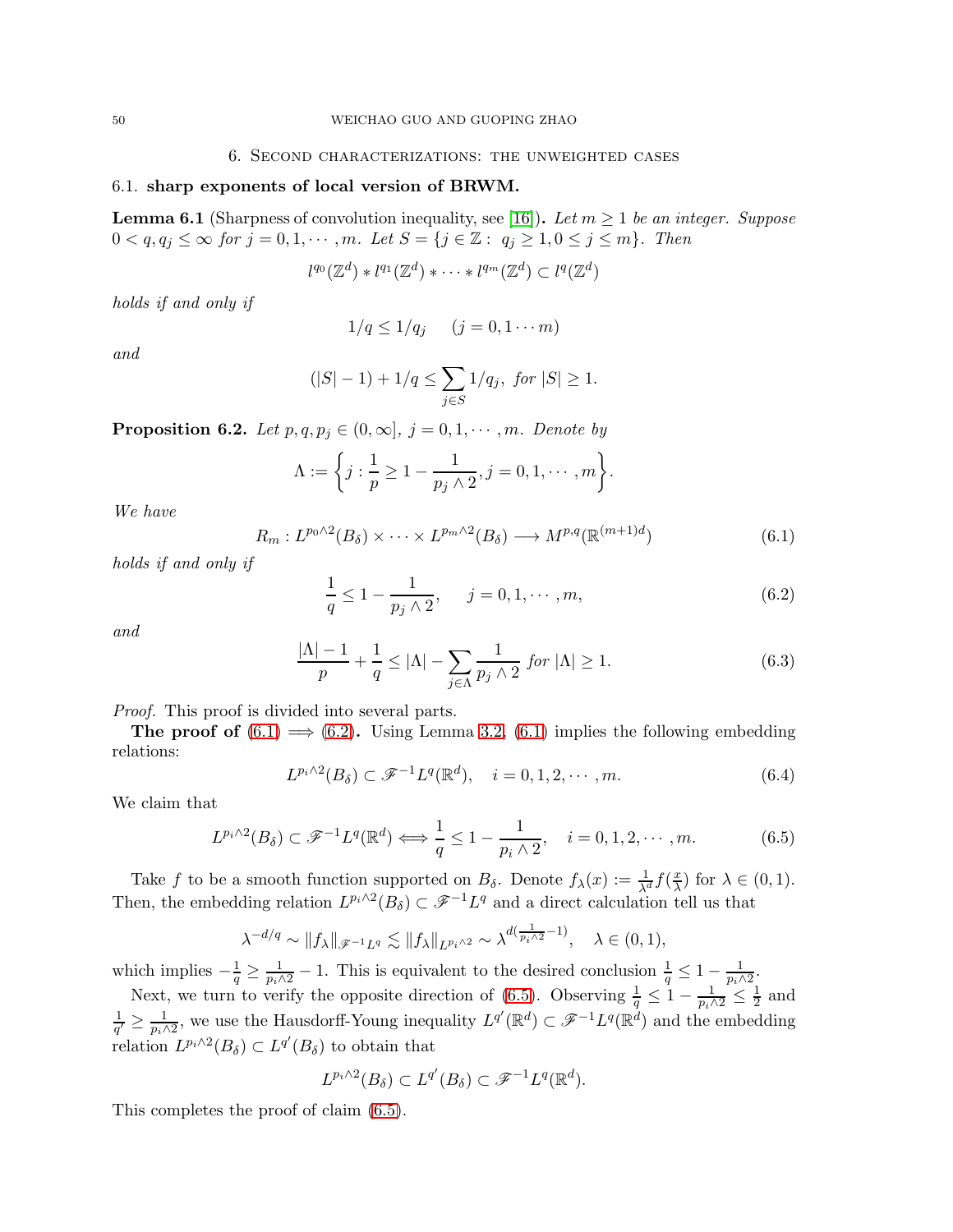The proof of  $(6.1) \implies (6.3)$  $(6.1) \implies (6.3)$  $(6.1) \implies (6.3)$ . In this case, we assume  $|\Lambda| \geq 1$ . Let  $\phi$  be a smooth function supported in  $Q_0$ , satisfying  $\phi = 1$  on  $\frac{Q_0}{2}$ . Using Proposition [5.2,](#page-37-0) we obtain that [\(6.1\)](#page-49-0) is equivalent to

$$
\|\overrightarrow{T}_{p}(\vec{b_{0}},\vec{b_{1}},\cdots,\vec{b_{m}})\|_{l^{q}} \lesssim \prod_{j=0}^{m} \|f_{j}\|_{L^{p_{j}\wedge 2}},
$$
\n(6.6)

<span id="page-50-0"></span>where

$$
T_p(\vec{b_0}, \vec{b_1}, \cdots, \vec{b_m})(n_0, \vec{n}) = \bigg(\sum_{k_0 \in \mathbb{Z}^d, \vec{k} \in \mathbb{Z}^{md}} |b_0(k_0, n_0 + \sum_{j=1}^m k_j) \prod_{j=1}^m b_j(n_j + k_0, k_j)|^p\bigg)^{1/p},
$$

and  $\{b_j (k_j, n_j)\}_{k_j, n_j \in \mathbb{Z}^d} := \{V_{\phi} f_j (k_j, n_j)\}_{k_j, n_j \in \mathbb{Z}^d}$  for  $j = 0, 1, \cdots, m$ .

For any  $C_c^{\infty}(\mathbb{R}^d)$  function sequence  $\{f_j\}_{j=0}^m$  supported on  $B_\delta$ , we observe that there are only finite  $k_0$   $n_j$ ,  $j = 1, 2, \cdots, m$  such that the term  $a(k_0, n_0 + \sum_{j=1}^m k_j) \prod_{j=1}^m b_j(n_j + k_0, k_j)$ is nonzero, and that  $\vec{b}_j(0, n_j) = V_\phi f_j(0, n_j) = {\hat{f}_j(n_j)}_{l \in \mathbb{Z}^d}$  for  $j = 0, 1, \cdots, m$ .

With the help of the above two observations and a similar but simpler argument as in the proof of Proposition [5.2,](#page-37-0) we conclude that [\(6.6\)](#page-50-0) is equivalent to

<span id="page-50-1"></span>
$$
\left\| \left( \left( \sum_{\vec{k} \in \mathbb{Z}^{md}} |\widehat{f}_0(n_0 + \sum_{j=1}^m k_j) \prod_{j=1}^m \widehat{f}_j(k_j)|^p \right)^{1/p} \right)_{n_0} \right\|_{l^q} \lesssim \prod_{j=0}^m \|f_j\|_{L^{p_j \wedge 2}}.\tag{6.7}
$$

Let  $\lambda \in (0, 1)$ . Take  $f_j(x) = h_\lambda(x) = \frac{1}{\lambda^d} h(\frac{x}{\lambda})$  $\frac{x}{\lambda}$ ) for  $j \in \Lambda$ , and  $f_j = h$  for  $j \notin \Lambda$ , where h is a smooth function satisfying that supp $h \subset B_\delta$  and  $\widehat{h}(0) = 2$ . Then, there exists a constant C such that

$$
\widehat{h_{\lambda}}(\xi) = \widehat{h}(\lambda \xi) \ge 1, \quad |\xi| \le (m+1)C\lambda^{-1}.
$$

If  $0 \in \Lambda$ , for sufficiently small  $\lambda$  and  $|n_0| \leq C\lambda^{-1}$ , we have

$$
\left(\sum_{\vec{k}\in\mathbb{Z}^{md}}\left|\widehat{f}_0(n_0+\sum_{j=1}^mk_j)\prod_{j=1}^m\widehat{f}_j(k_j)\right|^p\right)^{1/p}
$$
  

$$
\geq \left(\sum_{j\in\Lambda,j\neq 0}\sum_{|k_j|\leq C\lambda^{-1}}\left|\widehat{h_\lambda}(n_0+\sum_{j\in\Lambda,j\neq 0}k_j)\prod_{j\in\Lambda,j\neq 0}\widehat{h_\lambda}(k_j)\right|^p\right)^{1/p}\gtrsim \lambda^{\frac{-d(|\Lambda|-1)}{p}}.
$$

If  $0 \notin \Lambda$ , without loss of generality, we assume  $j_0 \in \Lambda$ . For sufficiently small  $\lambda$  and  $|n_0| \leq$  $C\lambda^{-1}$ , we conclude that

$$
\left(\sum_{\vec{k}\in\mathbb{Z}^{md}}\left|\widehat{f}_0(n_0+\sum_{j=1}^mk_j)\prod_{j=1}^m\widehat{f}_j(k_j)\right|^p\right)^{1/p}
$$
\n
$$
\geq \left(\sum_{j\in\Lambda}\sum_{k_j\in\mathbb{Z}^d}\left|\widehat{h}(n_0+\sum_{j\in\Lambda}k_j)\prod_{j\in\Lambda}\widehat{h}_\lambda(k_j)\right|^p\right)^{1/p}
$$
\n
$$
\geq \left(\sum_{j\in\Lambda,j\neq j_0}\sum_{|k_j|\leq C\lambda^{-1}}\left|\widehat{h}(0)\widehat{h}_\lambda(-n_0-\sum_{j\in\Lambda,j\neq j_0}k_j)\prod_{j\in\Lambda,j\neq j_0}\widehat{h}_\lambda(k_j)\right|^p\right)^{1/p}\gtrsim \lambda^{\frac{-d(|\Lambda|-1)}{p}}.
$$

With the above estimates for  $|n_0| \leq C\lambda^{-1}$ , and by replacing all the functions  $f_j$  by  $h_\lambda$  for  $j \in \Lambda$ , and by replacing  $f_j$  by h for  $j \notin \Lambda$ , we have the lower bound estimates of the left term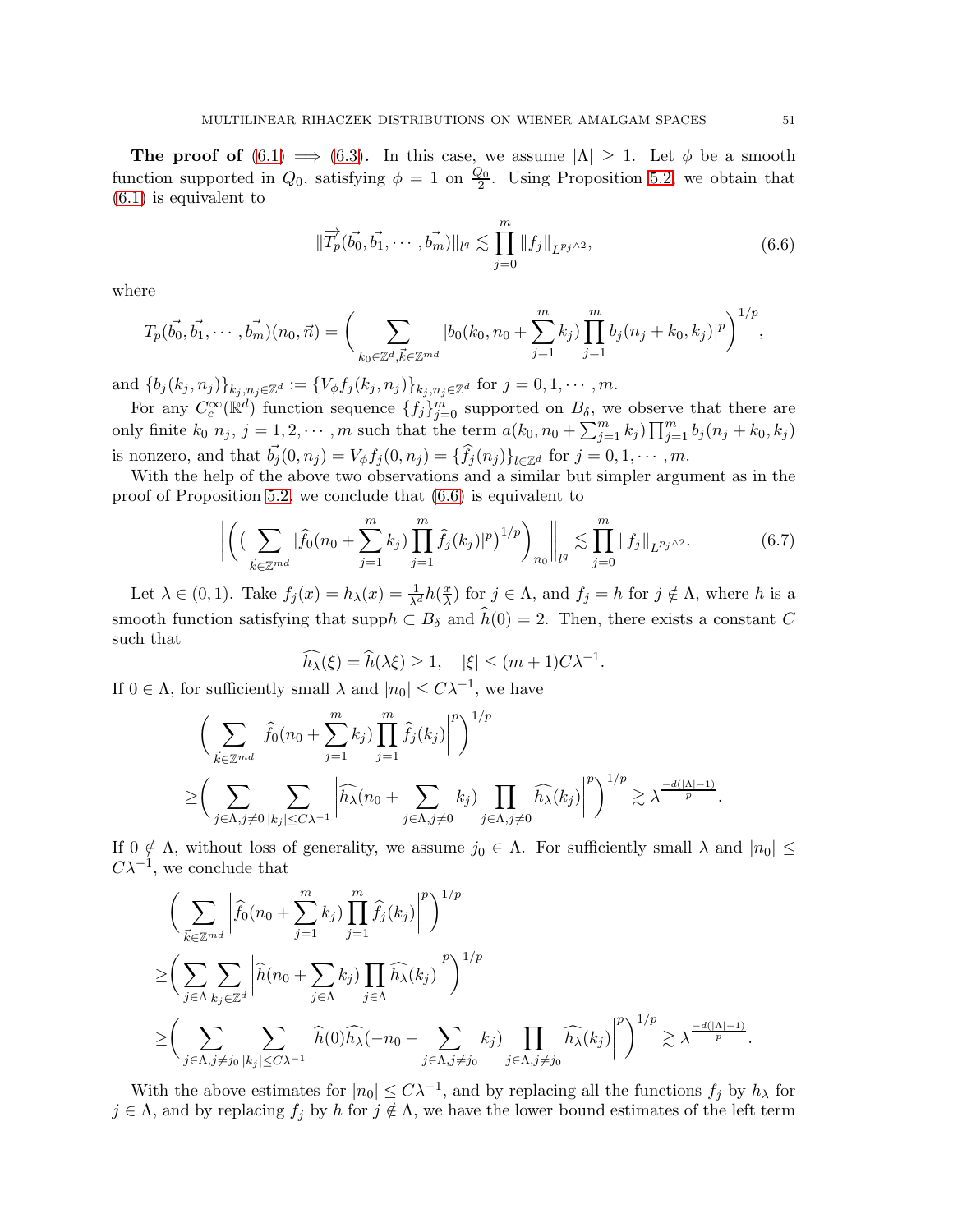in [\(6.7\)](#page-50-1):

$$
\left\| \left( \left( \sum_{\vec{k} \in \mathbb{Z}^{md}} |\widehat{f}_0(n_0 + \sum_{j=1}^m k_j) \prod_{j=1}^m \widehat{f}_j(k_j)|^p \right)^{1/p} \right)_{n_0} \right\|_{l^q}
$$
  

$$
\lesssim \left\| \left( \lambda^{\frac{-d(|\Lambda|-1)}{p}} \right)_{|n_0| \le C\lambda^{-1}} \right\|_{l^q} \gtrsim \lambda^{\frac{-d(|\Lambda|-1)}{p}} \left( \sum_{|n_0| \le C\lambda^{-1}} 1^q \right)^{1/q} \sim \lambda^{\frac{-d(|\Lambda|-1)}{p}} \lambda^{-d/q} = \lambda^{-d\left(\frac{|\Lambda|-1}{p} + \frac{1}{q}\right)}.
$$

Combining this with the fact  $||h_\lambda||_{L^{p_i \wedge 2}} \sim \lambda^{d(\frac{1}{p_i \wedge 2} - 1)}$  for  $i \in \Lambda$ , we obtain

$$
\lambda^{-d(\frac{|\Lambda|-1}{p}+\frac{1}{q})} \lesssim ||T_p(\vec{b_0}, \vec{b_1}, \cdots, \vec{b_m})||_{l^q} \lesssim \prod_{j=0}^m ||f_j||_{L^{p_j \wedge 2}} \sim \prod_{j \in \Lambda} \lambda^{d(\frac{1}{p_j \wedge 2}-1)} \qquad (0 < \lambda < 1).
$$

This implies that

$$
\frac{|\Lambda|-1}{p}+\frac{1}{q}\leq |\Lambda|-\sum_{j\in\Lambda}\frac{1}{p_j\wedge 2}.
$$

The proof of  $(6.2), (6.3) \implies (6.1)$  $(6.2), (6.3) \implies (6.1)$  $(6.2), (6.3) \implies (6.1)$  $(6.2), (6.3) \implies (6.1)$  $(6.2), (6.3) \implies (6.1)$  for  $p \ge q$ . In this case, by Lemma [3.2,](#page-12-4) we have  $(6.1) \Leftrightarrow (6.4)$  $(6.1) \Leftrightarrow (6.4)$  $(6.1) \Leftrightarrow (6.4)$ . Then, the conclusion follows by the equivalent relations in [\(6.5\)](#page-49-2).

The proof of  $(6.2), (6.3) \implies (6.1)$  $(6.2), (6.3) \implies (6.1)$  $(6.2), (6.3) \implies (6.1)$  $(6.2), (6.3) \implies (6.1)$  $(6.2), (6.3) \implies (6.1)$  for  $p < q$ . In this case,  $p < \infty$ . By  $(6.2)$ , we deduce that  $(p_j \wedge 2) \geq 1, j = 0, 1, \cdots, m$ . Denote that

$$
\Lambda = \left\{ j : \frac{(p_j \wedge 2)^j}{p} \ge 1, j = 0, 1, \cdots, m \right\},\
$$

$$
(6.2) \Longleftrightarrow \frac{p}{q} \le \frac{p}{(p_j \wedge 2)^j},
$$

and

$$
(6.3) \Longleftrightarrow |\Lambda| - 1 + \frac{p}{q} \le \sum_{j \in \Lambda} \frac{p}{(p_j \wedge 2)^j}.
$$

Then, we use  $(6.2)$ ,  $(6.3)$  and Lemma [6.1](#page-49-5) to obtain the convolution inequality:

$$
l^{\frac{(p_0\wedge 2)'}{p}} * l^{\frac{(p_1\wedge 2)'}{p}} * \cdots * l^{\frac{(p_m\wedge 2)'}{p}} \subset l^{\frac{q}{p}}.
$$

Using this, we deduce that

$$
\| \left( \left( \sum_{\vec{k} \in \mathbb{Z}^{md}} |\widehat{f}_0(n_0 + \sum_{j=1}^m k_j) \prod_{j=1}^m \widehat{f}_j(k_j)|^p \right)^{1/p} \right)_{n_0} \|_{l^q}
$$
  
= 
$$
\left\| \left( \sum_{\vec{k} \in \mathbb{Z}^{md}} |\widehat{f}_0(n_0 + \sum_{j=1}^m k_j) \prod_{j=1}^m \widehat{f}_j(k_j)|^p \right)_{n_0} \right\|_{l^{q/p}}^{1/p} \lesssim \prod_{j=0}^m \| (|\widehat{f}_j(k)|^p)_k \|_{l^{\frac{(p_j \wedge 2)^j}{p}}}^{1/p} = \prod_{j=0}^m \| (|\widehat{f}_j(k)|)_k \|_{l^{(p_j \wedge 2)^j}}. \right.
$$

By the sampling property of Lebesgue space and the Hausdorff-Young inequality, we have

$$
\|(|\widehat{f}_j(k)|)_k\|_{l^{(p_j\wedge 2)'}}\lesssim \|f_j\|_{\mathscr{F}^{-1}L^{(p_j\wedge 2)'}}\lesssim \|f_j\|_{L^{p_j\wedge 2}}.
$$

The combination of the above two inequalities implies the inequality [\(6.7\)](#page-50-1), which is equivalent to  $(6.1)$ .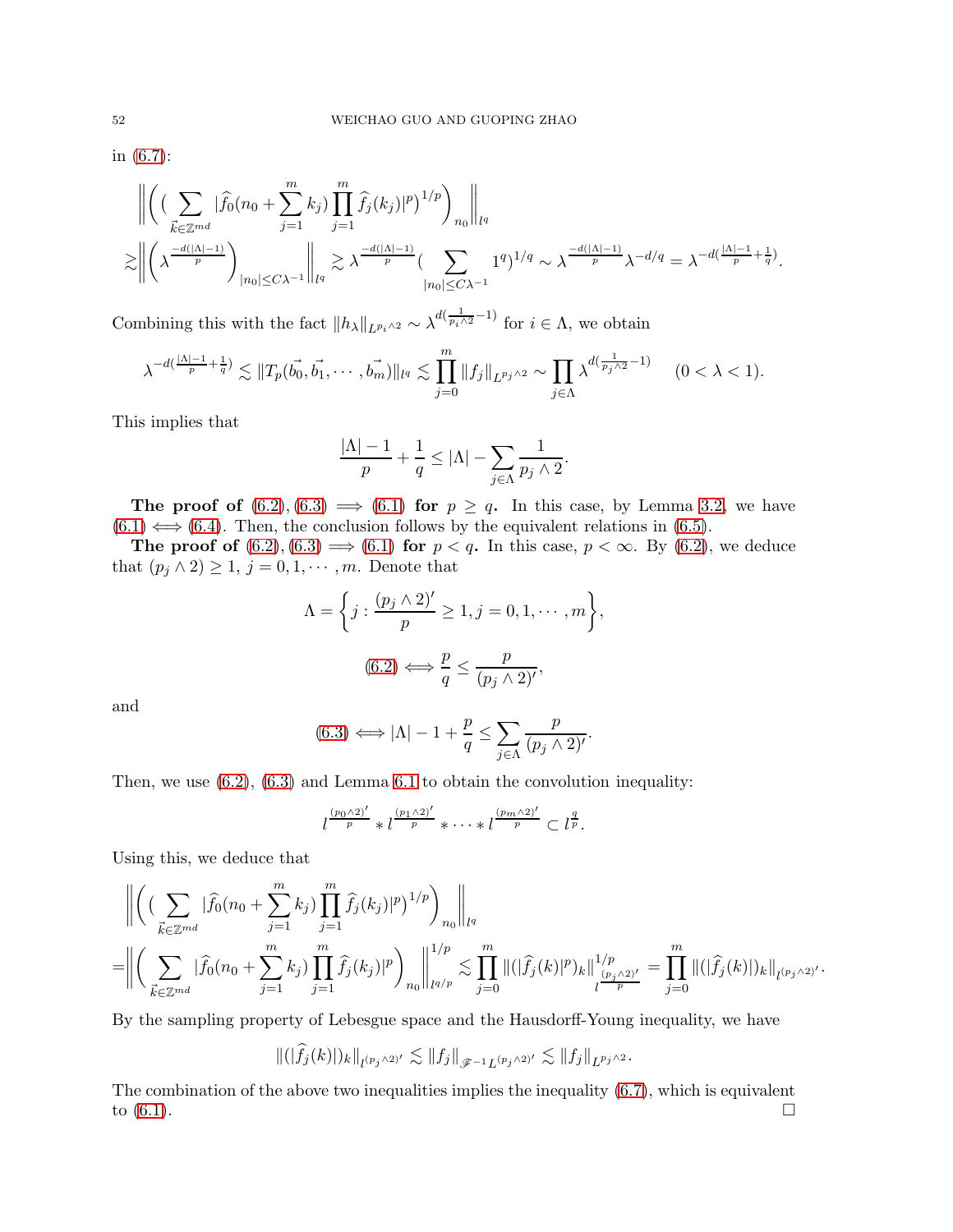6.2.  $\star$  convolution. Let  $\vec{a} = \{a_{k_0}\}_{k_0 \in \mathbb{Z}^d}$  and  $\vec{B} = \{B_{\vec{k}}\}_{\vec{k} \in \mathbb{Z}^{md}}$  be two sequences defined on  $\mathbb{Z}^d$ and  $\mathbb{Z}^{md}$  respectively, where  $\vec{k} = (k_1, \dots, k_m)$  be a vector on  $\mathbb{R}^{md}$  with  $k_j \in \mathbb{Z}^d$ ,  $j = 1, \dots, m$ . The  $\star$  convolution of  $\vec{a}$  and  $\vec{B}$  is defined by

$$
(\vec{a} \star \vec{B})(\vec{k}) = \sum_{k_0 \in \mathbb{Z}^d} a_{k_0} B(k_1 - k_0, k_2 - k_0, \cdots, k_m - k_0).
$$

Note that for  $m = 1$  the  $\star$  convolution recover the usual convolution, that is,  $\star = \star$  when  $m = 1$ . The operation of  $\star$  convolution appears naturally in the characterization of BRWM in the multilinear setting, where we will deal with the case that  $B = \otimes_{j=1}^m b_j$ . For this special case, the  $\star$  convolution can be written as

$$
(\vec{a} \star \otimes_{j=1}^{m} b_j)(\vec{k}) = \sum_{k_0 \in \mathbb{Z}^d} a_{k_0} \prod_{j=1}^m b_j (k_j - k_0).
$$

Moreover, we use  $l_{\rho_0}^{r_0}(\mathbb{Z}^d) \star \otimes_{j=1}^m l_{\rho_j}^{r_j}(\mathbb{Z}^d) \subset l_{\rho}^r(\mathbb{Z}^{md})$  to denote the following inequality

$$
\|(\vec{a} \star \otimes_{j=1}^m b_j)(\vec{k})\|_{l^r_{\rho}(\mathbb{Z}^{md})} \leq C \|\vec{a}\|_{l^{r_0}_{\rho_0}(\mathbb{Z}^d)} \prod_{j=1}^m \|\vec{b}_j\|_{l^{r_j}_{\rho_j}(\mathbb{Z}^d)},
$$

where  $\rho_j$  and  $\rho$  are certain weight functions and  $r, r_j \in (0, \infty]$ .

<span id="page-52-5"></span>**Proposition 6.3** (Sharpness of  $\star$  convolution inequality). Let  $m \geq 1$  be an integer. Suppose  $0 < q, q_j \leq \infty$  for  $j = 0, 1, \cdots, m$ . Then

<span id="page-52-2"></span>
$$
l^{q_0}(\mathbb{Z}^d) \star \otimes_{j=1}^m l^{q_j}(\mathbb{Z}^d) \subset l^q(\mathbb{Z}^{md})
$$
\n(6.8)

holds if and only if

<span id="page-52-0"></span>
$$
1/q \le 1/q_j, \qquad (j = 0, 1 \cdots m)
$$
\n(6.9)

and

<span id="page-52-1"></span>
$$
1 + \frac{m}{q} \le \sum_{j=0}^{m} \frac{1}{q_j}.\tag{6.10}
$$

Proof. We divide this proof into two cases.

**Case 1:**  $q \leq 1$ . In this case, we have  $(6.9) \implies (6.10)$  $(6.9) \implies (6.10)$ . Thus, we only need to verify  $(6.8) \iff (6.9)$  $(6.8) \iff (6.9)$  $(6.8) \iff (6.9)$ . Using Lemma [3.4](#page-16-3) with  $p = 1$ , if  $q \le 1$ ,  $(6.8)$  is equivalent to

<span id="page-52-3"></span>
$$
l^{q_j}(\mathbb{Z}^d) \subset l^q(\mathbb{Z}^d), \quad j = 0, 1, \cdots, m,
$$
\n
$$
(6.11)
$$

which is equivalent to  $(6.9)$ . This is the desired conclusion.

**Case 2:**  $q > 1$ . In this case, the proof is divided into two parts.

The proof of  $(6.8) \implies (6.9), (6.10)$  $(6.8) \implies (6.9), (6.10)$  $(6.8) \implies (6.9), (6.10)$  $(6.8) \implies (6.9), (6.10)$  $(6.8) \implies (6.9), (6.10)$ . Using Lemma [6.4](#page-54-0) with  $p = 1, (6.8)$  $p = 1, (6.8)$  implies the embedding relations [\(6.11\)](#page-52-3), which is equivalent to [\(6.9\)](#page-52-0).

On the other hand, take  $\vec{a} = \vec{b}_j = \sum_{|i| \leq 2N} \vec{e_i}$ , where  $\vec{e_i} := \{e_{i,l}\}_{l \in \mathbb{Z}^d}$ ,  $e_{i,l} = 1$  for  $l = i$ , and vanish elsewhere. A direct calculation yields that

<span id="page-52-4"></span>
$$
\|\vec{a}\|_{l^{q_0}} \sim N^{d/q_0}, \quad \|\vec{b_j}\|_{l^{q_j}} \sim N^{d/q_j}, \quad j = 1, 2, \cdots, m. \tag{6.12}
$$

For  $|k_i| \leq N$ , we have

$$
\sum_{k_0 \in \mathbb{Z}^d} a_{k_0} \prod_{j=1}^m b_j (k_j - k_0) \ge \sum_{|k_0| \le N} \prod_{j=1}^m b_j (k_j - k_0) = \sum_{|k_0| \le N} 1 \sim N^d.
$$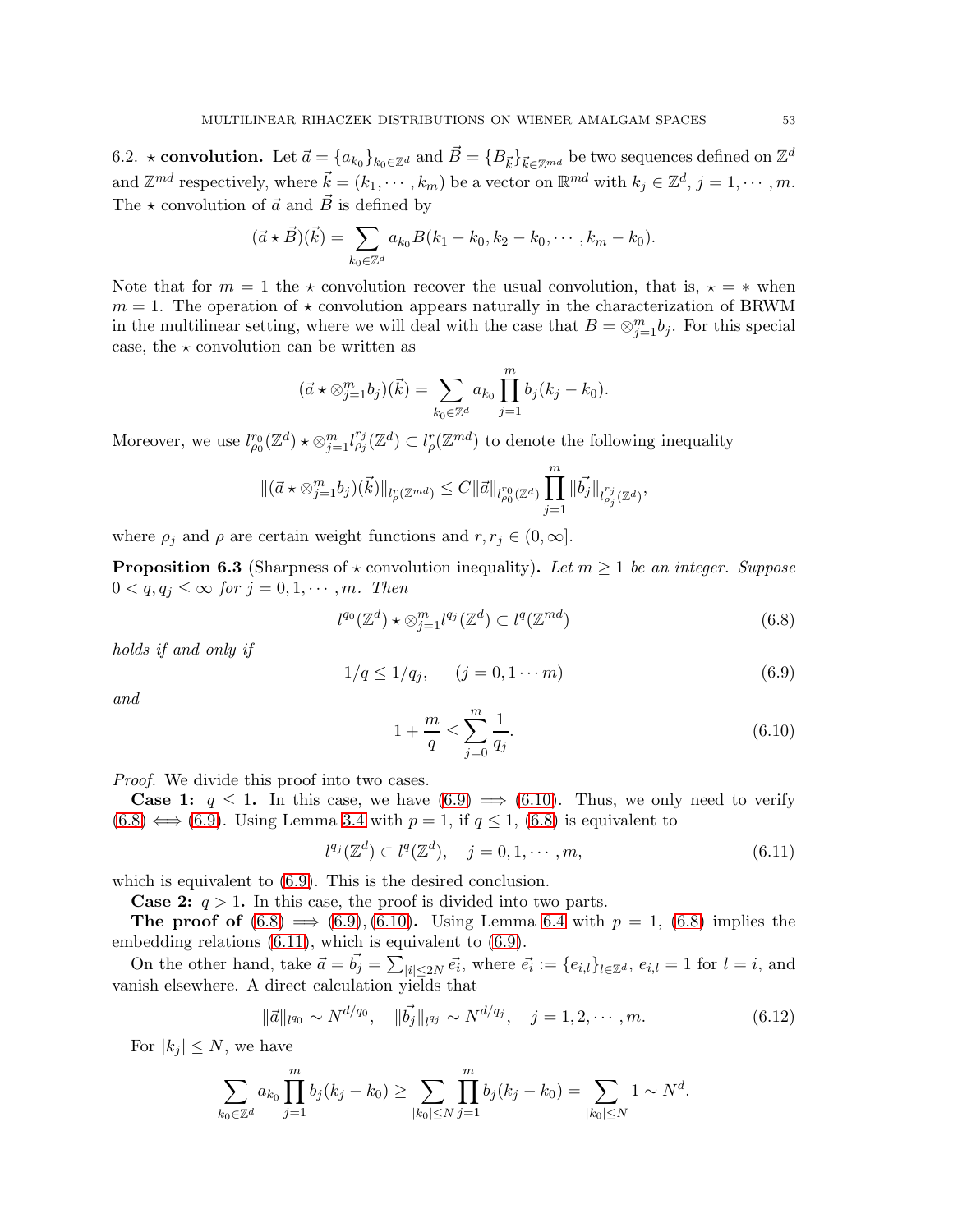Then, we have the estimates

$$
\|\sum_{k_0\in\mathbb{Z}^d}a_{k_0}\prod_{j=1}^m b_j(k_j-k_0)\|_{l^q}\gtrsim N^d\bigg(\sum_{|k_j|\leq N, 1\leq j\leq m}1\bigg)^{1/q}\sim N^dN^{md/q}=N^{d(1+\frac{m}{q})}.
$$

Using this and  $(6.12)$ ,  $(6.8)$  implies that for sufficiently large N,

$$
N^{d(1+\frac{m}{q})} \lesssim \|\sum_{k \in \mathbb{Z}^d} a_k \prod_{j=1}^m b_j (k-k_j)\|_{l^q} \lesssim \|\vec{a}\|_{l^{q_0}} \prod_{j=1}^m \|\vec{b}_i\|_{l^{q_i}} \lesssim N^{d/q_0} \prod_{j=1}^m N^{d/q_i} = N^{d \sum_{j=0}^m \frac{1}{q_j}}.
$$

It follows the desired condition [\(6.10\)](#page-52-1).

The proof of [\(6.9\)](#page-52-0), [\(6.10\)](#page-52-1)  $\Longrightarrow$  [\(6.8\)](#page-52-2). First, we claim that there exists  $r_j \in [1, q]$  such that

<span id="page-53-0"></span>
$$
\frac{1}{q} \le \frac{1}{r_j} \le \frac{1}{q_j}, \quad 1 + \frac{m}{q} = \sum_{j=0}^{m} \frac{1}{r_j}.
$$
\n(6.13)

In fact, if there exists a  $q_i \leq 1$ , we take  $r_i = 1$  and  $r_j = q$  for  $j \neq i$ . If  $q_j > 1$  for all  $j = 0, 1, \dots, m$ , observe that

$$
\sum_{j=0}^{m} \frac{1}{q} < 1 + \frac{m}{q} \le \sum_{j=0}^{m} \frac{1}{q_j}.
$$

There exists a sequence  $\{r_j\}_{j=0}^m$  satisfying [\(6.13\)](#page-53-0). Moreover, since  $q_j > 1$ , we have  $r_j \ge q_j \ge 1$ for all  $j = 0, 1, \cdots, m$ .

In light of the claim [\(6.13\)](#page-53-0) and the known embedding relations  $l^{q_j} \subset l^{r_j}$  for all  $0 \leq j \leq m$ , we only need to verify that

$$
\frac{1}{q} \le \frac{1}{r_j} \le 1 \text{ and } 1 + \frac{m}{q} = \sum_{j=0}^{m} \frac{1}{r_j} \text{ imply } l^{r_0}(\mathbb{Z}^d) \star \otimes_{j=1}^{m} l^{r_j}(\mathbb{Z}^d) \subset l^q(\mathbb{Z}^{md}). \tag{6.14}
$$

If there exits a  $r_i = \infty$ , then necessarily  $q = \infty$  and  $1 = \sum_{j=0}^{m} \frac{1}{r_j}$  $\frac{1}{r_j}$ , and the inequality is trivial to prove by Hölder's inequality. Thus, let us assume that  $q < \infty$  and  $r_j < \infty$  for all  $j = 0, 1, \dots, m$ . Without loss of generality, we also assume  $\|\vec{a}\|_{l^{r_0}} = \|\vec{b_j}\|_{l^{r_j}} = 1$  for all  $j = 1, \cdots, m$ . Observe that

$$
1 + \frac{m}{q} = \sum_{j=0}^{m} \frac{1}{r_j} \Longleftrightarrow 1 = \frac{1}{q} + \sum_{j=0}^{m} \left( \frac{1}{r_j} - \frac{1}{q} \right) =: \frac{1}{q} + \sum_{j=0}^{m} \frac{1}{\rho_j}.
$$

Next, we split the product  $|a_k \prod_{j=1}^m b_j (k - k_j)|$  by

$$
|a_k|^{1-\frac{r_0}{q}} \left(|a_k|^{\frac{r_0}{q}} \prod_{j=1}^m |b_j(k-k_j)|^{\frac{r_j}{q}} \right) \prod_{j=1}^m |b_j(k-k_j)|^{1-\frac{r_j}{q}}
$$

and apply Hölder's inequality with exponents  $\rho_0, q, \rho_1, \cdots, \rho_m$  to this product, we get

$$
\left| \sum_{k \in \mathbb{Z}^d} a_k \prod_{j=1}^m b_j (k - k_j) \right| \leq \left\| \vec{a} \right\|_{l^{r_0}}^{1 - \frac{r_0}{q}} \left( \sum_{k \in \mathbb{Z}^d} |a_k|^{r_0} \prod_{j=1}^m |b_j (k - k_j)|^{r_j} \right)^{1/q} \prod_{j=1}^m \left\| \vec{b}_j \right\|_{l^{r_j}}^{1 - \frac{r_j}{q}}
$$
\n
$$
= \left( \sum_{k \in \mathbb{Z}^d} |a_k|^{r_0} \prod_{j=1}^m |b_j (k - k_j)|^{r_j} \right)^{1/q} . \tag{6.15}
$$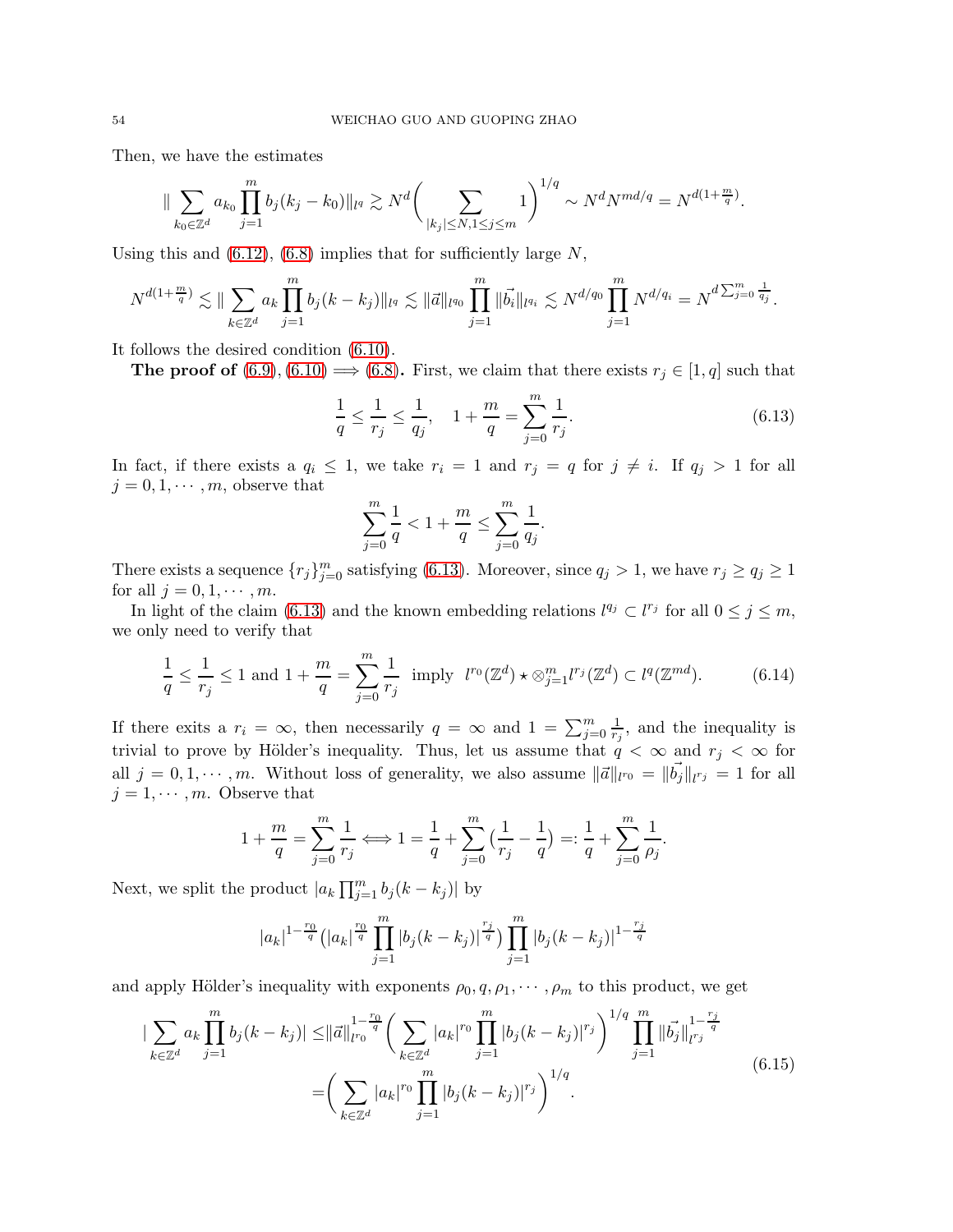Now, applying  $l^q(\mathbb{Z}^d)$  norm to the above inequality, we get

$$
\|\sum_{k\in\mathbb{Z}^d} a_k \prod_{j=1}^m b_j (k - k_j) \|_{l^q(\mathbb{Z}^d)} \le \left( \sum_{\vec{k}\in\mathbb{Z}^{md}} \sum_{k\in\mathbb{Z}^d} |a_k|^{r_0} \prod_{j=1}^m |b_j (k - k_j)|^{r_j} \right)^{1/q}
$$
  
= 
$$
\left( \sum_{k\in\mathbb{Z}^d} |a_k|^{r_0} \prod_{j=1}^m \left( \sum_{k_j\in\mathbb{Z}^d} |b_j (k - k_j)|^{r_j} \right) \right)^{1/q} = 1.
$$

We have now completed this proof.

<span id="page-54-0"></span>**Lemma 6.4.** Assume that  $p, q, q_i \in (0, \infty], i = 0, 1, \cdots, m$ . The following inequality

<span id="page-54-1"></span>
$$
\tau_m(\otimes_{j=0}^m l^{q_j}(\mathbb{Z}^d)) \subset l^{p,q}(\mathbb{Z}^d \times \mathbb{Z}^{md})
$$
\n(6.16)

holds if and only if

<span id="page-54-2"></span>
$$
l^{q_0/p}(\mathbb{Z}^d) \star \left( \otimes_{j=1}^m l^{q_j/p}(\mathbb{Z}^d) \right) \subset l^{q/p}(\mathbb{Z}^{md}), \qquad p < \infty,
$$
\n(6.17)

$$
l^{q_i}(\mathbb{Z}^d) \subset l^q(\mathbb{Z}^d), \qquad i = 0, 1, \cdots, m, \qquad p \ge q.
$$
 (6.18)

*Proof.* Observe that if  $p < \infty$ , [\(6.4\)](#page-54-0) is equivalent to

$$
\tau_m(\otimes_{j=0}^m l^{q_j/p}(\mathbb{Z}^d)) \subset l^{1,q/p}(\mathbb{Z}^d \times \mathbb{Z}^{md}).
$$

Using this and the fact

$$
\tau_m(\otimes_{j=0}^m l^{q_j}(\mathbb{Z}^d)) \subset l^{1,q}(\mathbb{Z}^d \times \mathbb{Z}^{md}) \Longleftrightarrow l^{q_0}(\mathbb{Z}^d) \star \otimes_{j=1}^m l^{q_j}(\mathbb{Z}^d) \subset l^q(\mathbb{Z}^{md}),
$$

we obtain the equivalent relation  $(6.16) \iff (6.17)$  $(6.16) \iff (6.17)$ .

If  $p \geq q$ , the equivalent relation  $(6.16) \iff (6.18)$  $(6.16) \iff (6.18)$  follows by Lemma [3.4.](#page-16-3)

<span id="page-54-5"></span>**Proposition 6.5.** Let  $p, q, q_i \in (0, \infty], i = 0, 1, \cdots, m$ . Then, the following inequality

$$
\tau_m(\otimes_{j=0}^m l^{q_j}(\mathbb{Z}^d))\subset l^{p,q}(\mathbb{Z}^d\times \mathbb{Z}^{md})
$$

holds if and only if

<span id="page-54-3"></span>
$$
\frac{1}{p} + \frac{m}{q} \le \sum_{j=0}^{m} \frac{1}{q_j}
$$
\n(6.19)

and

<span id="page-54-4"></span>
$$
1/q \le 1/q_j, \qquad (j = 0, 1 \cdots m). \tag{6.20}
$$

Proof. This proof is divided into two cases.

**Case 1:**  $p < \infty$ . The desired conclusion follows by Lemmas [6.4](#page-54-0) and [6.3,](#page-52-5) and the fact that the following conditions

$$
1 + \frac{mp}{q} \le \sum_{j=0}^{m} \frac{p}{q_j}
$$
 and  $\frac{p}{q} \le \frac{p}{q_j}$ ,  $(j = 0, 1, \dots, m)$ ,

are equivalent to [\(6.19\)](#page-54-3) and [\(6.20\)](#page-54-4), respectively.

**Case 2:**  $p \geq q$ . In this case, the desired conclusion follows by Lemma [6.4](#page-54-0) and the fact that  $(6.20) \Longrightarrow (6.19)$  $(6.20) \Longrightarrow (6.19)$ .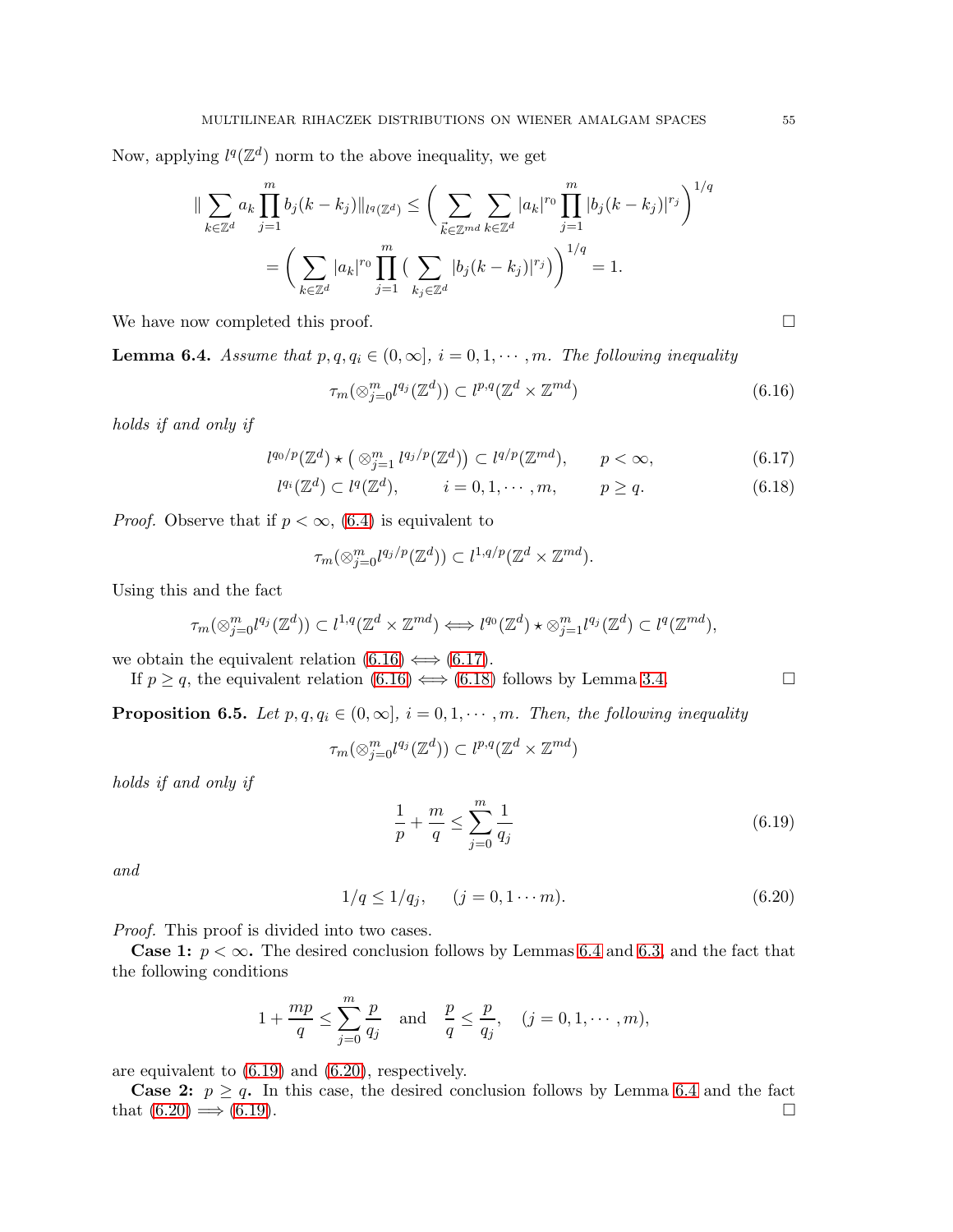6.3. Proof of Theorem [1.4.](#page-4-0) Using Theorem [1.1,](#page-3-5) we have the following result.

<span id="page-55-0"></span>**Proposition 6.6.** Assume  $p_i, q_i, p, q \in (0, \infty], i = 0, 1, 2, \cdots, m$ . We have

$$
R_m: W(L^{p_0}, L^{q_0})(\mathbb{R}^d) \times \cdots \times W(L^{p_m}, L^{q_m})(\mathbb{R}^d) \longrightarrow M^{p,q}(\mathbb{R}^{(m+1)d})
$$

if and only if for some  $\delta > 0$ 

$$
R_m: L^{p_0}(B_\delta) \times \cdots \times L^{p_m}(B_\delta) \longrightarrow M^{p,q}(\mathbb{R}^{(m+1)d}),
$$

and

$$
\tau_m(\otimes_{j=0}^m l^{q_j}(\mathbb{Z}^d)) \subset l^{p,q}(\mathbb{Z}^d \times \mathbb{Z}^{md}).
$$

The proof of Theorem [1.4.](#page-4-0) The sufficiency follows by Proposition [6.6,](#page-55-0) Proposition [6.2,](#page-49-6) Propo-sition [6.5](#page-54-5) and the fact  $W(L^{p_i}, L^{q_i}) \subset W(L^{p_i \wedge 2}, L^{q_i}).$ 

The necessity for  $p_i, q_i < \infty$  follows by Theorem [1.3,](#page-3-6) Proposition [6.6,](#page-55-0) Proposition [6.2](#page-49-6) and Proposition [6.5.](#page-54-5) If there is some  $p_i = \infty$  or  $q_i = \infty$ , by a complex interpolation between [\(1.13\)](#page-4-2) and

$$
R_m: W(L^2, L^2)(\mathbb{R}^d) \times \cdots \times W(L^2, L^2)(\mathbb{R}^d) \longrightarrow M^{2,2}(\mathbb{R}^{(m+1)d}),
$$

we get the following boundedness result

$$
R_m: W(L^{\widetilde{p_0}}, L^{\widetilde{q_0}})(\mathbb{R}^d) \times \cdots \times W(L^{\widetilde{p_m}}, L^{\widetilde{q_m}})(\mathbb{R}^d) \longrightarrow M^{\widetilde{p}, \widetilde{q}}(\mathbb{R}^{(m+1)d}),
$$

where

<span id="page-55-1"></span>
$$
\frac{1}{\widetilde{p}} = \frac{1-\theta}{2} + \frac{\theta}{p}, \quad \frac{1}{\widetilde{q}} = \frac{1-\theta}{2} + \frac{\theta}{q}, \quad \frac{1}{\widetilde{p_j}} = \frac{1-\theta}{2} + \frac{\theta}{p_j}, \quad \frac{1}{\widetilde{q_j}} = \frac{1-\theta}{2} + \frac{\theta}{q_j},\tag{6.21}
$$

for  $j = 0, 1, \dots, m$  and some  $\theta \in (0, 1)$ . Observe that  $\widetilde{p}_j, \widetilde{q}_j < \infty$  for all  $0 \le j \le m$ . We get the necessary conditions as follows:

<span id="page-55-2"></span>
$$
\frac{1}{\tilde{q}} \le 1 - \frac{1}{\tilde{p}_j \wedge 2}, \quad j = 0, 1, \cdots, m,
$$
\n(6.22)

<span id="page-55-6"></span>
$$
\frac{|\tilde{\Lambda}| - 1}{\tilde{p}} + \frac{1}{\tilde{q}} \le |\tilde{\Lambda}| - \sum_{j \in \tilde{\Lambda}} \frac{1}{\tilde{p}_j \wedge 2} \text{ for } |\tilde{\Lambda}| \ge 1,
$$
\n(6.23)

and

<span id="page-55-3"></span>
$$
1/\tilde{q} \le 1/\tilde{q}_j, \quad (j = 0, 1 \cdots m), \tag{6.24}
$$

<span id="page-55-4"></span>
$$
\frac{1}{\widetilde{p}} + \frac{m}{\widetilde{q}} \le \sum_{j=0}^{m} \frac{1}{\widetilde{q}_j},\tag{6.25}
$$

where

$$
\widetilde{\Lambda} := \bigg\{ j : \frac{1}{\widetilde{p}} \ge 1 - \frac{1}{\widetilde{p_j} \wedge 2}, j = 0, 1, \cdots, m \bigg\}.
$$

Using [\(6.21\)](#page-55-1) and the fact

<span id="page-55-5"></span>
$$
\frac{1}{\widetilde{p}_j \wedge 2} = \frac{1 - \theta}{2} + \frac{\theta}{p_j \wedge 2}, \quad j = 0, 1, \cdots, m,
$$
\n(6.26)

the conditions  $(1.14)$ , $(1.16)$  and  $(1.17)$  follow by  $(6.22)$ , $(6.24)$  and  $(6.25)$ , respectively.

On the other hand, using [\(6.26\)](#page-55-5), we obtain

$$
\frac{1}{\widetilde{p}} \ge 1 - \frac{1}{\widetilde{p_j} \wedge 2} \Longleftrightarrow \frac{1 - \theta}{2} + \frac{\theta}{p} \ge 1 - \left(\frac{1 - \theta}{2} + \frac{\theta}{p_j \wedge 2}\right) \Longleftrightarrow \frac{1}{p} \ge 1 - \frac{1}{p_j \wedge 2},
$$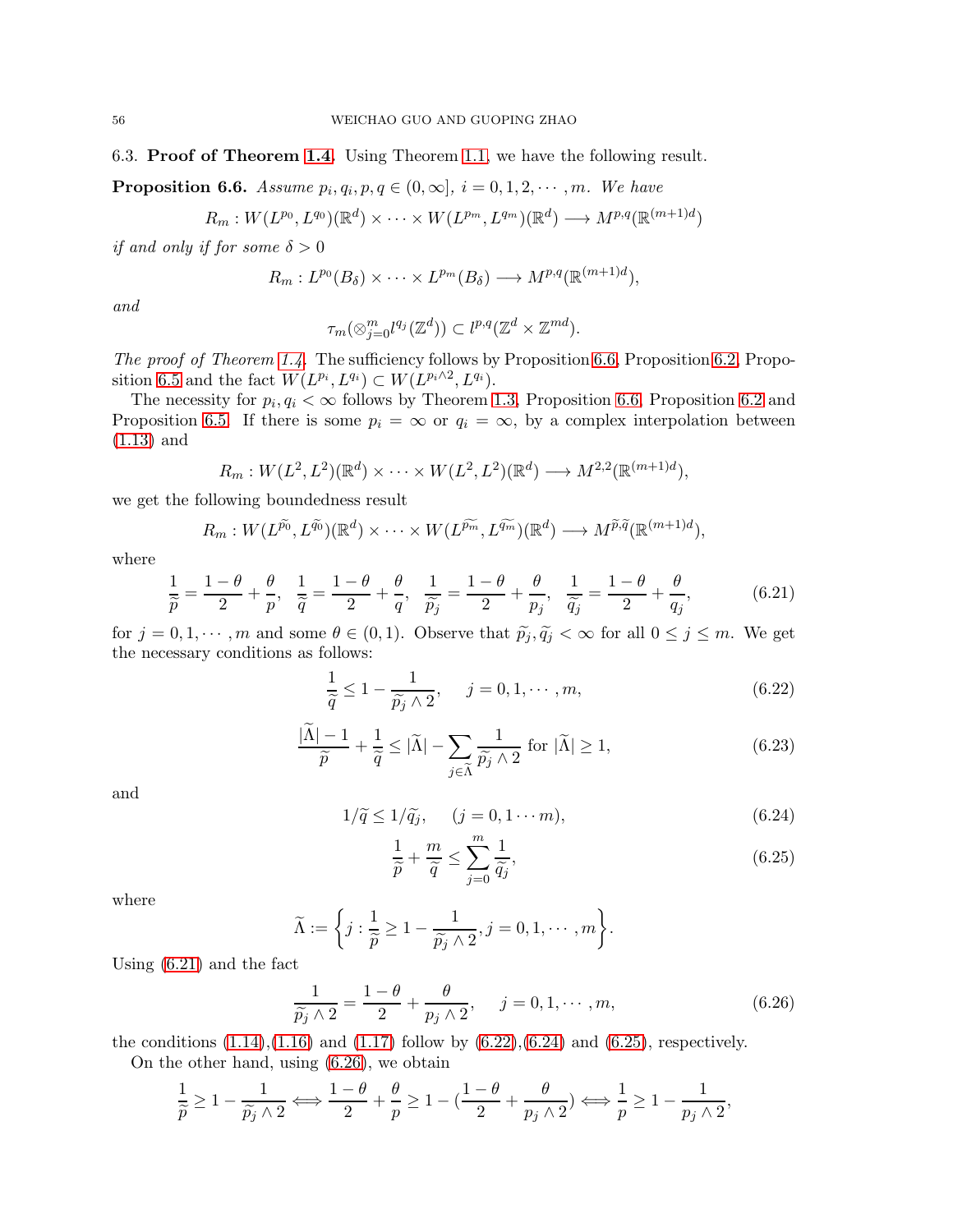which implies  $\widetilde{\Lambda} = \Lambda$ . Then, [\(6.23\)](#page-55-6) is equivalent to

$$
\frac{|\Lambda|-1}{\widetilde{p}} + \frac{1}{\widetilde{q}} \le |\Lambda| - \sum_{j \in \Lambda} \frac{1}{\widetilde{p_j} \wedge 2} \text{ for } |\Lambda| \ge 1.
$$

The condition  $(1.15)$  follows by this,  $(6.26)$  and  $(6.21)$ .

6.4. Proof of Theorem [1.8.](#page-5-4) Using Theorem [1.5,](#page-5-2) we obtain the following result.

<span id="page-56-4"></span>**Proposition 6.7.** Assume  $p_i, q_i, p, q \in (0, \infty], i = 0, 1, 2, \cdots, m$ . We have

$$
R_m: W(L^{p_0}, L^{q_0})(\mathbb{R}^d) \times \cdots \times W(L^{p_m}, L^{q_m})(\mathbb{R}^d) \longrightarrow \mathscr{F}M^{p,q}(\mathbb{R}^{(m+1)d})
$$

if and only if

$$
W(L^{p_0},L^{q_0})\subset \mathscr{F}M^{p,q}
$$

and

$$
W(L^{p_j}, L^{q_j}) \subset M^{p,q}, \quad j = 1, 2, \cdots, m.
$$

Next, we give two propositions about the embedding relations. Using Lemma [4.3](#page-26-6) and the equivalent relation in [\(6.5\)](#page-49-2), we conclude the following result.

<span id="page-56-6"></span>**Proposition 6.8.** Suppose that  $0 < p, q, p_0, q_0 \leq \infty$ . Then the embedding relation

$$
W(L^{p_0 \wedge 2}, L^{q_0}) \subset \mathscr{F}M^{p,q} \tag{6.27}
$$

holds if and only if

<span id="page-56-0"></span>
$$
L^{p_0 \wedge 2}(B_\delta) \subset \mathscr{F}L^p,\tag{6.28}
$$

and

<span id="page-56-1"></span>
$$
l^{q_0} \subset l^q. \tag{6.29}
$$

Moreover, 
$$
(6.28)
$$
 is equivalent to

$$
\frac{1}{p} \le 1 - \frac{1}{p_0 \wedge 2}.
$$

The condition [\(6.29\)](#page-56-1) is equivalent to

$$
\frac{1}{q} \le \frac{1}{q_0}.
$$

Using Lemma [4.5](#page-28-5) and the equivalent relation in [\(6.5\)](#page-49-2), we obtain the following result.

<span id="page-56-5"></span>**Proposition 6.9.** Suppose that  $0 < p, q, p_i, q_i \leq \infty$ . Then the embedding relation

$$
W(L^{p_i \wedge 2}, L^{q_i}) \subset M^{p,q} \tag{6.30}
$$

holds if and only if

<span id="page-56-2"></span>
$$
L^{p_i \wedge 2}(B_\delta) \subset \mathcal{F}^{-1}L^q,\tag{6.31}
$$

and

<span id="page-56-3"></span>
$$
l^{q_i} \subset l^p, l^q. \tag{6.32}
$$

Moreover, [\(6.31\)](#page-56-2) is equivalent to

$$
\frac{1}{q} \le 1 - \frac{1}{p_i \wedge 2}.
$$

The condition [\(6.32\)](#page-56-3) is equivalent to

$$
\frac{1}{p}, \frac{1}{q} \le \frac{1}{q_i}.
$$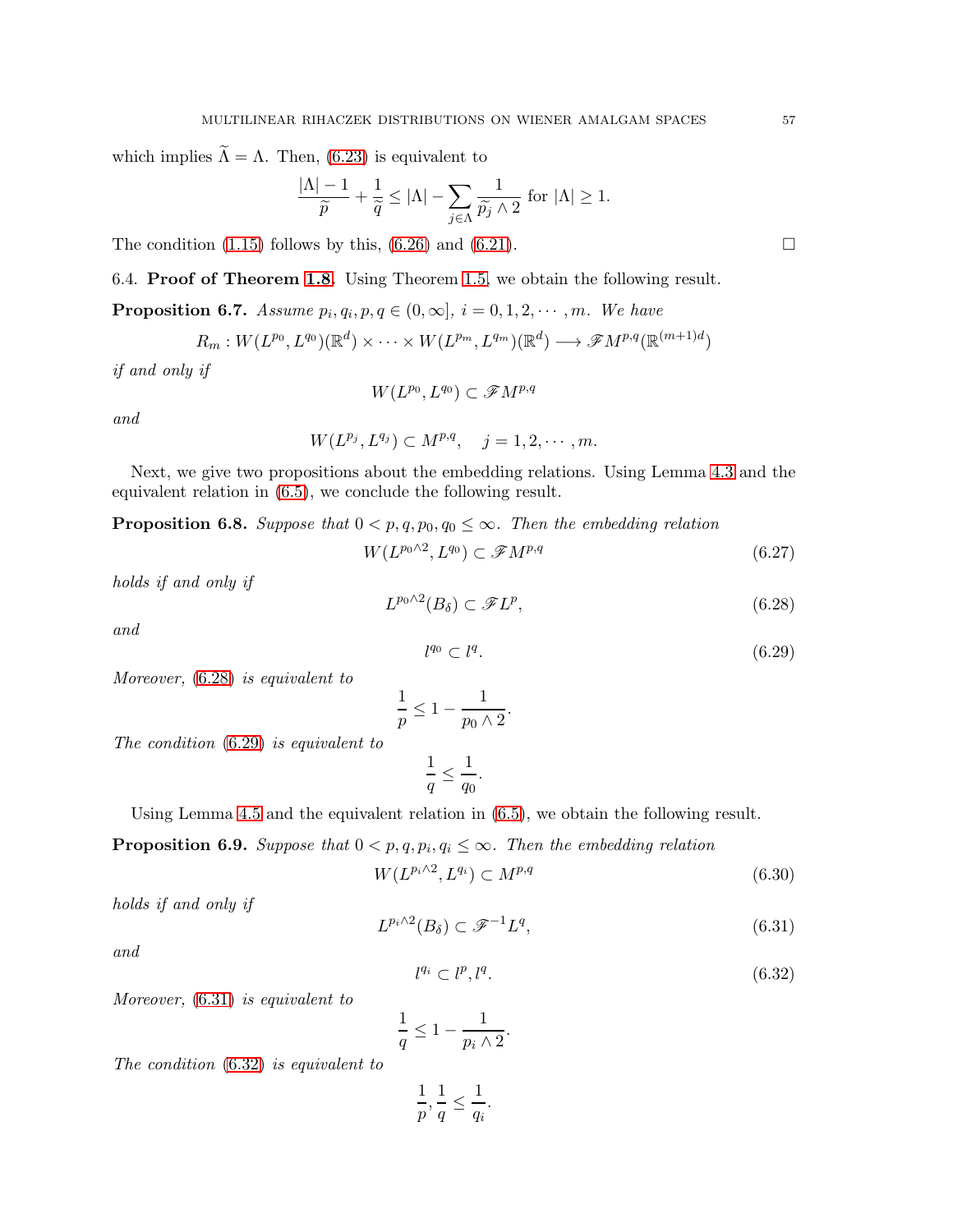**Remark 6.10.** The full indices range of  $W(L^{p_0}, L^{q_0}) \subset \mathscr{F}M^{p,q}$  and  $W(L^{p_i}, L^{q_i}) \subset M^{p,q}$  can be obtained by using the self-improvement property of embedding relations (see Theorems [5.5](#page-47-3) and [5.6](#page-48-1) ). In fact, we have the equivalent relations

$$
W(L^{p_0}, L^{q_0}) \subset \mathscr{F}M^{p,q} \Longleftrightarrow W(L^{p_0 \wedge 2}, L^{q_0}) \subset \mathscr{F}M^{p,q}
$$

and

$$
W(L^{p_i}, L^{q_i}) \subset M^{p,q} \subset M^{p,q} \Longleftrightarrow W(L^{p_i \wedge 2}, L^{q_i}).
$$

Now, we are in a position to give the proof of Theorem [1.8.](#page-5-4)

The proof of Theorem [1.8.](#page-5-4) The sufficiency follows by Proposition [6.7,](#page-56-4) Proposition [6.9,](#page-56-5) Propo-sition [6.8](#page-56-6) and the fact  $W(L^{p_i}, L^{q_i}) \subset W(L^{p_i \wedge 2}, L^{q_i}).$ 

The necessity for  $p_i, q_i < \infty$  follows by Theorem [1.7,](#page-5-3) Proposition [6.7,](#page-56-4) Proposition [6.9](#page-56-5) and Proposition [6.8.](#page-56-6) If there is some  $p_i = \infty$  or  $q_i = \infty$ , the desired conclusion follows by a interpolation argument as in the proof of Theorem [1.4.](#page-4-0)

#### 7. Return to the boundedness of pseudodifferential operators

As mentioned in Section 1, the boundedness of pseudodifferential operator and that of Rihaczek distribution have close relations, due to the dual relation [\(1.2\)](#page-0-1). In the following, we give two propositions, showing the equivalent relations between BPWM and BRWM, and that between BPWF and BRWF. These two propositions follows by a dual arguments of function spaces, using a similar argument as in [\[17\]](#page-63-10). We omit the proof here.

<span id="page-57-0"></span>**Proposition 7.1.** Assume  $1 \leq p, q, p_j, q_j \leq \infty$ ,  $j = 0, 1, 2, \dots, m$ . Then the following statements are equivalent:

(i) 
$$
K_{\sigma}: W(L^{p_1}, L^{q_1}_{\mu_1})(\mathbb{R}^d) \times \cdots \times W(L^{p_m}, L^{q_m}_{\mu_m})(\mathbb{R}^d) \longrightarrow W(L^{p_0}, L^{q_0}_{\mu_0})(\mathbb{R}^d)
$$
  
is bounded for any  $\sigma \in M^{p,q}_{\Omega}(\mathbb{R}^{(m+1)d})$ .

$$
(ii) \t||K_{\sigma}(f_1,\dots,f_m)||_{W(L^{p_0},L^{q_0}_{\mu_0})(\mathbb{R}^d)} \lesssim \|\sigma\|_{M^{p,q}_{\Omega}(\mathbb{R}^{(m+1)d})} \prod_{j=1}^m \|f_j\|_{W(L^{p_j},L^{q_j}_{\mu_j})(\mathbb{R}^d)}
$$

for any 
$$
f_j \in \mathcal{S}(\mathbb{R}^d), \sigma \in M_{\Omega}^{p,q}(\mathbb{R}^{(m+1)d}), j = 1, 2, \cdots, m.
$$

$$
(iii) \t R_m: W(L^{p'_0}, L^{q'_0}_{\mu_0^{-1}})(\mathbb{R}^d) \times W(L^{p_1}, L^{q_1}_{\mu_1})(\mathbb{R}^d) \times \cdots \times W(L^{p_m}, L^{q_m}_{\mu_m})(\mathbb{R}^d) \longrightarrow M^{p',q'}_{\Omega^{-1}}(\mathbb{R}^{(m+1)d}).
$$

Ym

<span id="page-57-1"></span>**Proposition 7.2.** Assume  $1 \leq p, q, p_j, q_j \leq \infty$ ,  $j = 0, 1, 2, \dots, m$ . Then the following statements are equivalent:

(i) 
$$
K_{\sigma}: W(L^{p_1}, L^{q_1}_{\mu_1})(\mathbb{R}^d) \times \cdots \times W(L^{p_m}, L^{q_m}_{\mu_m})(\mathbb{R}^d) \longrightarrow W(L^{p_0}, L^{q_0}_{\mu_0})(\mathbb{R}^d)
$$
  
is bounded for any  $\sigma \in \mathscr{F}M^{p,q}_{\Omega}(\mathbb{R}^{(m+1)d})$ ;

$$
(ii) \t||K_{\sigma}(f_1,\dots,f_m)||_{W(L^{p_0},L^{q_0}_{\mu_0})(\mathbb{R}^d)} \lesssim \|\sigma\|_{\mathscr{F}M^{p,q}_{\Omega}(\mathbb{R}^{(m+1)d})} \prod_{j=1}^m \|f_j\|_{W(L^{p_j},L^{q_j}_{\mu_j})(\mathbb{R}^d)}
$$
  
for any  $f_j \in \mathcal{S}(\mathbb{R}^d), \sigma \in \mathscr{F}M^{p,q}_{\Omega}(\mathbb{R}^{(m+1)d}), j = 1,2,\dots,m,$   
(iii)  $R_m: W(L^{p'_0},L^{q'_0}_{\mu_0^{-1}})(\mathbb{R}^d) \times W(L^{p_1},L^{q_1}_{\mu_1})(\mathbb{R}^d) \times \dots \times W(L^{p_m},L^{q_m}_{\mu_m})(\mathbb{R}^d) \longrightarrow \mathscr{F}M^{p',q'}_{\Omega^{-1}}(\mathbb{R}^{(m+1)d}).$ 

Using the above two propositions, all the boundedness results of Rihaczek distribution  $R_m$  can be automatically transformed into the boundedness of the m-linear pseudodifferential operator. Here, we do not intend to focus on stating the boundedness results of pseudodifferential operator which can be concluded directly. We only point out that as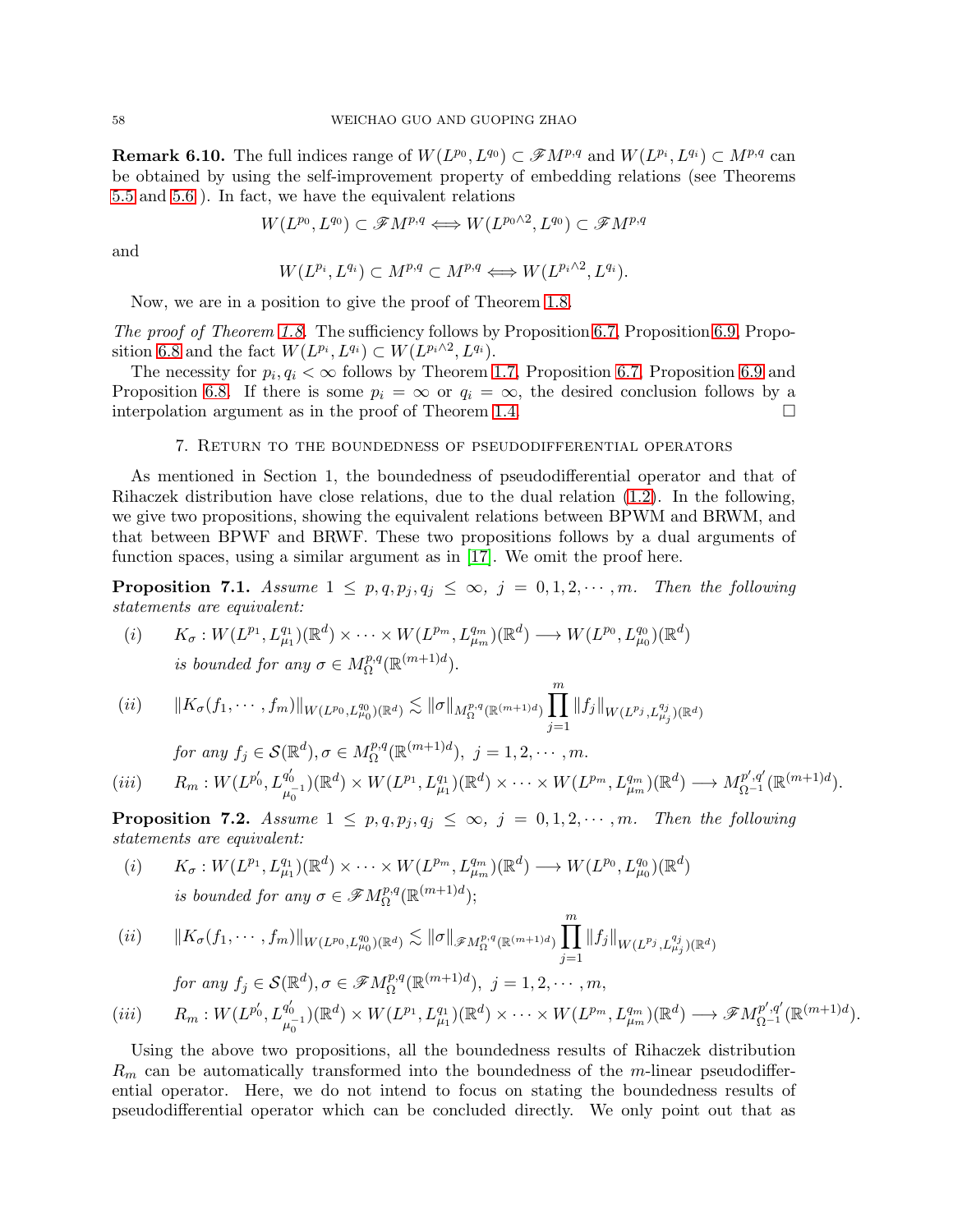the direct corollaries of Theorems [1.4](#page-4-0) and [1.8,](#page-5-4) the characterization for the boundedness  $K_{\sigma}: W(L^{p_1}, L^{q_1})(\mathbb{R}^d) \times \cdots \times W(L^{p_m}, L^{q_m})(\mathbb{R}^d) \longrightarrow W(L^{p_0}, L^{q_0})(\mathbb{R}^d)$  essentially extend the main results in [\[7\]](#page-62-0). Here, we state the linear version of BPWM as follows.

**Theorem 7.3.** Let  $1 \leq p, q, p_i, q_i \leq \infty$ ,  $i = 1, 2$ . Then the boundedness

<span id="page-58-0"></span>
$$
K_{\sigma}: W(L^{p_1}, L^{q_1})(\mathbb{R}^d) \longrightarrow W(L^{p_2}, L^{q_2})(\mathbb{R}^d)
$$
\n
$$
(7.1)
$$

holds for all symbols  $\sigma \in M^{p,q}(\mathbb{R}^{2d})$ , if and only if

<span id="page-58-1"></span>
$$
q \le p_1 \wedge 2, p'_2 \wedge 2, q'_1, q_2,\tag{7.2}
$$

and

$$
\frac{1}{p} \ge \frac{1}{q'} + \left(\frac{1}{p_1 \wedge 2} - \frac{1}{p_2 \vee 2}\right) \vee \left(\frac{1}{q_2} - \frac{1}{q_1}\right). \tag{7.3}
$$

Proof. Using Proposition [7.1](#page-57-0) and Theorem [1.4,](#page-4-0) the boundedness [\(7.1\)](#page-58-0) holds if and only if  $(7.2), \frac{1}{p} \geq \frac{1}{q'}$  $(7.2), \frac{1}{p} \geq \frac{1}{q'}$  $\frac{1}{q'}+\big(\frac{1}{q_2}$  $\frac{1}{q_2} - \frac{1}{q_1}$  $\frac{1}{q_1}$  and

<span id="page-58-2"></span>
$$
\left( \left( \frac{1}{p_2' \wedge 2} - \frac{1}{p} \right) \vee 0 \right) + \left( \left( \frac{1}{p_1 \wedge 2} - \frac{1}{p} \right) \vee 0 \right) + \frac{1}{p} - \frac{1}{q} \le 0, \quad \text{if } p \ge p_2' \wedge 2 \text{ or } p \ge p_1 \wedge 2. \tag{7.4}
$$

Observe that under the condition  $q \leq p_1 \wedge 2, p'_2 \wedge 2, (7.4)$  $q \leq p_1 \wedge 2, p'_2 \wedge 2, (7.4)$  is equivalent to

$$
\frac{1}{p_2' \wedge 2} - \frac{1}{p} + \frac{1}{p_1 \wedge 2} - \frac{1}{p} + \frac{1}{p} - \frac{1}{q} \le 0, \quad \text{if } p \ge p_2' \wedge 2 \text{ and } p \ge p_1 \wedge 2,
$$

which is equivalent to

$$
\frac{1}{p} \ge \frac{1}{q'} + \left(\frac{1}{p_1 \wedge 2} - \frac{1}{p_2 \vee 2}\right).
$$

We have now completed this proof.  $\Box$ 

The linear version of BPWF is as follows.

**Theorem 7.4.** Let  $1 \leq p, q, p_i, q_i \leq \infty$ ,  $i = 1, 2$ . Then the boundedness

<span id="page-58-3"></span>
$$
K_{\sigma}: W(L^{p_1}, L^{q_1})(\mathbb{R}^d) \longrightarrow W(L^{p_2}, L^{q_2})(\mathbb{R}^d)
$$
\n
$$
(7.5)
$$

holds for all symbols  $\sigma \in \mathscr{F}M^{p,q}(\mathbb{R}^{2d})$ , if and only if

$$
q \le p_1 \wedge 2, q_1', q_2,\tag{7.6}
$$

and

$$
p \le p_2' \wedge 2, q_1'.\tag{7.7}
$$

Proof. Using Proposition [7.2](#page-57-1) and Theorem [1.8,](#page-5-4) the boundedness [\(7.5\)](#page-58-3) holds if and only if

$$
\frac{1}{p'} \le 1 - \frac{1}{p'_2 \wedge 2}, \quad \frac{1}{q'} \le \frac{1}{q'_2}
$$

and

$$
\frac{1}{q'} \le 1 - \frac{1}{p_1 \wedge 2}, \quad \frac{1}{p'}, \frac{1}{q'} \le \frac{1}{q_1}.
$$

Then the desired conclusion follows by a direct calculation.  $\Box$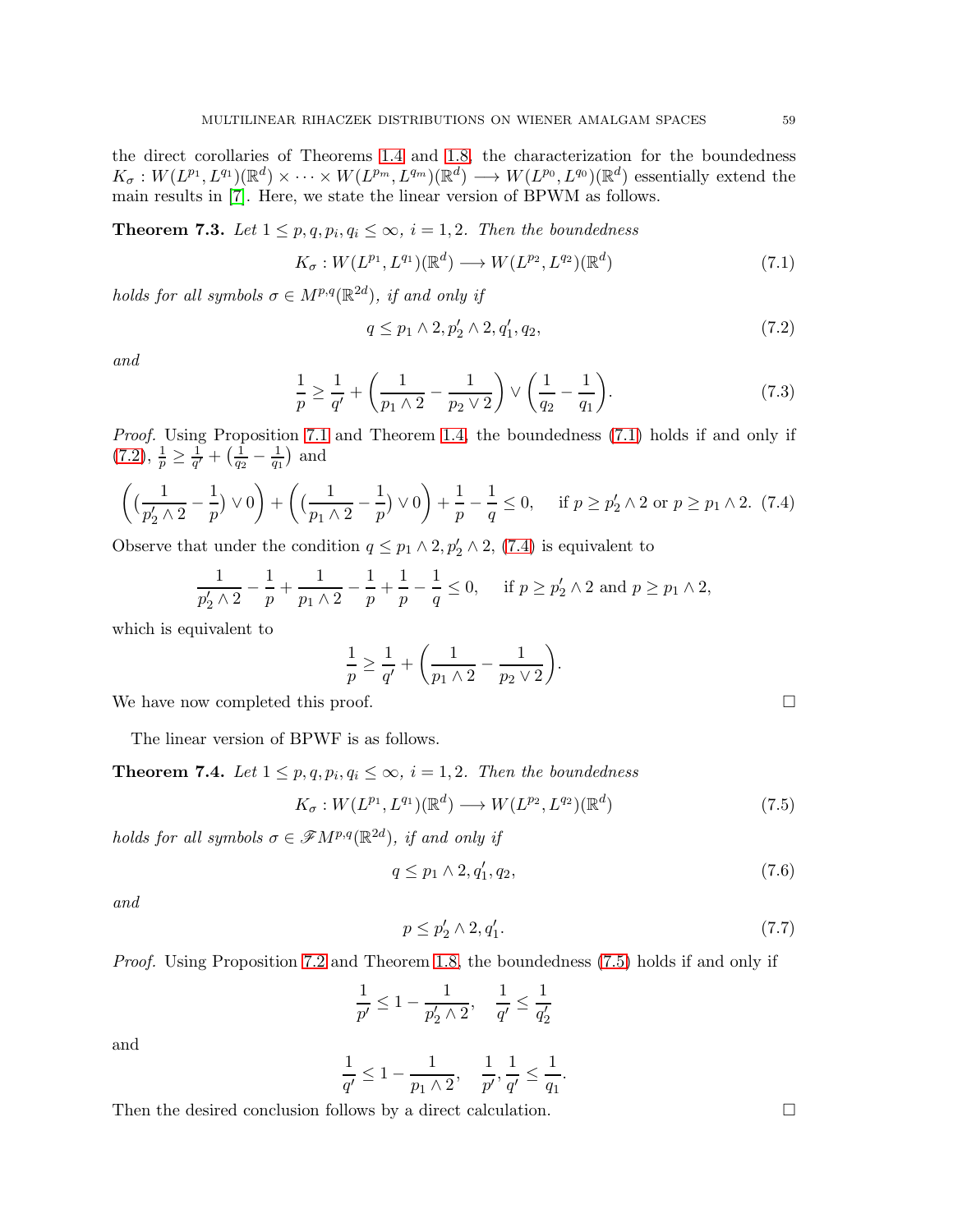Next, we focus on the boundedness of pseudodifferential operator with symbols belonging to the Sjöstrand's class, from Bessel potential Wiener amalgam space  $J_s W (L^{p_1}, L^{q_1}) (\mathbb{R}^d)$ into another Wiener amalgam space  $W(L^{p_2}, L^{q_2})(\mathbb{R}^d)$ . Here,  $J_s$  means the Bessel potential operator of order  $s \in \mathbb{R}$ , that is

$$
J_s = (I - \Delta)^{-s/2}.
$$

The function space  $J_s W(L^{p_1}, L^{q_1}) (\mathbb{R}^d)$  consists of all  $f \in \mathcal{S}'(\mathbb{R}^d)$  such that the norm

$$
||f||_{J_sW(L^{p_1},L^{q_1})(\mathbb{R}^d)} = ||J_{-s}f||_{W(L^{p_1},L^{q_1})(\mathbb{R}^d)} = ||(I-\Delta)^{s/2}f||_{W(L^{p_1},L^{q_1})(\mathbb{R}^d)}
$$

is finite. Observe that when  $p_1 = q_1 = p \in (1,\infty)$ , the Bessel potential Wiener amalgam space  $J_s W(L^{p_1}, L^{q_1}) (\mathbb{R}^d) = J_s L^p(\mathbb{R}^d)$  recover the classical Sobolev space  $L_s^p(\mathbb{R}^d)$ .

Although the Bessel potential Wiener amalgam space seems to beyond the scope of our main theorems in Section 1, there exists some equivalent relations that allow us to translate the Bessel potential problem into the BRWM we have fully studied. See also [\[10,](#page-63-0) Proposition 4.1] for a similar argument.

<span id="page-59-1"></span>**Lemma 7.5.** Let  $1 \leq p_i, q_i \leq \infty$ ,  $i = 1, 2, s \in \mathbb{R}$ . Denote  $\widetilde{\sigma}(x, \xi) = \langle \xi \rangle^{-s} \sigma(x, \xi)$ . Then the following statements are equivalent:

- (i)  $K_{\sigma}: J_sW(L^{p_1}, L^{q_1})(\mathbb{R}^d) \longrightarrow W(L^{p_2}, L^{q_2})(\mathbb{R}^d)$  is bounded for any  $\sigma \in M^{\infty,1}(\mathbb{R}^{2d})$ ;
- (ii)  $K_{\tilde{\sigma}}: W(L^{p_1}, L^{q_1})(\mathbb{R}^d) \longrightarrow W(L^{p_2}, L^{q_2})(\mathbb{R}^d)$  is bounded for any  $\tilde{\sigma} \in M^{\infty,1}_{v_0,s\otimes 1}(\mathbb{R}^{2d})$ ;
- $(iii)$   $R: W(L^{p'_2}, L^{q'_2})(\mathbb{R}^d) \times W(L^{p_1}, L^{q_1})(\mathbb{R}^d) \longrightarrow M^{1, \infty}_{v_{0, -s}\otimes 1}(\mathbb{R}^{(m+1)d}).$

*Proof.* The equivalent relation  $(i) \iff (ii)$  follows by the equivalent relation between

$$
K_{\sigma}: J_s W(L^{p_1}, L^{q_1})(\mathbb{R}^d) \longrightarrow W(L^{p_2}, L^{q_2})(\mathbb{R}^d)
$$

and

$$
K_{\widetilde{\sigma}}:W(L^{p_1}, L^{q_1})(\mathbb{R}^d)\longrightarrow W(L^{p_2}, L^{q_2})(\mathbb{R}^d),
$$

and the fact that the multiplication operator mapping  $\sigma(x,\xi)$  to  $\langle \xi \rangle^{-s} \sigma(x,\xi)$ , is an isomorphism from  $M^{\infty,1}(\mathbb{R}^{2d})$  into  $M^{\infty,1}_{v_{0,s}\otimes 1}(\mathbb{R}^{2d})$ . The equivalent relation  $(ii) \iff (iii)$  follows by Proposition [7.1.](#page-57-0)

Using Theorem [1.1](#page-3-5) and Remark [1.2,](#page-3-9) we have following equivalent relation.

<span id="page-59-2"></span>**Lemma 7.6.** Let  $1 \leq p_i, q_i \leq \infty$ ,  $i = 1, 2, s \in \mathbb{R}$ . The boundedness

$$
R:W(L^{p_1}, L^{q_1})(\mathbb{R}^d)\times W(L^{p_2}, L^{q_2})(\mathbb{R}^d)\longrightarrow M^{1,\infty}_{v_0, s\otimes 1}(\mathbb{R}^{2d})
$$

holds if and only if

$$
R: L^{p_1}(B_\delta) \times L^{p_2}(B_\delta) \longrightarrow M_{v_{0,s}\otimes 1}^{1,\infty}(\mathbb{R}^{2d}),
$$

for some  $\delta > 0$ , and

$$
\tau_1\big(l^{q_1}(\mathbb{Z}^d) \otimes l^{q_2}(\mathbb{Z}^d)\big) \subset l^{1,\infty}(\mathbb{Z}^d \times \mathbb{Z}^d).
$$

<span id="page-59-0"></span>**Lemma 7.7** (see [\[18,](#page-63-18) Corollary 1.6]). Let  $p \in [1,\infty]$ ,  $q \in [1,2]$ . Then the inequality  $||f||_{L_s^q} \lesssim$  $||f||_{L^p}$  holds for all f supported on  $B(0, R)$  if and only if  $s ≤ d(1-1/(p \wedge 2) - 1/q)$ , with strict inequality when  $1/q > 1/(p \wedge 2)$   $(p \neq 1)$  or  $q \neq \infty$   $(p = 1)$ .

In order to deal with the local boundedness, we establish the following result.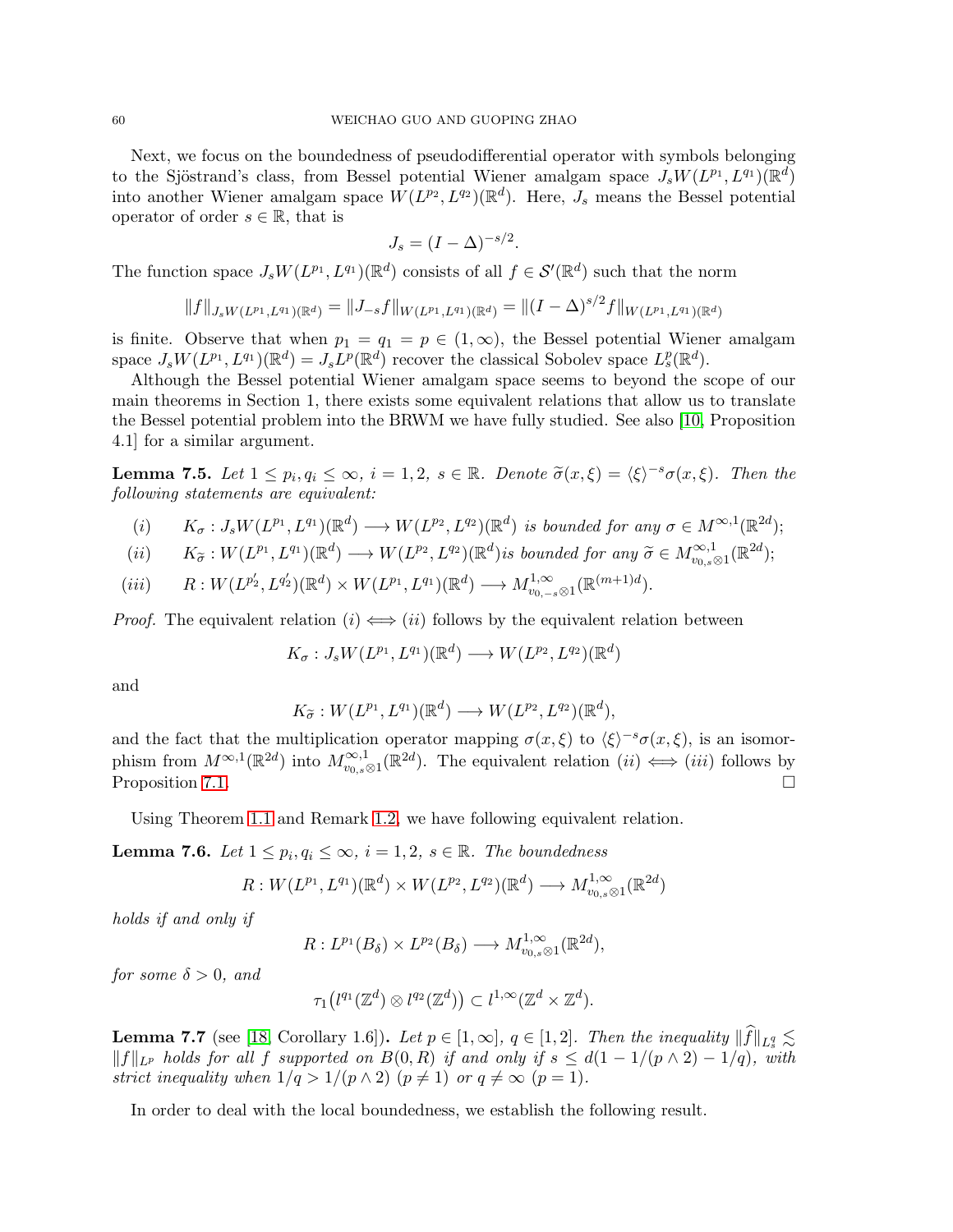<span id="page-60-1"></span>**Lemma 7.8.** Let  $1 \leq p_i \leq \infty$ ,  $i = 1, 2, s \in \mathbb{R}$ . The following statements are equivalent

(i) 
$$
R: L^{p_1 \wedge 2}(B_\delta) \times L^{p_2 \wedge 2}(B_\delta) \longrightarrow M^{1,\infty}_{v_{0,s}\otimes 1}(\mathbb{R}^{2d})
$$
 holds for some  $\delta > 0$ .

$$
(ii) \t ||\widehat{g} \cdot \widehat{f}||_{L^1_s} \lesssim ||g||_{L^{p_1 \wedge 2}} ||f||_{L^{p_2 \wedge 2}} \t holds for all  $g, f \in \mathcal{S}(\mathbb{R}^d)$  supported on  $B_\delta$ .
$$

(iii) 
$$
s \leq d(1 - \frac{1}{p_1 \wedge 2} - \frac{1}{p_2 \wedge 2})
$$
 with strict inequality when  $p_1 = 1$  or  $p_2 = 1$ .

*Proof.* We first deal with the equivalent relation  $(i) \iff (ii)$ . Let  $\Phi = R(\phi, \phi)$ , where  $\phi$  is a smooth function supported on  $B_{4\delta}$  with  $\phi = 1$  on  $B_{2\delta}$ . By a direct calculation, we conclude that

$$
||R(g,f)||_{M_{v_{0,s}\otimes 1}^{1,\infty}(\mathbb{R}^{2d})} = \sup_{\zeta_1,\zeta_2} ||V_{\Phi}R(g,f)(z_1,z_2,\zeta_1,\zeta_2)\langle z_2\rangle^s||_{L^1(\mathbb{R}^{2d})}
$$
  
\n
$$
= \sup_{\zeta_1,\zeta_2} ||V_{\phi}g(z_1,\zeta_1+z_2)V_{\phi}f(\zeta_2+z_1,z_2)\langle z_2\rangle^s||_{L^1(\mathbb{R}^{2d})}
$$
  
\n
$$
\gtrsim ||V_{\phi}g(z_1,z_2)V_{\phi}f(z_1,z_2)\langle z_2\rangle^s||_{L^1(\mathbb{R}^{2d})}.
$$
 (7.8)

<span id="page-60-0"></span>Observe that

 $V_{\phi}g(z_1, z_2) = \hat{g}(z_2), \ \ V_{\phi}f(z_1, z_2) = \hat{f}(z_2), \ \ z_1 \in B_{\delta}.$ 

Then the last term of [\(7.8\)](#page-60-0) can be dominated from below by

$$
\|\widehat{g}(z_2)\cdot \widehat{f}(z_2)\langle z_2\rangle^s\|_{L^1(\mathbb{R}^d)}.
$$

This implies the relation  $(i) \Longrightarrow (ii)$ .

On the other hand, if (ii) holds, for any smooth functions  $g, f$  supported on  $B_{\delta}$ , we have

$$
\sup_{\zeta_1,\zeta_2} ||V_{\phi}g(z_1,\zeta_1+z_2)V_{\phi}f(\zeta_2+z_1,z_2)\langle z_2\rangle^s||_{L^1(\mathbb{R}^{2d})}
$$
\n
$$
= \sup_{\zeta_1,\zeta_2} ||\mathscr{F}(g\overline{M_{\zeta_1}T_{z_1}\phi})(z_2)\mathscr{F}(f\overline{T_{\zeta_2+z_1}\phi})(z_2)\langle z_2\rangle^s\chi_{B_{5\delta}}(z_1)||_{L^1(\mathbb{R}^{2d})}
$$
\n
$$
\lesssim \sup_{\zeta_1,\zeta_2,z_1} ||\mathscr{F}(g\overline{M_{\zeta_1}T_{z_1}\phi})(z_2)\mathscr{F}(f\overline{T_{\zeta_2+z_1}\phi})(z_2)\langle z_2\rangle^s||_{L^1(\mathbb{R}^d)}
$$
\n
$$
\lesssim ||g\overline{M_{\zeta_1}T_{z_1}\phi}||_{L^{p_1\wedge 2}} ||f\overline{T_{\zeta_2+z_1}\phi}||_{L^{p_2\wedge 2}} \lesssim ||g||_{L^{p_1\wedge 2}} ||f||_{L^{p_2\wedge 2}}.
$$

Next, we turn to the equivalent relation  $(ii) \iff (iii)$ . Take h to be a smooth function supported on  $B_{\delta}$  with  $\widehat{h}(\xi) \ge 1$  for  $\xi \in B(0,1)$ , and  $\widehat{h} \ge 0$ . Denote  $f_{\lambda}(x) = g_{\lambda}(x) = \frac{1}{\lambda^d} h(\frac{x}{\lambda})$  $\frac{x}{\lambda}$ ),  $\lambda \in (0, 1)$ . We conclude that

$$
\|\widehat{g_{\lambda}}(\xi)\cdot \widehat{f_{\lambda}}(\xi)\langle \xi\rangle^{s}\|_{L^{1}(\mathbb{R}^{d})}\gtrsim \|\chi_{B(0,\lambda^{-1})}(\xi)\langle \xi\rangle^{s}\|_{L^{1}(\mathbb{R}^{d})}\gtrsim (\lambda^{-1})^{s+d}.
$$

If (ii) holds, we have

$$
(\lambda^{-1})^{s+d} \lesssim \|\widehat{g_{\lambda}}(\xi) \cdot \widehat{f_{\lambda}}(\xi) \langle \xi \rangle^{s}\|_{L^{1}(\mathbb{R}^{d})} \lesssim \|g_{\lambda}\|_{L^{p_{1},\gamma_{2}}}\|f_{\lambda}\|_{L^{p_{2},\gamma_{2}}} \sim (\lambda^{-1})^{d(2-\frac{1}{p_{1},\gamma_{2}}-\frac{1}{p_{2},\gamma_{2}})}.
$$

Letting  $\lambda \to 0^+$ , we conclude

$$
s\leq d(1-\frac{1}{p_1\wedge 2}-\frac{1}{p_2\wedge 2}).
$$

If  $p_1 = 1$  and (ii) holds, for the smooth function f supported on  $B_\delta$ , we obtain

$$
\int_{\mathbb{R}^d} |\widehat{h}(\lambda \xi) \widehat{f}(\xi)| \langle \xi \rangle^s d\xi \lesssim \|h_{\lambda}\|_{L^1} \|f\|_{L^{p_2 \wedge 2}} \sim \|f\|_{L^{p_2 \wedge 2}}.
$$

Letting  $\lambda \to 0^+$ , we conclude that

$$
\int_{\mathbb{R}^d} |\widehat{f}(\xi)| \langle \xi \rangle^s d\xi \lesssim \|f\|_{L^{p_2 \wedge 2}}.
$$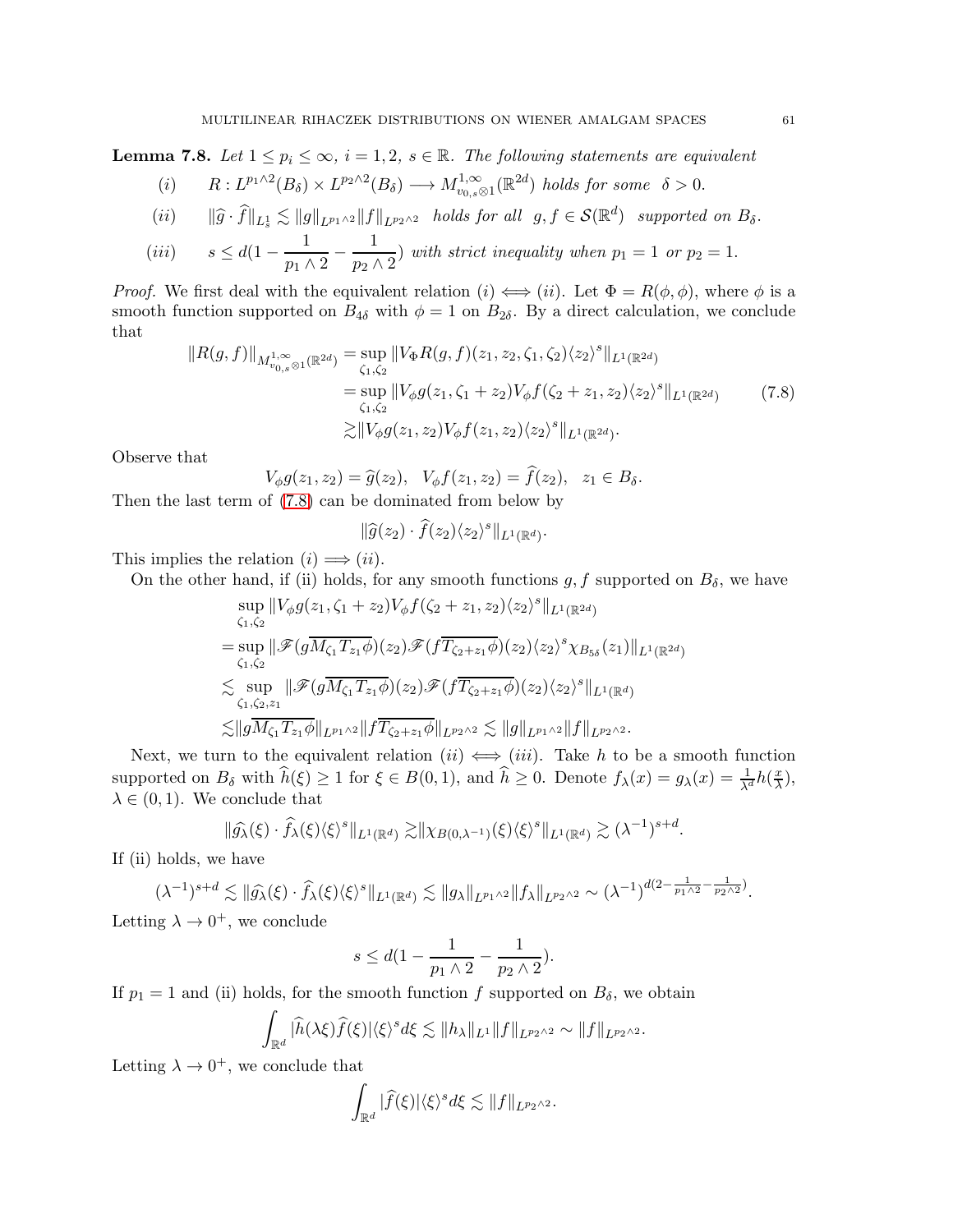Using Lemma [7.7,](#page-59-0) we obtain  $s < -\frac{d}{d}$  $\frac{d}{p_2 \wedge 2}$ . By a similar argument, we obtain  $s < -\frac{d}{p_1 \wedge 2}$  $\frac{d}{p_1 \wedge 2}$  for the case  $p_2 = 1$ . This completes the proof of  $(ii) \implies (iii)$ .

Finally, we verify that (iii) implies (ii). Take

$$
s = d(1 - \frac{1}{p_1 \wedge 2} - \frac{1}{p_2 \wedge 2}) - 2\epsilon,
$$

where  $\epsilon > 0$  is a small positive constant for  $p_1 = 1$  or  $p_2 = 1$ , and vanishes for other cases. Set

$$
s_1 = d(\frac{1}{2} - \frac{1}{p_1 \wedge 2}) - \epsilon, \quad s_1 = d(\frac{1}{2} - \frac{1}{p_2 \wedge 2}) - \epsilon.
$$

Using Lemma [7.7,](#page-59-0) we have the embedding relations

$$
\|\widehat{g}\|_{L^2_{s_1}} \lesssim \|g\|_{L^{p_1 \wedge 2}}, \quad \|\widehat{f}\|_{L^2_{s_2}} \lesssim \|f\|_{L^{p_2 \wedge 2}}
$$

for smooth functions f and g supported on  $B_{\delta}$ . From this and the Hölder inequality, we conclude that

$$
\|\widehat{g} \cdot \widehat{f}\|_{L^1_s} \lesssim \|\widehat{g}\|_{L^2_{s_1}} \|\widehat{f}\|_{L^2_{s_2}} \lesssim \|g\|_{L^{p_1 \wedge 2}} \|f\|_{L^{p_2 \wedge 2}},
$$

which completes the proof of  $(iii) \implies (ii)$ .

**Theorem 7.9.** Let  $1 \leq p_i, q_i \leq \infty$ ,  $i = 1, 2, s \in \mathbb{R}$ . Then the boundedness

<span id="page-61-0"></span>
$$
K_{\sigma}: J_s W(L^{p_1}, L^{q_1}) (\mathbb{R}^d) \longrightarrow W(L^{p_2}, L^{q_2}) (\mathbb{R}^d)
$$
\n
$$
(7.9)
$$

holds for all symbols  $\sigma \in M^{\infty,1}(\mathbb{R}^{2d})$ , if and only if

<span id="page-61-3"></span>
$$
s \ge d\left(\frac{1}{p_1 \wedge 2} - \frac{1}{p_2 \vee 2}\right) \text{ with strict inequality when } p_1 = 1 \text{ or } p_2 = \infty,
$$
 (7.10)

and

<span id="page-61-4"></span>
$$
1/q_2 \le 1/q_1. \tag{7.11}
$$

Proof. Using Lemma [7.5,](#page-59-1) the statement [\(7.9\)](#page-61-0) is equivalent to

<span id="page-61-1"></span>
$$
R_1: W(L^{p'_2}, L^{q'_2})(\mathbb{R}^d) \times W(L^{p_1}, L^{q_1})(\mathbb{R}^d) \longrightarrow M_{v_{0,-s}\otimes 1}^{1,\infty}(\mathbb{R}^{2d}).
$$
\n(7.12)

Observe that

$$
s \ge d\left(\frac{1}{p_1 \wedge 2} - \frac{1}{p_2 \vee 2}\right) \Longleftrightarrow -s \le d\left(1 - \frac{1}{p_2' \wedge 2} - \frac{1}{p_1 \wedge 2}\right).
$$

We divide this proof into two parts.

"Only if" part. By a complex interpolation between  $(7.12)$  and the boundedness

$$
R_1: W(L^2, L^2)(\mathbb{R}^d) \times W(L^2, L^2)(\mathbb{R}^d) \longrightarrow M^{1, \infty}(\mathbb{R}^{2d}),
$$

we get the following boundedness result

<span id="page-61-2"></span>
$$
R_1: W(L^{\tilde{p}_2'}, L^{\tilde{q}_2'})({\mathbb{R}}^d) \times W(L^{\tilde{p}_1}, L^{\tilde{q}_1})({\mathbb{R}}^d) \longrightarrow M_{v_{0,-\tilde{s}} \otimes 1}^{1,\infty}({\mathbb{R}}^{2d}),\tag{7.13}
$$

where

$$
\frac{1}{\widetilde{p_i}} = \frac{1-\theta}{2} + \frac{\theta}{p_i}, \ \frac{1}{\widetilde{q_i}} = \frac{1-\theta}{2} + \frac{\theta}{q_i}, \ \widetilde{s} = \theta s, \quad i = 1, 2.
$$

Applying Theorem [1.4](#page-4-0) on the boundedness [\(7.13\)](#page-61-2), and using Lemma [7.6](#page-59-2) and Lemma [7.8,](#page-60-1) we obtain that

$$
-\widetilde{s} \le d\left(1 - \frac{1}{\widetilde{p_2}' \wedge 2} - \frac{1}{\widetilde{p_1} \wedge 2}\right),
$$

which is equivalent to

$$
-\widetilde{s} \leq d(\frac{1}{\widetilde{p_2} \vee 2} - \frac{1}{\widetilde{p_1} \wedge 2}) \Longleftrightarrow s \geq d(\frac{1}{p_1 \wedge 2} - \frac{1}{p_2 \vee 2}).
$$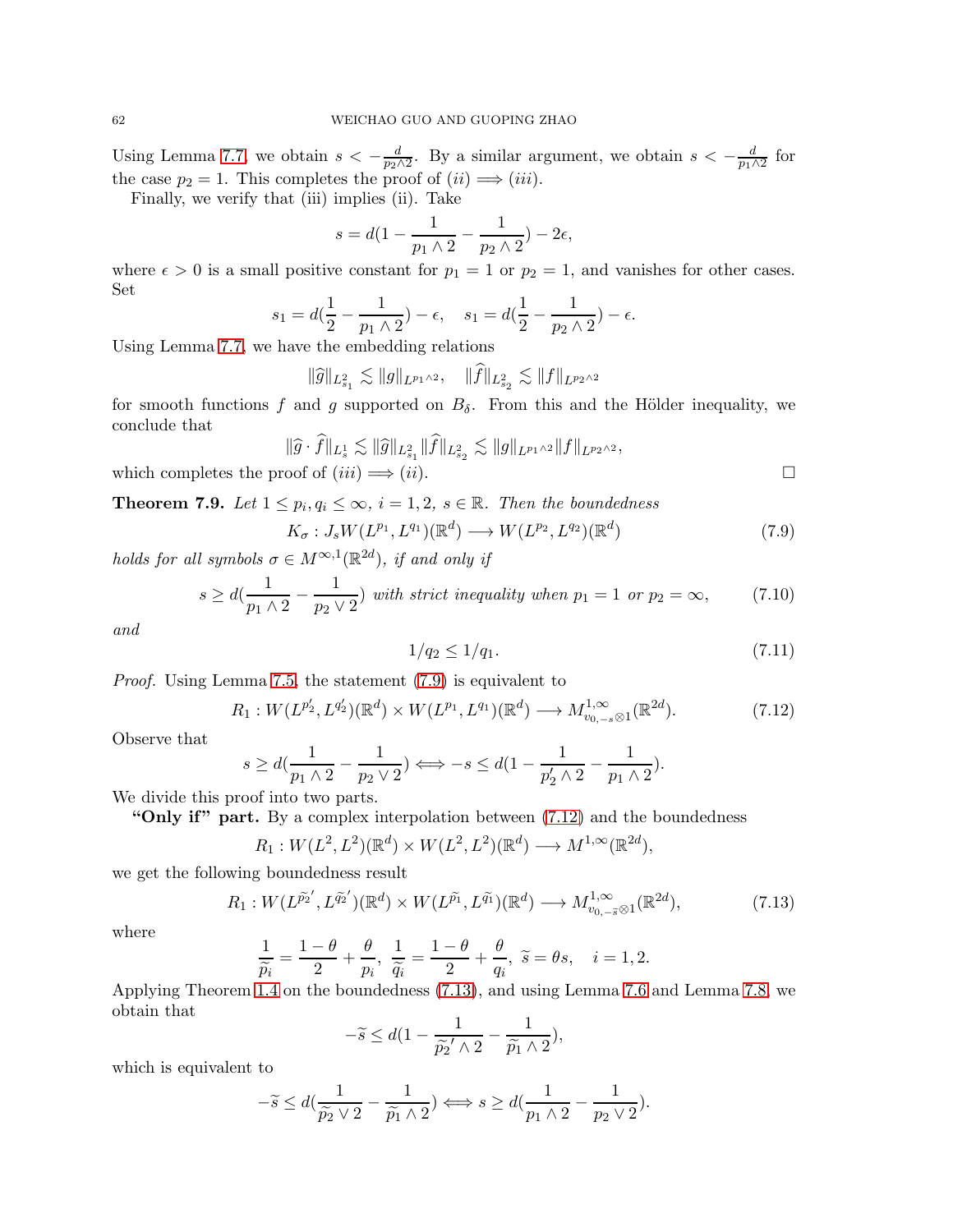Next, we deal with the critical case  $p_1 = 1$  or  $p'_2 = 1$ . The cases  $p_1 = 1$ ,  $p'_2 < \infty$  and  $p_1 < \infty$ ,  $p_2' = 1$  can be verified by using Theorem [1.4,](#page-4-0) Lemma [7.6](#page-59-2) and Lemma [7.8.](#page-60-1) If  $p_1 = 1$ ,  $p_2' = \infty$ , by a similar argument as in the proof of Lemma [7.8,](#page-60-1) we obtain

$$
\int_{\mathbb{R}^d} |\widehat{f}(\xi)| \langle \xi \rangle^{-s} d\xi \lesssim \|f\|_{L^\infty} \text{ for any smooth function } f \text{ supported on } B_\delta.
$$

From this and Lemma [7.7,](#page-59-0) we get  $s > \frac{d}{2} = d(\frac{1}{p_1 \wedge 2} - \frac{1}{p_2 \vee 2})$ . If  $p_1 = \infty$ ,  $p_2' = 1$ , we can also conclude  $s > \frac{d}{2} = d(\frac{1}{p_1 \wedge 2} - \frac{1}{p_2 \wedge 2})$  $\frac{1}{p_2 \vee 2}$ ) by a similar argument.

We have now verified the necessity of condition [\(7.10\)](#page-61-3). Using [\(7.12\)](#page-61-1), Lemma [7.6](#page-59-2) and the fact that

<span id="page-62-8"></span>
$$
\tau_1(l^{q'_2}(\mathbb{Z}^d) \otimes l^{q_1}(\mathbb{Z}^d)) \subset l^{1,\infty}(\mathbb{Z}^d \times \mathbb{Z}^d) \Longleftrightarrow 1 \le \frac{1}{q'_2} + \frac{1}{q_1}
$$
\n(7.14)

from Proposition [6.5,](#page-54-5) we obtain  $1 \leq \frac{1}{q'}$  $\frac{1}{q'_2} + \frac{1}{q_1}$  $\frac{1}{q_1}$ , which is equivalent to [\(7.11\)](#page-61-4).

"If" part. If the conditions  $(7.10)$  and  $(7.11)$  hold, the boundedness  $(7.12)$  follows by Lemma [7.6,](#page-59-2) Lemma [7.8,](#page-60-1) [\(7.14\)](#page-62-8) and the facts that

$$
W(L^{p'_2}, L^{q'_2})(\mathbb{R}^d) \subset W(L^{p'_2 \wedge 2}, L^{q'_2})(\mathbb{R}^d), \quad W(L^{p_1}, L^{q_1})(\mathbb{R}^d) \subset W(L^{p_1 \wedge}, L^{q_1})(\mathbb{R}^d).
$$

As a direct corollary, we give an essential extension of the main result in [\[10\]](#page-63-0).

**Corollary 7.10.** Let  $1 \leq p_i \leq \infty$ ,  $i = 1, 2, s \in \mathbb{R}$ . Then the boundedness

$$
K_{\sigma}: J_s L^{p_1}(\mathbb{R}^d) \longrightarrow L^{p_2}(\mathbb{R}^d)
$$

holds for all symbols  $\sigma \in M^{\infty,1}(\mathbb{R}^{2d})$ , if and only if

$$
s \ge d\left(\frac{1}{p_1 \wedge 2} - \frac{1}{p_2 \vee 2}\right)
$$
 with strict inequality when  $p_1 = 1$  or  $p_2 = \infty$ ,

and

$$
1/p_2\leq 1/p_1.
$$

Acknowledgements. This work was supported by the Natural Science Foundation of Fujian Province [2020J01708, 2020J01267,2021J011192].

#### **REFERENCES**

- <span id="page-62-5"></span>[1] A. Bényi, K. Gröchenig, C. Heil, and K. Okoudjou. Modulation spaces and a class of bounded multilinear pseudodifferential operators. J. Operator Theory, 54(2):387–399, 2005. [2, 8]
- <span id="page-62-6"></span>[2] A. Bényi and K. Okoudjou. Bilinear pseudodifferential operators on modulation spaces. J. Fourier Anal. Appl., 10(3):301–313, 2004. [2]
- <span id="page-62-7"></span>[3] A. Bényi and K. A. Okoudjou. Modulation space estimates for multilinear pseudodifferential operators. Studia Math., 172(2):169–180, 2006. [2]
- <span id="page-62-2"></span>[4] A. Bényi and R. H. Torres. Almost orthogonality and a class of bounded bilinear pseudodifferential operators. Math. Res. Lett., 11(1):1–11, 2004. [2]
- <span id="page-62-1"></span>[5] A.-P. Calderón and R. Vaillancourt. On the boundedness of pseudo-differential operators. J. Math. Soc. Japan, 23:374–378, 1971. [2]
- <span id="page-62-4"></span>[6] E. Cordero. Note on the Wigner distribution and localization operators in the quasi-Banach setting.  $arXiv$ , pages  $arXiv-2002$ , 2020. [2]
- <span id="page-62-0"></span>[7] E. Cordero and F. Nicola. Pseudodifferential operators on  $L^p$ , Wiener amalgam and modulation spaces. Int. Math. Res. Not. IMRN, (10):1860–1893, 2010. [1, 3, 59]
- <span id="page-62-3"></span>[8] E. Cordero and F. Nicola. Sharp integral bounds for Wigner distributions. Int. Math. Res. Not. IMRN, (6):1779–1807, 2018. [2]

 $\Box$